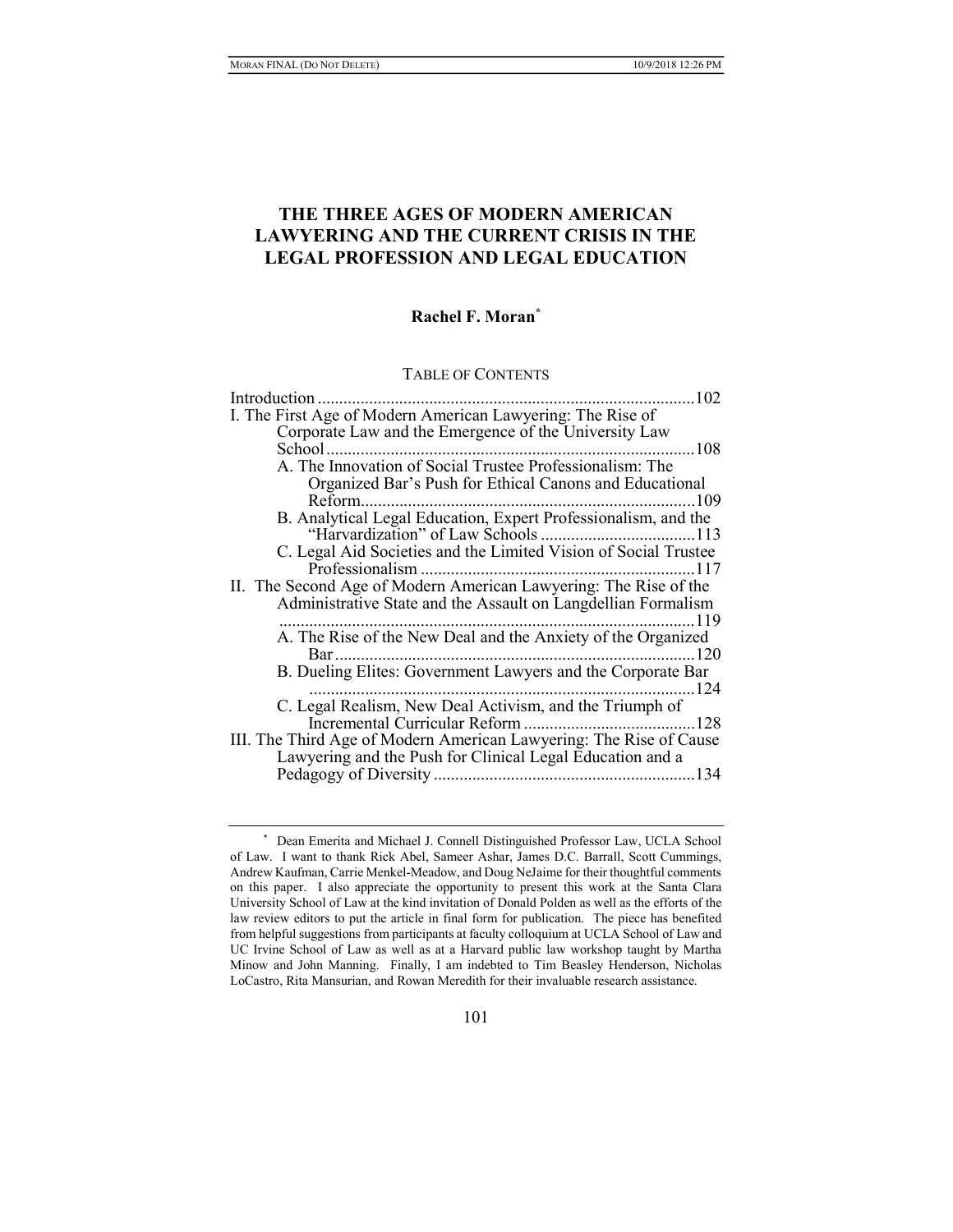| A. Civil Rights: From Law-Centric Credo to Backlash from the     |
|------------------------------------------------------------------|
|                                                                  |
| B. Legal Services: From the War on Poverty to the War on         |
| .140                                                             |
| C. Making It Real: Cause Lawyering and the Growth of Clinical    |
| Education                                                        |
| D. Desegregation, Affirmative Action, and the Compromised        |
|                                                                  |
| IV. The Current Crisis: Are We Entering the Fourth Age of Modern |
|                                                                  |
| A. A Profession Under Stress and the Prospect of a Fourth Age    |
|                                                                  |
| B. The Future of Professionalism in an Uncertain World 161       |
| C. The Way Forward: Deepening Our Understanding of the           |
| Symbiotic Relationship Between Social Trustee and Expert         |
|                                                                  |
| Conclusion                                                       |

#### **INTRODUCTION**

During the first months of 2018, two short pieces on legal education were published. One reported on the results of a survey of college graduates, law school graduates, and holders of other advanced degrees.<sup>1</sup> The study found that today's post-law graduates were less likely than their pre-recession counterparts to report that the J.D. degree was worth the cost and more likely to have second thoughts about their decision to go to law school.<sup>2</sup> The findings prompted Aaron Taylor, executive director of the Access Lex Center for Legal Education Excellence, to conclude that there are "two distinct worlds of law graduates" made up of "[t]he ones who graduated during and after the recession [that began in 2008]. Those in the former group paid less for their degrees and they had an easier time finding good employment. The latter group paid more and had a harder time finding good employment."<sup>3</sup>

The second piece was an open letter to Harvard law students from alumnus Ralph Nader.<sup>4</sup> In his letter, Nader decried his alma mater's failure to recognize the obligations of public service that come with

<sup>1</sup>. See Karen Sloan, Law Grads Have Grown Skeptical of a JD's Value, LAW.COM (Jan. 17, 2018, 2:21 PM), https://www.law.com/sites/almstaff/2018/01/16/law-grads-have-grownskeptical-of-a-jds-value/.

<sup>2</sup>. Id. at 2.

<sup>3</sup>. Id.

<sup>4.</sup> See Ralph Nader, An Open Letter to Harvard Law Students, THE HARVARD LAW RECORD (Feb. 12, 2018), http://hlrecord.org/2018/02/an-open-letter-to-harvard-lawstudents/.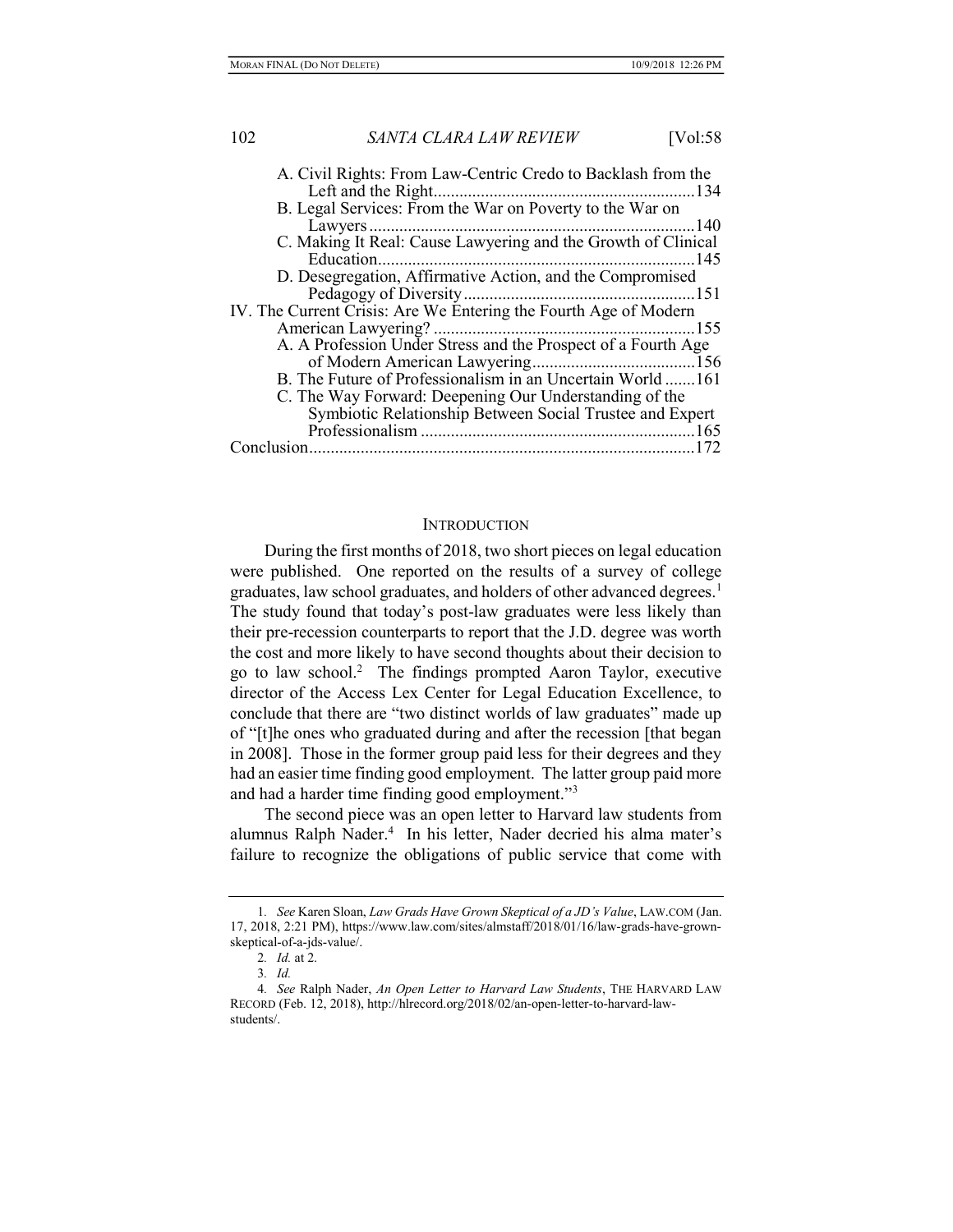being part of a learned profession.<sup>5</sup> He urged students to become aware of "the distinction between charity and justice."<sup>6</sup> As he explained, "charitable work by lawyers is about immediate assistance, while advancing justice is structural work that foresees and forestalls the conditions that give rise to the ever-growing need for charity."<sup>7</sup> He exhorted students not to "trivialize your estimable talents for lucrative returns" because "[k]eeping your conscience at home while selling your talents is a very high price to pay during the fifty years or so you will practice law."<sup>8</sup> He recommended that students be broadly curious and "passionately attach [themselves] to some mission for more structural justice."<sup>9</sup>

A reader unfamiliar with the field of law could not be faulted for wondering whether these two pieces, published almost contemporaneously, are referring to the same profession. While one emphasizes whether a career in law is a satisfactory financial proposition, the other focuses on the duties of lawyers to advance the greater good. This Article asks how such utterly distinct images of the legal profession and legal education have come to exist side by side and how this ongoing juxtaposition poses special challenges for law and leadership. These parallel accounts of professionalism have deep roots in the historical evolution of modern American lawyering. The organized bar has embraced a model of "social trustee professionalism,"10 which treats law as a learned profession with publicregarding obligations. As social trustees, attorneys are to use their complex knowledge and skills to serve both individual clients and the

<sup>5</sup>. See id.

<sup>6</sup>. Id. at 2.

<sup>7</sup>. Id.

<sup>8</sup>. Id. at 3.

<sup>9</sup>. Id. at 4 (emphasis in original).

 <sup>10.</sup> STEVEN BRINT, IN AN AGE OF EXPERTS 36 (1994). In scholarship on legal ethics, social trustee professionalism maps onto a "public interest" model of professional responsibility in which an attorney owes duties to the court and to innocent third parties as well as to clients. WILLIAM H. SIMON, THE PRACTICE OF JUSTICE 8 (1998). For a skeptical view of this model and the ethical norms it establishes, see Richard L. Abel, Why Does the ABA Promulgate Ethical Rules?, 59 TEX. L. REV. 639, 653, 668 (1981) (social trusteeship is more rhetorical than real and primarily serves to legitimate the profession's market control) [hereinafter Abel, Why Does the ABA Promulgate Ethical Rules?]; Norman W. Spaulding, The Myth of Civic Republicanism: Interrogating the Ideology of Antebellum Legal Ethics, 71 FORDHAM L. REV. 1397, 1397, 1400-09, 1447 (2003) (questioning whether morally activist, civic republican lawyering ever enjoyed a dominant place in the American legal profession).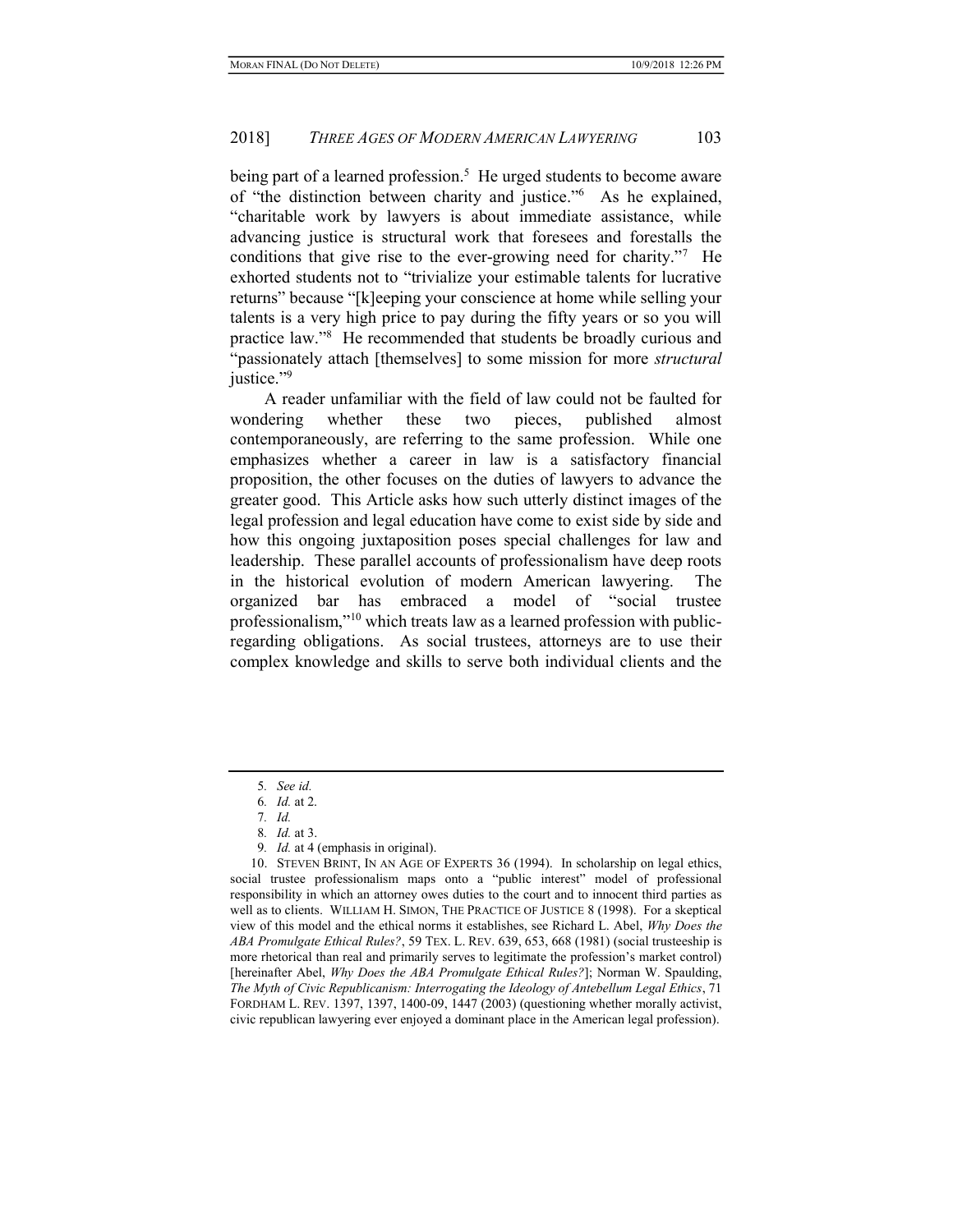greater good.<sup>11</sup> Attorneys become "double agents"<sup>12</sup> in ways that potentially pit the private and self-regarding interests of clients against a more selfless and public-regarding concern for collective welfare. The precise parameters of that trade-off have never been entirely clear. At times, the greater good has been equated with protecting the justice system by upholding norms of formal neutrality and impartiality and rejecting a "win-at-all-costs" mentality.<sup>13</sup> Yet, regard for the public welfare can have broader implications: Lawyers may aspire to advance social justice in ways that blur the line between law and politics.<sup>14</sup> Striking the right balance between private interests and public values has undoubtedly been difficult—if not impossible—to achieve. Given these difficulties, some attorneys have turned away from social trusteeship altogether to embrace expert professionalism, which defines a mastery of knowledge and skills as the sole basis for status and respect.<sup>15</sup> This market-based approach treats expertise as a private commodity to be bought and sold. Far from being a double agent, then, a lawyer's only obligation is to advance a client's objectives—at a price.<sup>16</sup>

To understand the ongoing and unresolved status of these competing concepts of professionalism, it is useful to trace how lawyers' identities evolved during three prior ages of modern American lawyering. The first age emerged in response to industrialization and urbanization during the late nineteenth and early twentieth century. With the rise of large corporations, a new breed of lawyer emerged to serve the business community, most notably in the urban centers of New York and Chicago. To temper an image of attorneys as nothing but the tools

 <sup>11.</sup> BRINT, supra note 10, at 36-37; RICHARD L. ABEL, AMERICAN LAWYERS 16 (1989) [hereinafter ABEL, AMERICAN LAWYERS].

 <sup>12.</sup> Robert W. Gordon, "The Ideal and the Actual in the Law": Fantasies and Practices of New York City Lawyers, 1870-1910, in THE NEW HIGH PRIESTS 53 (Gerard W. Gawalt ed., 1984). See also Gillian K. Hadfield, The Price of Law: How the Market for Lawyers Distorts the Justice System, 98 MICH. L. REV. 953, 955 (2000) ("The dual role of [safeguarding the justice system and distributing goods through private commercial markets] causes internal conflict in the profession.").

 <sup>13.</sup> WILLIAM M. SULLIVAN, WORK AND INTEGRITY: THE CRISIS AND PROMISE OF PROFESSIONALISM IN AMERICA 2-4, 67-68, 81-82 (2d ed. 2005).

<sup>14</sup>. See Richard L. Abel, Law Without Politics: Legal Aid Under Advanced Capitalism, 32 UCLA L. REV. 474, 490-92 (1985) [hereinafter Abel, Law Without Politics].

 <sup>15.</sup> BRINT, supra note 10, at 8-9. In legal ethics scholarship, expert professionalism maps onto an "agency loyalty" model in which the lawyer's sole duty is one of fidelity to the client's interests. The lawyer must refrain from evaluating the legitimacy or wisdom (as opposed to legality) of their desire. SIMON, supra note 10, at 7; Stephen L. Pepper, The Lawyer's Amoral Ethical Role: A Defense, A Problem, and Some Possibilities, 1986 AM B. FOUND. RES. J. 613.

 <sup>16.</sup> BRINT, supra note 10, at 40-41.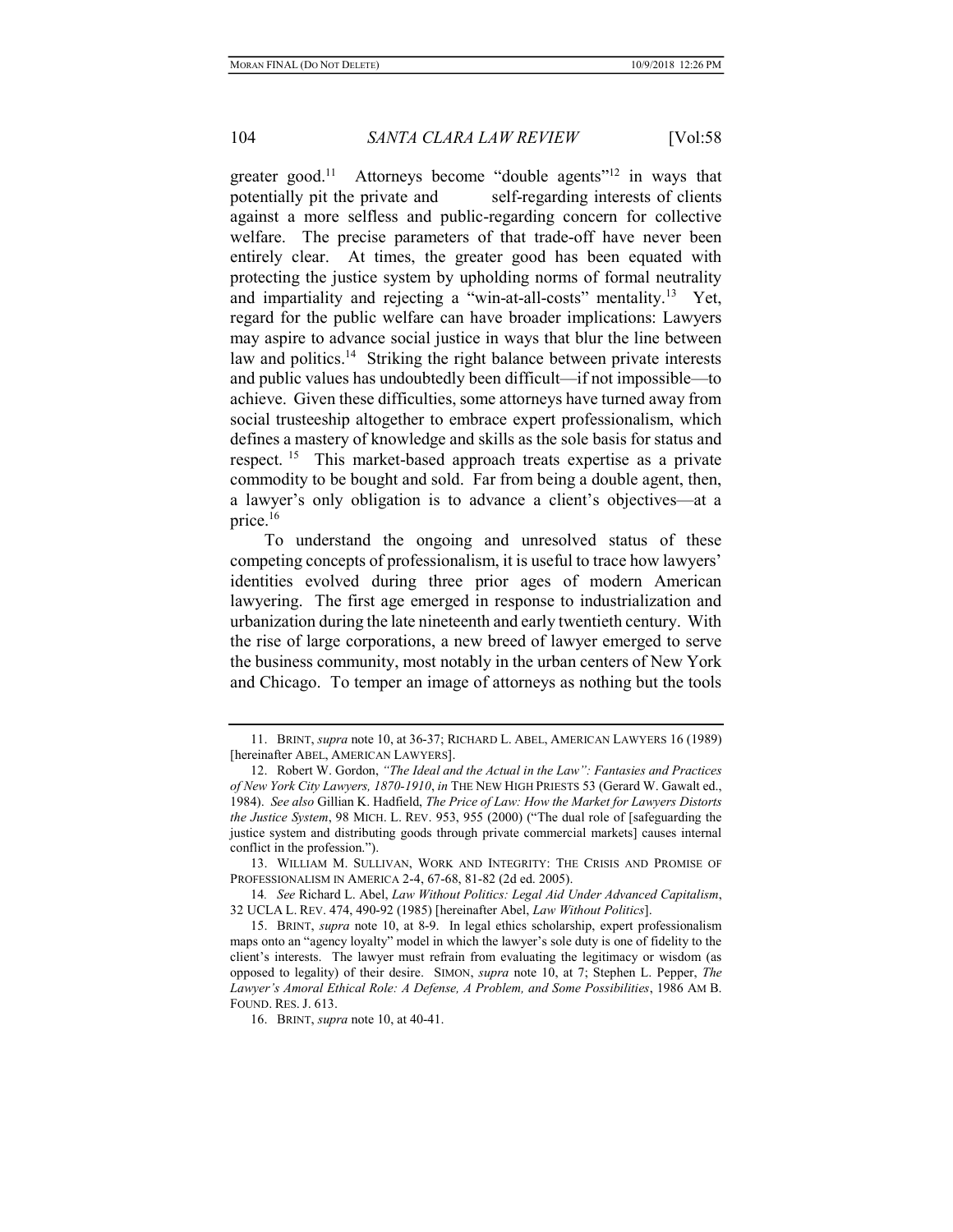of wealthy industrial clients, corporate lawyers assumed leading roles in the organized bar and embraced social trustee professionalism to highlight their public-spiritedness. Social trusteeship was used to justify new ethical constraints on commercial practices like advertising and "ambulance chasing" that might confuse law practice with a profitseeking trade.<sup>17</sup> At the same time, bar leaders pushed for high standards of admission to practice to make clear that law was an intellectual enterprise distinct from both the world of business and the rough-andtumble of politics. As a result, law schools played a pivotal part in elaborating social trustee professionalism, even as they began to emphasize the knowledge and skills at the core of expert professionalism.<sup>18</sup>

The second age of modern American lawyering accompanied the rise of the New Deal. The nation's economic collapse during the Great Depression left many Americans impoverished and doubtful that the free market would protect ordinary people against the depredations of capitalism.<sup>19</sup> With courts perceived as obstructing reform on formalist grounds, New Deal attorneys invoked the power of the political branches to deploy law in the service of the general good. The upshot was the rise of government lawyers, who specialized in administrative law and regulatory practice. In implementing New Deal reforms, these lawyers challenged the prerogatives of the corporate bar and ultimately created their own power base.<sup>20</sup> Despite the profound shift in lawyering, bar leaders did not make far-reaching changes to standards of professional conduct in response to this emerging form of practice.<sup>21</sup> Nor did law schools alter their curricula in fundamental ways to prepare students for new responsibilities. Faced with a normative void, government lawyers justified their newfound authority on grounds of expertise, much as economists or other technical experts in the New Deal's brain trust did. This sharp turn to expert professionalism contradicted the tradition of social trusteeship, but any nascent conflict was deflected by treating government lawyers as inherently public-minded because they served an amorphous client known as "the people."<sup>22</sup>

The third age of modern American lawyering came about during the campaign to promote civil rights, initially for blacks and later for

 <sup>17.</sup> JEROLD S. AUERBACH, UNEQUAL JUSTICE 42-43 (1976).

<sup>18</sup>. See infra notes 75-81.

<sup>19</sup>. See RONEN SHAMIR, MANAGING LEGAL UNCERTAINTY 162-63 (1995).

<sup>20</sup>. See infra notes 162-66 and accompanying text.

 <sup>21.</sup> Abel, Why Does the ABA Promulgate Ethical Rules?, supra note 10, at 644 (ethical rules do not address "the distinctive situation of the lawyer employed by business or government").

<sup>22</sup>. See infra notes 170-77 and accompanying text.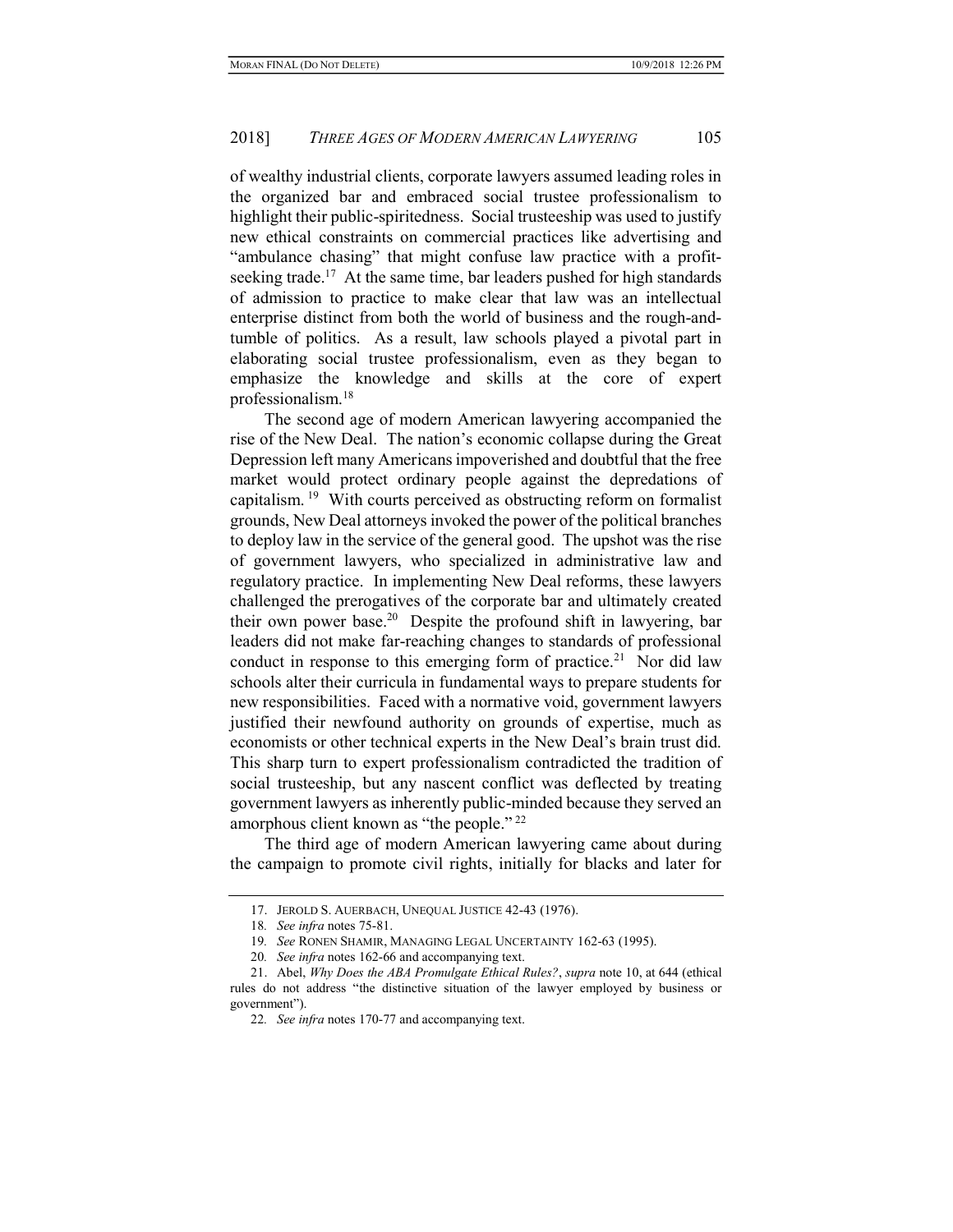other marginalized groups. $23$  The success of the civil rights movement led to the rise of cause lawyering,  $24$  which cast attorneys' obligation to promote the general welfare in a fresh light. Cause lawyers moved well beyond protecting the integrity of the legal and judicial process by emphasizing structural reforms that required political intervention.<sup>25</sup> But, in contrast to government lawyers, these attorneys did so as outsiders who challenged conventional uses of power and authority. Even as cause lawyers tested the boundaries of social trustee professionalism, they rejected the narrowness of expert professionalism.  $26$  In their view, lawyers were not mere instruments of clients' desires but instead had to work collaboratively with clients and communities to identify and implement reform.<sup>27</sup> Ironically, though, cause lawyering sowed the seeds of an intensified commitment to market-based expert professionalism. Cause lawyers successfully challenged ethical prohibitions on advertising and solicitation, which in turn unleashed newfound competitiveness for clients and revenues among attorneys.<sup>28</sup> Cause lawyering raised profound questions about professionalism, but the organized bar and legal educators left most of these questions unanswered, further complicating the uneasy relationship between social trustee and expert professionalism.

Understanding the three ages of modern American lawyering can help us to contemplate whether there is currently a crisis in the legal

<sup>23</sup>. See RICHARD KLUGER, SIMPLE JUSTICE 117-37 (1977) for the early origins of this movement.

 <sup>24.</sup> The term "cause lawyering" is itself a subject of debate and vies with other terms like "social justice lawyering," "public interest lawyering," "rebellious lawyering," and "lawyering for social change." Carrie Menkel-Meadow, The Causes of Cause Lawyering: Toward an Understanding of the Motivation and Commitment of Social Justice Lawyers, in CAUSE LAWYERING 31, 33 (Austin Sarat & Stuart Scheingold eds. 1998).

 <sup>25.</sup> Austin Sarat & Stuart Scheingold, Cause Lawyering and the Reproduction of Professional Authority, in CAUSE LAWYERING 4 (Austin Sarat & Stuart Scheingold eds. 1998) [hereinafter Sarat & Scheingold, Cause Lawyering and the Reproduction of Professional Authority].

 <sup>26.</sup> Stuart Scheingold, The Struggle to Politicize Legal Practice, in CAUSE LAWYERING 128 (Austin Sarat & Stuart Scheingold eds. 1998).

 <sup>27.</sup> Sarat & Scheingold, Cause Lawyering and the Reproduction of Professional Authority, supra note 25, at 3-4; DAVID LUBAN, LAWYERS AND JUSTICE xxv (1988); Gary Bellow, Steady Work: A Practitioner's Reflections on Political Lawyering, 31 HARV. C.R.- C.L. L. REV. 297, 300, 302-04 (1996).

<sup>28.</sup> See, e.g., JAMES E. MOLITERNO, THE AMERICAN LEGAL PROFESSION IN CRISIS 71-75, 79-88 (2013); see STUART A. SCHEINGOLD & AUSTIN SARAT, SOMETHING TO BELIEVE IN 9, 23-24 (2004) [hereinafter SARAT & SCHEINGOLD, SOMETHING TO BELIEVE IN]; Scott Cummings, The Politics of Pro Bono, 42 UCLA L. REV. 1, 13-15 (2004); Sarat & Scheingold, Cause Lawyering and the Reproduction of Professional Authority, supra note 25, at 3-4; John Kilwein, Still Trying: Cause Lawyering for the Poor and Disadvantaged in Pittsburgh, Pennsylvania, in CAUSE LAWYERING, supra note 24, at 181, 183-86.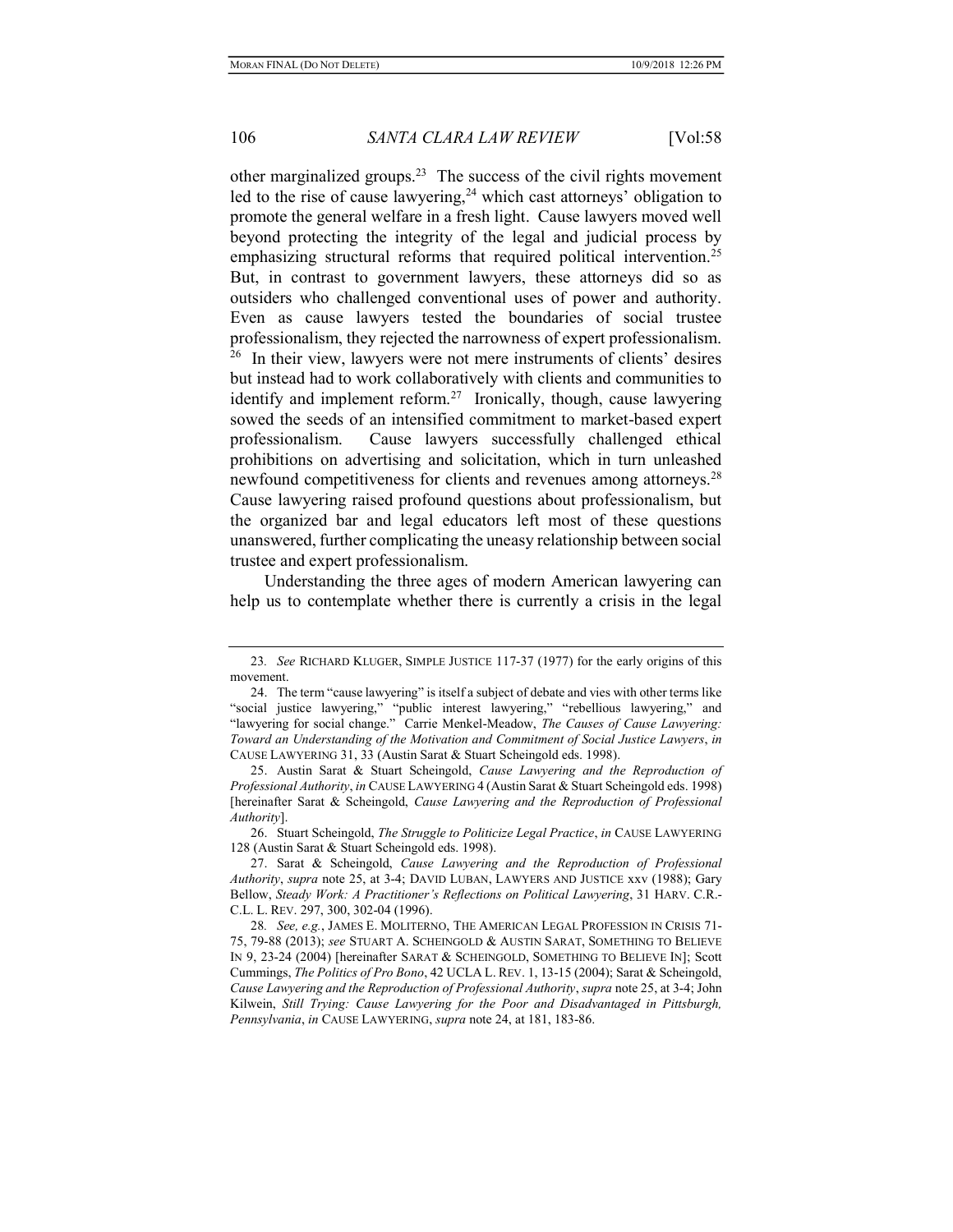profession and legal education, whether that crisis is leading us to a fourth age of lawyering, and how best to approach this momentous question. Much of the current sense of crisis stems from the restructuring of the market for expertise.<sup>29</sup> These changes lie behind Aaron Taylor's conclusion that pre- and post-recession law graduates inhabit different worlds. Some commentators have gone even farther. For them, market restructuring seems so profound that it calls into question the ongoing relevance of professionalism, a shift that would surely augur a marked departure from earlier ages of modern American lawyering.<sup>30</sup> Market restructuring also has posed new questions about whether social trustee professionalism will be displaced in the rush for revenue, often with a focus on large law firm attorneys, as Ralph Nader's open letter makes clear.<sup>31</sup> This growing emphasis on the bottom line has left many law students and lawyers, even public interest lawyers, wondering whether a dedication to the greater good is a personal rather than professional commitment.<sup>32</sup> The notion that being a lawyer is divorced from any larger social obligations again would represent a notable shift from earlier ages of American lawyering.

To address these challenges, bar leaders and legal educators must carefully evaluate how market forces are reshaping expert professionalism to determine whether social trustee professionalism eventually will be crowded out or whether professionalism itself will cease to be a useful tool for understanding lawyers' identities. That assessment will need to take place not just in large law firms but in solo practices, small and mid-sized firms, public interest organizations, and government agencies. Efforts to study professionalism should go beyond an analysis of technical knowledge to identify a broad portfolio of skills that predict success in law practice. Moreover, there should be a recognition that the meaning of social trusteeship can differ across

 <sup>29.</sup> For descriptions of the current sense of crisis, see, e.g., BENJAMIN BARTON, GLASS HALF FULL 55-103, 121-29 (2015); BRIAN Z. TAMANAHA, FAILING LAW SCHOOLS 71-84, 107-66 (2012). But cf. Bryant G. Garth, Crises, Crisis Rhetoric, and Competition in Legal Education: A Sociological Perspective on the (Latest) Crisis of the Legal Profession and Legal Education, 24 STAN. L. & POL'Y REV. 503, 504-05, 506-09 (2013) (a sense of crisis is a recurring feature of the legal profession and legal education); Richard L. Abel, "You Never Want a Serious Crisis to Go to Waste." Reflections on the Reform of Legal Education in the U.S., UK, and Australia, 22 INT'L J. LEG. PROF. 3, 3-4, 5, 16 (2015) [hereinafter Abel, You Never Want a Serious Crisis to Go to Waste].

 <sup>30.</sup> THOMAS D. MORGAN, THE VANISHING AMERICAN LAWYER 71-128 (2010); Russell Pearce, The Professionalism Paradigm Shift: Why Discarding Professional Ideology Will Improve the Conduct and Reputation of the Bar, 70 N.Y.U. L. REV. 1229, 1246-69 (1995).

<sup>31</sup>. See, e.g., William D. Henderson & Marc Galanter, The Elastic Tournament: The Second Transformation of the Big Law Firm, 60 STAN. L. REV. 1867, 1906-1913 (2008).

<sup>32</sup>. See John Bliss, Divided Selves: Professional Role Distancing Among Law Students and New Lawyers in a Period of Market Crisis, 42 LAW & SOC. INQUIRY 855, 890 (2017).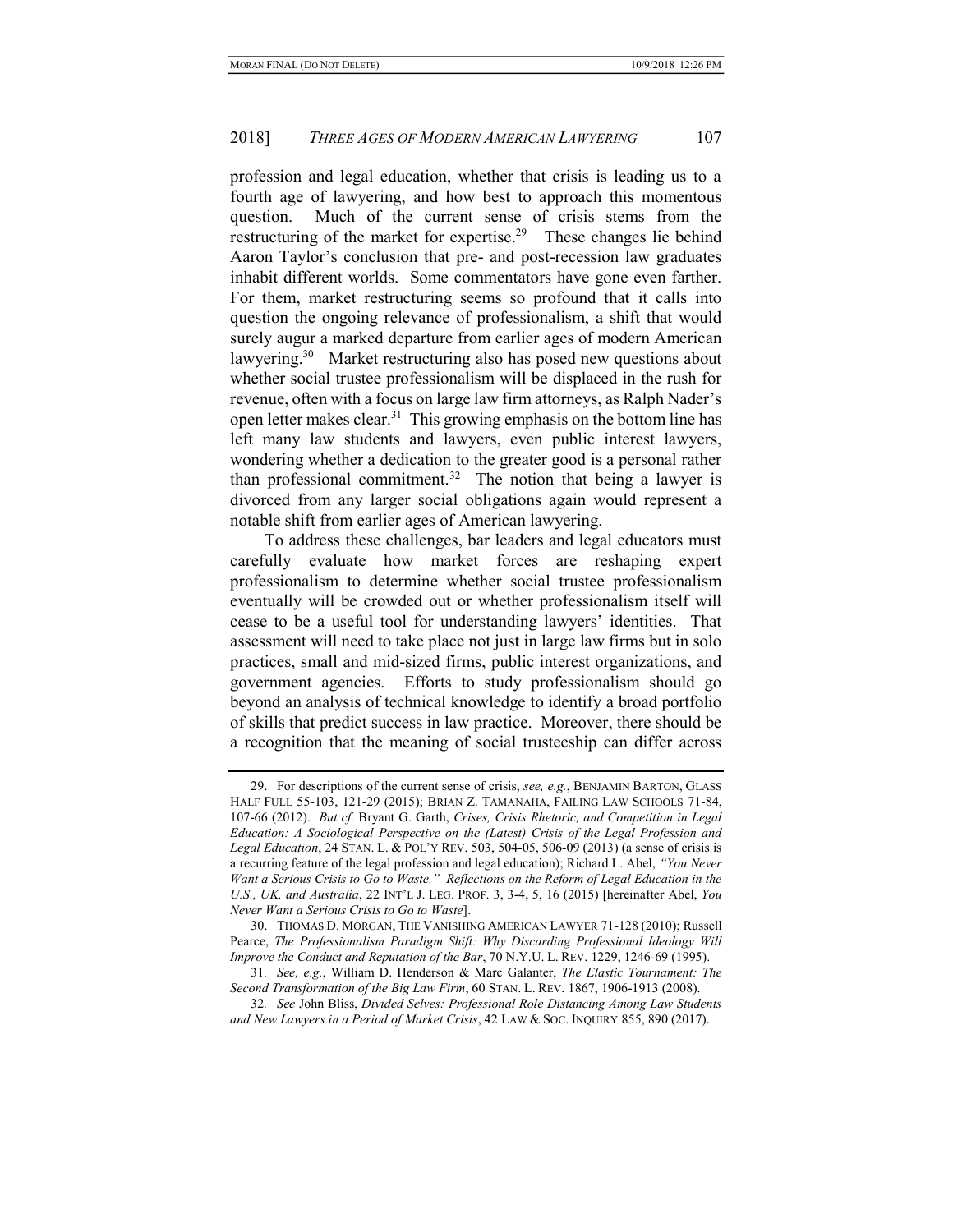practice sectors, especially when comparing law firms to government agencies and public interest organizations. Ideally, these inquiries will offer a more nuanced picture of the ways in which lawyers understand their work and allow law schools to prepare students to navigate their own careers effectively.

# I. THE FIRST AGE OF MODERN AMERICAN LAWYERING: THE RISE OF CORPORATE LAW AND THE EMERGENCE OF THE UNIVERSITY LAW **SCHOOL**

Before turning to the first age of modern American lawyering, it is worth observing that law's status as a profession is of ancient vintage. Law, along with medicine and theology, was one of three original professions that emerged in England in the late medieval period.<sup>33</sup> Professionals catered to the needs of the landed gentry: Doctors would attend to the mortal flesh, lawyers to the material wealth, and ministers to the eternal soul of the most privileged members of society.<sup>34</sup> The success of this arrangement turned on the trust that professionals engendered by acquiring the gentlemanly characteristics of their clients.<sup>35</sup> The elite nature of the legal profession was exported to the American colonies, where a system of apprenticeships preserved exclusivity through closed social networks. $36$  During the early years of the republic, the typical lawyer practiced alone or in a small firm and often held other jobs simultaneously.<sup>37</sup> With law in a fairly rudimentary state, technical expertise at times was secondary to "forensic bravura" in cementing a lawyer's reputation.<sup>38</sup>

Like their English counterparts, American lawyers served an elite clientele but distinguished themselves by using these intimate associations to assume a leading role in the nation-building process—so much so that in the 1830s, Alexander de Tocqueville dubbed attorneys America's aristocracy.<sup>39</sup> The gentleman-lawyer's conspicuously advantaged status ultimately triggered a populist backlash that lasted

 <sup>33.</sup> BRINT, supra note 10, at 26-27; Robin Middlehurst & Tom Kennie, Leading Professionals: Toward New Concepts of Professionalism, in THE END OF THE PROFESSIONS? 50-51 (Jane Broadbent et al. eds. 1997).

 <sup>34.</sup> BRINT, supra note 10, at 27.

<sup>35</sup>. Id. at 27-28; Jane Broadbent, Michael Dietrich, and Jennifer Roberts, The End of the Professions?, in THE END OF THE PROFESSIONS?, supra note 33, at 3.

 <sup>36.</sup> MAGALI SARFATTI LARSON, THE RISE OF PROFESSIONALISM 10-13 (1977); BRINT, supra note 10, at 8.

 <sup>37.</sup> BARTON, supra note 29, at 20-21; ANTON-HERMAN CHROUST, THE RISE OF THE LEGAL PROFESSION IN AMERICA 27-28 (1965).

 <sup>38.</sup> LARSON, supra note 36, at 125-26; CHROUST, supra note 37, at 27.

 <sup>39.</sup> ALEXIS DE TOCQUEVILLE, DEMOCRACY IN AMERICA 281-90 (1945); LARSON, supra note 36, at 111, 168-69.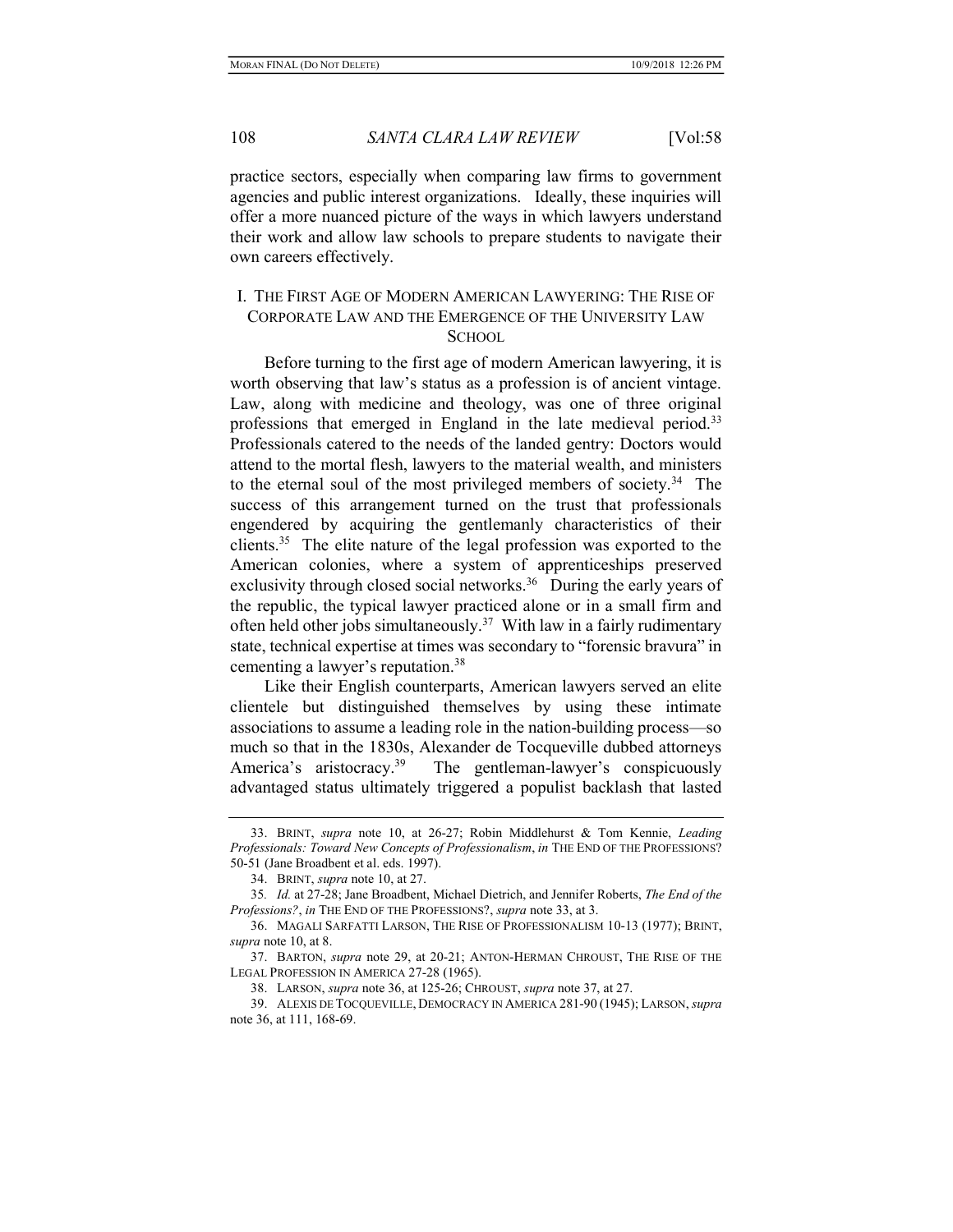from the late 1820s through the early 1850s. Reacting to fears that the legal profession was indifferent to the common people, Jacksonian democrats eliminated barriers to law practice as a way to diminish practitioners' perceived privilege. These changes did little to unsettle the prerogatives of gentlemen-lawyers but devastated the fledgling bar.<sup>40</sup>

During the late 1800s and early 1900s, the rise of industrialization and urbanization coincided with concentrated wealth; indeed, this era was dubbed the Gilded Age.<sup>41</sup> With economic restructuring, a new kind of client emerged: the large American corporation. Corporate clients sought advice on novel and complex business questions, and leading lawyers formed firms in the urban centers of New York and Chicago to accommodate these demands.<sup>42</sup> Due to the broad range of knowledge required to serve a corporate client's needs, firms grew larger and developed specialty practices.<sup>43</sup> Corporate attorneys counseled clients on major transactions and kept them out of lawsuits. Technical expertise and prudent judgment, rather than dramatic courtroom flair, became the key to success.<sup>44</sup>

# A. The Innovation of Social Trustee Professionalism: The Organized Bar's Push for Ethical Canons and Educational Reform

The power and prominence of the corporate bar gave birth to the first age of modern American lawyering and the innovation of social trustee professionalism. Close relationships between corporate lawyers and business leaders led to renewed skepticism about the legal profession's sensitivity to the needs of everyday people, a painful reminder of the Jacksonian era.<sup>45</sup> A model of social trustee professionalism offered an attractive solution by anchoring lawyers'

 <sup>40.</sup> LARSON, supra note 36, at 104, 124-25, 145; Robert W. Gordon, Professors and Policymakers: Yale Law School Faculty in the New Deal and After, in HISTORY OF THE YALE LAW SCHOOL 75, 78 (Anthony T. Kronman ed. 2004).

 <sup>41.</sup> SEAN DENNIS CASHMAN, AMERICA IN THE GILDED AGE (3d ed. 1993).

 <sup>42.</sup> LARSON, supra note 36, at 170. Interestingly, descriptions of lawyers as "natural aristocrats" persisted, but this time their status was linked to the fact that they would "not . . . litigate but . . . [would] work with businessmen, especially in Wall Street." ROBERT STEVENS, LAW SCHOOL 23 (1983) (quoting Benjamin Silliman, Commencement Address at Columbia Law School (1867)). This shift would be reflected in innovations in legal education. For those who embraced Langdell's vision of legal science, the lawyer-statesmen of an earlier era were dismissed as "oratorical windbags." Gordon, supra note 40, at 79.

 <sup>43.</sup> ROBERT L. NELSON, PARTNERS WITH POWER 8 (1988); John P. Heinz, Robert L. Nelson, & Edward O. Laumann, The Scale of Justice: Observations on the Transformation of Urban Law Practice, 27 ANN. REV. SOC. 337, 338-39, 342-46 (2001).

 <sup>44.</sup> LARSON, supra note 36, at 170.

<sup>45.</sup> Id.; see also MICHAEL POWELL, FROM PATRICIAN TO PROFESSIONAL ELITE 9-11 (1988); BRINT, supra note 10, at 33 (cleavages between corporate lawyers and other attorneys hampered solidarity in the profession).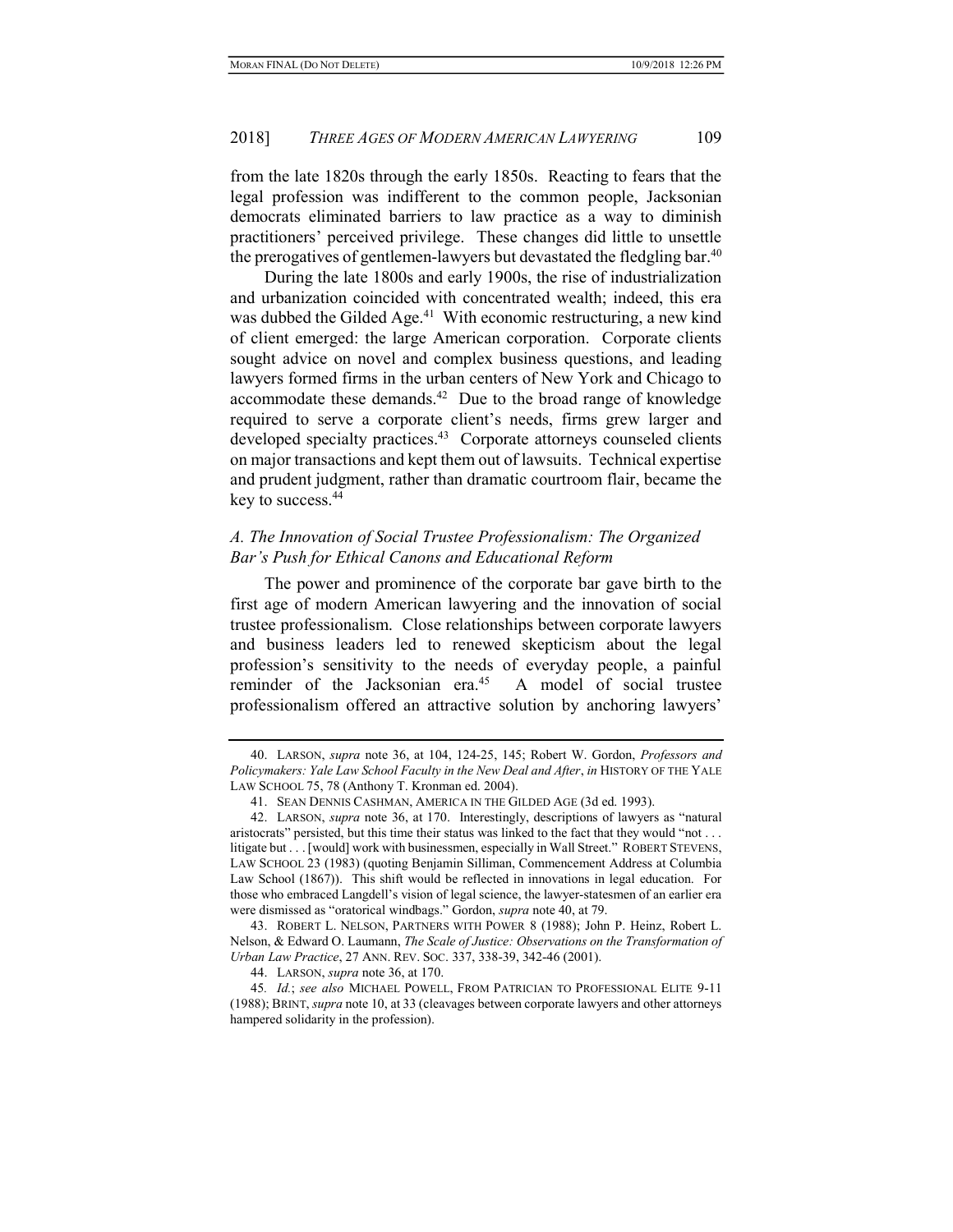authority and status not just in demonstrated mastery of specialized knowledge and skills but also in an obligation to serve the greater good.<sup>46</sup> By treating law as a calling rather than an ordinary occupation, social trustee professionalism distinguished lawyers from tradesmen motivated by wages as well as entrepreneurs motivated by profits.<sup>47</sup> The esoteric nature of legal expertise coupled with a public-spirited commitment to service enabled the bar to justify special treatment for its members, most notably self-regulation and monopoly privileges.<sup>48</sup>

Insofar as public-regarding claims remained largely rhetorical, there was a risk that lawyers would be unmasked as mere hired guns who used their expertise to single-mindedly advance clients' interests. The bar hit upon a strategy that would demonstrate its authentic regard for the public while advancing some interests of its own. This strategy turned on highlighting the need for quality control in the profession to protect society from unfit practitioners. Elite members of the organized bar were alarmed that immigrant and Jewish lawyers had been entering the profession in unprecedented numbers.<sup>49</sup> Bar leaders feared that these newcomers would lower the esteem in which the profession was held because of both their social origins and the cases they would bring. Struggling to find a niche in urban legal markets, foreign-born and Jewish attorneys often represented the poor and working class in disputes over wages, industrial accidents, and labor practices.<sup>50</sup> Corporate attorneys quickly concluded that with clients like these, the arriviste lawyers were no gentlemen.<sup>51</sup> Still, given that Jacksonian reforms had devastated the organized bar only a few decades before, powerful practitioners had to appear principled and public-minded even as they sought to thwart the influx of new attorneys.<sup>52</sup>

 <sup>46.</sup> BRINT, supra note 10, at 36-37; LARSON, supra note 36, at 28.

 <sup>47.</sup> LARSON, supra note 36, at 61.

<sup>48</sup>. Id. at 12, 14-15, 46, 48, 52-54, 222-23; JAMES W. HURST, THE GROWTH OF AMERICAN LAW 323 (1950); BRINT, supra note 10, at 34, 67, 69; Broadbent et al., supra note 35, at 22-23; Derek A. Denckla, Nonlawyers and the Unauthorized Practice of Law: An Overview of the Legal and Ethical Parameters, 67 FORDHAM L. REV. 2581, 2583-84 (1999).

<sup>49.</sup> AUERBACH, supra note 17, at 40-41; Jerold S. Auerbach, Enmity and Amity: Law Teachers and Practitioners, 1900-22, 5 PERSP. IN AM. HIST. 551, 574-75, 578-80, 584-86 (1971) [hereinafter Auerbach, Enmity and Amity: Law Teachers and Practitioners].

 <sup>50.</sup> AUERBACH, supra note 17, at 40-41; LARSON, supra note 36, at 173.

 <sup>51.</sup> LARSON, supra note 36, at 173-74; AUERBACH, supra note 17, at 50-52; Auerbach, Enmity and Amity: Law Teachers and Practitioners, supra note 49, at 585-86.

 <sup>52.</sup> LARSON, supra note 36, at 119 (noting the distrust of lawyers as agents of the wealthy during the period of Jacksonian democracy); Michael S. Ariens, *American Legal Ethics in an* Age of Anxiety, 40 ST. MARY'S L.J. 343, 349-50, 355 (2008); Andrew M. Perlman, Toward a Unified Theory of Professional Regulation, 55 FLA. L. REV. 977, 994, 996-98 (2003).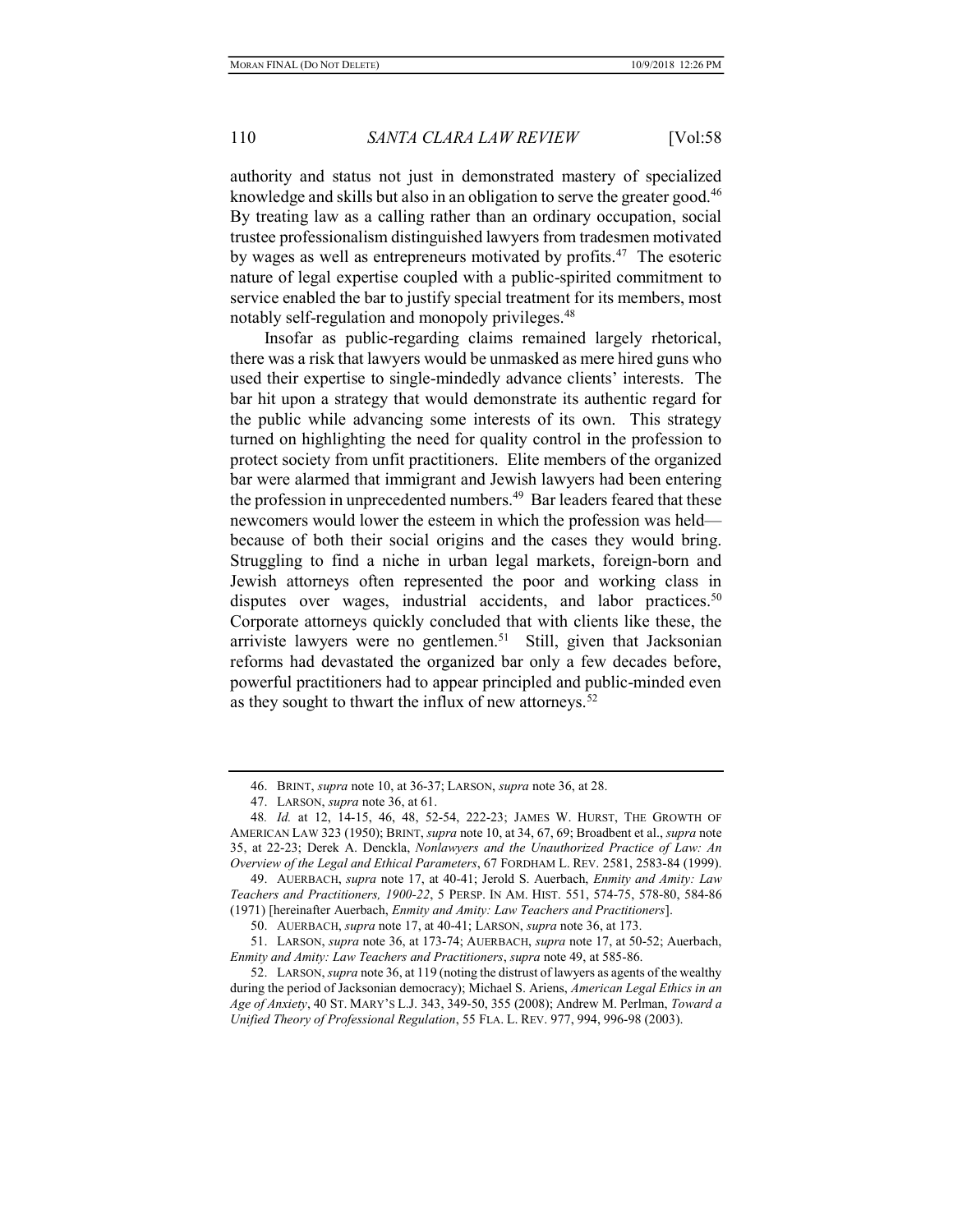Founded in 1878,<sup>53</sup> the American Bar Association (ABA) addressed the difficulty in two ways, both designed to preserve elite prerogatives. First, in 1908, the ABA adopted a Canon of Ethics, which states quickly adopted.<sup>54</sup> In response to anxieties about the commercialization of law practice, the Canon prohibited advertising and aggressive solicitation of clients and subjected contingent fees to special scrutiny.<sup>55</sup> The provisions effectively codified a vision of practice based on "a small homogeneous community whose members enjoyed shared values, ease of communication, and a network of mutually reinforcing educational, religious, and social ties."<sup>56</sup> This approach worked well for attorneys in small towns as well as for the tight-knit, upper-class bar in large cities. However, the strictures hampered urban lawyers who served poor, immigrant, and working-class clients unfamiliar with how to obtain legal assistance.<sup>57</sup> As historian Jerold Auerbach notes, the ABA's ethical code "consigned the lawyer to his office to await a client who wandered by with a case that assured fame and fortune, and attributed success (hardly unrelated in American society to material accumulation) to good character."<sup>58</sup> The upshot was that "[a]mbulance chasers became the scapegoats in a heterogeneous profession increasingly populated by foreign-born lawyers."<sup>59</sup>

A similar dynamic arose at the local level. In New York City, for instance, patrician elites founded the Association of the Bar of the City of New York (ABCNY), an organization so exclusive that it represented only about ten percent of the profession one year after its founding in 1870.<sup>60</sup> This allowed the "best men" of the bar to distance themselves from the undeserving and uncouth who treated law like a trade.<sup>61</sup> Membership was so restricted that nearly forty years later, in 1908, the New York County Lawyers Association was founded to represent the profession as a whole.<sup>62</sup> Though its membership grew rapidly, it did not

 <sup>53.</sup> LARSON, supra note 36, at 170. Several urban bars were created before the ABA was established to be a national voice for the profession. *Id.* at 170-71.

 <sup>54.</sup> MORGAN, supra note 30, at 45-46; AUERBACH, supra note 17, at 42.

<sup>55.</sup> AUERBACH, *supra* note 17, at 43-48.

<sup>56</sup>. Id. at 42. According to historian Lincoln Caplan, the code also was a response to scandals related to the railroad industry in which lawyers participated in bribery of legislators and improper influence of judges. LINCOLN CAPLAN, SKADDEN 124-25 (1993).

 <sup>57.</sup> AUERBACH, supra note 17, at 42-44.

<sup>58</sup>. Id. at 43.

<sup>59</sup>. Id. at 48.

 <sup>60.</sup> POWELL, supra note 45, at 15.

<sup>61</sup>. Id. at 14-15.

 <sup>62.</sup> Id. at 29.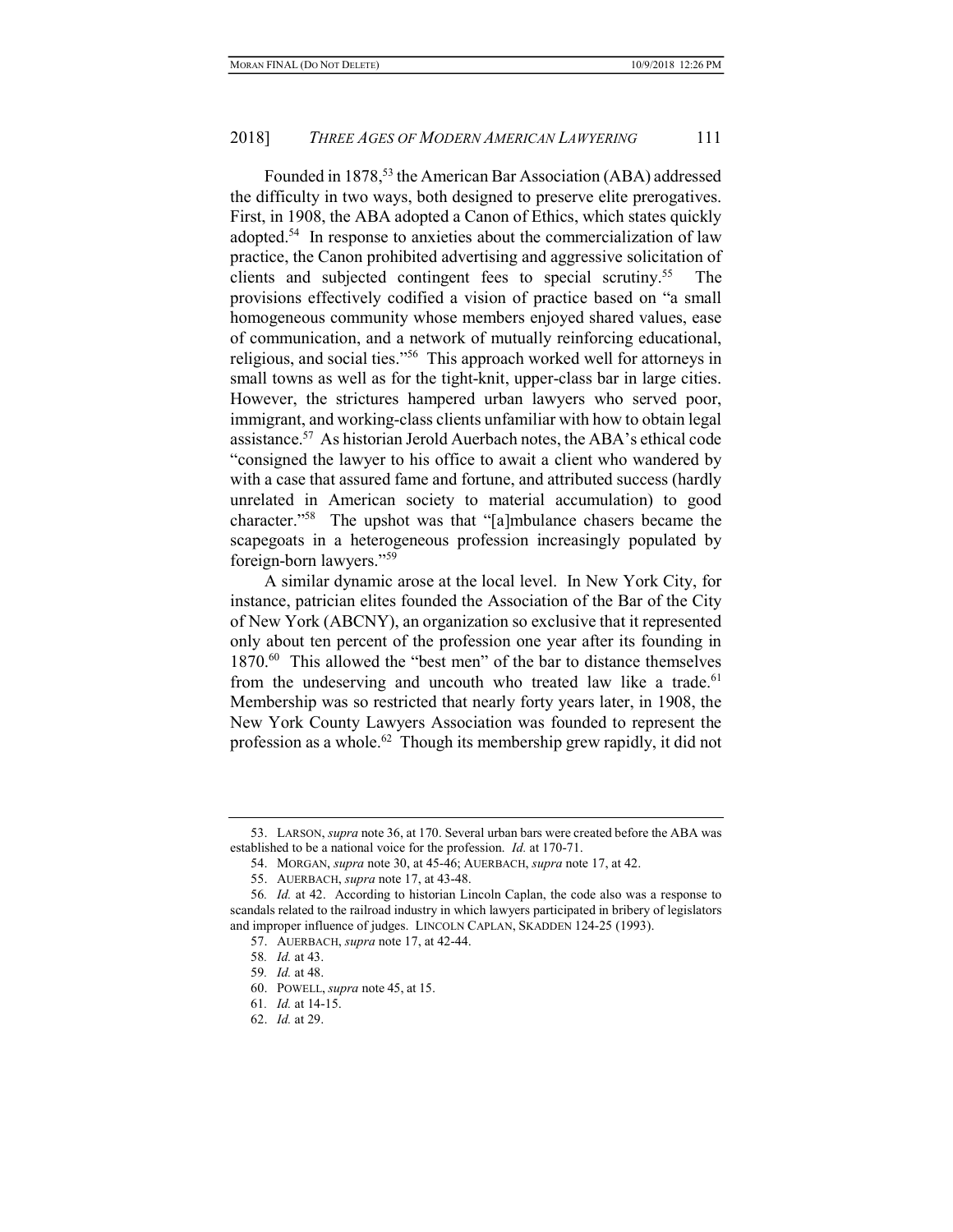challenge the ABCNY's dominant position, which was grounded in the power and influence of its privileged members.<sup>63</sup>

To preserve the corporate bar's prerogatives, the ABA took a second and perhaps even more momentous step: increasing the educational requirements for admission to practice. The campaign to raise standards reflected longstanding resistance to "[t]he idea that law was a trade to be learned like any other."<sup>64</sup> Bar leaders believed that shifting from unregulated apprenticeships to standardized formal training would distinguish law as a calling. At the same time, a common educational experience could weed out the unworthy and unify an otherwise fragmented profession.<sup>65</sup> Beginning in the late 1800s, ABA officials endorsed the superiority of law school training, and in 1900, these efforts spawned the Association of American Law Schools (AALS), an organization of academics dedicated to promoting the interests of "reputable" schools.<sup>66</sup> The AALS initially was formed because of law faculty's dissatisfaction with the slow pace of reform in legal education, but the ABA and the AALS eventually forged a close working partnership.<sup>67</sup> Their joint efforts to elevate standards at first met with little success.<sup>68</sup> Instead, the number of lawyers continued to grow, and law schools of all kinds proliferated.<sup>69</sup>

Bar leaders felt especially aggrieved by these setbacks because of the rapid progress the medical profession had made in controlling practitioner quality through enhanced educational requirements.<sup>70</sup> In 1904, the American Medical Association founded the Council on Medical Education, which obtained Carnegie Foundation support for a comprehensive study done under the direction of educator Abraham Flexner.<sup>71</sup> The Flexner report, published in 1910, prompted states to impose higher admissions standards for medical schools and to require "scientific" instruction by qualified faculty in suitable medical facilities.<sup>72</sup> These mandates succeeded in driving out marginal institutions, particularly part-time and night medical schools.<sup>73</sup> The thoroughgoing transformation of medical education was "galling" to

<sup>63</sup>. Id. at 28-29, 32.

 <sup>64.</sup> STEVENS, supra note 42, at xv. These efforts were supported by local bar associations, such as the ABCNY. POWELL, supra note 45, at 36.

<sup>65</sup>. See STEVENS, supra note 42, at xv-xvi.

<sup>66</sup>. Id. at 96.

<sup>67</sup>. Id. at 96-97, 112.

 <sup>68.</sup> LARSON, supra note 36, at 173; STEVENS, supra note 42, at 27-28, 93-99.

 <sup>69.</sup> STEVENS, supra note 42, at 74-81.

<sup>70</sup>. Id. at 112.

<sup>71</sup>. Id. at 102.

<sup>72</sup>. See id.

<sup>73</sup>. Id. at 102-03.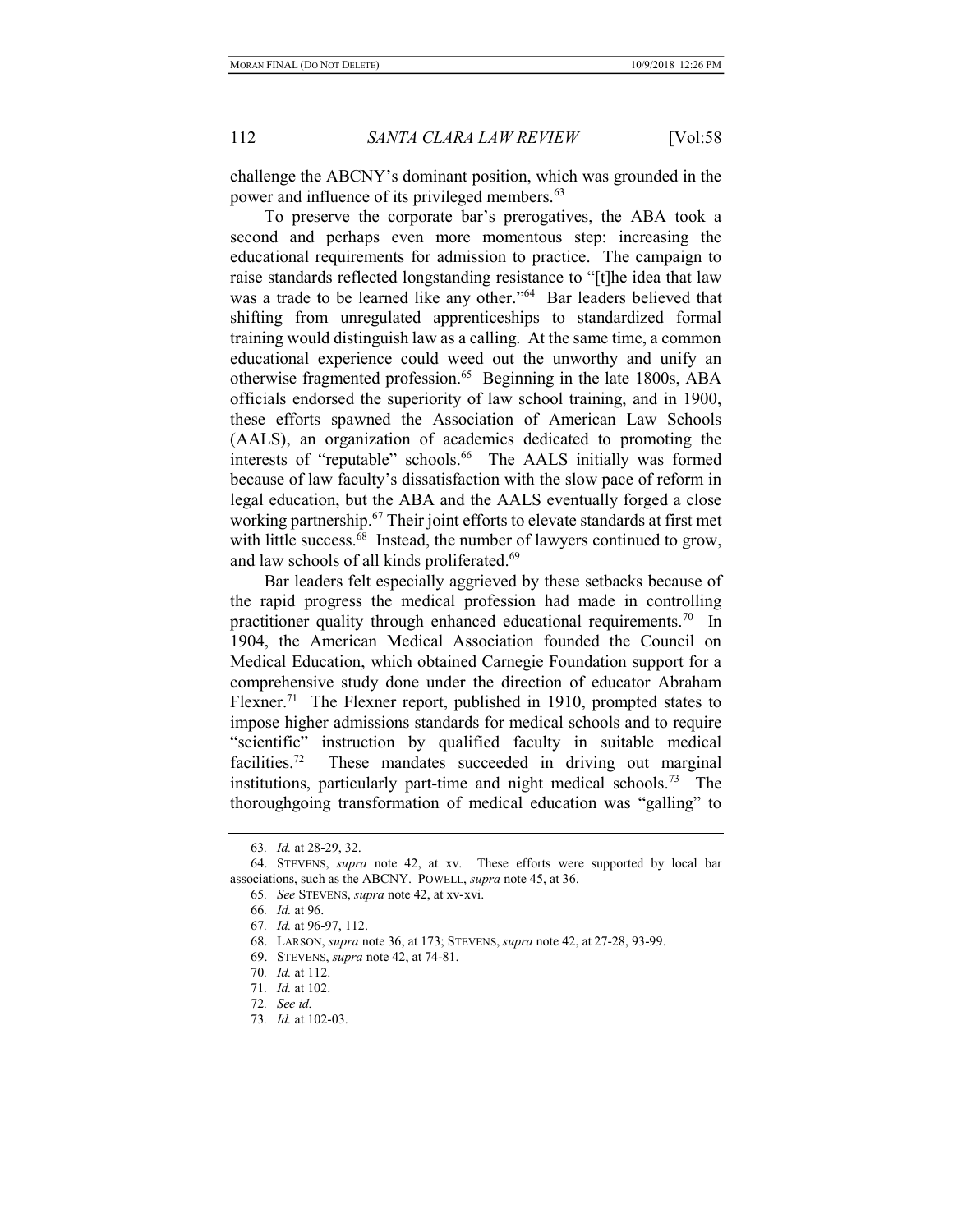ABA leaders who had long worried about the deleterious effects of proprietary law schools with part-time programs of questionable quality.<sup>74</sup>

# B. Analytical Legal Education, Expert Professionalism, and the "Harvardization" of Law Schools

Flexner triumphed by arguing that "formal analytical reasoning, the kind of thinking integral to the natural sciences, should enjoy pride of place in the intellectual training of physicians."<sup>75</sup> Thanks to Christopher Columbus Langdell, dean of the Harvard Law School, the bar was able to make similar arguments about legal education, tacitly drawing on a paradigm that prized technical expertise over other professional virtues. In the late 1800s, Langdell pioneered a number of reforms based on a model of scientific inquiry, which he called the case method.<sup>76</sup> This method allowed students to discover legal principles by treating appellate cases as data points that led to inferences about doctrinal rules.<sup>77</sup> Students could master these techniques through Socratic instruction that forced them to extract underlying legal principles from carefully curated decisions.<sup>78</sup> The "Harvardization"<sup>79</sup> of the law school curriculum justified heightened admissions criteria so that students would have the intellectual capacity necessary to master this complex method.<sup>80</sup> Like Flexner's approach to medicine, Langdell's account of law linked the profession to "a unitary, self-contained, value-free, and consistent set of principles."<sup>81</sup> Langdell believed that young faculty, untainted by lengthy experience in practice, would absorb the method, transmit it to students, and develop an independent voice to counter the bar's conventional thinking.<sup>82</sup>

Langdell's emphasis on the science of law often has been equated with a desire for academic respectability and an aversion to identification

<sup>74</sup>. Id.

 <sup>75.</sup> Molly Cooke, David M. Irby, William Sullivan, & Kenneth M. Ludmerer, American Medical Education 100 Years after the Flexner Report, 355 N. ENGL. J. MED. 1339 (2006).

 <sup>76.</sup> STEVENS, supra note 42, at 52-53.

<sup>77</sup>. Id.

<sup>78</sup>. Id. at 52-53; WILLIAM M. SULLIVAN ET AL., EDUCATING LAWYERS 4-7 (2007); ELIZABETH MERTZ, THE LANGUAGE OF LAW SCHOOL 26 (2007); Carrie Menkel-Meadow, Taking Law and \_\_\_ Really Seriously: Before, During and After "The Law," 60 VANDERBILT L. REV. 555, 560-63 (2007).

 <sup>79.</sup> Gordon, supra note 40, at 80.

<sup>80</sup>. See A. Benjamin Spencer, The Law School Critique in Historical Perspective, 69 WASH. & LEE L. REV. 1949, 1973-75 (2012).

 <sup>81.</sup> STEVENS, supra note 42, at 53.

<sup>82</sup>. Id. at 38.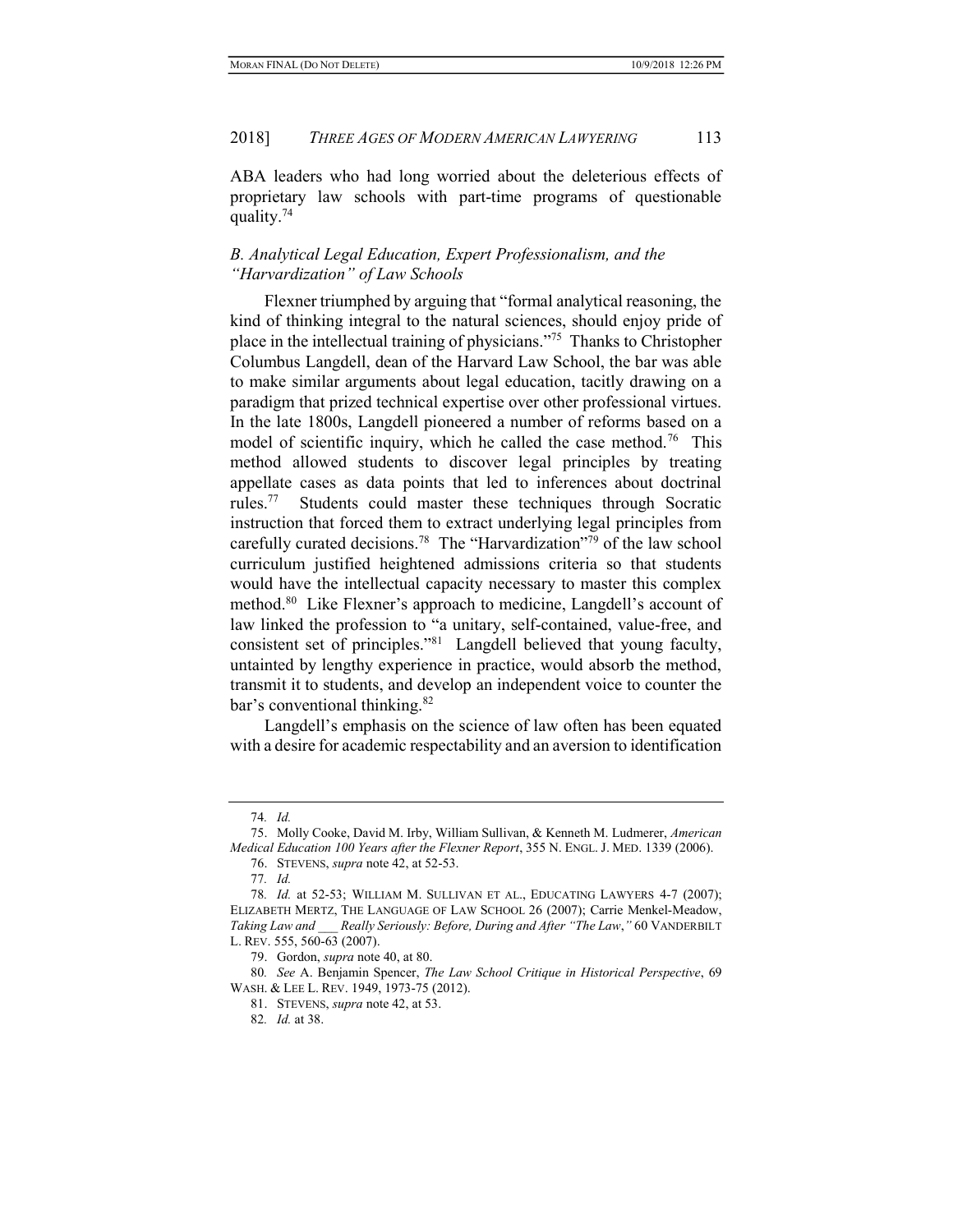as a trade school. $83$  But there is likely more to the story than that. Though rooted in the bar's efforts to promote social trustee professionalism, the embrace of scientific methods of instruction planted the seeds of expert professionalism by sidelining efforts to develop the meaning of public obligation. While elaborating the case method, Langdell and his disciples studiously avoided matters of public law despite the nascent growth of legislation and regulation. That artful maneuver was motivated in part by market considerations. Schools that taught law as statecraft repeatedly failed, while those that focused on private practice thrived.<sup>84</sup> A value-neutral science also was an appealing way to deflect the aftermath of recent ruptures that had rocked Harvard Law School and strained its bonds of collegiality. There were, for example, profound disagreements about slavery in the 1850s, federal authority over the South in the postbellum era, and the rise of large-scale capitalist enterprises at the turn of the century.<sup>85</sup> Professors elsewhere on campus had been dismissed when they took positions on these issues that offended conservative trustees of the Harvard Corporation.<sup>86</sup> As legal historian Robert W. Gordon observes, "[a] law dean trying to sell the practical virtues of a theoretical training to a skeptical and conservative bar might well want to avoid the swamp of interdisciplinary work and the third rail of public law and policy issues."87

The case method consolidated a narrow notion of obligation, one that focused on law as a self-contained, largely private universe in which attorneys fulfilled their public responsibilities by assisting courts in administering justice and developing doctrine. Between 1870 and 1920, Harvard's instructional approach became so dominant that some feared it was an "educational octopus."<sup>88</sup> In fact, Harvard's wide reach normalized and legitimated uniform instructional standards that entrenched the case method and thus limited efforts to develop the meaning of public obligation elsewhere, for example, at part-time and night schools that served immigrant lawyers who became active in politics.<sup>89</sup> As the educational octopus spread, the ABA successfully

89. See STEVENS, supra note 42, at 41-42. Elevated standards came at a price. Initially, the cost of legal training at Harvard was comparable to that of the most expensive apprenticeships. From 1869 to 1879, however, the expense rose by 450 percent as academic

<sup>83</sup>. Id. at 40-41.

 <sup>84.</sup> Gordon, supra note 40, at 79.

<sup>85</sup>. Id. at 79-80.

<sup>86</sup>. Id. at 80.

<sup>87</sup>. Id.

 <sup>88.</sup> GLEASON L. ARCHER, THE EDUCATIONAL OCTOPUS 275-78 (1915). Gleason Archer was the dean of Suffolk, a proprietary law school in Boston, who vigorously opposed efforts to force all institutions to conform to an academic model of legal education. STEVENS, supra note 42, at 175-76.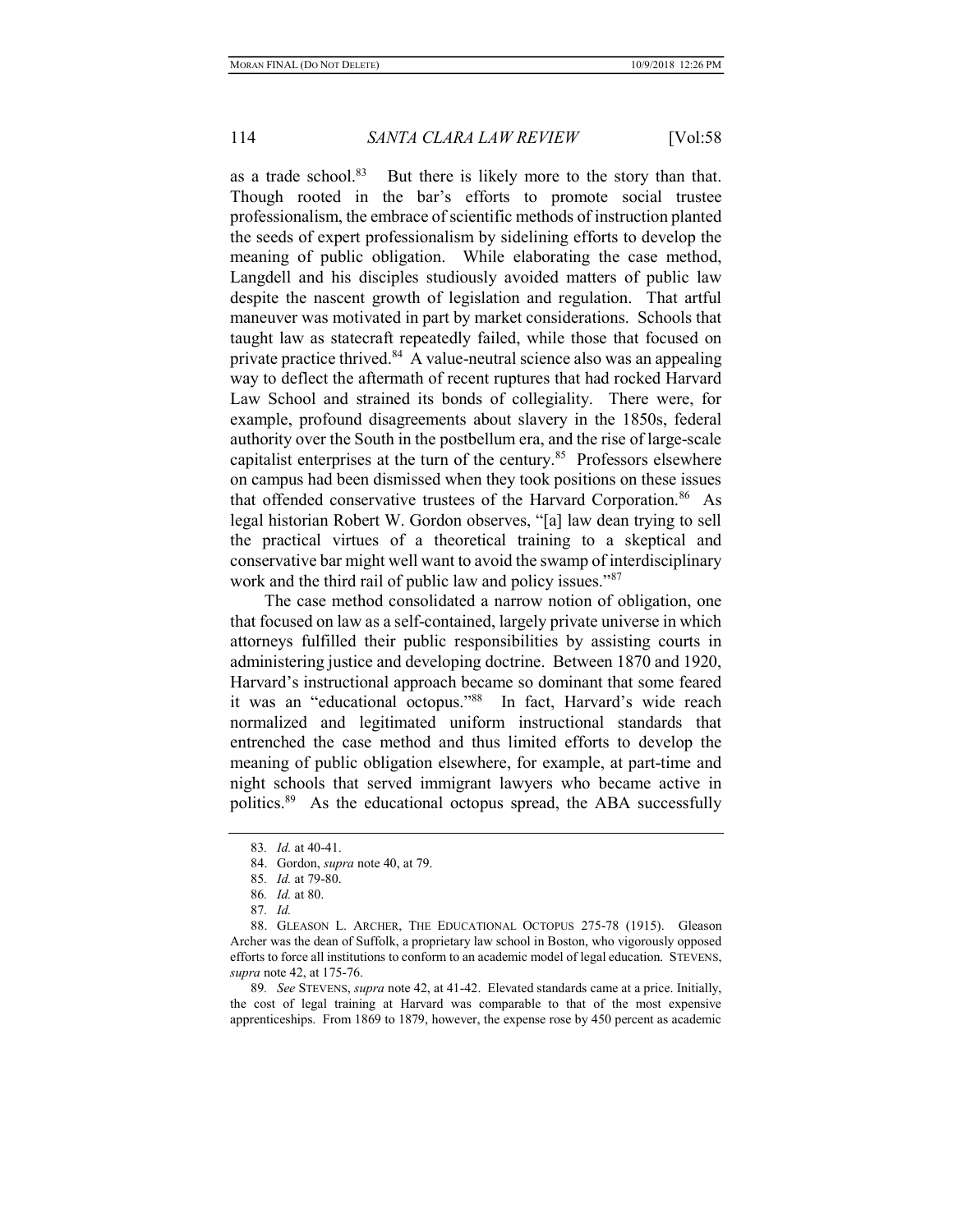sought funding from the Carnegie Foundation for two studies to evaluate legal education.<sup>90</sup> The first of these, the Redlich report, was published in 1914 and addressed ongoing controversy about whether all law schools should be Harvardized.<sup>91</sup> The Carnegie Corporation chose Josef Redlich, a law professor from the University of Vienna, to serve as a neutral arbiter among the warring factions.<sup>92</sup>

Redlich, an outsider steeped in the civil law traditions of his home country, endorsed the case method with some reservations.  $93$  He acknowledged its advantages as a tool for practical training of lawyers. Unlike classroom lectures, the Socratic method engaged students and forced them to think for themselves.<sup>94</sup> However, Redlich rejected some of the method's scientific pretensions. In his view, forcing students to grapple with cases was just a more refined version of an apprenticeship, which also used judicial decisions as raw material but in a far less structured way.<sup>95</sup> Moreover, Redlich questioned the theoretical foundations of the case method as a form of natural science. In his view, law was "a normative science (Normwissenschaft)" that "does not work . . . with physical facts, but with the products of the human will, which has been directed to the ordering and guidance of the individual and social life of humanity."<sup>96</sup> Precisely because law was a set of "definite norms, willed by men, and intended to guide and limit the business of men,"<sup>97</sup> Redlich called on law professors to systematize and reform doctrine rather than serve as "industrious commentator[s]" who merely described it.<sup>98</sup> His report, while affirming the worth of the case method, prodded legal educators to acknowledge the potentially far-reaching

law schools enhanced their reputation and reach. DANIEL K. COQUILLETTE AND BRUCE A. KIMBALL, ON THE BATTLEFIELD OF MERIT 51, 413-14 (2015). The fees at national law schools also came to be substantially higher than those at night schools that served working men in urban areas. Auerbach, Enmity and Amity: Law Teachers and Practitioners, supra note 49, at 577.

 <sup>90.</sup> STEVENS, supra note 42, at 112.

 <sup>91.</sup> JOSEF REDLICH, THE COMMON LAW AND THE CASE METHOD IN AMERICAN UNIVERSITY LAW SCHOOLS (1914).

 <sup>92.</sup> JAMES R. MAXEINER, EDUCATING LAWYERS NOW AND THEN, 35 INT'L J. LEGAL INFO. 1, 7 (2007).

 <sup>93.</sup> Redlich himself noted "the extraordinary difficulties" that arose because of "the complete dissimilarity between the law of England and America and that of continental Europe." REDLICH, supra note 91, at 3. Indeed, the Carnegie Corporation's choice of Redlich may have been motivated by a desire to promote a model of German model of higher education in American law schools. Id. at 8-9.

<sup>94</sup>. Id. at 27.

<sup>95</sup>. Id. at 37-40, 58. Redlich suggested curricular reforms that would make law school training even more comprehensive than apprenticeships. Id. at 41-47.

<sup>96</sup>. Id. at 56.

<sup>97</sup>. Id.

<sup>98</sup>. Id. at 62-65.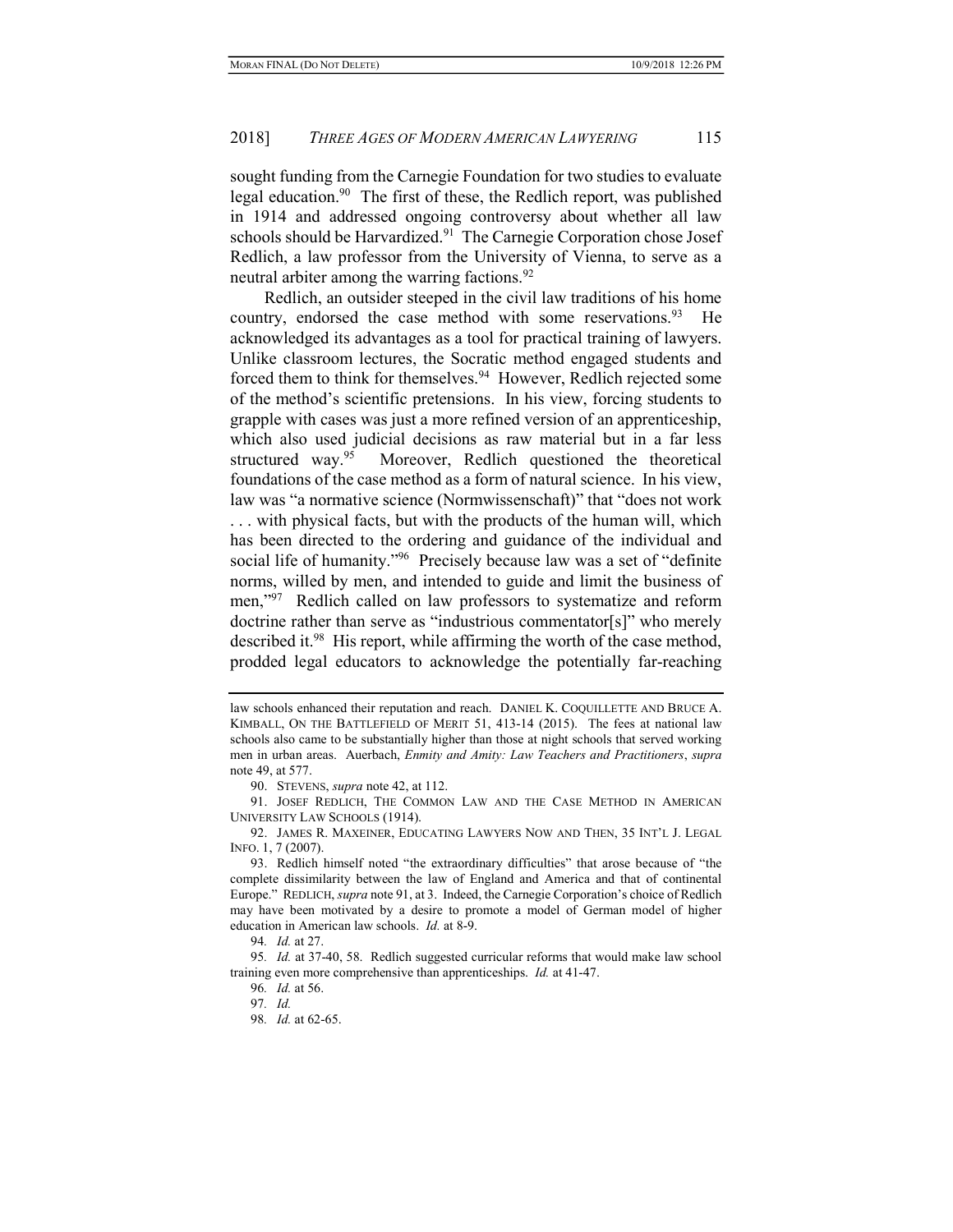implications of social trustee professionalism, implications that Langdellian formalism had elegantly elided.

The second Carnegie-funded report by Alfred Z. Reed was published in 1921 and raised new questions about the ABA's vision for legal education.<sup>99</sup> Reed, a non-lawyer member of the Carnegie staff, was another outsider to the profession.<sup>100</sup> By design, his study amplified Redlich's, which had been based on observations of just ten of the over 120 schools then in operation. All ten were elite institutions that mainly relied on the case method.<sup>101</sup> Redlich had recognized stratification in legal education,<sup>102</sup> but Reed made it a centerpiece of his evaluation. Reed acknowledged the relevance of social trustee professionalism by noting not only law's private aspects but also its role as "part of the governing mechanism of the state," which made it "in a broad sense political."<sup>103</sup> With lawyers performing a wide variety of tasks in the public and private domain, Reed found the notion of a unified bar inherently implausible. He called for different types of law schools to prepare students for distinct sectors of practice.<sup>104</sup> Reed's conclusions were anathema to bar leaders and legal educators seeking to standardize law schools and consolidate the profession's standing. The ABA, working closely with the AALS, responded that same year with the Root report, which asserted that: "In spite of the diversity of human relations with respect to which the work of lawyers is done, the intellectual requisites are in all cases substantially the same . . . . All require high moral character and substantially the same intellectual preparation."<sup>105</sup>

Despite some unexpected findings in the two Carnegie reports, the ABA and AALS ultimately prevailed in implementing most of their reform agenda. After World War I, the organized bar enjoyed newfound respect because of legal services rendered to veterans and others in need during the conflict.<sup>106</sup> Buoyed by this goodwill, the ABA finally began to make progress in its push for elevated standards. Formal training at academic law schools became increasingly uniform and largely displaced apprenticeships.<sup>107</sup> Though proprietary law schools and parttime night programs survived, they were modeled on elite academic law

 <sup>99.</sup> ALFRED Z. REED, TRAINING FOR THE PUBLIC PROFESSION OF THE LAW (1921).

<sup>100.</sup> STEVENS, *supra* note 42, at 112.

<sup>101</sup>. Id. at 112-13.

 <sup>102.</sup> REDLICH, supra note 91, at 70.

 <sup>103.</sup> REED, supra note 99, at 3.

<sup>104</sup>. Id. at 417-18.

 <sup>105.</sup> Elihu Root, Report of the Special Committee to the Section of Legal Education and Admissions to the Bar of the American Bar Association, 7 AM. L. SCH. REV. 671, 681 (1921).

 <sup>106.</sup> LARSON, supra note 36, at 174.

 <sup>107.</sup> STEVENS, supra note 42, at 10.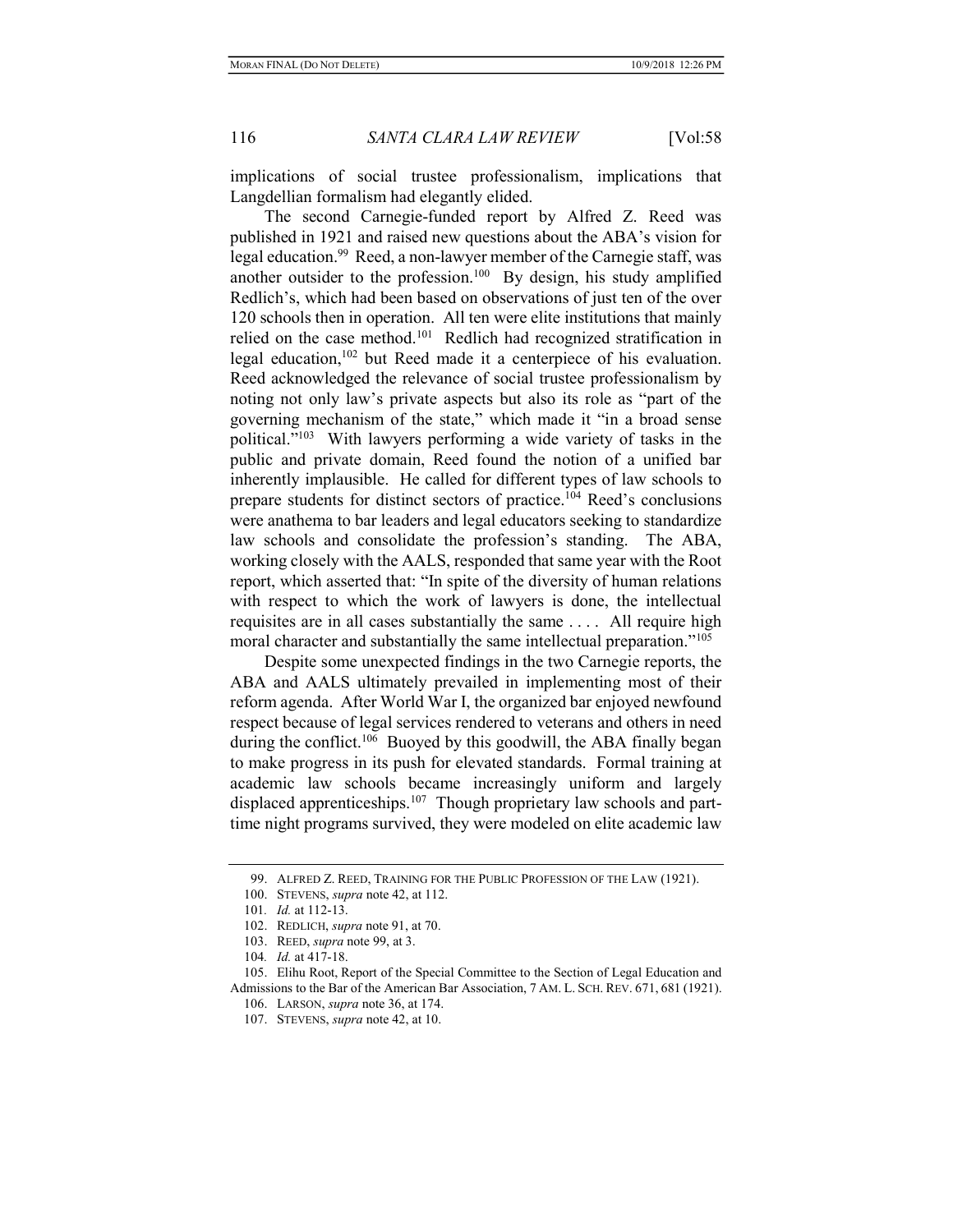schools.<sup>108</sup> Efforts to raise standards culminated in today's system of law school accreditation, which promotes a unified vision of preparation for law practice by asking all law schools to demonstrate the qualifications of students and faculty, the rigor of the curriculum, the soundness of facilities, and the adequacy of library resources.<sup>109</sup>

# C. Legal Aid Societies and the Limited Vision of Social Trustee Professionalism

Even as the Harvardization of law schools promoted uniformity in instruction and restricted access to legal training, the limits of the bar's vision for social trustee professionalism were revealed through the ongoing failure to meet the legal needs of burgeoning poor and immigrant populations in urban areas. The German Society of New York founded the first legal aid society in 1876 out of concern for the fate of a growing number of immigrants from the homeland.<sup>110</sup> Eventually, the society broadened its mission to serve all needy clients in the city, but by the end of the nineteenth century, only two other cities, Chicago and Jersey City, had launched similar initiatives.<sup>111</sup> None of these early societies were started by bar associations, despite lofty rhetoric about preserving the integrity of the justice system for all.<sup>112</sup> In the early 1900s, local bars began to establish some legal aid programs, and a handful of law schools opened clinics to serve the poor.<sup>113</sup> The first such clinic, launched at the University of Denver Law School, was designed to provide practical training; by contrast, the student-initiated

 <sup>108.</sup> U.S. News & World Report ranked nearly 80 part-time law school programs in the United States in 2016. Best Grad Schools—Law, Part-Time Law, U.S. NEWS & WORLD REPORT (2016), at http://grad-schools.usnews.rankingsandreviews.com/best-graduateschools/top-law-schools/part-time-law-rankings/.

<sup>109</sup>. See Standard 301(a), Standard 401, Standards 501-503, Standards 601-606, Standards 701-702 in ABA Standards and Rules of Procedure for Approval of Law Schools 2015-16, ABA SECTION OF LEGAL EDUC. & ADMISSIONS TO THE BAR (2015). The AALS imposes additional requirements on its member schools, related to research and core values like diversity and non-discrimination. Association of American Law Schools 2016 Handbook, art. 6, § 6-1, AALS (2016). Various commentators have questioned the homogeneity required by the accreditation standards. See, e.g., TAMANAHA, supra note 29, at 26-27, 31; STEVENS, supra note 42, at 209-10; George B. Shepherd & William G. Shepherd, Scholarly Restraints? ABA Accreditation and Legal Education, 19 CARDOZO L. REV. 2091, 2133-34, 2249-57 (1998); Spencer, supra note 80, at 2000-01; David Segal, For Law Schools, a Price to Play the A.B.A.'s Way, N.Y. TIMES, Dec. 17, 2011.

 <sup>110.</sup> EARL JOHNSON, JR., 1 TO ESTABLISH JUSTICE FOR ALL 3-7 (2014).

<sup>111</sup>. Id. at 7-18.

<sup>112</sup>. Id. at 18.

<sup>113</sup>. Id. at 19-20.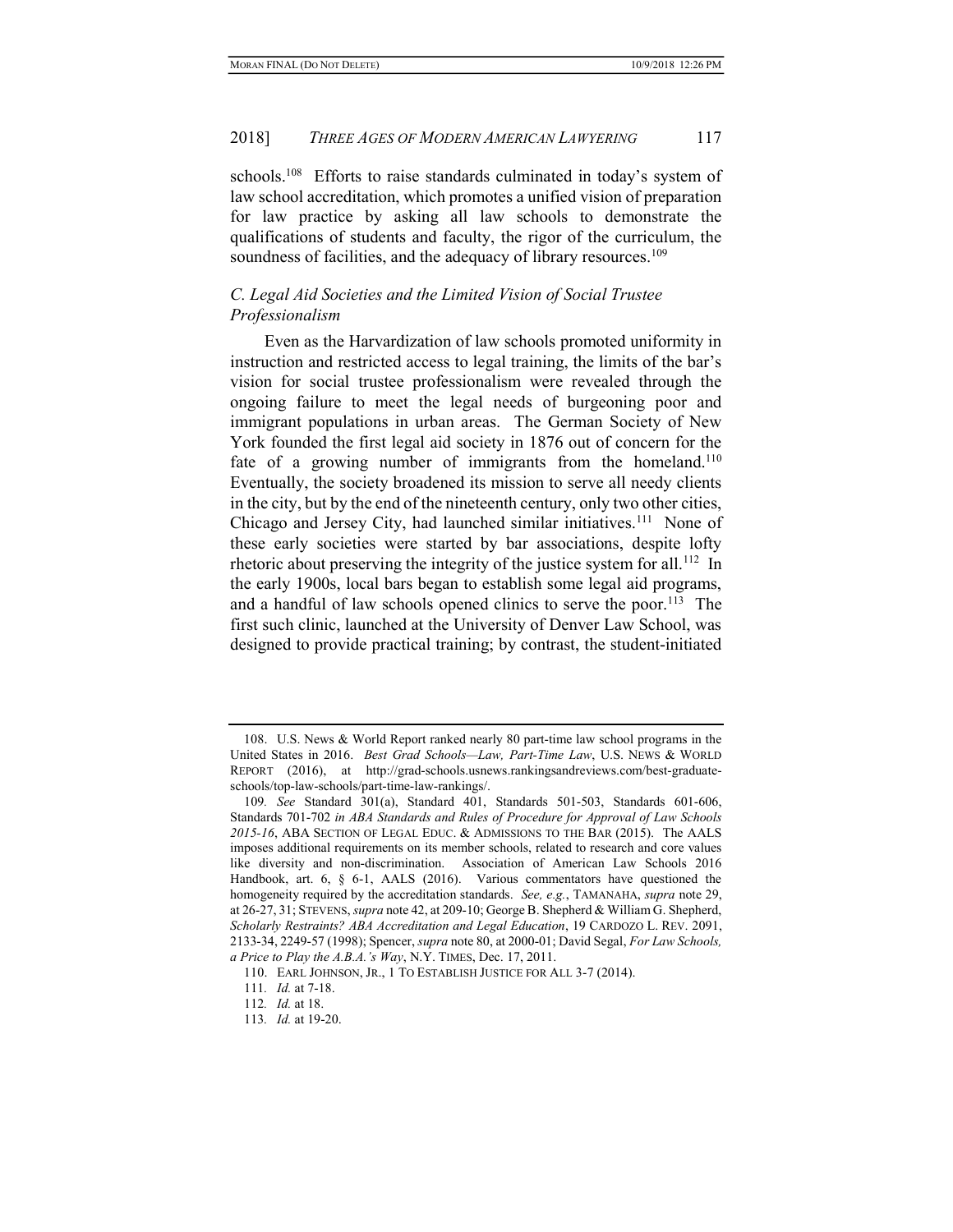and student-run Harvard Legal Aid Bureau was a response to the dire legal needs of Boston's poor.<sup>114</sup>

These local efforts did not garner national attention until Reginald Heber Smith received funding from the Carnegie Foundation to study legal aid societies, which in turn led to publication of his pathbreaking book on Justice and the Poor.<sup>115</sup> Smith, a Harvard Law School graduate from a well-to-do family, eventually worked with leading lawyer and former Supreme Court Justice Charles Evan Hughes to advance the cause of legal aid around the country.<sup>116</sup> These efforts relied entirely on private philanthropy and met with only modest success. Indeed, with a need to cultivate wealthy benefactors and to temper hostility from the organized bar, the societies shied away from challenging substantial corporate interests that might harm the poor.<sup>117</sup> Private efforts never produced enough attorneys to satisfy demand among the needy. Even in 1962, over forty years after Smith's book was published, there were still "the equivalent of only 400 full-time legal aid lawyers . . . to represent over thirty-seven million low-income people . . . ."<sup>118</sup> One significant stumbling block was "the failure of local bar associations to give leadership, and in many cases the hostility of lawyers to the idea," which in turn was attributed to "unfounded fear of competition, inherent lethargy, or mere lack of interest."<sup>119</sup> The thinly realized rhetoric of social trusteeship was no match for concerns about the dynamics of the legal marketplace, which depended on generating revenue through client service.

The failures of legal aid were only the most glaring example of the limits of social trustee professionalism. At every turn, the rhetoric of public-regarding obligation met the reality of the market for legal services. Indeed, the very notion of social trusteeship was born of the need to soften the implications of a new kind of elite expertise, the technical know-how to serve large corporate interests. The ethical canons, aimed at lawyers who served the less fortunate, hardly touched the sheltered preserve in which a small cadre of influential lawyers served a similarly small enclave of wealthy clients. These powerful

<sup>114</sup>. Id.

<sup>115.</sup> REGINALD HEBER SMITH, JR., JUSTICE AND THE POOR (1919); JOHNSON, supra note 110, at 21-22.

 <sup>116.</sup> JOHNSON, supra note 110, at 22-25.

<sup>117</sup>. Id. at 39-40. Structural reforms in fact were part of the vision set forth in Reginald Heber Smith's seminal book on legal aid. SMITH, *supra* note 115, at 200-09. For an in-depth description of these dynamics in Boston, Chicago, and New York, see Mark Spiegel, Legal Aid 1900 to 1930: What Happened to Law Reform?, 8 DEPAUL J. FOR SOC. JUST. 199 (2015).

 <sup>118.</sup> JOHNSON, supra note 110, at 38.

 <sup>119.</sup> EMERY BROWNELL, LEGAL AID IN THE UNITED STATES 29 (1951).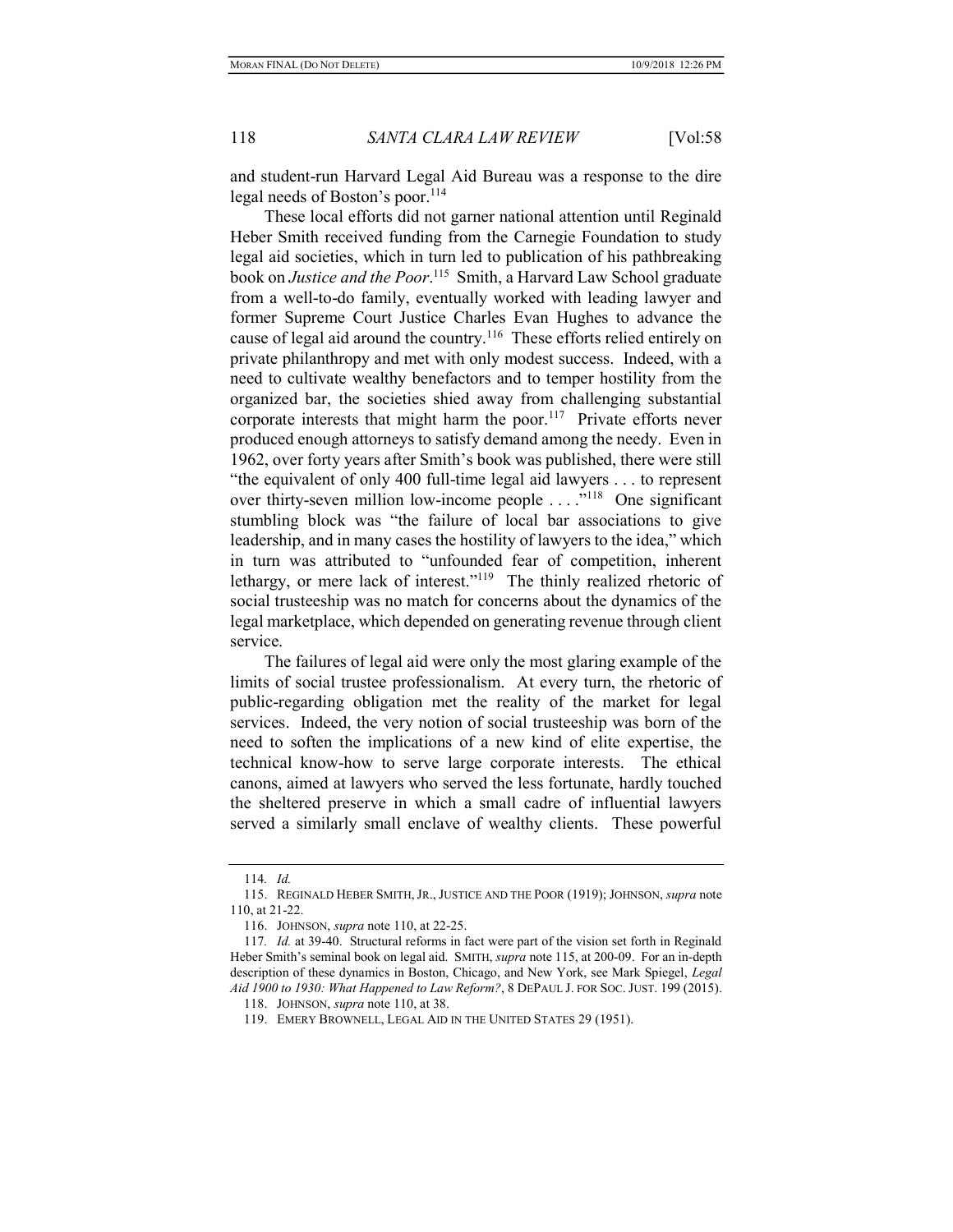interests could not be offended through activist interpretations of the public good. And, so social trusteeship was equated with tending to the integrity of the administration of justice. This focus on process reinforced the commitment to the formal neutrality of legal principles. The Harvardization of legal education was driven by similar dynamics. Students wanted practical skills, and conservative university trustees wanted to avoid high-profile controversies about public values. Taken together, the legal profession and legal education offered a rather crimped understanding of social trustee professionalism that would be challenged during the next age of modern American lawyering. The focus on preserving the integrity of courts and preparing students to grapple with judge-made law left the profession ill-prepared for the rise of the administrative state and the arrival of a new breed of government lawyer.

# II. THE SECOND AGE OF MODERN AMERICAN LAWYERING: THE RISE OF THE ADMINISTRATIVE STATE AND THE ASSAULT ON LANGDELLIAN FORMALISM

The second age of modern American lawyering arose in response to the New Deal and the growth of the administrative state. Even before President Franklin Delano Roosevelt began pursuing bold reforms in the late 1930s and early 1940s, a progressive movement had arisen that deployed law as a tool for social change. Reflecting the newfound independence that Langdell had hoped for, law professors questioned a court-centered, scientific jurisprudence and insisted on more farreaching professional duties. In 1906, William Draper Lewis of the University of Pennsylvania bemoaned the fact that the organized bar lacked a sense of obligation to the community and urged practitioners to look to "the administration of justice in its broadest sense."<sup>120</sup> Lewis believed that law schools had a special responsibility to train students to deal with affairs of state by including more public law in the curriculum.<sup>121</sup> During this period, Roscoe Pound advocated that law be used for "social engineering" and led "the revolt against formalism" that culminated in the rise of legal realism; later, he retreated from these views when he became dean of Harvard Law School.<sup>122</sup> In 1911, Yale professor William R. Vance bemoaned the bar's conventionality and its

<sup>120.</sup> William Draper Lewis, *Legal Education and the Failure of the Bar to Perform its* Public Duties, AALS PROC. 32, 48-49 (1906).

<sup>121</sup>. Id. at 49.

 <sup>122.</sup> STEVENS, supra note 42, at 136. Legal realists eventually labeled Pound "an archreactionary" because of the conservative stances he took. Id.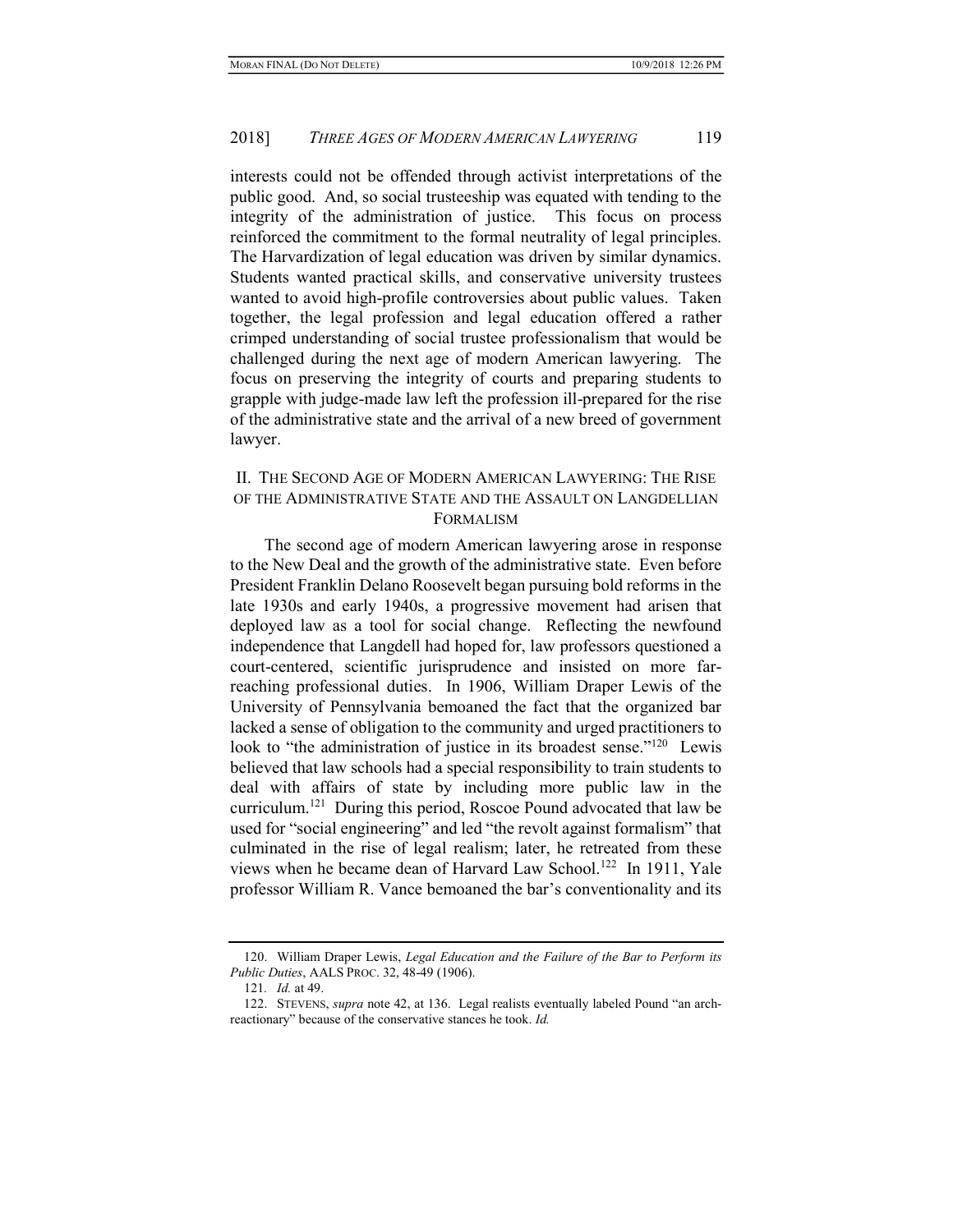resistance to placing social concerns ahead of client interests.<sup>123</sup> In fact, among practicing lawyers, groundbreaking advocate and later Supreme Court Justice Louis Brandeis stood out both for his receptivity to considering the general good as "counsel for the situation" and for his endorsement of an activist role for faculty.<sup>124</sup> A few law schools acted on this progressive vision. The University of Wisconsin pioneered efforts to train government administrators and began to advise state officials on policy questions. The Wisconsin idea had considerable appeal to law professors, who imagined that their unique expertise would make them influential figures in public life. $125$ 

Using law as a tool for social change often turned on growing the government bureaucracy. Bar leaders worried that administrative agencies could undermine judicial authority. As early as 1916, Elihu Root wrote that: "We are entering upon the creation of a body of administrative law quite different in its machinery, its remedies, and its necessary safeguards from the old methods of regulation by specific statutes enforced by the courts."<sup>126</sup> After acknowledging that "[t]here will be no withdrawal from these experiments," Root warned that "the powers that are committed to these regulatory agencies, and which they must have to do their work, carry with them great and dangerous opportunities of oppression and wrong. If we are to continue a government of limited powers, these agencies of regulation must themselves be regulated." $127$ 

### A. The Rise of the New Deal and the Anxiety of the Organized Bar

In the 1930s, the New Deal led to unprecedented growth in federal regulatory power and brought anxieties about a sprawling and uncontrolled bureaucracy to the fore. Leading corporate lawyers saw the

 <sup>123.</sup> William R. Vance, The Ultimate Function of the Teacher of Law, 3 AM. LAW SCH. REV. 2, 6-8 (1911).

 <sup>124.</sup> Clyde Spillenger, Elusive Advocate: Reconsidering Brandeis as People's Lawyer, 105 YALE L. J. 1445, 1501-11 (1996); see also William H. Simon, Babbitt v. Brandeis: The Decline of the Professional Ideal, 37 STAN. L. REV. 565, 568-69 (1985). Brandeis described a law school professorship "as a fulcrum in efforts to improve the law and through it society." AUERBACH, supra note 17, at 82.

 <sup>125.</sup> AUERBACH, supra note 17, at 84-86.

 <sup>126.</sup> Elihu Root, Address of the President, 2 A.B.A. J. 736, 749 (1916). For an in-depth discussion of the early contests over the courts' role in checking the discretion of administrative agencies, see DANIEL R. ERNST, TOCQUEVILLE'S NIGHTMARE: THE ADMINISTRATIVE STATE EMERGES IN AMERICA, 1900-1940 at 9-50 (2014); Blake Emerson, The Administration of Constitutional Conflict: Structural Transformations in American Public Law, 1877-1946, in QUADERNI FIORENTINI PER LA STORIA DEL PENSIONERO GIURIDICO MODERNO: GIURISTI E STATO SOCIALE, No. 46, vol. I at 388-94 (Giovanni Cazzetta ed. 2017).

 <sup>127.</sup> Root, supra note 126, at 749-50.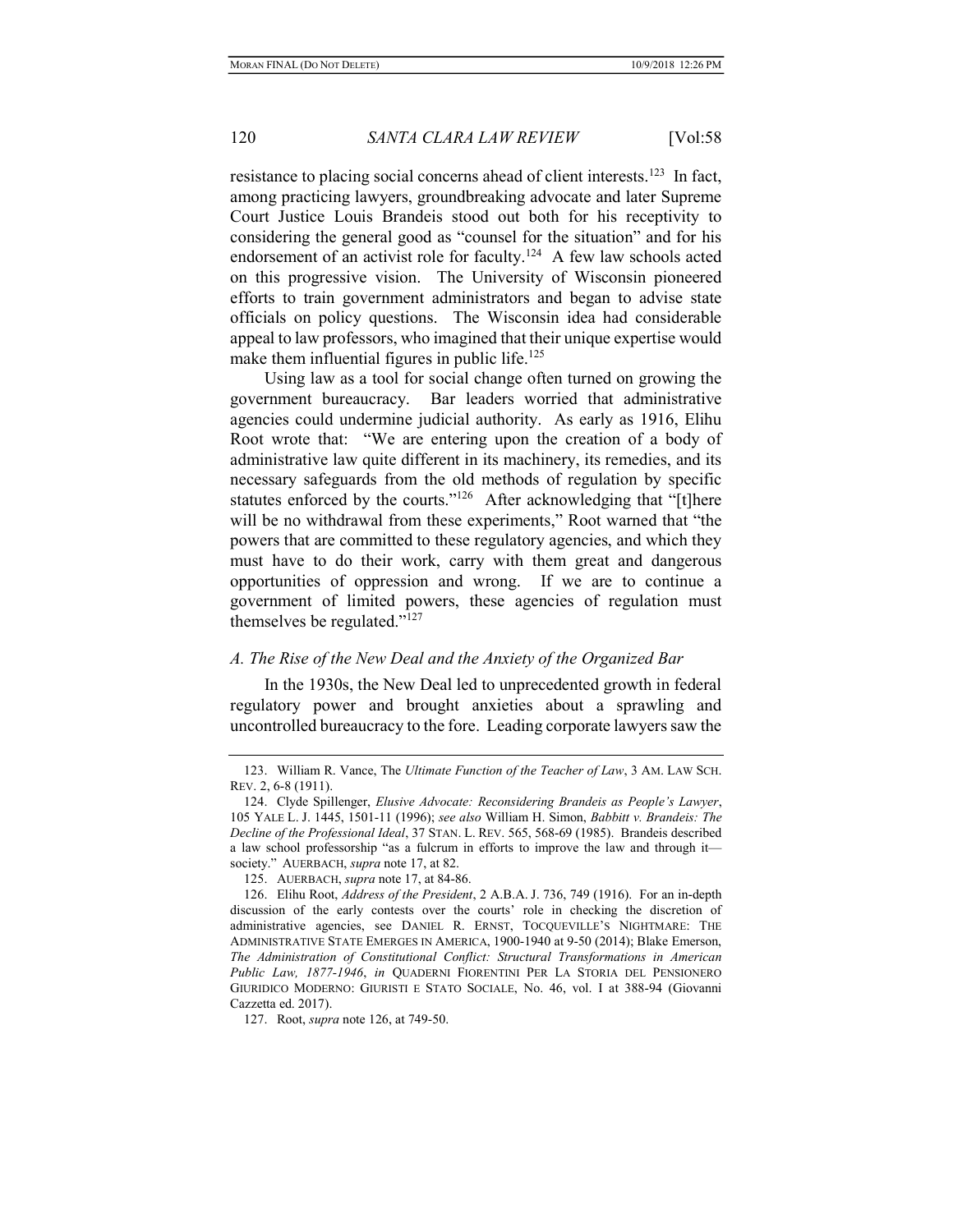Roosevelt Administration's reforms as a direct attack on the courts and the profession. As one Chicago attorney put it, "[o]ur prime function is to implement the existing order. Its sudden destruction . . . implies our own."<sup>128</sup> Despite this intensely felt opposition to New Deal reforms, ABA leaders felt the need to tread lightly in expressing their dissent. For one thing, the public saw corporate lawyers as complicit in predatory practices and market manipulations that had precipitated the Great Depression and made the New Deal necessary.<sup>129</sup> With some misgivings, in 1934 the ABA's General Assembly authorized a New Deal committee with a broad charge to "study the effect of recent developments in national legislation and governmental policies, as affecting the rights and liberties of American citizens and the maintenance of the guarantees furnished by the United States Constitution."<sup>130</sup> The committee proved an ill-fated enterprise. As a result of substantive disagreements and personality conflicts, members wrote different draft reports, none of which could be accepted and submitted in final form.<sup>131</sup> Despite calls to abandon the effort entirely, a new committee was appointed; it produced a majority report, a minority report, and a concurring memorandum.<sup>132</sup> Ultimately, the ABA leadership had to bury the committee's work because it offered nothing in the way of practical recommendations.<sup>133</sup>

One year earlier, the ABA had charged the Committee on Administrative Law with the narrow task of evaluating "the adequacy and efficiency of the [government] machinery employed" rather than its purposes and constitutionality.<sup>134</sup> Yet, this committee also had been hamstrung by divergent agendas. Some solo practitioners demanded that the ABA denounce the use of non-lawyers in the administrative process as a way to preserve a growing market for licensed attorneys.<sup>135</sup> Still others wanted to avoid any ABA action that would jeopardize their already established specialty practices before administrative agencies.<sup>136</sup>

 <sup>128.</sup> AUERBACH, supra note 17, at 192.

<sup>129</sup>. Id. at 192-93; SHAMIR, supra note 19, at 46, 51.

<sup>130</sup>. Proceedings of the Fifty-Seventh Annual Meeting of the American Bar Association, 59 REPORTS OF THE AM. BAR ASS'N 47, 153 (Aug. 1934); see also SHAMIR, supra note 19, at 51.

 <sup>131.</sup> SHAMIR, supra note 19, at 54-58.

<sup>132</sup>. Id. at 59.

<sup>133</sup>. Id. at 60-62.

<sup>134.</sup> Louis G. Caldwell, Report of the Committee on Administrative Law, 56 REPORTS OF THE AM. BAR ASS'N 199 (Aug. 1933); SHAMIR, supra note 19, at 105-06.

 <sup>135.</sup> SHAMIR, supra note 19, at 93-99. Lawyers made similar efforts at the state bar level. RICHARD L. ABEL, LAWYERS ON TRIAL 4 (2011) (describing California lawyers' calls to end "encroachment" by non-lawyers appearing before state agencies).

 <sup>136.</sup> SHAMIR, supra note 19, at 110.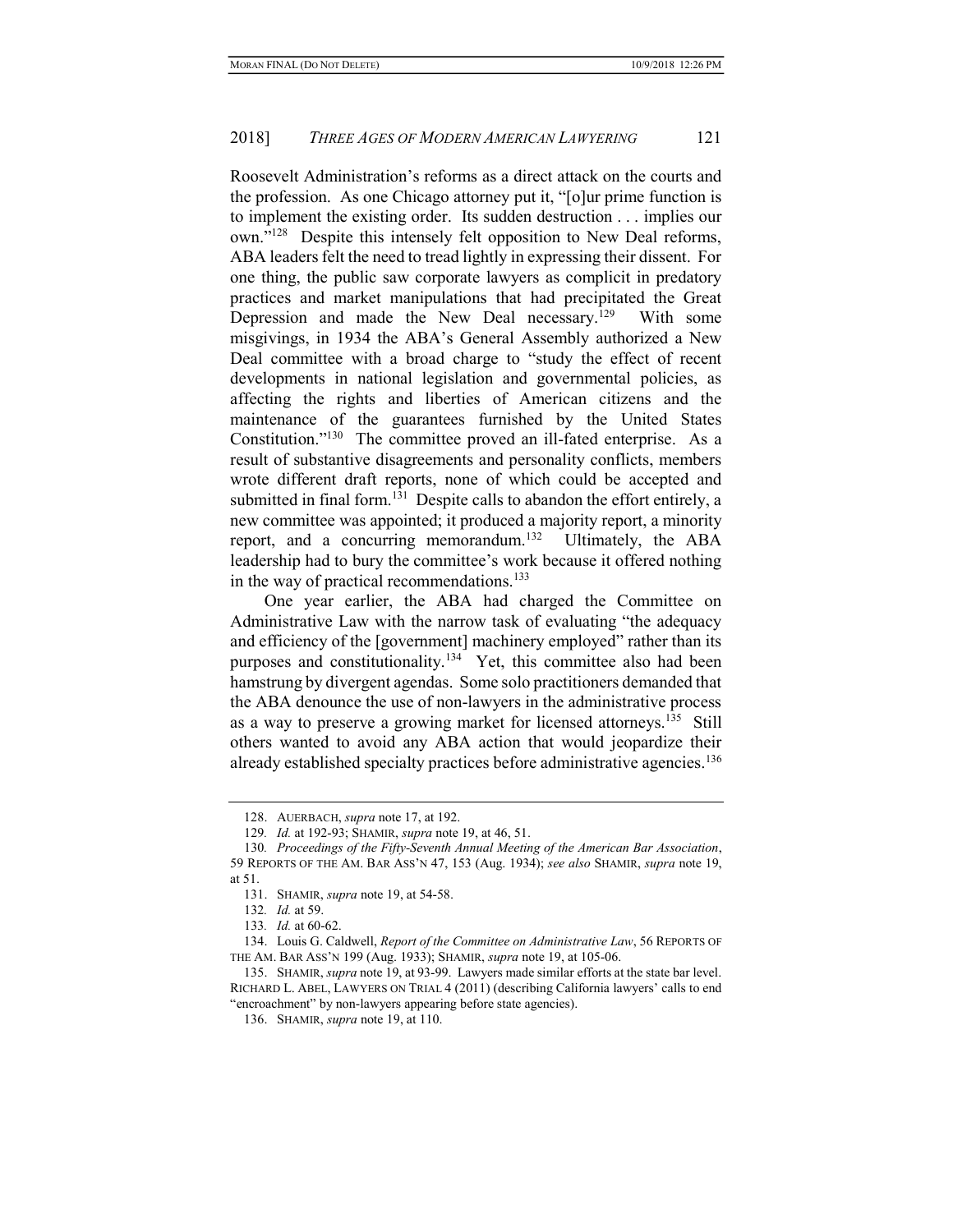Corporate lawyers pushed to bring controversies back into the courts or at least to impose a quasi-judicial process on agencies.<sup>137</sup> Faced with competing demands, the committee chair worried that a report to the General Assembly would expose a divided bar. The ABA president apparently agreed, observing that "it would be a good break for [the chair] if he didn't have any time to explain the report and if the report went through more as a formal practice" because "the most dangerous thing he could do is try to explain it."<sup>138</sup> Over some pointed dissent, the General Assembly ultimately approved the report, though New Dealers dismissed the calls for judicial review and quasi-judicial processes as a product of the ABA's hostility to the Roosevelt Administration.<sup>139</sup>

Ongoing skirmishes over leadership revealed the ABA's dilemma in addressing New Deal reforms. Some bar leaders wanted to take a hard line against any changes, while others wanted to adopt a relatively noncommittal stance as a hedge against uncertainty.<sup>140</sup> Confronted with the ABA's wavering efforts to chart a middle course, members with strong views defected to create organizations of their own. Elite corporate attorneys formed the National Lawyers' Committee of the American Liberty League to contest the legality of federal agencies' expanded authority.<sup>141</sup> These attorneys made their hostility to the Roosevelt administration plain and openly counseled clients to defy government mandates as unconstitutional usurpations of power.<sup>142</sup> By contrast, lawyers who supported New Deal programs saw the changes as an opportunity to reinvigorate the profession's public-regarding obligations. In late 1936, some of these attorneys founded the National Lawyers Guild as an alternative voice for the profession.<sup>143</sup> The Guild rejected "the corporate law identity of the ABA" as well as "its active involvement in conservative politics."<sup>144</sup> Law professors joined liberal and radical attorneys to lead the effort; notably, the executive board included Charles Hamilton Houston, the African-American dean of Howard Law School, at a time when the ABA remained all-white.<sup>145</sup> The Guild primarily appealed to "low-income, low-status urban

<sup>137</sup>. Id. at 99-102, 110-11.

<sup>138</sup>. Id. at 107 (citing Proceedings of the Executive Committee, ABA 121 (Aug. 1934)).

<sup>139</sup>. Id. The report had no immediate effect, but over time, a number of its procedural recommendations were adopted. Id. at 107-09.

<sup>140</sup>. Id. at 57-59, 62.

 <sup>141.</sup> AUERBACH, supra note 17, at 193.

 <sup>142.</sup> SHAMIR, supra note 19, at 67-69.

<sup>143.</sup> AUERBACH, *supra* note 17, at 198.

<sup>144</sup>. Id. at 199.

<sup>145</sup>. Id. at 200.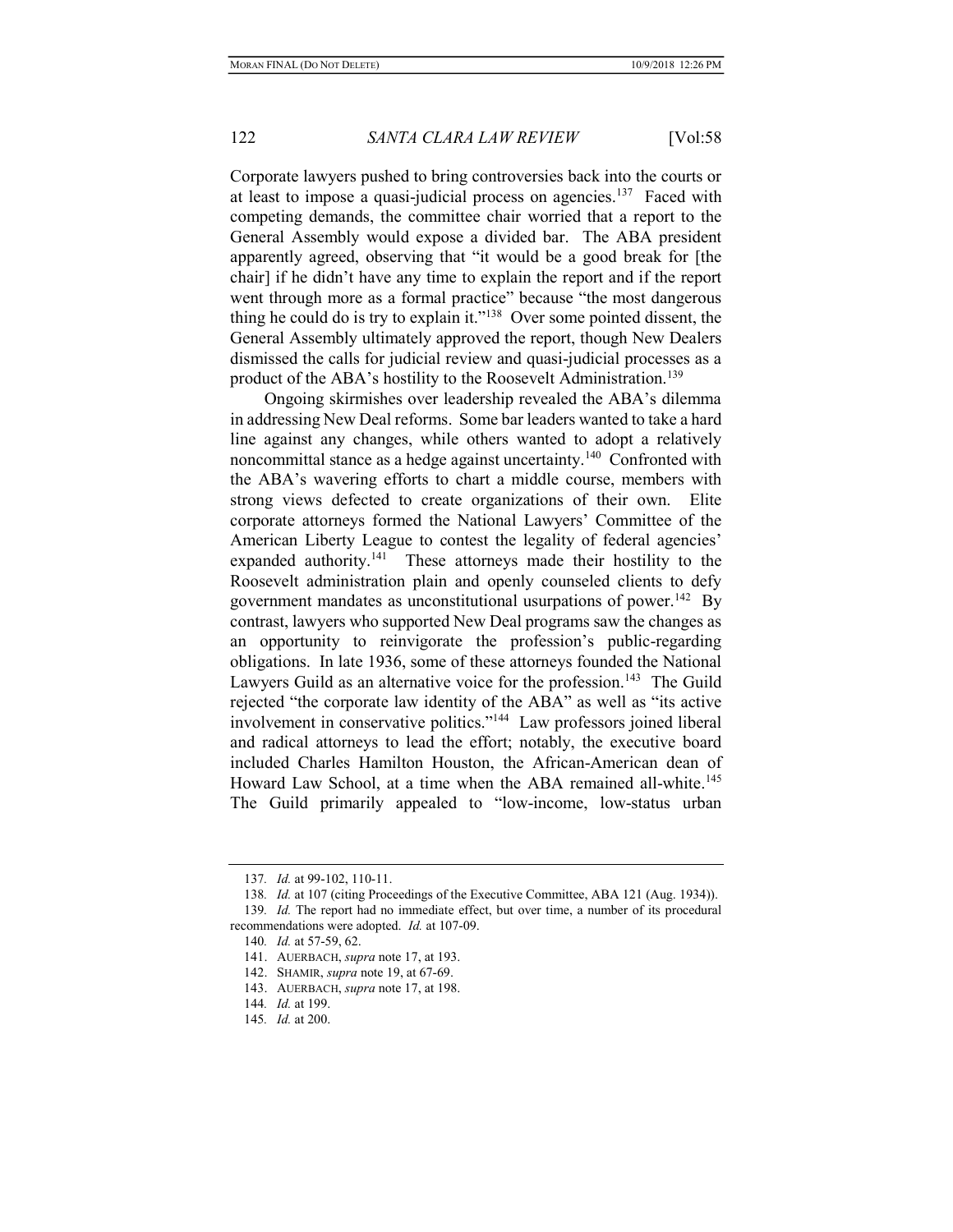practitioners along the East and West coasts,"<sup>146</sup> the very kind of lawyers that elite practitioners had seen as a threat to the profession during the first age of modern American lawyering.

Though unanimous in rejecting the ABA's leadership, Guild members agreed about little else. Internal politics, especially clashes between liberal and radical factions, "prevented the guild from becoming the powerful counterweight to the ABA that its founders had envisioned.<sup>147</sup> However, some local chapters launched innovative programs to provide neighborhood legal services to low- and middleincome clients.<sup>148</sup> These efforts were especially noteworthy, given the organized bar's general indifference to problems of the needy.<sup>149</sup> Law professor Karl Llewellyn had hoped that junior attorneys at large firms would staff legal services programs in Chicago on a pro bono basis as an antidote to the profession's rampant individualism and insensitivity to community needs.<sup>150</sup> Privately, he even considered proposing a tax on large firms to subsidize the services but did not pursue the idea, perhaps because he concluded that partners were "so highly specialized in corporate work that they are out of touch with the little man's need."<sup>151</sup>

Despite efforts to present a united front, schisms between elite and non-elite practitioners were becoming evident. Confronted with a splintering of authority to speak on behalf of the profession, the ABA was able to reassert itself decisively only when the Roosevelt Administration tried to undermine the power and stature of the United States Supreme Court.<sup>152</sup> The justices had struck down New Deal legislation by constitutionalizing a laissez-faire approach to economic rights, and government officials were determined to nullify the decisions. To do that, President Roosevelt had to take on the "Four Horsemen,"<sup>153</sup> the conservative wing of the Court that had persuaded Justice Owen Roberts to join them in blocking reforms. Roosevelt's Court packing plan proposed to add one new justice for each member who had served ten years and was over seventy years old. By allowing Roosevelt to appoint six new justices, the plan would leave the

<sup>146</sup>. Id.

<sup>147</sup>. Id. at 203.

 <sup>148.</sup> AUERBACH, supra note 17, at 203-09.

<sup>149</sup>. Id. at 207.

<sup>150</sup>. Id. at 206.

<sup>151</sup>. Id.

 <sup>152.</sup> SHAMIR, supra note 19, at 77-78.

 <sup>153.</sup> Barry Cushman, Court-Packing and Compromise, 29 CONST. COMMENT. 1, 10 (2013).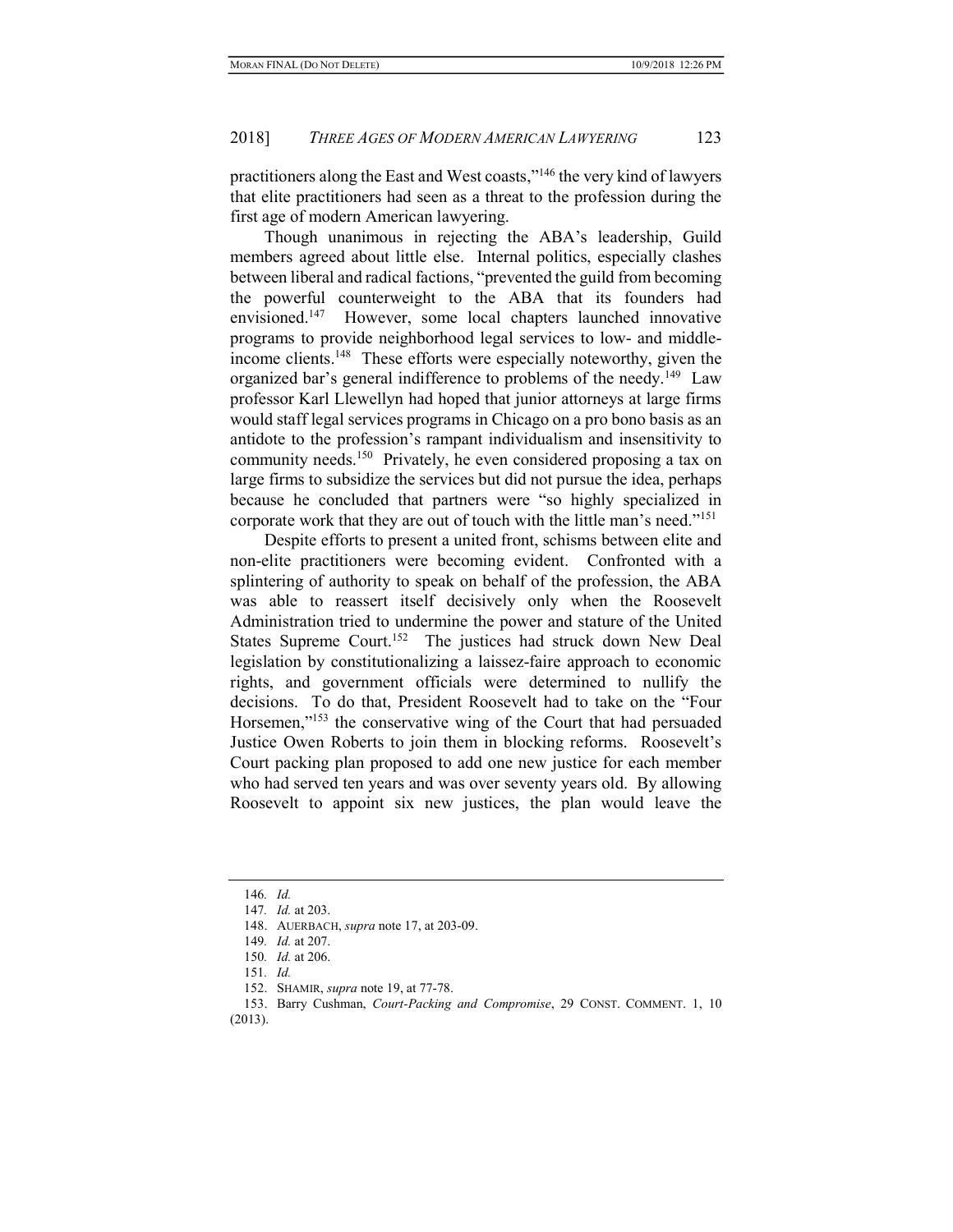Horsemen an outnumbered minority.<sup>154</sup> In fighting this blatant attack on the Court's legitimacy, the ABA was able to unite its membership in defense of the rule of law and the integrity of the judicial process.<sup>155</sup> The ABA launched a vigorous campaign against Roosevelt's plan, but the efforts became moot when one of the Horsemen announced his impending retirement and the crucial swing vote, Justice Roberts, changed tack on the constitutionality of New Deal programs.<sup>156</sup> With Roberts' defection, a majority of the justices supported the Roosevelt Administration's reforms, the "switch in time that saved nine."<sup>157</sup>

#### B. Dueling Elites: Government Lawyers and the Corporate Bar

The battle over the Court's fate was short-lived, but the effects of shifting government power on the profession were long-lasting. The expansion of federal power created a new avenue to elite status as a lawyer, one that challenged the exclusive prerogatives of the corporate bar.<sup>158</sup> Many Roosevelt Administration attorneys had previously been excluded from the most powerful corporate law firms because they were Jewish or Catholic.<sup>159</sup> These attorneys had gone to elite law schools, but even when they excelled, they found their opportunities blocked at large firms in major cities.<sup>160</sup> With the Roosevelt Administration recruiting attorneys to advance its ambitious reform agenda, some faculty at top schools encouraged their best Jewish and Catholic students to sign on. This entrée to practice was especially important for Jewish students who were clustered at the top of their law school classes but at the bottom of the urban bar.<sup>161</sup>

 <sup>154.</sup> PAUL CARRINGTON, AM. LAWYER 531-33 (2012); THE MAKING OF THE NEW DEAL 41, 47 (Katie Louchheim ed., Harvard University Press) (1983). For a comprehensive history of the battle over the Court-packing plan, see LEONARD BAKER, BACK TO BACK (1967).

 <sup>155.</sup> SHAMIR, supra note 19, at 78-80.

 <sup>156.</sup> CARRINGTON, supra note 154, at 533-34. Another conservative member of the Court, Justice Sutherland, declared his intent to retire as well. Cushman, supra note 153, at 6. Interestingly, President Roosevelt refused to compromise on his Court-packing plan even after Justice Van Devanter announced his retirement. Id.

 <sup>157.</sup> Kurt T. Lash, The Constitutional Convention of 1937: The Original Meaning of the New Jurisprudential Deal, 70 FORDHAM L. REV. 459, 459 (2001).

 <sup>158.</sup> SHAMIR, supra note 19, at 78-80.

 <sup>159.</sup> AUERBACH, supra note 17, at 185. Blacks and women also faced barriers to inclusion, but the New Deal did little to rectify their limited opportunities. Jerold S. Auerbach, Lawyers and Social Change in the Depression Decade, in THE NEW DEAL 133, 160 (John Braeman et al. eds. 1975) [hereinafter Auerbach, Lawyers and Social Change in the Depression Decade].

 <sup>160.</sup> AUERBACH, supra note 17, at 29, 184-86.

<sup>161.</sup> Id. at 184. Felix Frankfurter at Harvard Law School, himself a rarity as a Jewish faculty member at a prestigious school, was an especially prominent source of referrals, but outstanding students also arrived from Yale and Columbia. Id. at 169-70; CARRINGTON,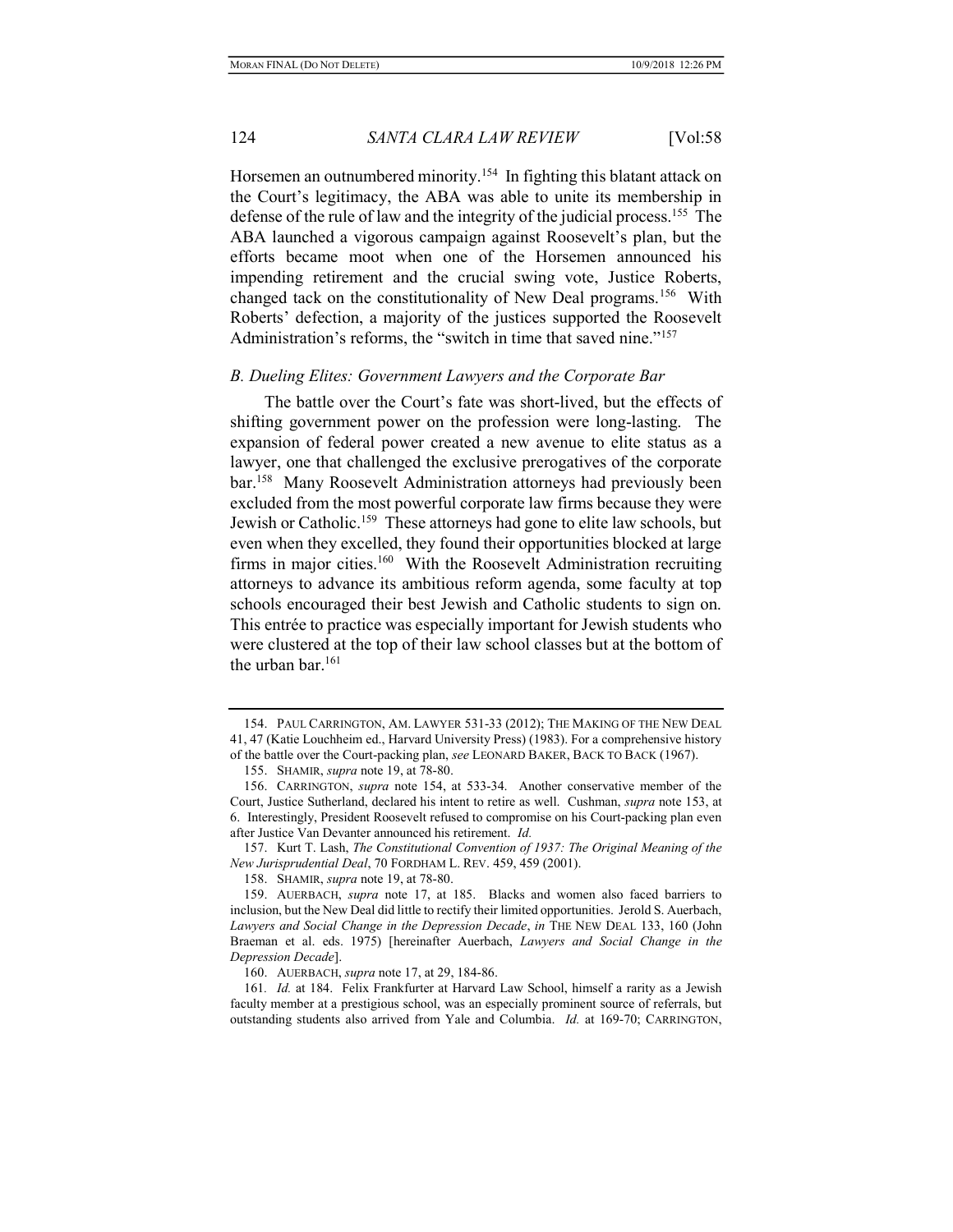The New Deal's "plague of young lawyers"<sup>162</sup> was steeped in the knowledge, skills, and values typical of leading law schools, and despite allegations that the freshly minted graduates were radical revolutionaries, they embraced American legalism, especially its preoccupation with process. As a result, administrative agencies ultimately came to rely on notice-and-comment rulemaking, public hearings, and quasi-judicial tribunals.<sup>163</sup> Though some of these gifted attorneys remained in public service, many left to establish firms devoted to regulatory practice or to join new administrative law practice groups at the elite firms that once had shunned them.<sup>164</sup> If New York and Chicago were strongholds of the corporate bar, Washington, D.C. became home to influential firms specializing in administrative law and legislative lobbying.<sup>165</sup> The New Deal gave birth to a cadre of elite lawyers who rivaled the corporate bar, a recalibration of power that permitted Jews in particular to overcome barriers that had prevented them from converting academic credentials into law firm partnerships.<sup>166</sup>

The struggle over the New Deal was rooted in the corporate bar's resistance to a rival form of lawyering. Given these concerns, one might have expected the ABA to revisit its code of professional conduct to address the ethics of government lawyering. However, internal divisions over the implications of the rise of the administrative state made that approach impossible. As a result, the rise of the New Deal "did not significantly alter lawyers' degree of regulation (or non-regulation) by either legislation, the courts, or their bar associations."<sup>167</sup> Instead, the organized bar focused on conflicts of interest that arose when lawyers went through the "revolving door" of government service to work in private practice. This approach minimized the comparative advantages

supra note 154, at 523-24 (describing how Frankfurter's New Deal proteges were referred to as the "Happy Hot Dogs").

 <sup>162.</sup> PETER H. IRONS, THE NEW DEAL LAWYERS 2 (1982) (citing George Peek, an agricultural economist who headed the Agricultural Adjustment Administration during the Roosevelt Administration).

 <sup>163.</sup> AUERBACH, supra note 17, at 221-24.

<sup>164</sup>. Id. at 226-28. As Bruce Alan Murphy explained in his biography of Abe Fortas, there were "two camps of alumni from the Roosevelt era in 1946: those who labored further for a New Deal for the nation, and those who wanted a 'new deal' for themselves." BRUCE ALAN MURPHY, FORTAS 72 (1988).

 <sup>165.</sup> CARRINGTON, supra note 154, at 539.

 <sup>166.</sup> Auerbach, Lawyers and Social Change in the Depression Decade, supra note 159, at 144, 150-51.

 <sup>167.</sup> Charles W. Wolfram, Toward a History of the Legalization of American Legal Ethics—II the Modern Era, 15 GEO. J. LEGAL ETHICS 205, 222 n. 59 (2002).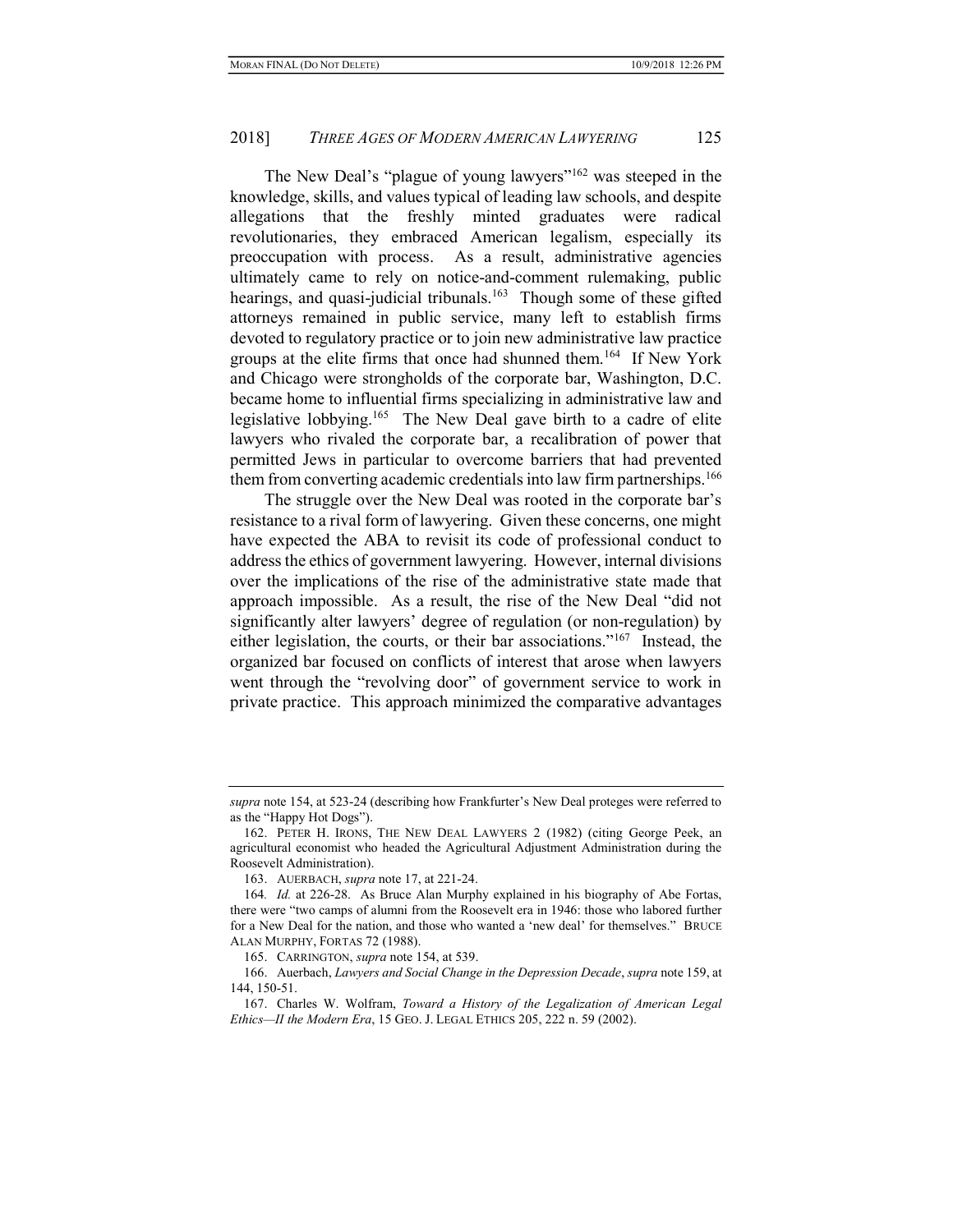of administrative lawyers when they left their official posts to compete with the corporate bar for business.<sup>168</sup>

As early as 1908, the ABA had adopted Canon 6, which addressed an attorney's duty to refrain from representing clients whose interests were in conflict with those of another client, in this case, the prior government employer, and to disclose any possible conflicts.<sup>169</sup> That canon made no attempt to address a lawyer's ethical obligations while in government service.<sup>170</sup> In 1928, as the role of state agencies expanded during the Progressive era, the bar adopted Canon 36, which clarified that former government attorneys, including judges, should not accept employment if it related to matters previously handled in an official capacity.<sup>171</sup> Even these admittedly modest strictures were criticized. As Judge Irving Kaufman explained in a 1957 article, an unduly pharisaical application of the canons might discourage attorneys from undertaking public service and inhibit them from using specialized knowledge acquired as government officials.<sup>172</sup>

With the ABA unable to offer clear guidance on the ethical obligations of government lawyers, the legal academy could have stepped in to fill the gap. However, the legal realist movement, which had inspired so many New Deal attorneys, failed to afford much direction because it mainly attacked the status quo.<sup>173</sup> Without a clearcut model of legal professionalism, agency attorneys came to understand their role in terms of technical expertise, much as officials from other

 172. Irving R. Kaufman, The Former Government Attorney and the Canons of Professional Ethics, 70 HARV. L. REV. 657 (1957).

 <sup>168.</sup> Auerbach, Lawyers and Social Change in the Depression Decade, supra note 159, at 164; AUERBACH, supra note 17, at 228-30.

 <sup>169.</sup> ABA CANONS OF PROFESSIONAL ETHICS, CANON 6 (1908).

 <sup>170.</sup> John C. Blakslee, Notes on Professional Ethics: Conflicting Interests, 55 ABA J. 162 (1969).

 <sup>171.</sup> ABA CANONS OF PROFESSIONAL ETHICS, CANON 36 (1928). In 1948, Congress enacted legislation that prohibited lawyers from prosecuting claims against the United States for a period of two years if those claims involved subject matter related to prior government service. 18 U.S.C. § 284. These provisions were strengthened in 1962. 18 U.S.C. § 207; H.R.REP. NO. 87–748, at 2, 4, 22-23 (1962); S.REP. NO. 87–2213, at 4, 7, 12 (1962), reprinted in 1962 U.S.C.C.A.N. 3852, 3852-53, 3856, 3861.

<sup>173.</sup> Gordon, *supra* note 40, at 100 (describing legal realism as "protean" and subject to myriad interpretations and manipulations). Interestingly, one concrete example of the application of legal realism to real-world problems involved the civil rights movement. In the early 1930s, Columbia law professor Karl Llewellyn wrote a foreword that drew on legal realist principles to support the National Association of Colored People's brief challenging Southern officials' complicity in lynchings and demanding federal intervention. Alfred L. Brophy, "Cold Legal Points into Points of Flame": Karl Llewellyn Attacks Lynching, UNC Legal Studies Research Paper No. 2619895 (June 17, 2015), https://papers.ssrn.com/so13/papers.cfm?abstract\_id=2619895.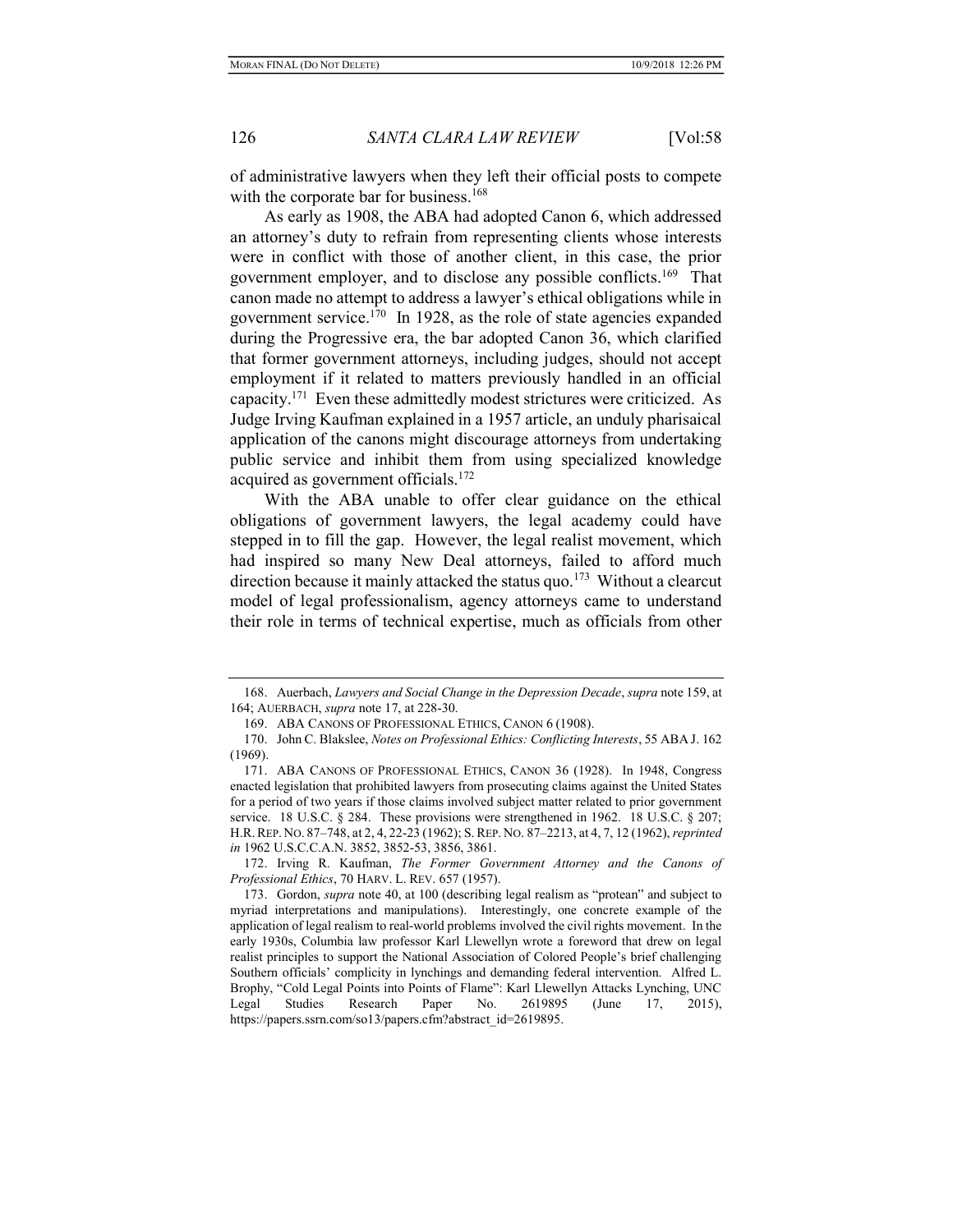professional disciplines did.<sup>174</sup> This turn from social trustee to expert professionalism went largely unnoticed because government work was automatically equated with service to the general public. That glib equivalency ignored the ambiguities inherent in a political environment that made it difficult to discern who the client was, much less what the client's needs and wishes were. These uncertainties allowed government attorneys to wield considerable authority in making value judgments about the common welfare, a problem that persists to this day.<sup>175</sup> Such wide-ranging discretion could not be readily cabined through a straightforward application of technical expertise. As a result, the gap between value-making and expert professionalism sometimes led to "amoral instrumentalism."<sup>176</sup> As legal historian G. Edward White concluded, an emphasis on pragmatism and experience led to "a relativistic and experimentalist approach toward morals as well as toward other issues."<sup>177</sup> These lacunae in the government lawyer's professional identity cried out for guidance, but the bar had none to provide, given the distrust that divided the ABA and the Roosevelt Administration.

<sup>174.</sup> See IRONS, *supra* note 162, at 7-8 (describing how Frankfurter prepared students to serve as "the emerging mandarinate of the state"); Gordon, supra note 40, at 100 (describing how legal realism led to "a naïve faith in technocracy" or, even worse admiration of "an extremely antidemocratic and even fascist administration if it proved itself 'efficient'"). These trends echoed an emphasis on expertise as the basis for law professors' participation in a Progressive agenda earlier in the century. AUERBACH, supra note 17, at 83-84.

 <sup>175.</sup> Abel, Why Does the ABA Promulgate Ethical Rules?, supra note 10, at 644-45; Note, Rethinking the Professional Responsibilities of Federal Agency Lawyers, 115 HARV. L. REV. 1170, 1170 (2002). See also Edward Rubin, The Citizen Lawyer and the Administrative State, 50 WM. & MARY L. REV. 1335, 1343-45 (2009) (describing how the Model Rules of Professional Conduct focus on the traditional role of lawyers and litigators and fail to address the role of lawyers in a regulatory practice).

<sup>176.</sup> Note, *supra* note 175, at 1187-88 (questioning the amorality of instrumentalism in government practice and arguing that agency lawyers must "help the agency develop its position in a way that is consistent with democratic values").

 <sup>177.</sup> G. Edward White, Recapturing New Deal Lawyers, Lecture at Harvard Law School, Sept. 19, 1989, at 61. White linked this to problems when attorneys left government for private practice. As he noted, "[o]ne of the singular aspects of the careers of several prominent New Deal lawyers is their association, after they left government service, with allegedly improper legal or ethical practices." *Id.* at 60. One historian put the point more bluntly, concluding that children of the New Deal simply assumed that the rules did not apply to them. MURPHY, supra note 164, at 593-94. Later, abuses by government lawyers during the Watergate scandal would prompt the ABA to promote ethics training in law schools. See infra note 198.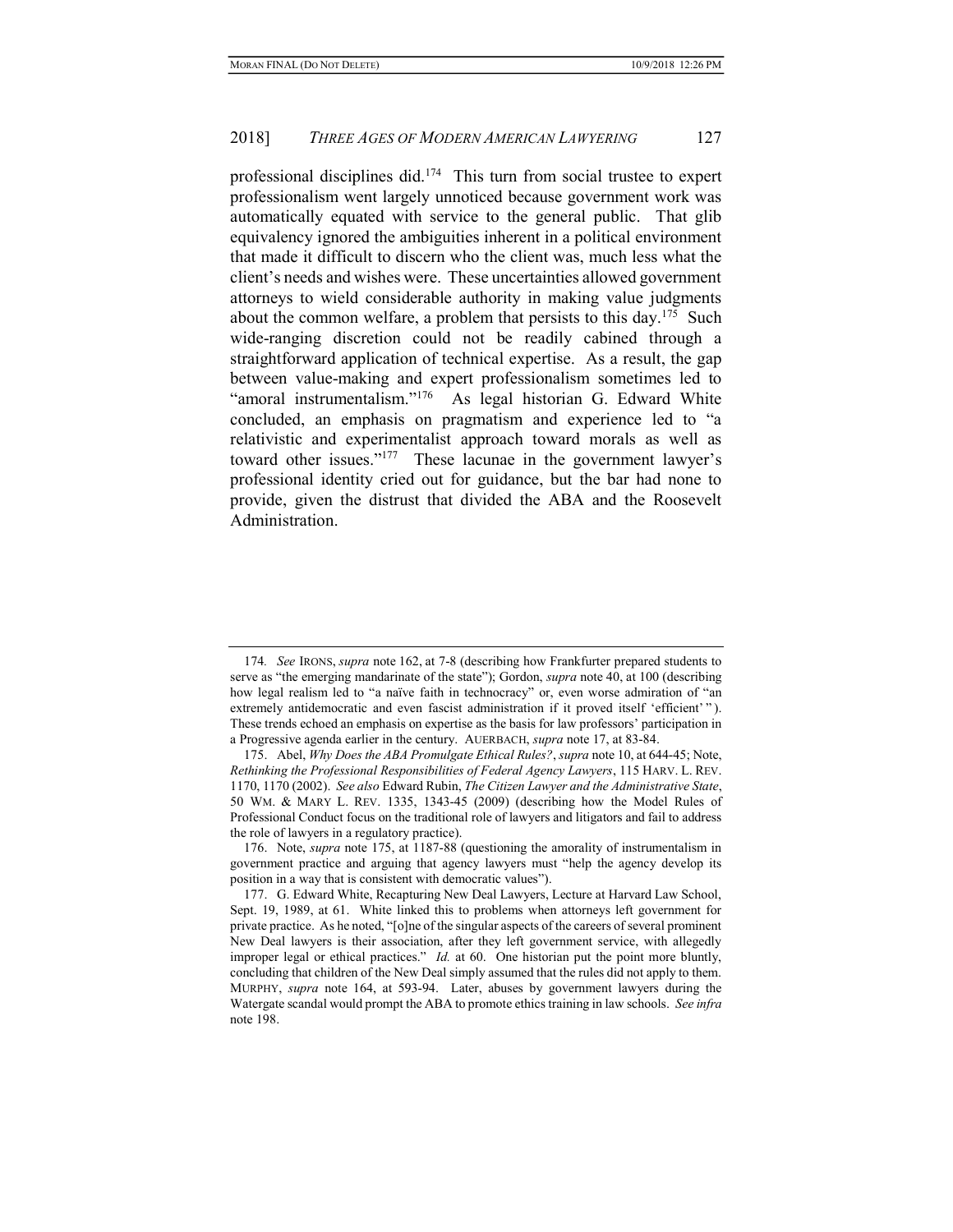### C. Legal Realism, New Deal Activism, and the Triumph of Incremental Curricular Reform

As the New Deal altered the balance of power between corporate and government lawyers, it also changed the relationship between the legal profession and the academy. Law professors who played an active role in supporting the Roosevelt Administration exemplified Langdell's desire for an independent academy even as they attacked formalism and pretensions to scientific method in adjudication. Yale Law School was a hotbed of legal realism and New Deal activism, commitments that were a self-conscious intellectual revolt against Harvard's octopus-like hegemony. As historian Robert Gordon explains,

Perhaps Harvard's most important contribution to the development of Yale was to give it something solid to define itself by, a heavy successful father both to emulate and to hurl itself against in rebellion. Harvard's was a dogmatic tradition that inspired antidogmatism, a disciplinary isolation that inspired interdisciplinary experiment, a grave condescension and assumption of superiority that inspired the urge to ridicule and destroy.<sup>178</sup>

Directly contradicting the case method, legal realists asserted that jurists do not discover law in a neutral and impartial way but instead are influenced by personal backgrounds, beliefs, and attitudes.<sup>179</sup> Legal realism blurred the boundary between law and politics—both were interest-driven processes of negotiation and compromise—and so undercut the claim that the judicial process is inherently superior to legislative and administrative decision-making.<sup>180</sup> A legal realist perspective bolstered the New Deal's assault on the primacy of courts as the ultimate arbiters of legal principles. The justices who blocked the Roosevelt Administration's reforms could be impugned as captives of their own outmoded and tendentious world-views: The Horsemen were riding into the apocalypse, rather than looking to the future.

In the mid-1930s, as the rhetoric of legal realism wore thin at Yale, the New Deal presented a welcome opportunity to put theory into practice.<sup>181</sup> Jerome Frank, an adjunct professor at Yale and member of the Roosevelt Administration, recruited many friends on the faculty for leadership positions at federal agencies.<sup>182</sup> In 1934-35, eight of Yale Law School's professors were "on part-time or full-time loan to the

 <sup>178.</sup> Gordon, supra note 40, at 98.

<sup>179.</sup> SHAMIR, supra note 19, at 141, 143-46; see also STEVENS, supra note 42, at 134-35.

 <sup>180.</sup> G. EDWARD WHITE, THE CONSTITUTION AND THE NEW DEAL 168-69, 210-11  $(2000).$ 

 <sup>181.</sup> Gordon, supra note 40, at 141.

<sup>182.</sup> Id.; ROBERT JEROME GLENNON, THE ICONOCLAST AS REFORMER 71-72 (1985).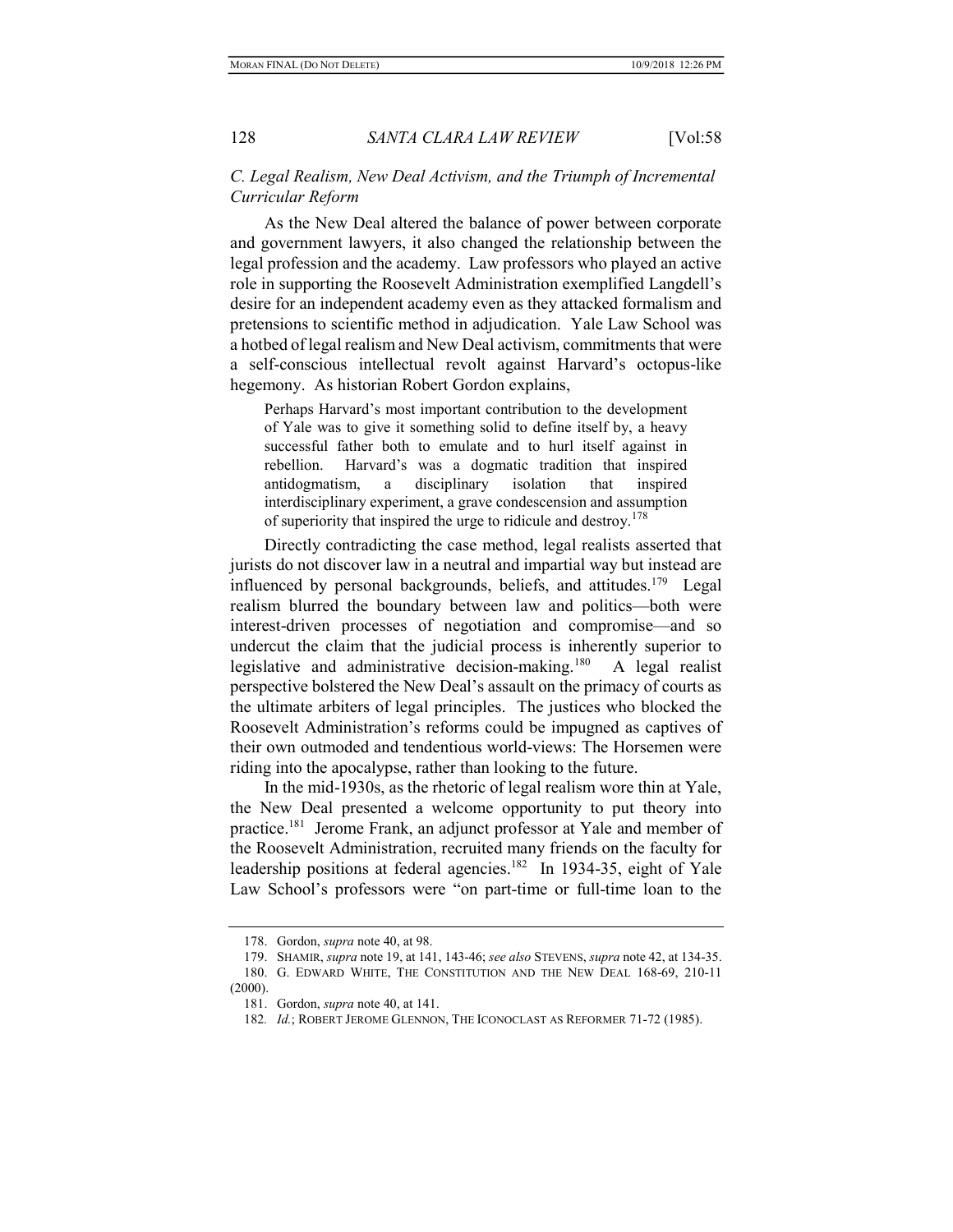government."<sup>183</sup> As a result, the law school "became thoroughly identified in the public mind with the New Deal, to the perpetual consternation of many Yale College alumni."<sup>184</sup> Campus and law school administrators were forced to "spen[d] an inordinate amount of time fending off conservative complaints that Yale Law School was just an outpost of Roosevelt's Red Revolution."<sup>185</sup> Nor were alumni alone in expressing this concern. By 1939, "the Chicago Tribune illustrated a series about the school with a cartoon showing the Yale law faculty hoisting the hammer and sickle over the Sterling Law Building. An accompanying story said students were more likely to read Karl Marx than William Blackstone."<sup>186</sup>

Given the high-profile controversy, it should come as no surprise that New Dealers on the Yale faculty alarmed and angered conservative academic colleagues.<sup>187</sup> The tensions created an increasingly uncomfortable situation that tested the boundaries of both academic duty and academic freedom. As New Dealers spent more time in Washington, D.C. and away from their academic posts, a number of them were denied appointments, threatened with loss of their teaching positions, or forced to resign.<sup>188</sup> Reflecting on the difficulties, the President of Yale concluded that "law faculties tend to harbor relatively more men of leftward-leaning political tendencies than are found in academic groups generally. It is at variance, I should say, with the prevailing trend in bar and bench and probably reflects the theoretical, as contrasted with the practice, attitudes of mind."<sup>189</sup> In reaching this conclusion, the President—wittingly or unwittingly—lent credence to Langdell's notion that law faculty would be empowered to challenge the practicing bar's conventions. What Langdell might not have fully anticipated, however, were the deep schisms that could emerge when attorneys and academics found themselves at loggerheads over the profession's future.

Despite the Chicago Tribune's fear that Yale Law students were more likely to read Marx than Blackstone, changes in the law school curriculum as a result of the New Deal were quite modest. Not surprisingly, given that Harvard's dominance was predicated on Langdellian formalism, its faculty's response to calls for curricular reform was tepid. At a 1937 meeting of the Association of American

 <sup>183.</sup> Gordon, supra note 40, at 141.

<sup>184</sup>. Id.

<sup>185</sup>. Id.

<sup>186</sup>. Id. at 104-05 (footnotes omitted).

<sup>187</sup>. Id. at 105.

<sup>188</sup>. Id. at 86, 108, 111, 115.

<sup>189.</sup> Id. at 105 (footnote omitted).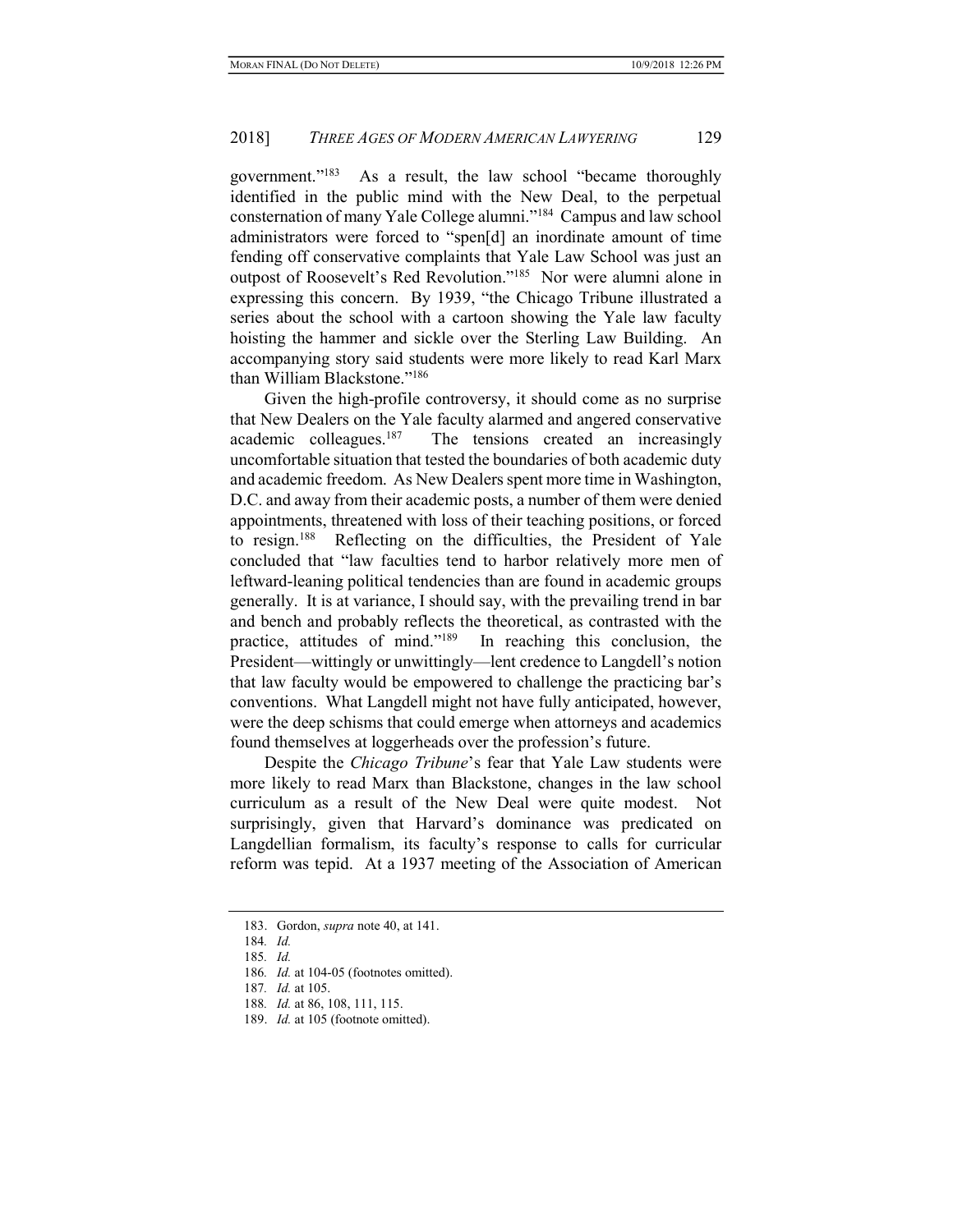Law Schools, Professor Sidney Post Simpson described an institution largely satisfied with its dominant pedagogy: "The curriculum of Harvard Law School was completely revised in 1877, and thereafter there were some changes made, some new courses put in, a few old ones taken out, although a law school course seems to be something like a person in the civil service—once it gets in, there it stays."<sup>190</sup> Even so, in 1934, the faculty decided once again to reconsider the school's course offerings.<sup>191</sup> This decision was driven by growing student dissatisfaction with the case method and a bland selection of classes.<sup>192</sup>

Simpson reported that upon careful consideration, the faculty had decided to devote the first two years of instruction to mandated courses so that students would be grounded in "the minimum basic requirements for a member of the bar."<sup>193</sup> Despite the New Deal's transformative impact, Simpson noted that "there is no required instruction in public law at all."<sup>194</sup> Instead, the faculty preferred a wait-and-see attitude to determine whether "the answer is a course, in the second year in constitutional and administrative law, in the institutions of government, as every lawyer must know about them" or "a requirement of some degree of concentration in public law."<sup>195</sup> Rejecting the legal realist approach, Simpson remarked that Harvard's curricular changes did not emphasize legal history or comparative law and jurisprudence, as some sister schools' programs did.<sup>196</sup> Nor was there a course on legal ethics, much less one on the unique ethical challenges facing government lawyers, an omission for which there were "no apologies to make."<sup>197</sup> As Simpson elaborated,

> [I]f I am sure of anything, it is that a formal course on Legal Ethics is not helpful in [transmitting the tradition of a learned and public profession] . . . or, in my judgment, in any other regard. It may be a course on legal etiquette, which I think is unnecessary. It may be a course in 'how far a lawyer can safely

<sup>190</sup>. Address of Sidney P. Simpson, Law School Objectives and Methods: Developments in the Law School Curriculum and in Teaching Methods, 8 AM. L. SCH. REV. 1038, 1039 (1938) [hereinafter Address of Sidney P. Simpson].

<sup>191</sup>. Id.

<sup>192.</sup> For competing accounts of the events at Harvard, see JOEL SELIGMAN, THE HIGH CITADEL 64-67 (1978); ARTHUR E. SUTHERLAND, THE LAW AT HARVARD 283-86 (1967). See generally STEVENS, supra note 42, at 137 (describing a student attack on the Harvard curriculum in 1935 as the committee was doing its work).

<sup>193</sup>. Address of Sidney P. Simpson, supra note 190, at 1040.

<sup>194</sup>. Id. at 1042.

<sup>195</sup>. Id. at 1043.

<sup>196.</sup> Id. There were no legal realists on the Harvard faculty at this time. IRONS, supra note 162, at 7.

<sup>197</sup>. Address of Sidney P. Simpson, supra note 190, at 1043.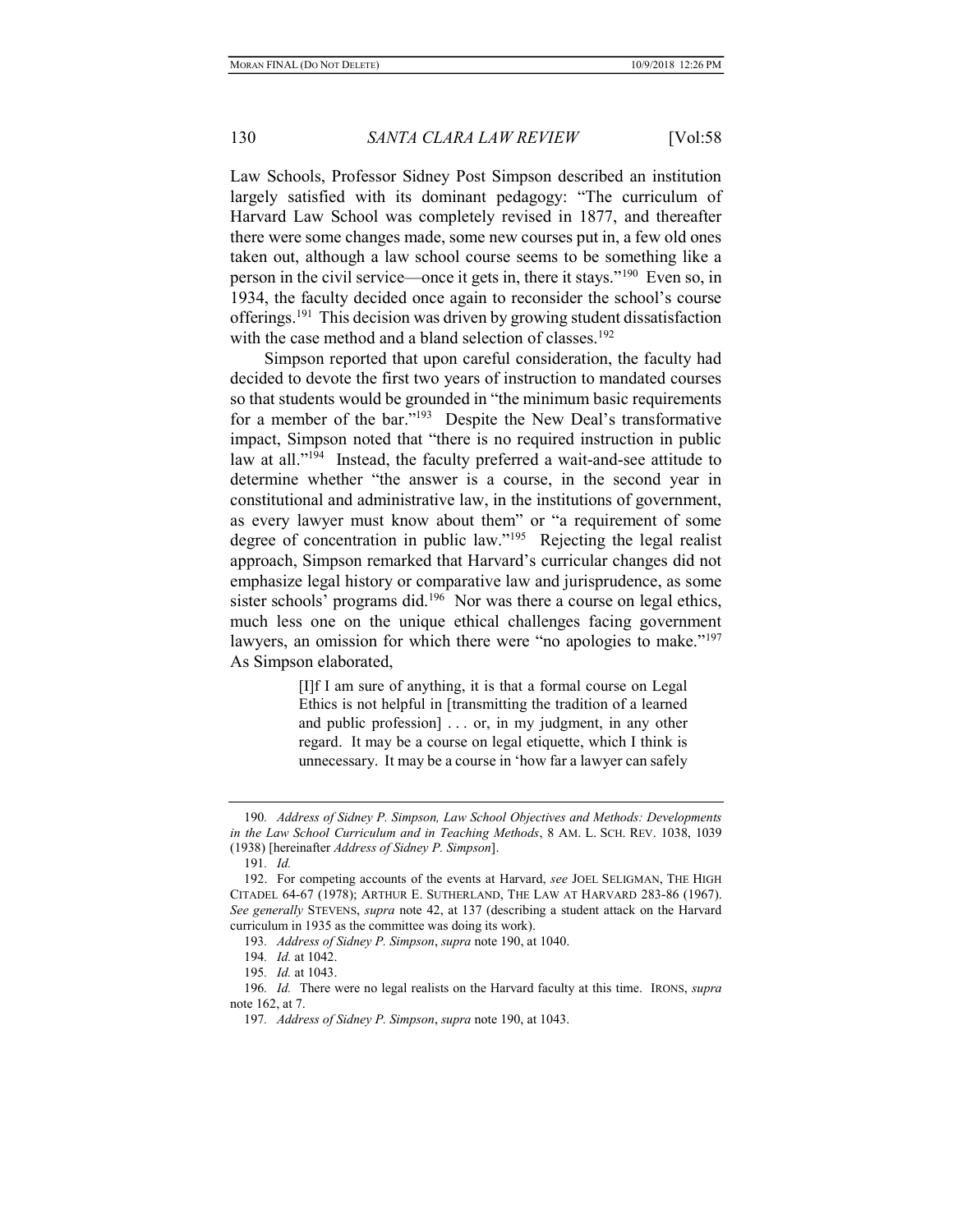go,' which I believe to be pernicious. It may be a course of hortatory moral instruction, which seems to me perfectly useless. Or it may be a bar cram course on the Canons, which seems to me beneath the dignity of the university law school.<sup>198</sup>

As Simpson's remarks made abundantly clear, Langdellian formalism still carried the day at Harvard—which remained largely free of public law, jurisprudential theories, or even legal ethics. Clearly, the educational octopus would not be growing new tentacles to reach the practice environments of an emerging breed of government lawyers.

By contrast, both Yale and Columbia embarked on ambitious though unsuccessful curricular reform efforts. As early as 1916, Yale considered a program of interdisciplinary study as well as courses in "administration and perfecting its methods of legislation."<sup>199</sup> This experiment proved premature, but Columbia launched a similar effort in 1928.<sup>200</sup> Reformers emphasized the importance of using the social sciences and empirical methods to train students for public service, and by 1932, Columbia had hired a number of faculty with expertise in disciplines like finance, economics, philosophy, and political science.<sup>201</sup> The call for curricular change split the faculty and alarmed the dean, who worried that any shift would undermine the law school's standing as "a first-grade professional school" that trained students for private practice.<sup>202</sup> The innovations at Columbia ultimately failed to take root, and some leading proponents decamped for Yale, where the reformist impulse persisted and would take on newfound relevance with the advent of the New Deal.<sup>203</sup>

At Yale, professors mainly expressed their support for legal realism by conducting empirical research on legal matters.<sup>204</sup> As faculty returned from service in the Roosevelt Administration, they added upper-division electives that focused on various facets of administrative law.<sup>205</sup> These new courses eventually found their way from elite law

<sup>198</sup>. Id. In fact, instruction in legal ethics did not become a universal feature of American legal education until the 1970s. The change came at least partly in response to the Watergate scandal in which high-ranking lawyers in the Nixon administration were convicted of criminal misconduct as a result of their ethical lapses. Arnold Rochvarg, Enron, Watergate and Regulation of the Legal Profession, 43 WASHBURN L.J. 61, 67-68 (2003).

<sup>199.</sup> STEVENS, *supra* note 42, at 135.

<sup>200</sup>. Id. at 137-40.

<sup>201</sup>. Id. at 139; LAURA KALMAN, LEGAL REALISM AT YALE, 1927-1960 75 (1986).

<sup>202.</sup> STEVENS, *supra* note 42, at 139.

<sup>203</sup>. Id. at 140-41.

<sup>204</sup>. Id. at 140.

<sup>205</sup>. Id. at 160.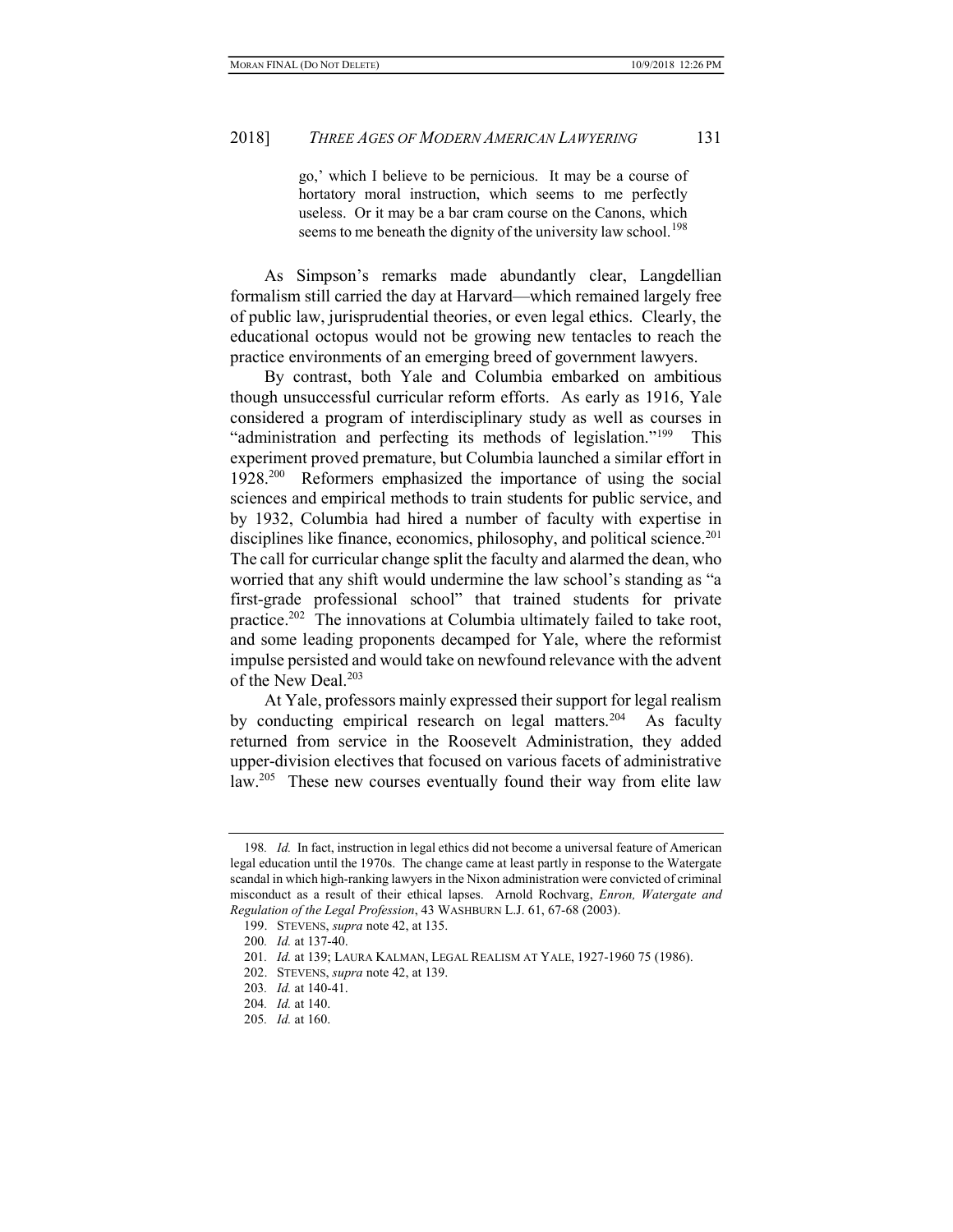schools to less prestigious—even unaccredited—ones.<sup>206</sup> The addition of electives did not fundamentally alter the core curriculum, however, prompting one New Dealer to offer a more ambitious vision. Jerome Frank believed that "clinical-lawyer" schools should be modeled on medical instruction.<sup>207</sup> Directly contradicting Langdell's hiring philosophy, Frank argued that law professors should have extensive practical experience. This would enable them to use real and simulated legal problems to prepare students for professional life.<sup>208</sup> Frank's proposal gained little traction among his faculty allies at Yale, not just because they lacked practical experience themselves but also because they worried that the bar's inherent conservatism would dampen creativity in legal research and teaching.<sup>209</sup> Despite Frank's call for practice-oriented instruction, most reform initiatives of the day focused on making the law school curriculum either more interdisciplinary, as was true at the University of Chicago, or more specialized, as was true at Northwestern.<sup>210</sup>

During the second age of modern American lawyering, the organized bar once again struggled to preserve the image of a unified profession by suppressing the reality of pluralism in law practice. Earlier, the corporate bar had worked to conceal stratification and to marginalize urban practitioners who served poor, immigrant, and working-class clients. With the arrival of the New Deal, bar leaders had to rebuff a competing source of legal authority: government lawyers at highly influential federal agencies. During the first age of modern American lawyering, there had been considerable social and professional distance between corporate lawyers and upstart urban practitioners. During the second age, bar leaders and the new breed of government lawyer had much in common, even though they were locked in a power struggle. Both were products of elite law schools and shared many professional values, most notably a commitment to legal process.

<sup>206.</sup> Id. at 168 n. 40. According to legal scholar Edward Rubin, these courses did not and still do not—address the ethical obligations of a regulatory practice. Rubin, supra note 175, at 1345-50.

<sup>207.</sup> Jerome Frank, Why Not a Clinical Lawyer-School?, 81 U. PA. L. REV. 907 (1933); Gordon, supra note 40, at 101.

<sup>208.</sup> Gordon, *supra* note 40, at 101.

<sup>209</sup>. Id. at 101, 130-31 n. 71.

 <sup>210.</sup> Charles T. McCormick, Leon Green and Legal Education, 43 ILL. L. REV. 5, 9-11 (1948); Address of Malcolm P. Sharp, Law School Objectives and Methods: Developments in the Law School Curriculum and in Teaching Methods, 8 AM. L. SCH. REV. 1038, 1044-45 (1938). Perhaps presciently, Professor Malcolm Sharp predicted that "the other great division of our non-legal material, economics, will prove somewhat easier to integrate with our strictly legal curriculum." Id. For a description of the limited impact that legal realism had on the law school curriculum, see Menkel-Meadow, supra note 78, at 567-68.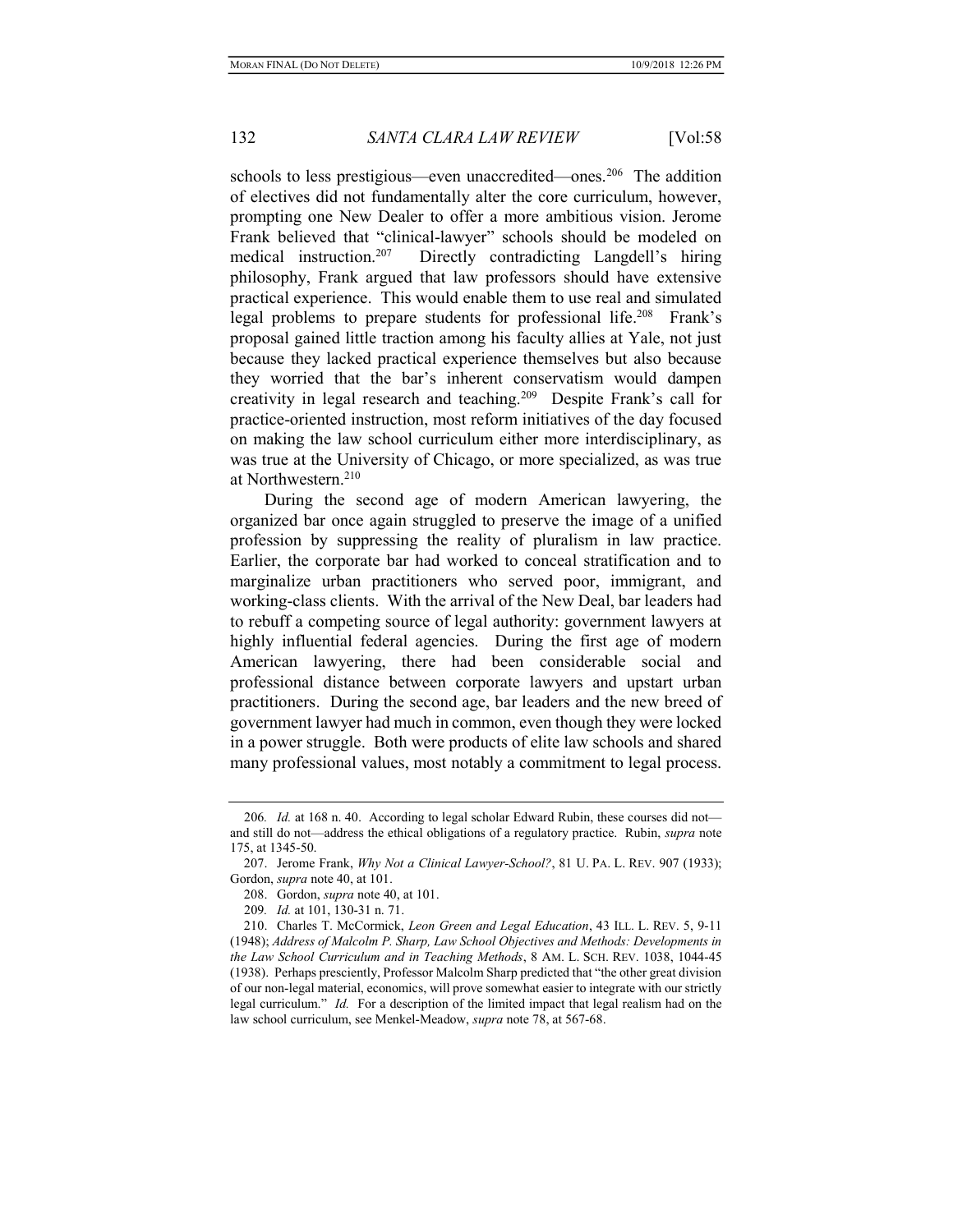As a result, government lawyers and the organized bar eventually were able to find common ground in a shared commitment to safeguarding the integrity of the courts and to regularizing the administrative process.

The desire for a unified professional image led bar leaders to minimize differences in practice environments that challenged conventional notions about client representation. In particular, government practice upset the assumption that lawyers can readily ascertain and advance client interests. With multiple stakeholders and competing agendas, agency attorneys enjoyed considerable latitude to inject their own preferences into purportedly neutral and impartial decision-making on behalf of "the people."<sup>211</sup> If private lawyers' independence came from having their own practices, the salaried government lawyer's autonomy largely derived from the uncertainty of the client's identity. Instead of tackling this discrepancy, the bar ignored it, and government lawyers adopted a model of expert professionalism like that of other agency staff, an approach that did little to resolve the special ethical challenges facing government attorneys. As a result, social trusteeship remained an underdeveloped concept, even as Roosevelt Administration lawyers boldly embarked on structural reforms that would transform American life and politics.

The law school curriculum offered a similar picture of stasis in the face of major innovation in lawyering. Although legal realism had offered provocative challenges to the conventional wisdom, this school of thought was less successful in producing affirmative frameworks to understand the implications of New Deal reforms. Concerns about conservative backlash and the ongoing emphasis on placing students in private practice led to curricular changes that were decidedly incremental. In the face of this inertia in the profession and the academy, the relationship between social trustee and expert professionalism remained unclear. This uneasy coexistence produced paradoxical results. Private lawyers who primarily sold their expertise in the marketplace insisted on their roles as social trustees in the service of an amorphous public obligation. Meanwhile, government lawyers who served an amorphous client known as the people insisted on their roles as impartial and objective experts. The unsettled distinction between social trustee and expert professionalism was the price of preserving the

<sup>211.</sup> William Josephson and Russell Pearce, To Whom Does the Government Lawyer Owe the Duty of Loyalty when Clients Are in Conflict?, 29 HOW. L.J. 539, 539-41 (1986); Catherine J. Lanctot, The Duty of Zealous Advocacy and the Ethics of the Federal Government Lawyer: The Three Hardest Questions, 64 S. CAL. L. REV. 951, 967 (1991); James R. Harvey III, Loyalty in Government Litigation: Department of Justice Representation of Agency Clients, 37 WM. & MARY L. REV. 1569, 1570 (1996).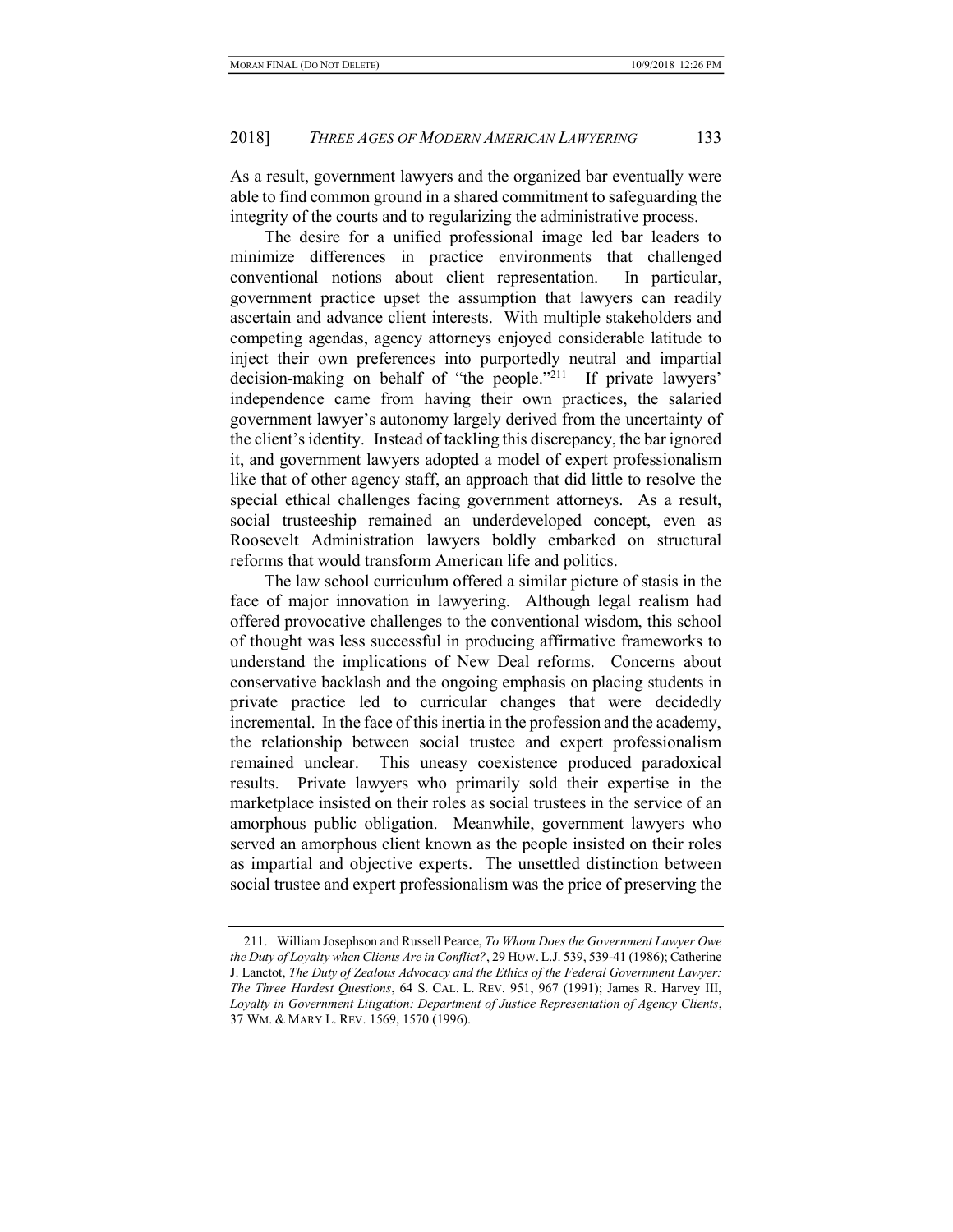image of a unified bar. The third age of modern American lawyering would challenge this inherently unstable rapprochement by offering an entirely different account of an attorney's service to clients and publicregarding obligations.

# III. THE THIRD AGE OF MODERN AMERICAN LAWYERING: THE RISE OF CAUSE LAWYERING AND THE PUSH FOR CLINICAL LEGAL EDUCATION AND A PEDAGOGY OF DIVERSITY

The third age of modern American lawyering emerged in the wake of World War II, forged in the segregated and unequal world of the African-American bar and historically black law schools.<sup>212</sup> Excluded from elite legal circles and confronted with limited resources, the National Association for the Advancement of Colored People (NAACP)'s Legal Defense and Education Fund (the Inc. Fund) worked with Howard Law School to launch a litigation campaign that would dismantle state-mandated segregation. These crusading civil rights lawyers placed great faith in the law and its capacity to advance social change. The success of their efforts inspired other forms of cause lawyering, led to the expansion of clinical legal education, and introduced diversity into law school student bodies. Despite the original civil rights advocates' deep commitment to consummate lawyering, the complexity of structural and systemic change led others to question this law-centric framework.

# A. Civil Rights: From Law-Centric Credo to Backlash from the Left and the Right

The Inc. Fund's campaign for civil rights was guided by a belief that law, particularly judge-made law, could catalyze broad social change. As a result, attorneys were essential leaders in efforts to end state-mandated segregation of the races.<sup>213</sup> The persistence of

 <sup>212.</sup> Though the NAACP and Howard Law School played a leading role in the rise of cause lawyering, the American Civil Liberties Union was also of central importance. See SAMUEL WALKER, THE AMERICAN CIVIL LIBERTIES UNION: AN ANNOTATED BIBLIOGRAPHY xvi-xix (1992) (describing the ACLU's founding in 1920 and the pathbreaking cases it litigated beginning in the mid-1960s as it made greater use of paid staff attorneys).

 <sup>213.</sup> Thomas Hilbink, The Profession, the Grassroots and the Elite: Cause Lawyering for Civil Rights and Freedom in the Direct Action Era, in CAUSE LAWYERS AND SOCIAL MOVEMENTS 60, 64 (Austin Sarat and Stuart Scheingold eds. 2006); LAURA KALMAN, THE STRANGE CAREER OF LEGAL LIBERALISM 2 (1996). But cf. Kenneth W. Mack, Rethinking Civil Rights Lawyering and Politics in the Era Before Brown, 115 YALE L. J. 256, 265-71 (2005) (legal liberal interpretations of the desegregation strategy at Howard and the Inc. Fund were imposed after the fact and did not capture the complexity of the decision-making process).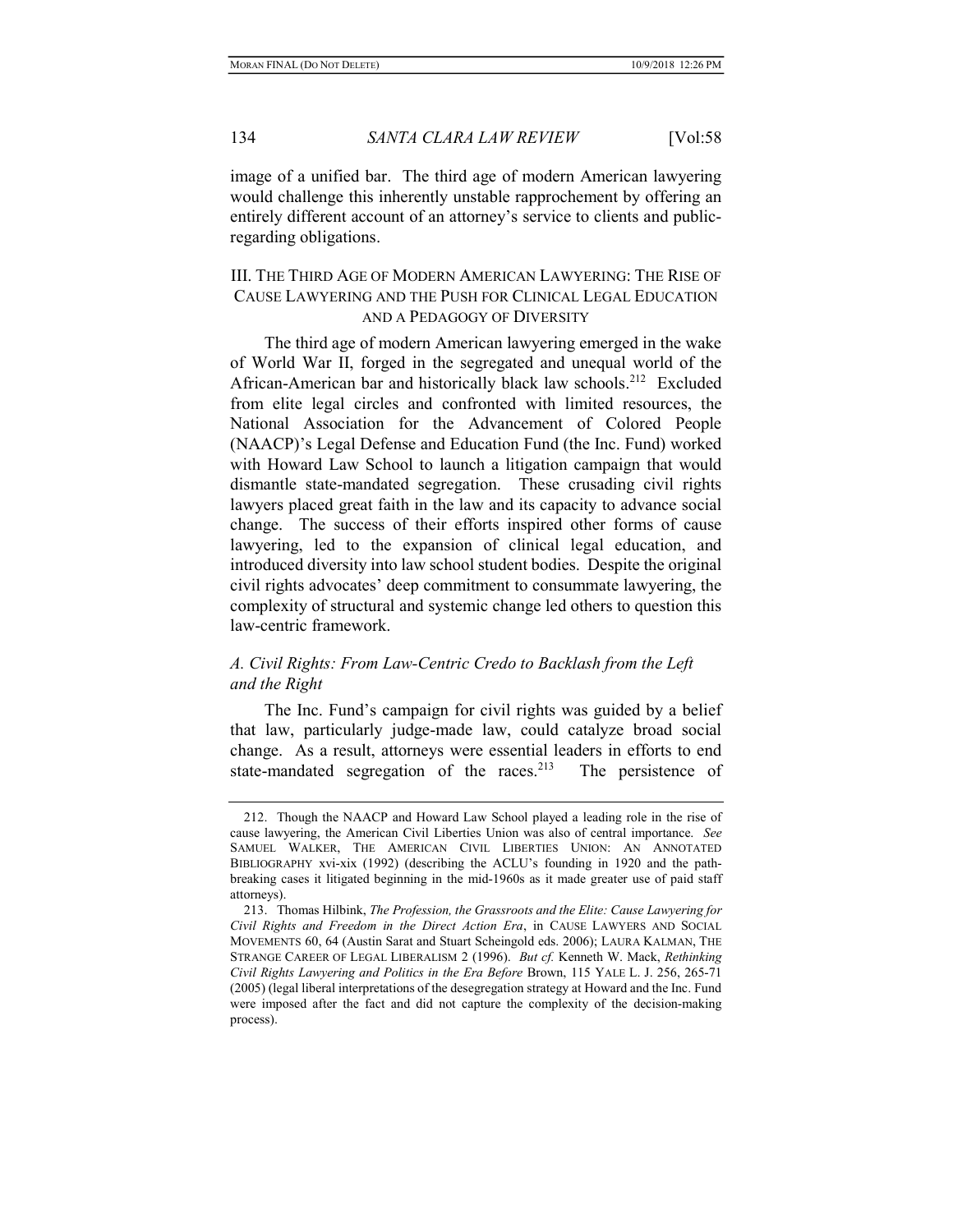segregation itself was a reminder of law's past failures and profound power to subordinate blacks.<sup>214</sup> The races remained separated in significant part because the United States Supreme Court had legitimated the "separate but equal" doctrine in *Plessy v. Ferguson*<sup>215</sup> in 1896, closing off efforts to reconstruct the South after the Civil War. Confronted with real separation but fictive equality, the Inc. Fund set about demonstrating that stark disparities between black and white educational institutions were unacceptable badges of racial inferiority. Along with challenges to disenfranchisement and discrimination in the criminal justice system, the NAACP pursued litigation to promote equal educational opportunity. Early cases targeted graduate and professional programs, where any semblance of equality was hard to achieve given the high cost of quality instruction.<sup>216</sup> After victories in dismantling segregation in higher education, Inc. Fund lawyers turned their attention to public elementary and secondary schools, a strategy that culminated in the Supreme Court's 1954 landmark decision in Brown v. Board of *Education*,<sup>217</sup> which unanimously held that separate schools are inherently unequal.

Challenges to the Inc. Fund's law-centric credo came when the justices temporized on matters of implementation. In *Brown II*,<sup>218</sup>, the Court held that school integration should proceed "with all deliberate speed," a gradualism that stymied meaningful progress.<sup>219</sup> Despite this setback, the NAACP maintained its faith in law's remedial possibilities, concluding in its 1963 annual report that: "There is only one way. Those who believe that rights must be found in law and ultimately rest upon law must make a massive effort to use law to solve America's race problem."<sup>220</sup> Despite an unwavering belief in law's promise, the Inc. Fund received no meaningful help from the organized bar. In contrast to the National Lawyers Guild, which had admitted black members from its inception, the ABA did not do so until 1943, only eleven years before

 <sup>214.</sup> C. VANN WOODWARD, THE STRANGE CAREER OF JIM CROW 6-7 (3d ed. 1974).

 <sup>215.</sup> Plessy v. Ferguson, 163 U.S. 537 (1896).

 <sup>216.</sup> Gaines ex rel. Missouri v. Canada, 305 U.S. 337 (1938); Sipuel v. Board of Regents, 332 U.S. 631 (1948) (per curiam); McLaurin v. Oklahoma State Regents, 339 U.S. 637 (1950); Sweatt v. Painter, 339 U.S. 629 (1950). See generally KLUGER, supra note 23, at 256-84 (describing the history of the NAACP's efforts to desegregate institutions of higher education). For a description of the early origins of the NAACP's legal agenda, see SUSAN D. CARLE, DEFINING THE STRUGGLE: NATIONAL ORGANIZING FOR RACIAL JUSTICE, 1880- 1915 at 249-86 (2013).

 <sup>217.</sup> Brown v. Board of Education, 347 U.S. 483 (1954).

 <sup>218.</sup> Brown v. Board of Education, 349 U.S. 294 (1955) (Brown II).

<sup>219</sup>. Id. at 301.

 <sup>220.</sup> Hilbink, supra note 213, at 64 (citing NAACP Legal Defense and Education Fund, Annual Report (1963)) (emphasis in original).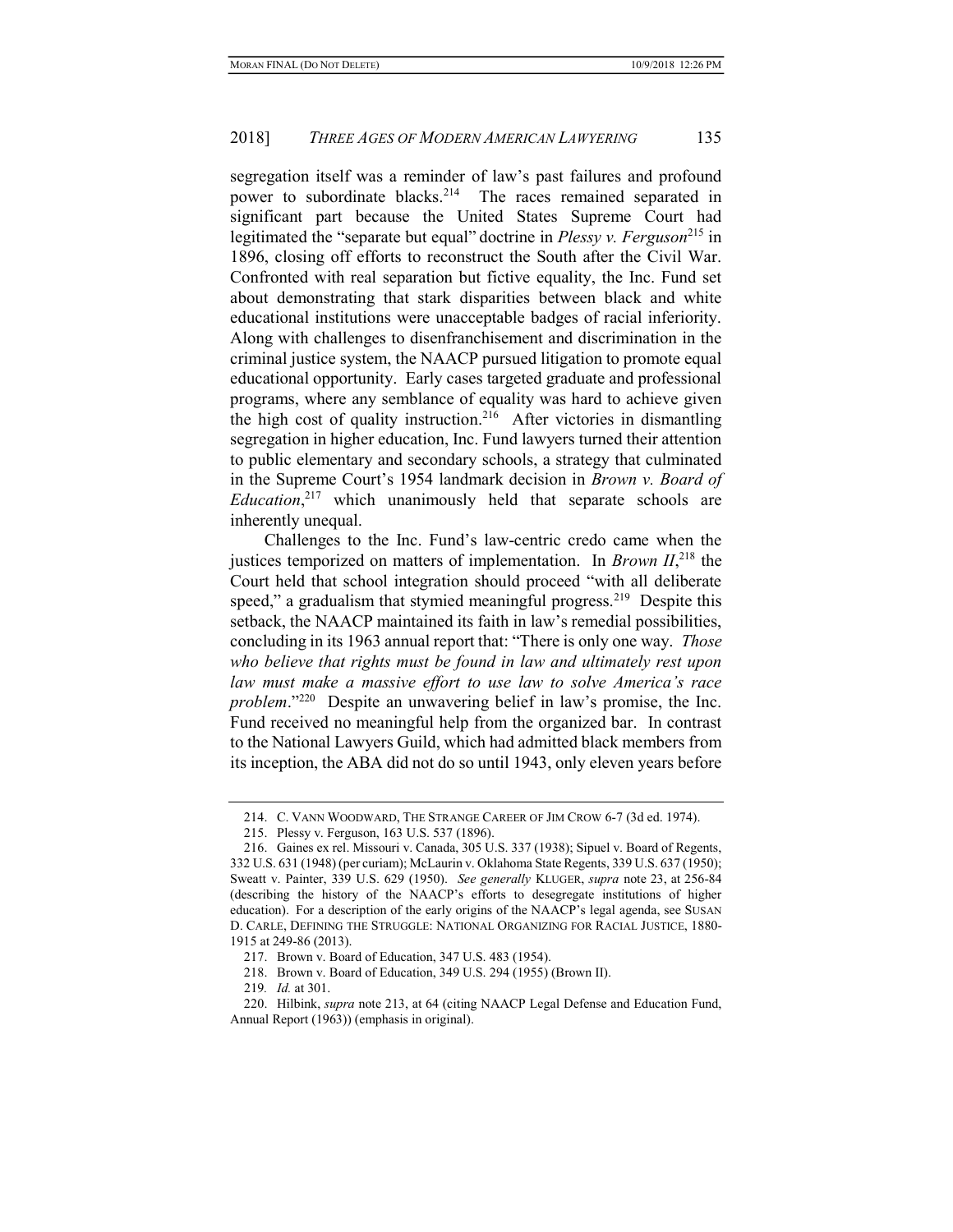Brown was decided. During the 1950s, the ABA largely ignored the NAACP's campaign for civil rights, and by the 1960s, it still was maintaining a studied distance.<sup>221</sup> Invoking a narrow view of social trusteeship obligations, ABA President Lewis F. Powell, Jr. wrote in 1965 that "the prevailing view is that the Association must follow a policy of noninvolvement in political and emotionally controversial issues—however important they may be—unless they relate directly to the administration of justice."<sup>222</sup>

As the ABA sought to remain neutral on civil rights issues, bar associations in the South, including Powell's home state of Virginia, moved to thwart Inc. Fund lawyers by invoking ethical canons against solicitation and barratry, the very provisions once used to undercut urban immigrant practitioners.<sup>223</sup> Civil rights attorneys regularly held meetings with community members to inform them about the legal assistance available to bring school desegregation claims.<sup>224</sup> As part of massive resistance to the Brown ruling, Southern bar associations asserted that the Inc. Fund's outreach efforts were unethical forms of solicitation and demanded sanctions against the lawyers involved.<sup>225</sup> State courts agreed, handing down decisions that would have stifled efforts to enforce *Brown* in federal court.<sup>226</sup> The United States Supreme Court put an end to this obstructionist strategy, finding that the NAACP's activities qualified as protected forms of speech and association under the First and Fourteenth Amendments.<sup>227</sup> Yet, as Supreme Court historian Mark Tushnet has observed, the decision was a close one that could easily have gone the other way. $228$ 

<sup>221.</sup> MOLITERNO, *supra* note 28, at 64. In part, this reflected ongoing concerns that the NAACP had ties to the Communist Party. Id. at 66-67.

 <sup>222.</sup> Lewis F. Powell, Jr., The President's Page, 51 A.B.A. J. 101, 101 (1965).

 <sup>223.</sup> MOLITERNO, supra note 28, at 65, 79.

<sup>224</sup>. Id. at 70.

<sup>225</sup>. See, e.g., Virginia Bar Challenges NAACP Methods in School Cases, THE FREE LANCE-STAR, June 30, 1959; NAACP Methods Scored in Suit by Virginia Bar, TUSCALOOSA NEWS, June 30, 1959. See generally MOLITERNO, supra note 28, at 70-71.

<sup>226</sup>. See, e.g., NAACP v. Harrison, 202 Va. 142, 146-55, 116 S.E. 55, 60-66 (1960) (condemning the NAACP's "fomenting and soliciting legal business in which they are not parties and have no pecuniary right or liability, and which they channel to the enrichment of certain lawyers employed by them, at no cost to the litigants and over which the litigants have no control").

 <sup>227.</sup> NAACP v. Button, 371 U.S. 415, 428-29 (1963). The United States Supreme Court later built on the Button decision to distinguish between ethical concerns about solicitation in purely commercial settings, Ohralik v. Ohio State Bar Association, 436 U.S. 447 (1978), and protected First Amendment outreach to underserved clients, In re Primus, 436 U.S. 412 (1978).

 <sup>228.</sup> MARK V. TUSHNET, MAKING CIVIL RIGHTS LAW 277-82 (1994).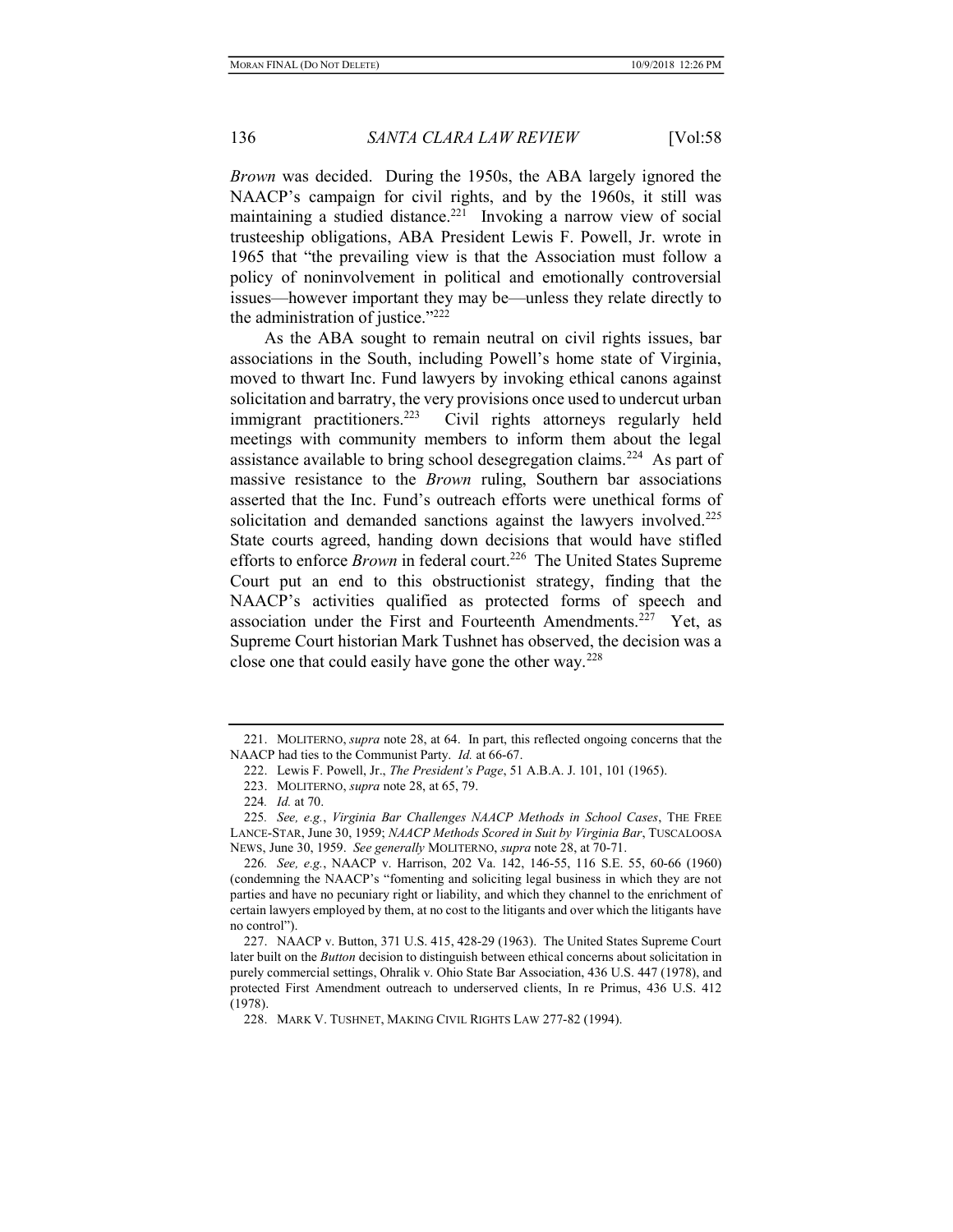The Court's endorsement of the Inc. Fund's outreach efforts paved the way for broad reconsideration of ethical restrictions on lawyers' ability to compete on price and advertise.<sup>229</sup> In a Virginia case, a couple challenged the state bar's minimum fee schedules as an antitrust violation. The bar responded that law was a learned profession, rather than a commercial enterprise, so there could be no improper restraint of trade.<sup>230</sup> The United States Supreme Court disagreed, concluding that the fee schedule, far from being flexible and advisory, operated as a rigid floor on prices.<sup>231</sup> Not long thereafter, attorneys at a legal clinic in Arizona sought to advertise their low-cost services. The state bar argued that the "hustle of the marketplace" would "bring about commercialization," "adversely affect the profession's service orientation, irreparably damage the delicate balance between the lawyer's need to earn and his obligation selflessly to serve," and "tarnish" the dignified public image of the profession."<sup>232</sup> Rejecting all of these arguments, the justices concluded that state bars could at most regulate false and misleading advertising.<sup>233</sup> As legal scholar James Moliterno notes, by focusing exclusively on consumer protection, the Court's "false advertising language . . . would now apply to lawyers and used car salesmen alike."<sup>234</sup> Ironically, then, instead of broadening the boundaries of the bar's notions of social trustee professionalism, the civil rights movement actually strengthened a free-market approach to lawyering that elevated expert professionalism.

The uncertain implications of the civil rights movement for social trusteeship were further complicated when activists called into question the primacy of law as a tool for social reform. Lack of progress in enforcing school desegregation mandates led some African-American leaders to question the relevance of attorneys and courts. As an alternative, grass-roots reformers demanded direct action through civil disobedience and organized protest.<sup>235</sup> As legal studies scholar Thomas Hilbink explains, "From the [NAACP's] perspective, the goal was to establish legal principles first and foremost—putting them at odds with

<sup>229.</sup> MOLITERNO, *supra* note 28, at 89.

 <sup>230.</sup> Goldfarb v. Virginia State Bar, 421 U.S. 773, 786-88 (1973).

<sup>231</sup>. Id. at 791-92.

 <sup>232.</sup> Bates v. State Bar of Arizona, 433 U.S. 350, 368 (1977).

<sup>233</sup>. Id. at 383-84. Most recently, a Florida attorney successfully challenged state bar limits on advertising past results in cases as a violation of commercial speech rights. Rubenstein v. Florida Bar, 72 F. Supp.3d 1298, 1312-18 (S.D. Fla. 2014).

 <sup>234.</sup> MOLITERNO, supra note 28, at 92.

<sup>235.</sup> Hilbink, supra note 213, at 64, 69-71. See generally TOMIKO BROWN-NAGIN, COURAGE TO DISSENT 336-39 (2011) (Inc. Fund lawyers neglected community-building despite early recognition of its importance to legal success and alienated some constituencies as a result).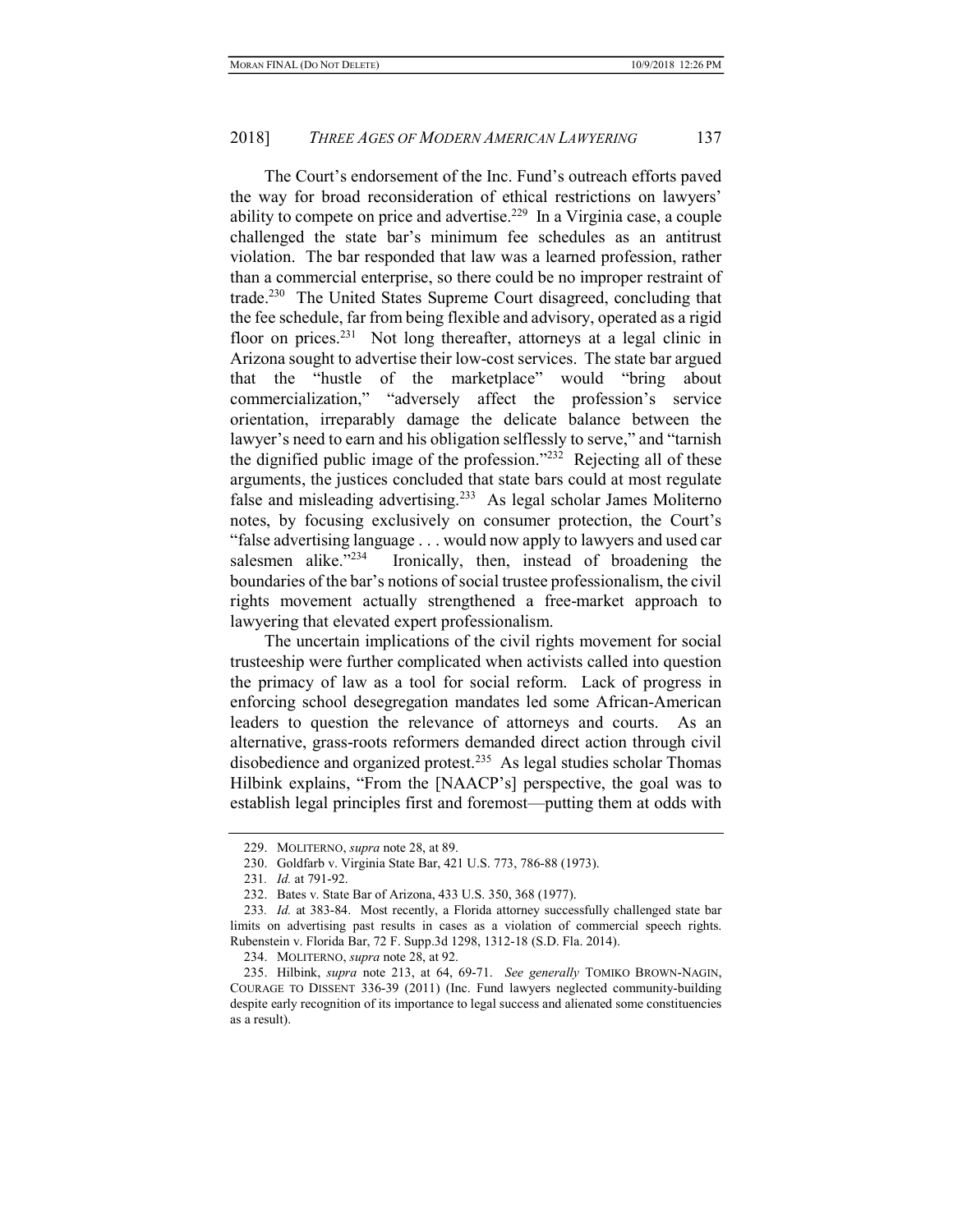activists who saw protest as not merely a way of establishing a principle, but involving people in their own liberation and thus challenging a culture of oppression."<sup>236</sup> The tensions came to a head in the 1960s. The Inc. Fund sought to establish clear boundaries for lawyers representing members of the Student Non-Violent Coordinating Committee (SNCC) during voter registration drives in the South. In particular, NAACP lawyers insisted that SNCC activists decline representation by the National Lawyers Guild, a demand that SNCC rejected.<sup>237</sup> Instead, SNCC expressed concerns about the Inc. Fund's reluctance to file suits to protect protestors' rights and to defend those who were arrested. $238$ 

At this point, the relationship between the NAACP and advocates of direct action had grown so tense that President John F. Kennedy thought it necessary to assemble an elite group of attorneys to manage racial unrest in the South.<sup>239</sup> The Lawyers Committee for Civil Rights Under Law (LCCRUL) was co-directed by two leading members of the organized bar: Bernard Segal, a Philadelphia attorney who would become the ABA's president, and Harrison Tweed, a New York law firm partner and former president of the American Law Institute and the New York City Bar Association.<sup>240</sup> Tweed insisted on adding "under law" to the committee's name to make clear that the group was dedicated to legal process and condemned violence.<sup>241</sup> As the nomenclature suggested, LCCRUL shared the Inc. Fund's belief in the primacy of legal remedies, insisting that "the spectacle of repeated violations of law, actual or apparent, by those who are pressing the fight for civil rights is deeply troubling to many thoughtful persons who reject the notion that the end justifies the means . . . ."<sup>242</sup> Initially, Segal and Tweed asked local lawyers in the South to represent activists, but when these efforts proved insufficient, LCCRUL sent attorneys there to give " ' objective' legal assistance without succumbing to the 'emotionally-charged atmosphere of Freedom Summer.' " 243

<sup>236.</sup> Hilbink, *supra* note 213, at 64, 69-71.

<sup>237</sup>. Id. at 65.

<sup>238</sup>. Id. at 64-65.

<sup>239</sup>. Id. at 66.

<sup>240.</sup> JOHNSON, *supra* note 110, at 195; GEORGE MARTIN AND FRANCIS T. PLIMPTON, CAUSES AND CONFLICTS 248 (1997); Hilbink, supra note 213, at 66.

<sup>241</sup>. Id.

<sup>242.</sup> Harrison Tweed, Bernard G. Segal, and Herbert Packer, Civil Rights and Civil Disobedience to Law, in CIVIL DISOBEDIENCE 90, 90 (Hugo A. Bedau ed. 1969).

<sup>243.</sup> Hilbink, supra note 213, at 69 (citing Unsigned memo (likely Jack Pratt), "Request for Lawyers for Summer Work in Southern States," (undated but circa 1964), Mississippi Summer Project 1964 (Apr.-June 1964) File, Box 40, LCCRUL Papers, Wesleyan University Library, Special Collections and Archives, Middletown, CT).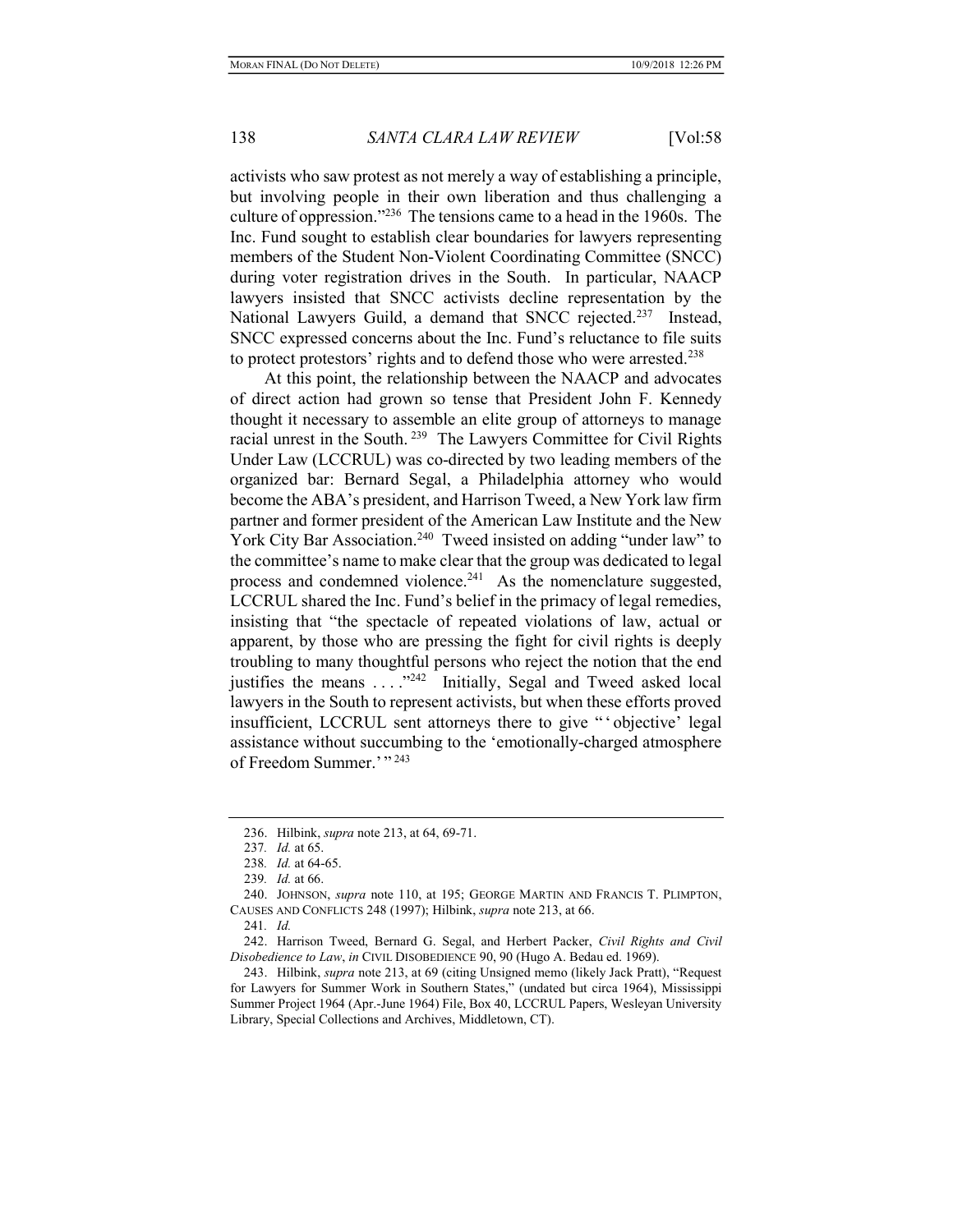The eighteen lawyers who ultimately participated were to assist ministers from the National Council of Churches in their efforts to counter repressive tactics designed to suppress civil rights activism. LCCRUL attorneys were limited to individual representation and were not to pursue impact litigation or other forms of advocacy.<sup>244</sup> Yet, as these lawyers witnessed the realities of segregation and massive resistance, they chafed at the restrictions. The most outspoken critics of LCCRUL's policies on lawyering were derided as "going SNCC," but in fact, many of these attorneys came to conclude that

> their value [should be measured] not in terms of legal victories won or representation provided. Rather, lawyers saw their presence as the value. Their presence—in the streets, in COFO [Council of Federated Organizations] Freedom Houses, in jails, in courtrooms—played a role in deterring white Southerners, and particularly state actors, from meting out greater violence and lawlessness against the movement.<sup>245</sup>

Like other attorneys who subsequently identified as cause lawyers, these LCCRUL lawyers saw their place in social movements as distinct: Law was one among many tools for reform, lawyers had to collaborate with clients, and there was no bright line between law and politics.<sup>246</sup>

In the wake of the civil rights movement, other cause lawyers successfully employed a combination of litigation, lobbying, and grassroots activism in the 1960s and 1970s, in part because they came to enjoy at least grudging recognition from the  $bar^{247}$  This acceptance was motivated by a "crisis of professionalism" prompted by the slow pace of desegregation, the skullduggery of high-ranking attorneys in the Nixon administration during the Watergate scandal, and strong opposition among rank-and-file bar members to creation of a national legal services program.<sup>248</sup> As historian Jerold S. Auerbach explains, these lapses in social responsibility made attorneys seem like nothing more than hired guns and left the ABA on the wrong side of history.<sup>249</sup> Faced with these

<sup>244.</sup> *Id.* at 67-68.

<sup>245</sup>. Id. at 77 (emphasis in original).

<sup>246</sup>. Id. at 71, 78.

 <sup>247.</sup> SARAT & SCHEINGOLD, SOMETHING TO BELIEVE IN, supra note 28, at 4, 23, 25, 40. A high-water mark was a 1977 article in the New York Times Magazine by Judge Marvin Frankel, advocating publicly subsidized legal services for all of those in need as "a community universal service" that would be "an essential step toward our proclaimed goal of equal justice." Marvin E. Frankel, An Immodest Proposal, N.Y. TIMES, Dec. 4, 1977, at 92.

<sup>248.</sup> SARAT & SCHEINGOLD, SOMETHING TO BELIEVE IN, *supra* note 28, at 40-41, 49; JOHNSON, supra note 110, at 105-06.

 <sup>249.</sup> AUERBACH, supra note 17, at 263.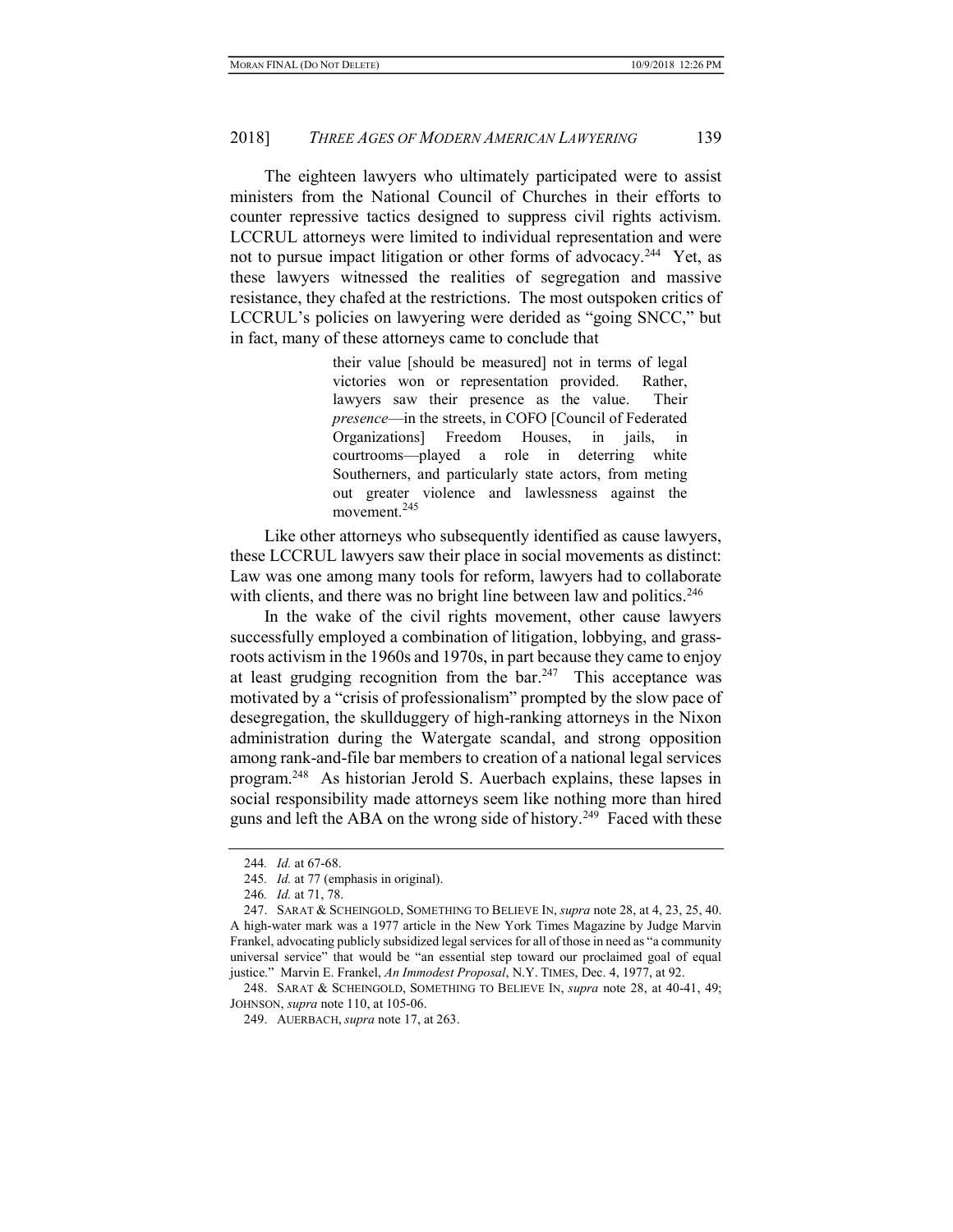pressing challenges, bar leaders recognized the importance to their professional standing of embracing law as an instrument of social reform.

## B. Legal Services: From the War on Poverty to the War on Lawyers

To address growing cynicism about the legal profession's leadership and vision, ABA President Lewis Powell, Jr. worked in the mid-1960s to craft a compromise that would win support for the fledgling legal services program in the Office of Economic Opportunity (OEO).<sup>250</sup> Originally part of President Lyndon Baines Johnson's War on Poverty, OEO had been perceived as a threat to private legal aid societies as well as solo and small firm practices.<sup>251</sup> Powell addressed these fears by offering ABA support only if OEO permitted existing legal aid societies to receive government funding, allowed bar representatives to have a role in governance, and respected traditional norms of professionalism.<sup>252</sup> Powell's compromise made the independent judgment of lawyers non-negotiable, and professional autonomy became a hallmark of the ABA's subsequent support for legal services, even as the program confronted intense political backlash.<sup>253</sup>

Inherent contradictions in the understanding of the lawyer's professional role became evident. While the ABA insisted that lawyers be able to exercise independent judgment, critics decried legal services attorneys who pursued larger social agendas rather than subordinating themselves to their clients' immediate interests.<sup>254</sup> There were proposals to limit any class action litigation, legislative advocacy, or media campaign that was not done at the specific behest of a low-income client.<sup>255</sup> Other reforms called for restrictions on lawsuits against

 <sup>250.</sup> JOHNSON, supra note 110, at 72-75.

<sup>251</sup>. Id. at 69-71; JOHN C. JEFFRIES, JUSTICE LEWIS F. POWELL, JR. 198 (2001); Abel, Law Without Politics, supra note 14, at 499.

<sup>252.</sup> JOHNSON, *supra* note 110, at 73-75; JEFFRIES, *supra* note 251, at 198-200.

<sup>253</sup>. See, e.g., JOHNSON, supra note 110, at 224, 264; EARL JOHNSON, JR., 2 TO ESTABLISH JUSTICE FOR ALL 353, 605-07 (2014).

<sup>254.</sup> Senator Orrin G. Hatch, Myth and Reality at the Legal Services Corporation, in ORRIN G. HATCH ET AL., LEGAL SERVICES CORPORATION: THE ROBBER BARONS OF THE POOR? 10 (1985) ('[T]he program is not merely a means for providing legal counsel, but more importantly a social movement. As a result, the goals of the movement take precedence over the needs of individual clients . . . ."). As Scott Cummings notes, criticisms of activist lawyers' fidelity to clients came from the left as well as the right, even extending to the Inc. Fund's handling of desegregation litigation. Scott L. Cummings, The Social Movement Turn in Law, 42 LAW & SOC. INQUIRY 1, 3, 9 (2017).

<sup>255.</sup> JOHNSON, *supra* note 110, at 130; JOHNSON, *supra* note 253, at 527-28, 557, 574, 638-39; EARL JOHNSON, JR., 3 TO ESTABLISH JUSTICE FOR ALL 739, 758 (2014); Abel, Law Without Politics, supra note 14, at 531; William P. Quigley, Legal Services; The Demise of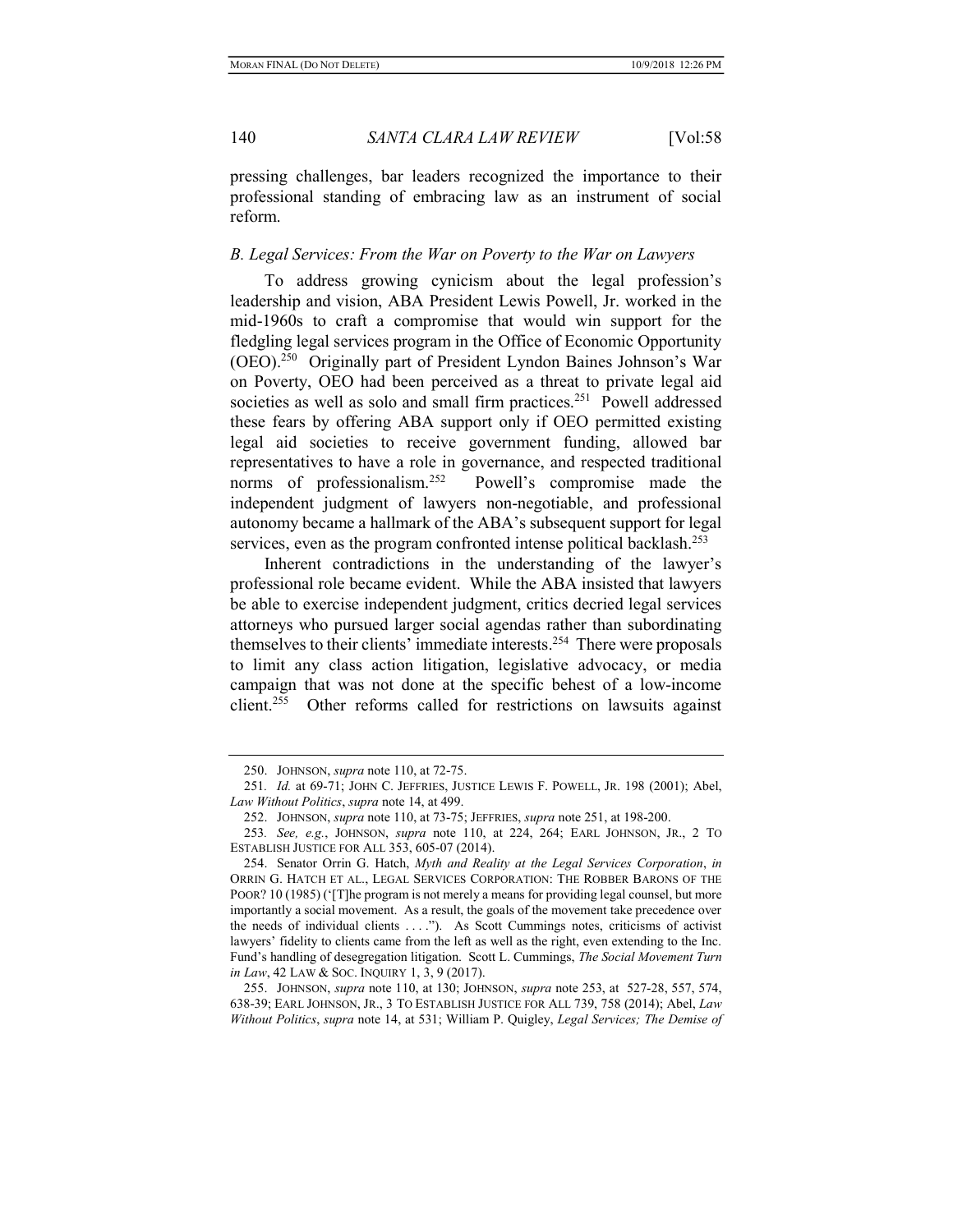national, state, and local officials, suggesting that loyalty really ran to the government (which at the federal level was paying the bills), rather than to the poor.<sup>256</sup> The ABA's response was simple: legal services attorneys must be free to represent low-income clients on the same terms as those who served paying clients. $257$  But this response obscured underlying ambiguities about the lawyer's role. Some of these uncertainties related to whether social trusteeship should figure at all in the representation or whether lawyers should apply their expertise narrowly to do their clients' bidding. For those who did embrace social trusteeship, there were doubts about how broadly it should be construed and, in particular, whether it should encompass broad attacks on the structural conditions of poverty as well as the particular hardships it created for individual clients.

In part because of these ongoing uncertainties, the ABA could not deflect a divisive struggle over the proper reach of legal services.<sup>258</sup> At the outset, the legal services program was part of a comprehensive effort to eradicate poverty, and it seemed both logical and necessary that attorneys would pursue fundamental change. Later, though, when OEO was dismantled and legal services became an independent organization, its mission shifted to access to justice.<sup>259</sup> As then-President of the Legal Services Corporation Thomas Ehrlich explained, "legal assistance for the poor is no longer part of a war against poverty. Rather that assistance is established as a basic right of citizenship."<sup>260</sup> Due to limited funding, this right was framed as one of minimum access with an aspiration for adequate or even equal access at some unspecified later date.<sup>261</sup> That hope was never realized; instead, there were perennial debates about what the bare minimum of legal representation for indigent clients

Law Reform and the Triumph of Legal Aid: Congress and the Legal Services Corporation from the 1960's to the 1990's, 17 ST. LOUIS U. PUB. L. REV. 241, 257 n. 101, 261-64 (1998).

 <sup>256.</sup> JOHNSON, supra note 110, at 126, 233, 239-40; Quigley, supra note 255, at 258. See generally Abel, Law Without Politics, supra note 14, at 528 ("[o]ne of the most puzzling aspects of the state's role in creating and administering legal aid is that often the state is the adversary of legal aid recipients.").

<sup>257.</sup> JOHNSON, *supra* note 110, at 224; JOHNSON, *supra* note 253, at 605-07.

 <sup>258.</sup> JOHNSON, supra note 253, at 442-46; Abel, Law Without Politics, supra note 14, at 547.

 <sup>259.</sup> JOHNSON, supra note 253, at 467-70.

 <sup>260.</sup> H. Comm. on Appropriations, Subcomm. on Departments of State, Justice, Commerce, and the Judiciary Appropriations, Hearings on the Second Supplemental Appropriations Bill, 1976, 94th Cong. 87 (1976) (testimony of Thomas Ehrlich, President, Legal Services Corporation).

<sup>261.</sup> JOHNSON, supra note 253, at 469-70, 501-92; Abel, Law Without Politics, supra note 14, at 548; Quigley, supra note 255, at 257-61.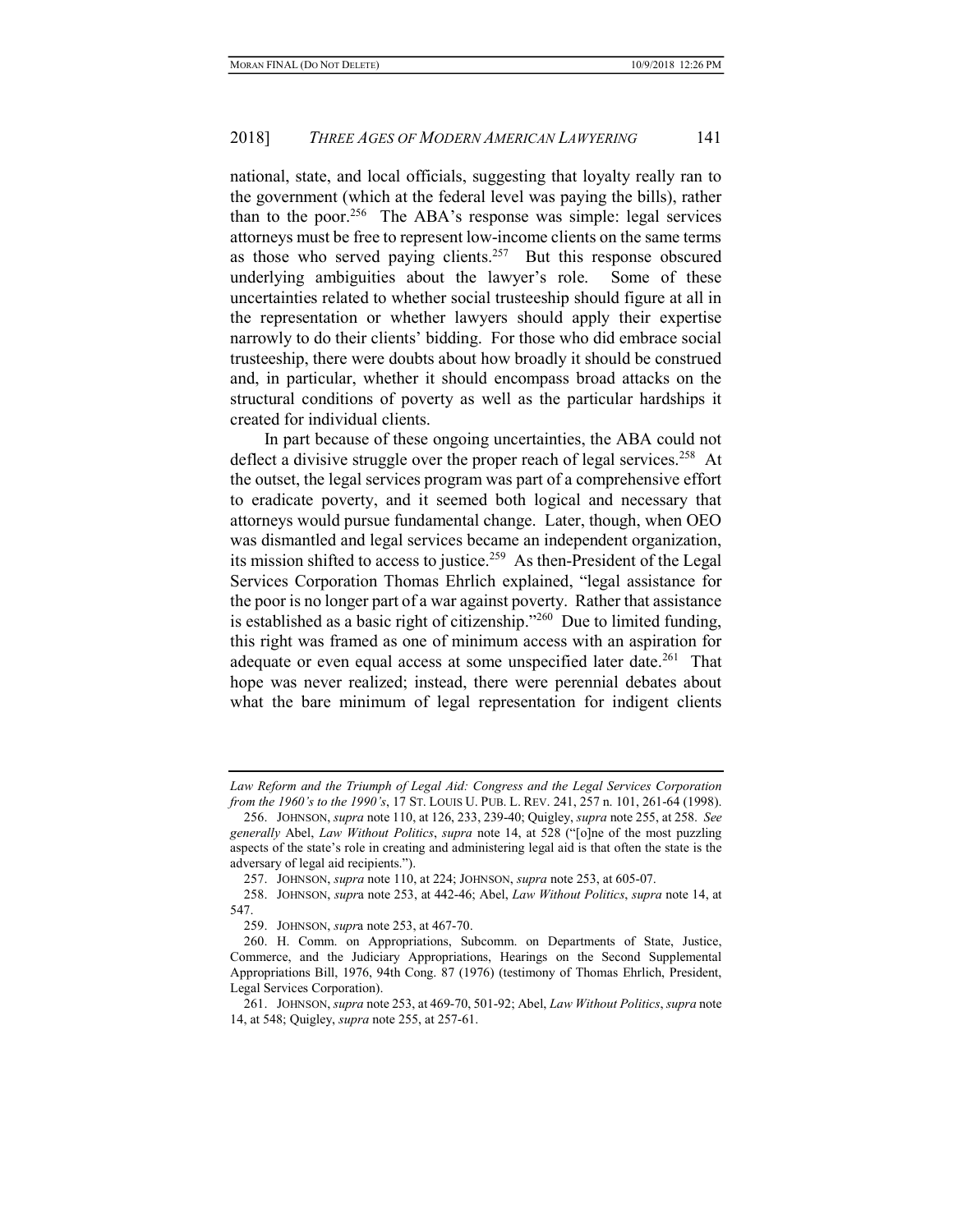required.<sup>262</sup> The shift to an access to justice mission helped to cement a view of the program as one designed to meet client needs, and legal aid lawyers were banned from filing class actions to pursue broad-based reforms.<sup>263</sup> As a consequence, structural reform efforts had to find a home elsewhere in non-profit public interest law firms, small and solo firms, large firm pro bono programs, and government practice. Each of these practice environments influenced the nature of the lawyering: Often, those workplaces with the most resources pursued the least controversial cases, while those with the fewest resources struggled to support more radical conceptions of reform.<sup>264</sup> Increasing reliance on pro bono services, which eventually outpaced legal aid in meeting the needs of the poor, placed primary responsibility with private law firms and so further instantiated a traditional model of lawyering.<sup>265</sup>

Innovations during the first two ages of modern American lawyering proved quite durable, in part because they came to enjoy the support of institutional elites. Changes wrought by the third age, however, proved more vulnerable to retrenchment, in part because they reflected the efforts of outsiders who were profoundly marginalized. Attacks on legal aid began in earnest in the 1980s with the election of President Ronald Reagan.<sup>266</sup> His administration's ideological skirmishes were waged in the name of government downsizing and costcutting but often reflected a deep hostility to the redistributive consequences of structural reform. As the organized bar sought to assimilate legal services to conventional lawyering, the Reagan Administration's attacks on the program put the ABA on the defensive. In 1987, Clark Durant, then chair of the Legal Services Corporation board, created an uproar at an ABA mid-year meeting when he argued

 <sup>262.</sup> Edwin Meese, a high-ranking aide to President Ronald Reagan, offered one of the most minimalist interpretations when he asserted that demand for legal services among the poor could be met by relying entirely on law student volunteers. Abel, Law Without Politics, supra note 14, at 548.

 <sup>263.</sup> JOHNSON, supra note 253, at 737-40; SARAT & SCHEINGOLD, SOMETHING TO BELIEVE IN, supra note 28, at 15. See also Michael McCann and Jeffrey Dudas, Retrenchment . . . and Resurgence? Mapping the Changing Context of Movement Lawyering in the United States, in CAUSE LAWYERS AND SOCIAL MOVEMENTS 37, 38 (Austin Sarat and Stuart Scheingold eds. 2006) (describing difficulties for cause lawyering that arose in the 1980s).

<sup>264</sup>. See Scott Barclay and Anna-Maria Marshall, Supporting a Cause, Developing a Movement, and Consolidating a Practice: Cause Lawyers and Sexual Orientation Litigation in Vermont, in THE WORLDS CAUSE LAWYERS MAKE 176-77 (Austin Sarat & Stuart Scheingold eds. 2005).

<sup>265.</sup> Scott L. Cummings, The Politics of Pro Bono, 52 UCLA L. REV. 1, 18 (2004).

 <sup>266.</sup> JOHNSON, supra note 253, at 505-08. Reagan's animosity toward the legal services program began when he was governor of California and repeatedly tried to eliminate California Rural Legal Assistance in response to complaints from wealthy donors in agribusiness. Id. at 121-38.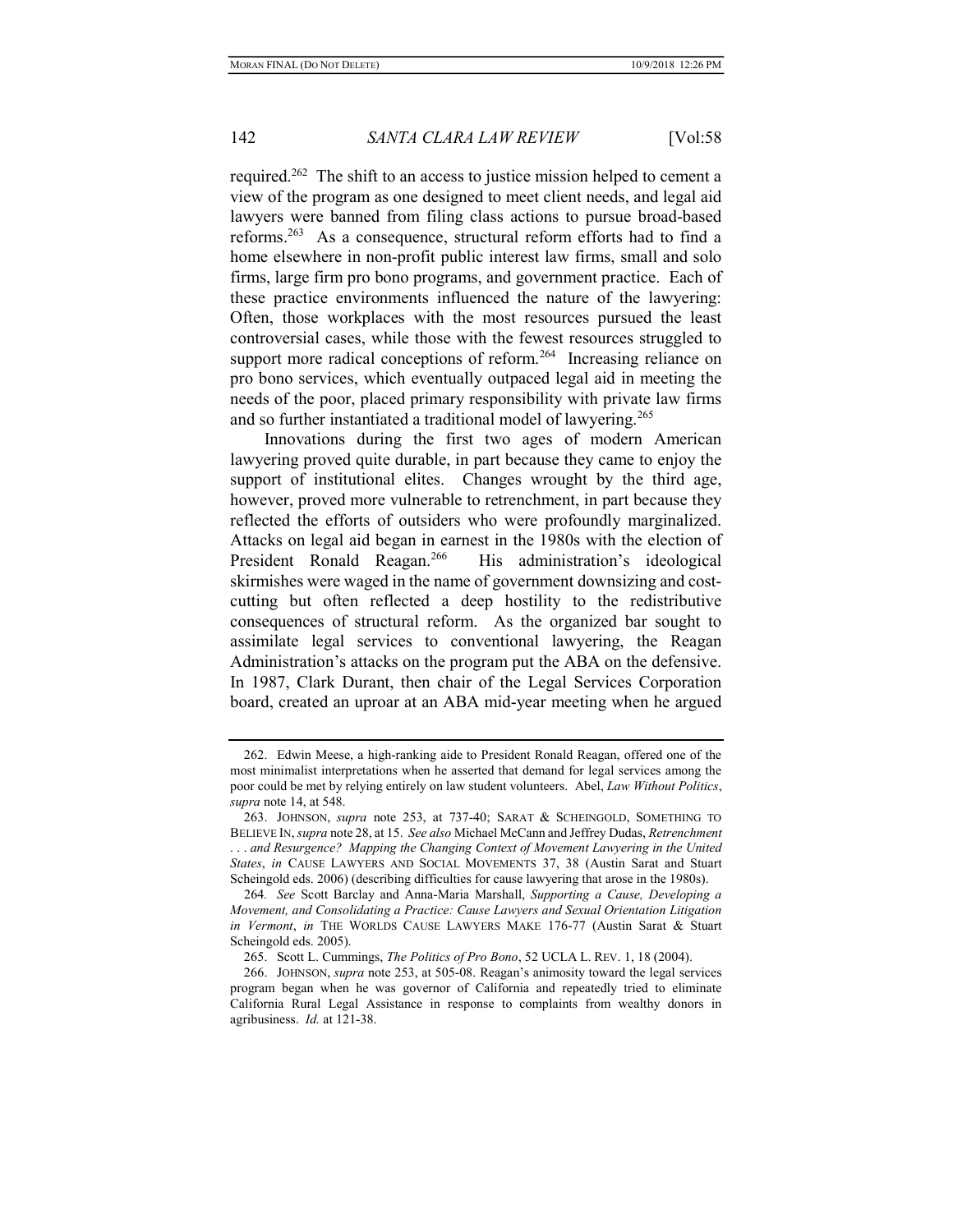that legal services funding should be zeroed out because the entire legal profession needed to be restructured.<sup>267</sup> In Durant's view, the monopoly on legal services had to be broken by lifting restrictions on the unauthorized practice of law and by doing away with educational and licensing requirements for lawyers.<sup>268</sup> As he explained, "[t]he greatest barrier to widely dispersed low-cost dispute resolution services for the poor, and for all people, could very well be the laws protecting our profession."<sup>269</sup> To break up cartel-like practices, Durant urged "a private sector deregulated legal profession" that would "encourage at every turn the ability of entrepreneurs, para-professionals and lay people to be a part of the delivery of legal services to the poor and for all people."<sup>270</sup> This open attack on the profession's identity prompted a sharp rebuke from the ABA, which called for Durant's resignation as board chair.<sup>271</sup>

In contrast to populist reforms advocated during the Jacksonian era, Durant's proposals were the product of elite resistance to cause lawyering. In the end, a combination of conservative political ascendancy and powerful market forces took a toll on the alliance between the practicing bar and progressive cause lawyers. According to socio-legal scholars Stuart Scheingold and Austin Sarat,

> As the broader political culture became more conservative after 1980, as the market for legal services became more competitive, and as moral advocacy lost its luster for most young lawyers, the profession's receptivity to cause lawyering diminished. At the level of the firm, . . . bottom-line concerns eroded support for cause lawyering, with its tendency to eat into billable hours and sap the energies of young associates. As for the organized profession, it continued to call for vigorous pro bono programs and to support government-funded legal services.<sup>272</sup>

Bar leaders' exhortations at best produced mixed results. Legal services suffered severe setbacks, and firms implemented their pro bono programs in ways that deflected the most radical implications of cause lawyering.<sup>273</sup>

<sup>267</sup>. Id. at 615.

<sup>268</sup>. Id.

<sup>269</sup>. Id.

<sup>270</sup>. Id.

<sup>271</sup>. Id. at 616-18.

<sup>272.</sup> SARAT & SCHEINGOLD, SOMETHING TO BELIEVE IN, supra note 28, at 44.

<sup>273.</sup> Id. at 44-45; see also Stuart Scheingold & Anne Bloom, Transgressive Cause Lawyering: Practice Sites and the Politicization of the Professional, 5 INT'L J. LEGAL PROF.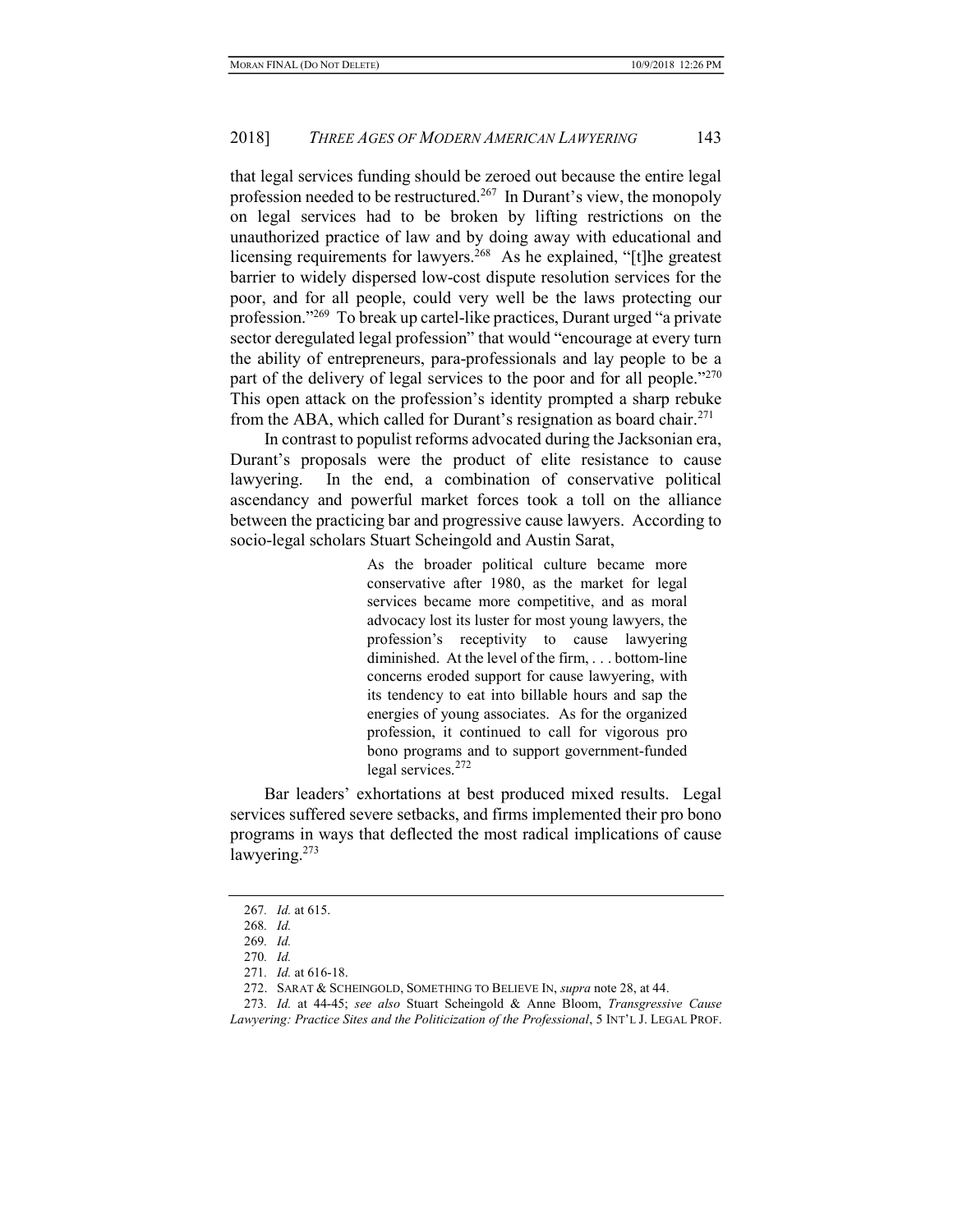Efforts to dismantle legal services represented a frontal assault on cause lawyering. More subtle were efforts to appropriate lawyering innovations to advance conservative causes. As legal scholar Ann Southworth notes, "in the late 1960s, the public interest movement was almost synonymous with left legal activism.  $\ldots$ <sup>274</sup> By the 1970s, however, right-wing legal groups had begun to emerge and found themselves "at war" over goals and strategies; indeed, the infighting prompted the conservative Heritage Foundation to intervene and counsel cooperation.<sup>275</sup> In the late 1970s, attorney Michael Horowitz obtained funding to study conservative legal advocacy organizations. He found that "what is at stake in public interest law is not so much a battle over cases won and lost as of ideas and ideologies."<sup>276</sup> Horowitz concluded that for right-wing legal organizations to become an authentic movement, they had to demonstrate that "the real interests of America's poor and vulnerable inhere in such goals as abatement of inflation, enhanced economic productivity, restraint on the power of government and the courts, and growth of such 'middle class' values as the work ethic, education, [and] effective criminal prosecution  $\dots$ .  $\cdot$ <sup>277</sup> To that end, he urged these organizations to recruit talented young attorneys and to abandon their narrow focus on litigation and amicus briefs. In particular, he exhorted the groups to seek influence in the policy process, both in the legislative and executive arenas.<sup>278</sup> Ironically, these broad tools for effecting social change were the very ones that the Reagan administration had sought to strip from legal aid lawyers.

Reagan's presidency ushered in a proliferation of conservative advocacy groups, which enjoyed a newfound receptivity in the highest circles of government.<sup>279</sup> That growth continued into the  $2000s$ .<sup>280</sup> Though meant to appropriate the public interest rhetoric of the left, the rise of conservative legal advocacy organizations also complicated notions of professionalism. Legal scholars Stuart Scheingold and Austin Sarat have argued that "[t]he place of cause lawyering in the profession remain[ed] conditional and precarious" because it "directly assail[ed] the

275. Id. at 31.

<sup>209, 222-25 (1998) (</sup>law firm culture can undermine the transformative potential of pro bono practice).

 <sup>274.</sup> ANN SOUTHWORTH, LAWYERS OF THE RIGHT 32 (2008) (footnote omitted).

<sup>276</sup>. Id. at 19 (citing Michael Horowitz, The Public Interest Law Movement: An Analysis with Special Reference to the Role and Practices of Conservative Public Interest Law Firms (1980)).

<sup>277.</sup> Id. at 19-20 (citing Horowitz, supra note 276).

<sup>278</sup>. Id.

<sup>279</sup>. Id. at 23-25.

 <sup>280.</sup> SOUTHWORTH, supra note 274, at 29-30.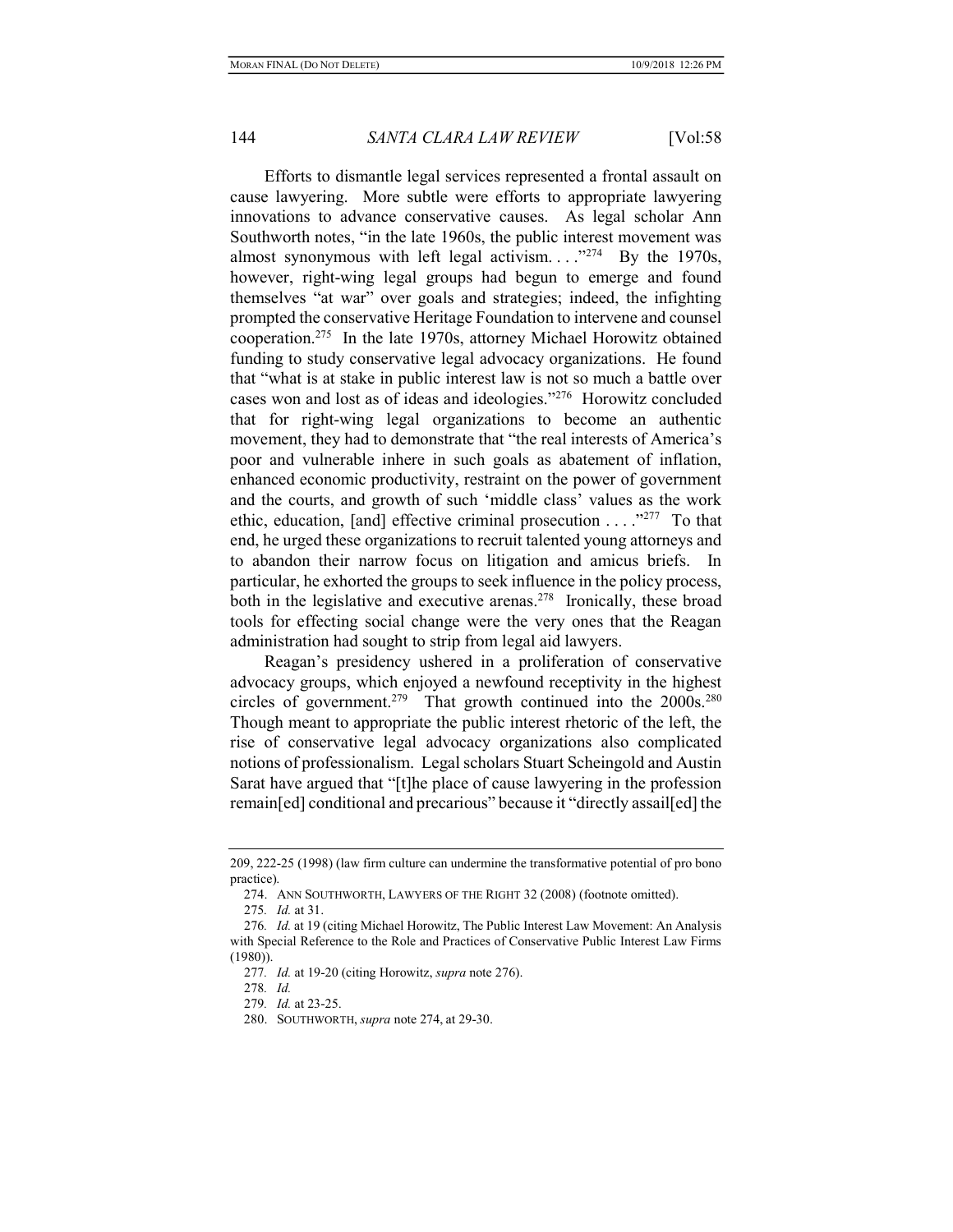profession's core standard of ethical behavior, which weds lawyering to political and moral neutrality and to technical competence."<sup>281</sup> The emergence of robust conservative legal organizations arguably showed that even the lawyering innovations of the civil rights movement could be treated as a refinement of expertise in the service of clients' interests. With cause lawyers on both the left and the right, lawyering itself remained a neutral concept—equally available to advance competing ideologies. This neutrality in turn revealed the underlying incoherence of social trustee professionalism as the notion of the public good became fodder for an increasingly partisan adversarial process.<sup>282</sup>

## C. Making It Real: Cause Lawyering and the Growth of Clinical Education

The legal academy played a significant role in the third age of modern American lawyering. The Inc. Fund had worked closely with Howard Law School, especially its dean Charles Hamilton Houston, to develop a litigation strategy that would dismantle the "separate but equal" doctrine. Houston was a seminal figure who devised plans of legal attack, mentored protégés to lead the effort, and designed a curriculum to prepare graduates for the rigors of practice. As one of the few black students at Harvard Law School, Houston used his experience with the educational octopus to inform his deanship at Howard.<sup>283</sup> African-Americans were largely barred from elite white law schools, but Houston believed that historically black law schools with high expectations and excellent training could prepare students for effective advocacy on behalf of their communities.<sup>284</sup> As he explained, "There are enough white lawyers to care for the ordinary legal business of the country if that were all that was involved. But experience has proved that the average white lawyer, especially in the South, cannot be relied upon to wage an uncompromising fight for equal rights for Negroes."<sup>285</sup>

<sup>281.</sup> SARAT & SCHEINGOLD, SOMETHING TO BELIEVE IN, supra note 28, at 23, 25.

 <sup>282.</sup> Russell Pearce, Being Good Lawyers: A Relational Approach to Law Practice, 29 GEO. J. LEGAL ETHICS 601, 608 (2016) ("In the 1960s, both the left and the right discredited the possibility of disinterested expertise. They asserted that the public good did not exist. All was self-interest; pretentions to the public good only masked financial and political selfinterest.").

 <sup>283.</sup> Leland B. Ware, Setting the Stage for Brown: The Development and Implementation of the NAACP's School Desegregation Campaign, 1930-1950, 52 MERCER L. REV. 631, 635- 36 (2001).

<sup>284</sup>. See generally J. Clay Smith, Toward a Houstonian Jurisprudence and the Study of Pure Legal Existence—In Memoriam of Frank D. Reeves, 18 HOWARD L.J. 1 (1974) (describing "Houstonian Jurisprudence"); Ware, supra note 283, at 636-38 (same).

 <sup>285.</sup> Charles Hamilton Houston, The Need for Negro Lawyers, 4 J. NEGRO EDUC. 49, 49 (1935).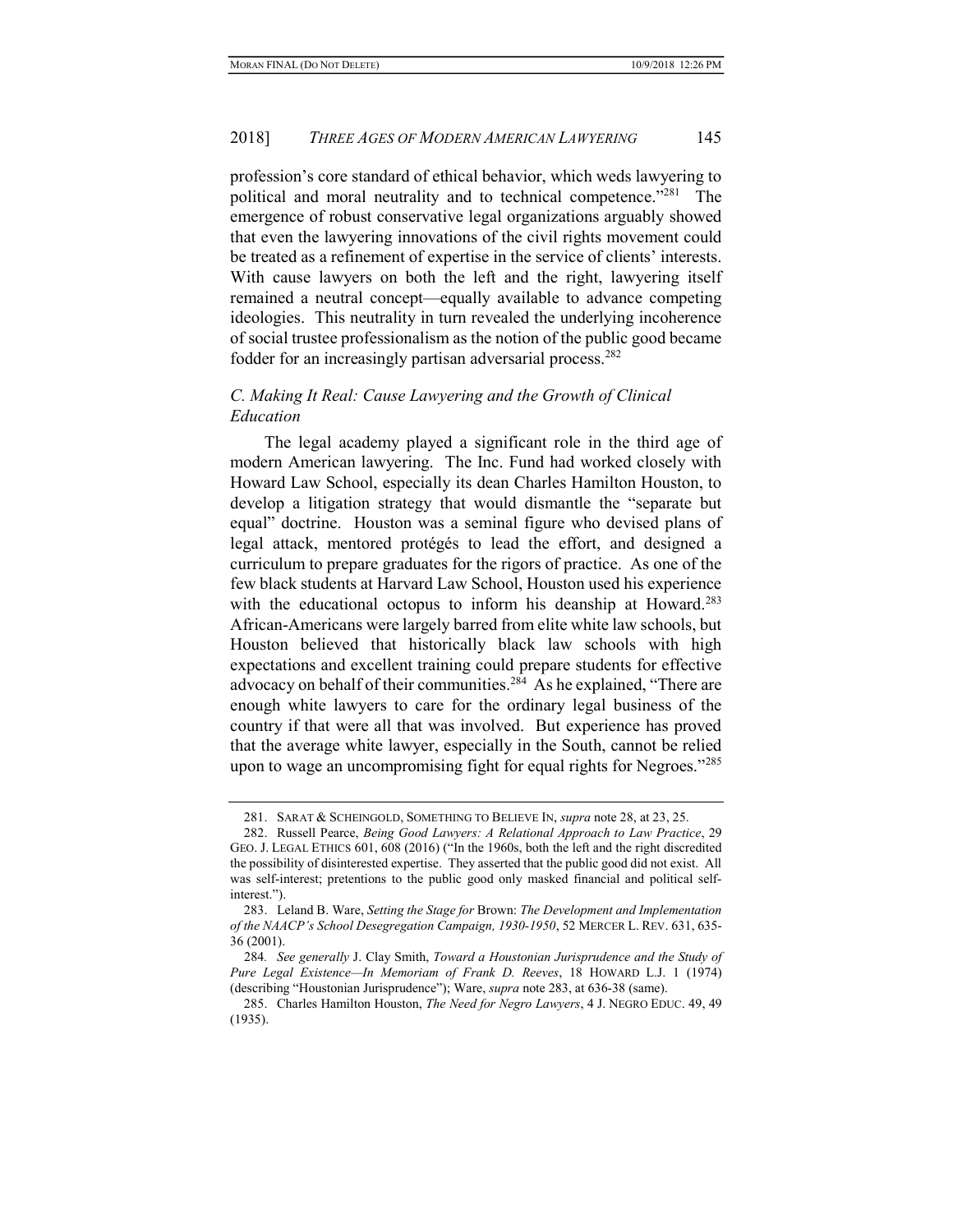In the 1930s Houston worked to turn Howard Law School into a challenging academic institution like Harvard. There would no longer be a part-time night school, and the day program would raise admissions standards, strengthen the curriculum, and make more demands on the faculty.<sup>286</sup> By 1950, Houston had achieved many of his ambitious goals and was training a substantial portion of the black lawyers in the United States. A number of these alumni worked as affiliates or employees of the Inc. Fund.<sup>287</sup> Thurgood Marshall, a Houston protégé who became a prominent civil rights litigator and a justice of the United States Supreme Court, recalled: "When Brown against the Board of Education was being argued in the Supreme Court . . . [t]here were some two dozen lawyers on the side of the Negroes fighting for their schools  $\dots$  [O]f those ... lawyers ... only two hadn't been touched by Charlie Houston. . . . "288

As part of the effort to elevate Howard, Houston asked law faculty to lead by example. He recruited active civil rights practitioners who brought their practical experience into the classroom. In Houston's own courses, he drew on materials from the American Civil Liberties Union (ACLU) as well as the NAACP so that students would understand the challenges of broad-ranging reform advocacy.<sup>289</sup> Designed to address the needs of black lawyers, the curriculum reflected "a difference in emphasis with more concentration on the subjects having direct application to the economic, political and social problems of the Negro."<sup>290</sup> In addition to a civil rights focus, Howard's course offerings relied on practical exercises to train students in everything from drafting

 <sup>286.</sup> Ware, supra note 283, at 635-36; Okianer Christian Dark, The Role of Howard University School of Law in Brown v. Board of Education, 16 WASHINGTON HISTORY 83 (2004-05). Indeed, some critics described Houston's decision to close Howard's part-time evening law program as part of a misguided attempt to "Harvardize." GENNA RAE MCNEIL, GROUNDWORK 74 (1983).

 <sup>287.</sup> J. CLAY SMITH, JR., EMANCIPATION 1844-1944 at 64 (1993); Dark, supra note 286, at 84. Among the leading civil rights lawyers who challenged segregation at the Inc. Fund were Howard Law School alumni Thurgood Marshall, Robert Carter, Spottswood W. Robinson III, and George E.C. Hayes. Behring Center, Smithsonian National Museum of American History, Separate Is Not Equal: Brown v. Board of Education—The Challenges of Segregation, http://www.americanhistory.si.edu/brown/history/5-decision/challengers.html.

 <sup>288.</sup> MCNEIL, supra note 286, at 3 (citing College Honors Charles Houston '15, AMHERST MAGAZINE, Spring 1978, at 12, 14).

 <sup>289.</sup> Robert K. Poch, Shaping Freedom's Course: Charles Hamilton Houston, Howard University, and Legal Instruction on U.S. Civil Rights, 39 AM. EDUC. HISTORY J. 417, 421 (2012). Eventually, Houston left Howard to become part of the Inc. Fund's litigation team, though he did not live to see the victory in *Brown. Id.* at 417. See generally RAWN JAMES, JR., ROOT AND BRANCH 47-58 (2010) (describing Houston's influence on Marshall).

 <sup>290.</sup> Houston, supra note 285, at 51.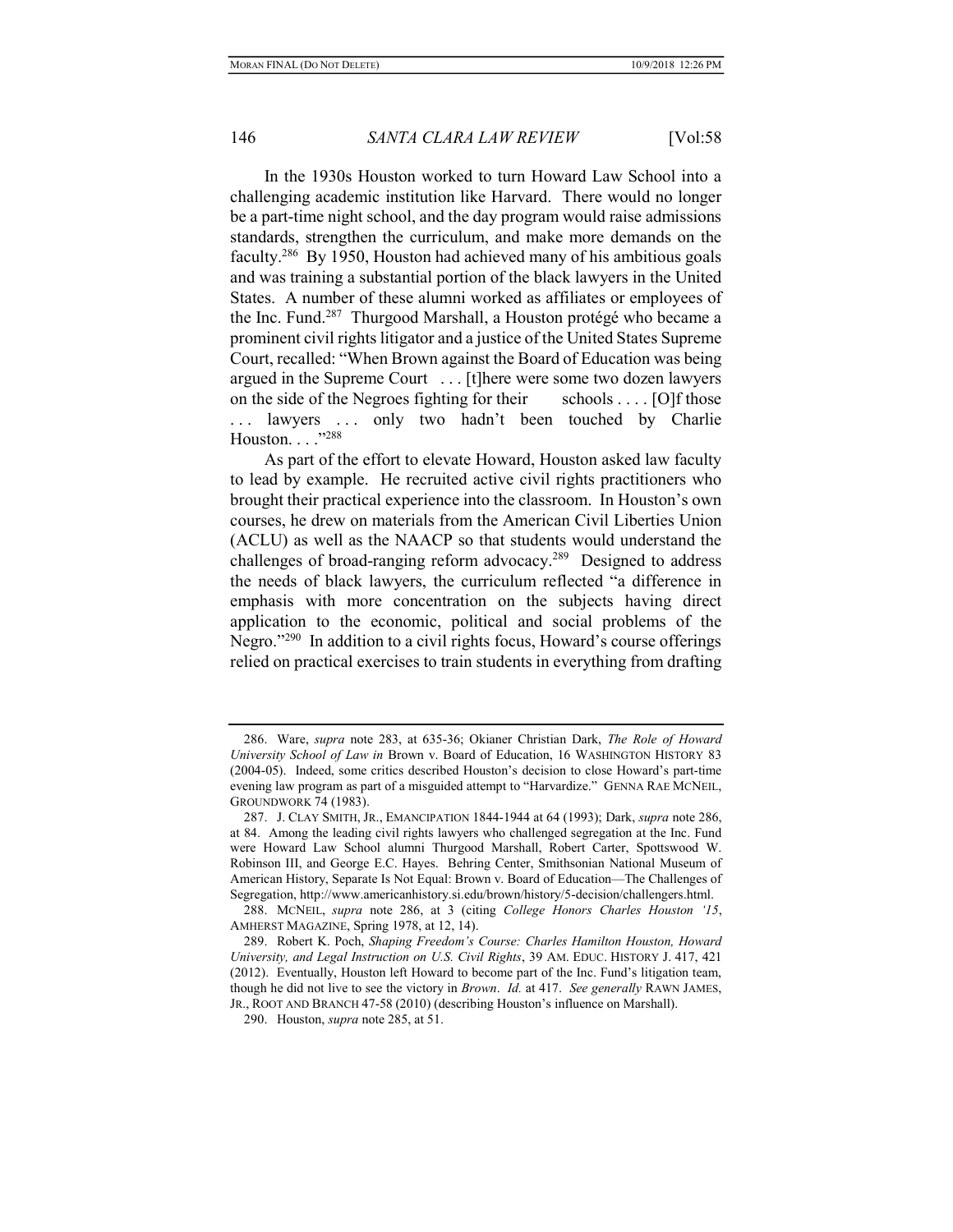real estate documents to working in the criminal justice system.<sup>291</sup> Top students like Marshall even had opportunities to participate in cases that the Inc. Fund was litigating.<sup>292</sup> This intensive hands-on instruction was designed to enable Howard Law alumni to overcome limited opportunities for professional development as well as the pitfalls of discrimination.

Innovation associated with the third age of modern American lawyering led to lasting change with the growth of clinical education.<sup>293</sup> Demands for more practical training in law school were hardly new. In 1928, Alfred Z. Reed recommended such courses to little avail.<sup>294</sup> During the New Deal, Jerome Frank pressed for real-life legal laboratories, but his efforts also gained little traction.<sup>295</sup> In fact, by 1951 there were only twenty-eight law school clinics in the United States.<sup>296</sup> From the outset, the rationale for experiential learning was far from monolithic. Reed had envisioned a two-track system that relegated the practically trained to mundane careers. Clinics would promote the mastery of expertise that could be sold on the market; there was no notion that skills training should advance social change. By contrast, "for the greats of Realism, practical training was primarily for the purpose of deepening theoretical understanding."<sup>297</sup> Realists believed that students need[ed] to be exposed to the 'law in action' in order to become sensitive to the impact of the law on the world and the impact of the world on law, so that they would reflect on their own future roles and not view law as a self-contained 'science' divorced from reality."<sup>298</sup> Reflecting an expansive concept of social trustee professionalism, clinics would teach students that "an important part of their future task is to press for improvements of the judicial process and for social and economic changes through legislation, and wise administration  $\dots$ <sup>299</sup>

With a strong social justice focus, the model of clinical education that initially emerged during the third age of modern American

 <sup>291.</sup> Poch, supra note 289, at 422-24.

<sup>292</sup>. Id. at 426-27.

<sup>293.</sup> JOHNSON, *supra* note 110, at 441-42.

 <sup>294.</sup> Alfred Zantzinger Reed, Present-Day Law Schools in the United States and Canada, Bulletin No. 21, at 215-21 (1928).

<sup>295</sup>. See supra notes 207-210 and accompanying text.

<sup>296.</sup> Quintin Johnstone, Law School Legal Aid Clinics, 3 J. LEGAL EDUC. 535 (1951).

<sup>297.</sup> George S. Grossman, Clinical Legal Education: History and Diagnosis, 26 J. LEGAL EDUC. 162, 171 (1974).

<sup>298</sup>. Id.

 <sup>299.</sup> Frank, supra note 207, at 922.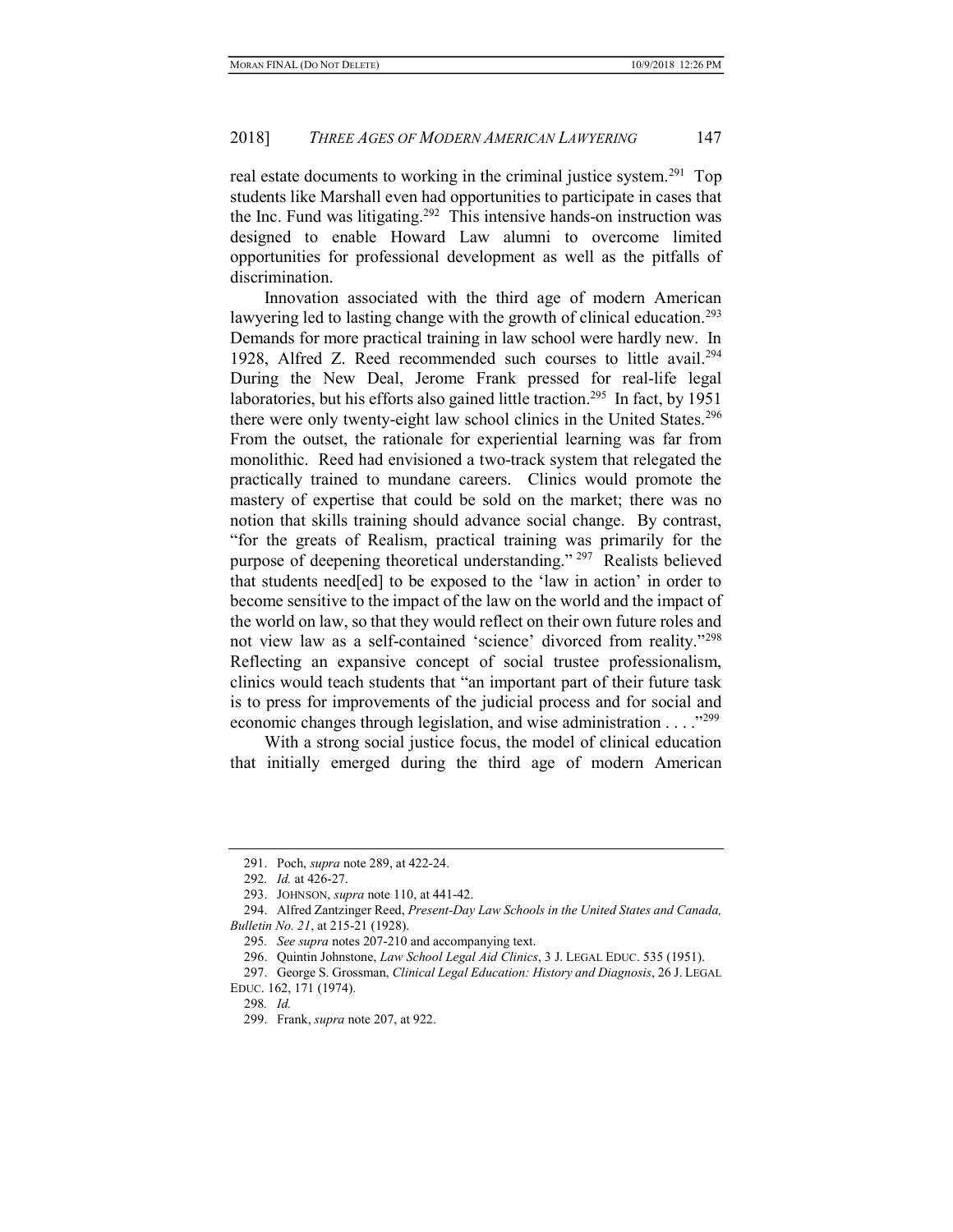lawyering owed more to the Realists' vision than Reed's.<sup>300</sup> Early on, the OEO itself had recognized the potential for legal educators to become partners in the War on Poverty. Officials sought funding to link legal aid attorneys to law schools so that advocacy for the poor could be supported by high-quality research and well-trained attorneys.<sup>301</sup> This partnership was never realized; instead, some post-graduate fellowships were created to encourage young lawyers to work for legal services.<sup>302</sup> Even a grant to support the Harvard Legal Services Institute, a single initiative at a single law school, met with withering criticism and federal funding was terminated.<sup>303</sup>

Without public funding, law school clinics relied on private seed money from the Ford Foundation to expand. Ford appointed William Pincus to head the Council on Legal Education for Professional Responsibility (CLEPR), a post he held from 1968 to 1981.<sup>304</sup> These efforts were transformative: By the early 1970s half of all American law schools had at least one clinical program.<sup>305</sup> In explaining this dramatic shift, Pincus described himself as "a child of the Roosevelt era"<sup>306</sup> who recognized the importance of a new era of social activism. In his view, "[t]he outside forces which helped CLEPR's program and served also to open the law schools to change included the black man's fight for advancement; various kinds of student action; and the legal services programs which came as a result of the war on poverty."<sup>307</sup> He believed that "[l]aw student unrest in the late 60's, . . . minor as it was compared

 <sup>300.</sup> Grossman, supra note 297, at 173-74; Dennis E. Curtis, Educating Lawyers: Clinical Programs and the Legal Profession, Remarks to the Conference on Clinical Education in the World, Waseda Law School, Sept. 9, 2006, at 12-13; Menkel-Meadow, supra note 78, at 577.

 <sup>301.</sup> JOHNSON, supra note 110, at 198 (describing 1969 National Justice Foundation proposal).

 <sup>302.</sup> The Reginald Heber Smith Fellows (or "Reggies") program was created in 1966-67 and lasted for 16 years. During that time, it trained 2,300 poverty lawyers. Id. at 118-20, 148- 49.

 <sup>303.</sup> JOHNSON, supra note 110, at 492-93.

 <sup>304.</sup> J.P. "Sandy" Ogilvy, William Pincus: A Life in Service—Government, Philanthropy & Legal Education, 10 U. MASS. L. REV. 8, 10 (2015). In the late 1950s and 1960s, Pincus worked on two projects that laid the foundation for CLEPR: the National Council on Legal Clinics and the Council on Education for Professional Responsibility. Id. at 36-37, 42-45.

<sup>305.</sup> William Pincus, The President's Report, in WILLIAM PINCUS, CLINICAL EDUCATION FOR LAW STUDENTS: ESSAYS BY WILLIAM PINCUS 27-28 (1980); William Pincus, To Make Legal Education More Practical, in WILLIAM PINCUS, supra at 117, 118; William Pincus, Concepts of Justice and of Legal Education Today, in WILLIAM PINCUS, supra at 125, 132; William Pincus, Changing Today's Law Schools, in WILLIAM PINCUS, supra at 181-82; William Pincus, Clinical Legal Education in the United States, 1968-1975, in WILLIAM PINCUS, supra at 343-44. See generally STEVENS, supra note 42, at 215-16; Spencer, supra note 80, at 2004-05.

 <sup>306.</sup> Ogilvy, supra note 304, at 35 (citing June 7, 2000 interview with William Pincus).

 <sup>307.</sup> Pincus, Changing Today's Law Schools, in PINCUS, supra note 305, at 188.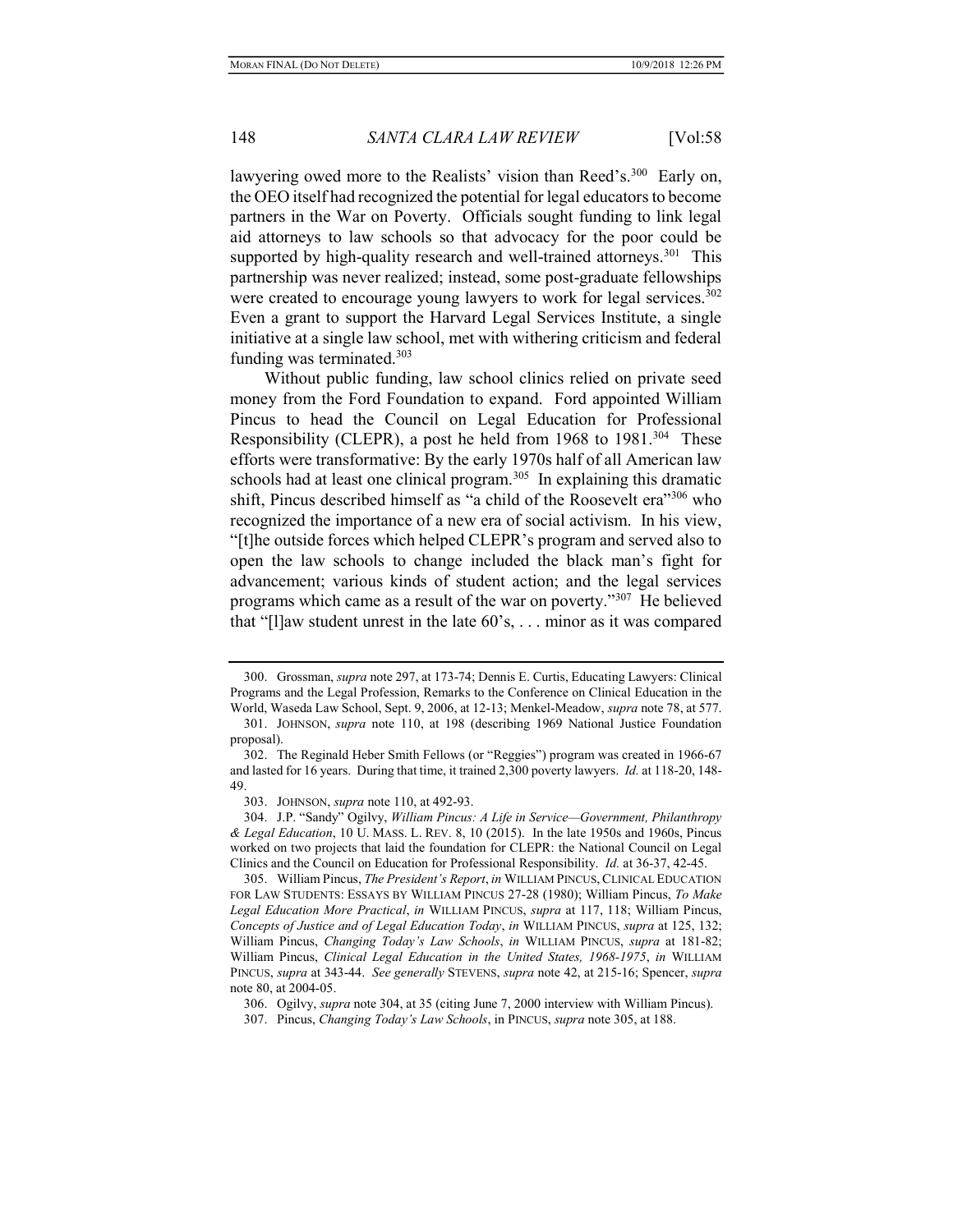to the other student unrest, found the law faculties shaky enough to be ready to make some concessions."<sup>308</sup> As a result, law school clinics emerged from "a marriage of convenience between law schools, a vanguard of law students and young law professors, and CLEPR."309 Pincus was not always entirely comfortable with the union. When invited to be part of a discussion on "Young Lawyers and the Legal Revolution," he remarked that "I doubt that what we at the Council on Legal Education for Professional Responsibility are trying to bring about can be termed a revolution. We are trying to reform the law school curriculum. . . . "310"

In its early years, CLEPR "justified clinical education in terms of community service."<sup>311</sup> This orientation led to concerns that the educational mission was being shortchanged.<sup>312</sup> In a May 1971 report, CLEPR acknowledged the tensions:

It was felt that if clinical programs continue to restrict themselves to small numbers of students, they are likely to court the disapproval of the outside world particularly as they involve themselves in highly sensitive cases. If the entire student body of the law school is involved, then descriptions in terms of 'educational' rather than 'agitational' are more likely to be applied.<sup>313</sup>

These tensions led to competing approaches—ranging from partnerships with legal aid offices and live-client clinics that fulfilled a social justice mission to field placements and simulations that focused on skills training as preparation for practice.<sup>314</sup>

The conflict eventually was resolved largely in favor of skills training. By 1974, George S. Grossman, who conducted research on clinical programs for CLEPR, concluded that "[a] new consensus is emerging, basing the rationale of the clinical method not on service, not on law reform, not on research results, but on education."<sup>315</sup> The personal experience of clinicians confirmed this shift. Professors Philip G. Schrag and Michael Meltsner arrived at Columbia Law School as clinics were being "born in the social ferment of the 1960s."<sup>316</sup> Initially,

<sup>308.</sup> Pincus, Legal Clinics in Law Schools, in PINCUS, supra note 305, at 249.

<sup>309</sup>. Id. at 241, 249-50.

 <sup>310.</sup> Pincus, To Make Legal Education More Practical, in PINCUS, supra note 305, at 117.

 <sup>311.</sup> Grossman, supra note 297, at 174.

<sup>312</sup>. Id. at 176.

 <sup>313.</sup> Council on Legal Education for Professional Responsibility, Clinical Education— What Is It? Where Are We? Where Do We Go From Here?, 16 STUDENT L.J. 16, 17 (May 1971).

 <sup>314.</sup> George Grossman, supra note 297, at 173-81, 184-86.

<sup>315</sup>. Id. at 186.

 <sup>316.</sup> PHILIP G. SCHRAG & MICHAEL MELTSNER, REFLECTIONS ON CLINICAL EDUCATION 3 (1998).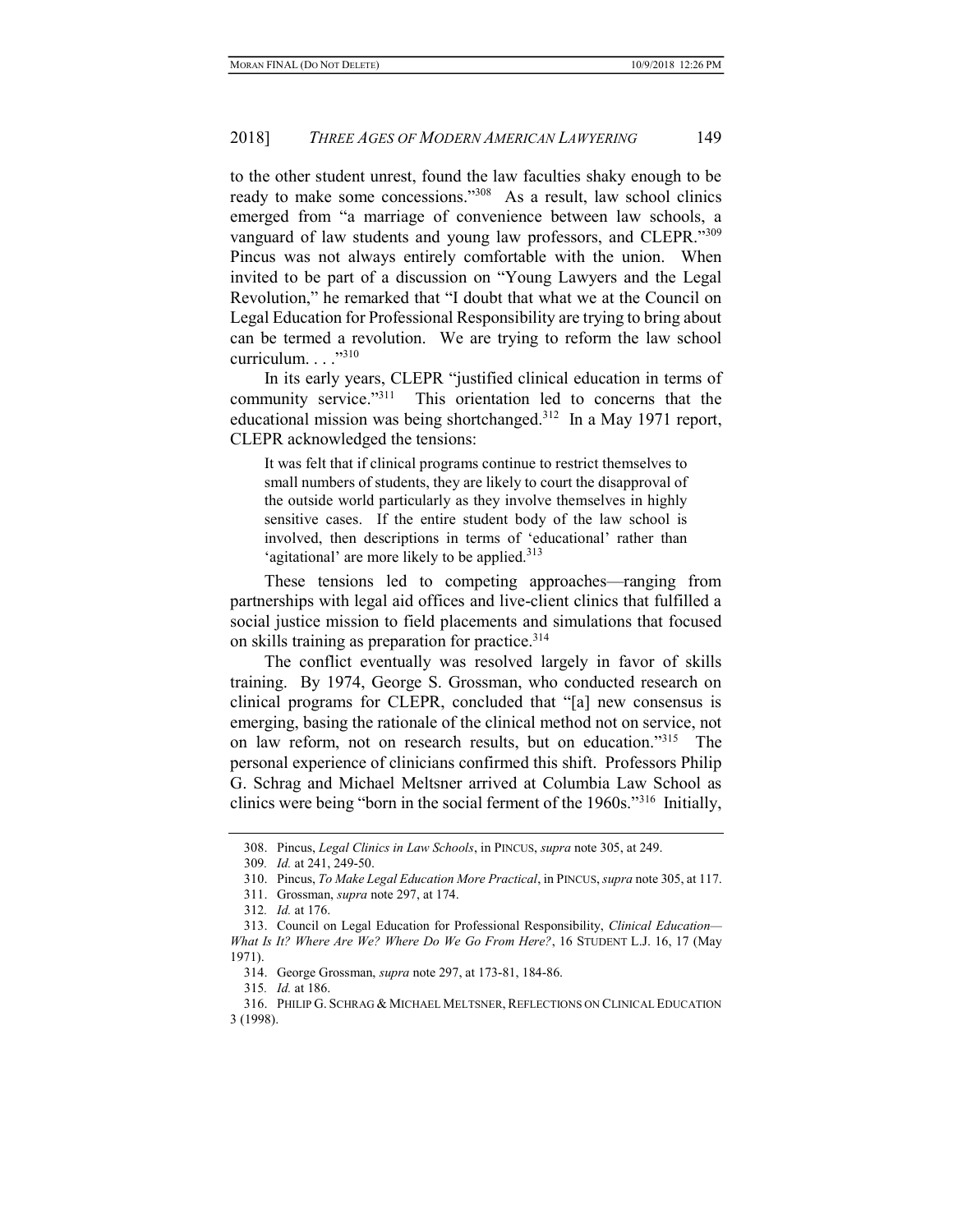their clinical offerings were designed to address questions of social justice but as the civil rights and antiwar protests of an earlier era faded into distant memories, students were "quite content with the view that social issues—particularly questions of income and wealth distribution—are personal concerns, unrelated to their career decisions within the profession. . . . "317 In response, their clinics gradually came to focus on skills training, and Schrag and Meltsner dropped subjects like criminal justice reform, campaign practices, and immigration, instead creating simulations that were more manageable and easier to teach.<sup>318</sup> The changes eventually aligned clinical instruction more closely with traditional notions of lawyering. As Schrag and Meltsner explain, "[t]he comparative neutrality of our present role tend[ed] to convey an approval of good lawyering divorced from its social impact. . . ."<sup>319</sup> Despite this shift, they still believed that their pioneering efforts made "[l]aw schools . . . generally more hospitable places for teachers and students interested in law reform and social service than they were when we started teaching more than twenty-five years ago." $320$ 

Just as the third age's innovation of cause lawyering proved unstable and subject to retrenchment, so too did clinical education with a social justice orientation. According to legal scholar William Simon, as skills training became narrowly focused on the client's interests, it was shorn of historical and social context. This seeming neutrality cultivated "a sense of apolitical moral engagement" that celebrates "an ahistorical and apolitical conception of human nature."<sup>321</sup> More recently, clinician Sameer Ashar has voiced similar concerns about the lost democratic promise of clinical education.<sup>322</sup> In his view, even liveclient clinics now rely heavily on an individual case-centered model, which reinforces conventional practice norms.<sup>323</sup> Ashar believes that

<sup>317</sup>. Id. at 16.

<sup>318</sup>. Id. at 10, 56-58. For a description of the competing theories underlying clinical education as well as an account of the strong orientation toward structural reform and social justice among pioneering clinicians like Gary Bellow, see Carrie Menkel-Meadow, The Legacy of Clinical Education: Theories about Lawyering, 29 Cleveland St. L. Rev. 555, 570- 71 (1980). In the midst of the debates over clinical education, a seminal 1977 text by David Binder and Susan Price helped to cement a shift from live-client clinics towards other forms of skills training. Robert D. Dinerstein, Review Essay: Clinical Texts and Contexts, 39 UCLA L. REV. 697. 698, 700 (1992).

<sup>319.</sup> SCHRAG & MELTSNER, *supra* note 316, at 57-58.

<sup>320</sup>. Id. at 315.

 <sup>321.</sup> William Simon, Homo Psychologicus: Notes for a New Legal Formalism, 32 STAN. L. REV. 487, 554 (1980).

 <sup>322.</sup> Sameer M. Ashar, Deep Critique and Democratic Lawyering in Clinical Practice, 104 CAL. L REV. 201, 204-05, 208-12 (2016); Sameer M. Ashar, Law Clinics and Collective Mobilization, 14 CLIN. L. REV. 355, 357-58 (2008).

 <sup>323.</sup> Ashar, Law Clinics and Collective Mobilization, supra note 322, at 357-58, 368-71.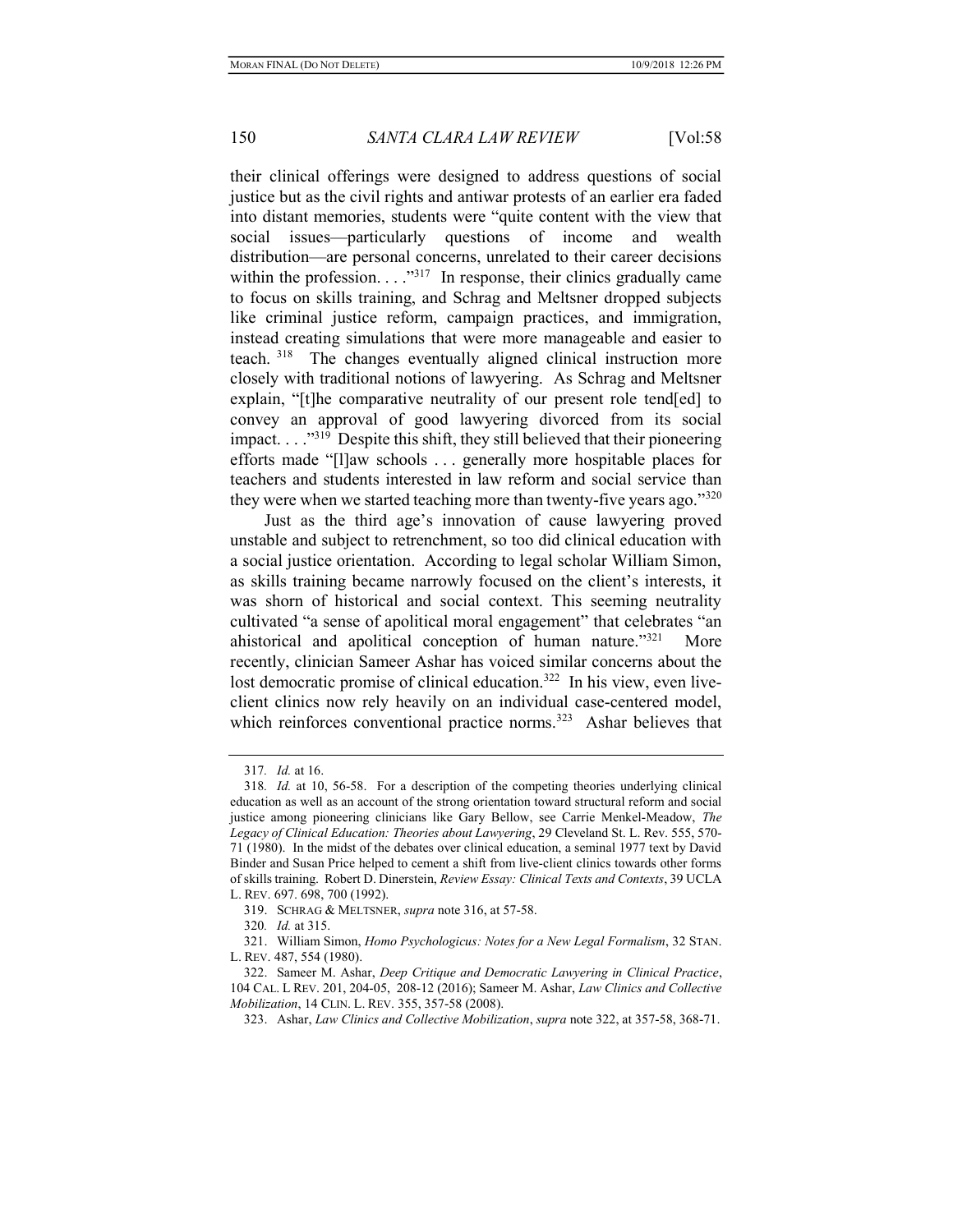law schools have come to privilege pedagogy over social justice by marginalizing community-based, progressive lawyering.<sup>324</sup> With the latest economic downturn in the legal market, he argues, there are increasing pressures to prepare students for traditional legal careers.  $325$ As a result, clinical lawyering for social justice has been forced to cede even more curricular space to practical training.<sup>326</sup> Rather than transforming the traditional curriculum, then, clinical education has itself been assimilated to conventional pedagogies.

# D. Desegregation, Affirmative Action, and the Compromised Pedagogy of Diversity

Calls for social justice in law schools affected not just the curriculum but the composition of the student body: women and people of color enrolled in unprecedented numbers beginning in the late 1960s and 1970s. As early as 1938, NAACP lawyers had successfully challenged policies that excluded blacks from public law schools.<sup>327</sup> In Sweatt v. Painter,<sup>328</sup> decided just a few years before Brown, the Supreme Court struck down Texas's establishment of a separate and clearly inferior law school for African-American students. At the time that Sweatt was decided, African Americans accounted for only about .65 percent of the legal profession, and segregation was the norm, not the exception, in legal education.<sup>329</sup> The opinion in Sweatt acknowledged these stark realities, noting that "[t]he law school, the proving ground for legal learning and practice, cannot be effective in isolation from the individuals and institutions with which the law interacts."<sup>330</sup>

Despite the victory in Sweatt, law schools remained overwhelmingly white until the late 1960s.<sup>331</sup> In the 1964–65 academic year, for example, only 1.3 percent of law students were African-American, and that figure fell to less than one percent after excluding students enrolled at historically black institutions.<sup>332</sup> The data for

<sup>324</sup>. Id. at 389-97; Muneer I. Ahmad, Interpreting Communities: Lawyering Across Language Difference, 54 UCLA L. REV. 999, 1078 (2007).

 <sup>325.</sup> Ashar, Deep Critique and Democratic Lawyering in Clinical Practice, supra note 322, at 208-09.

<sup>326</sup>. Id. at 112-14.

 <sup>327.</sup> Missouri ex rel. Gaines v. Canada, 305 U.S. 337, 352 (1938) (program that paid black students to attend a law school in another state violated equal protection).

 <sup>328.</sup> Sweatt v. Painter, 339 U.S. 629 (1950).

<sup>329.</sup> William C. Kidder, The Struggle for Access from Sweatt to Grutter: A History of African American, Latino, and American Indian Law School Admissions, 1950-2000, 19 HARV. BLACKLETTER L.J. 1, 6 (2003).

 <sup>330.</sup> Sweatt, 339 U.S. at 634.

 <sup>331.</sup> Kidder, supra note 329, at 4-10.

 <sup>332.</sup> Id. at 6-7.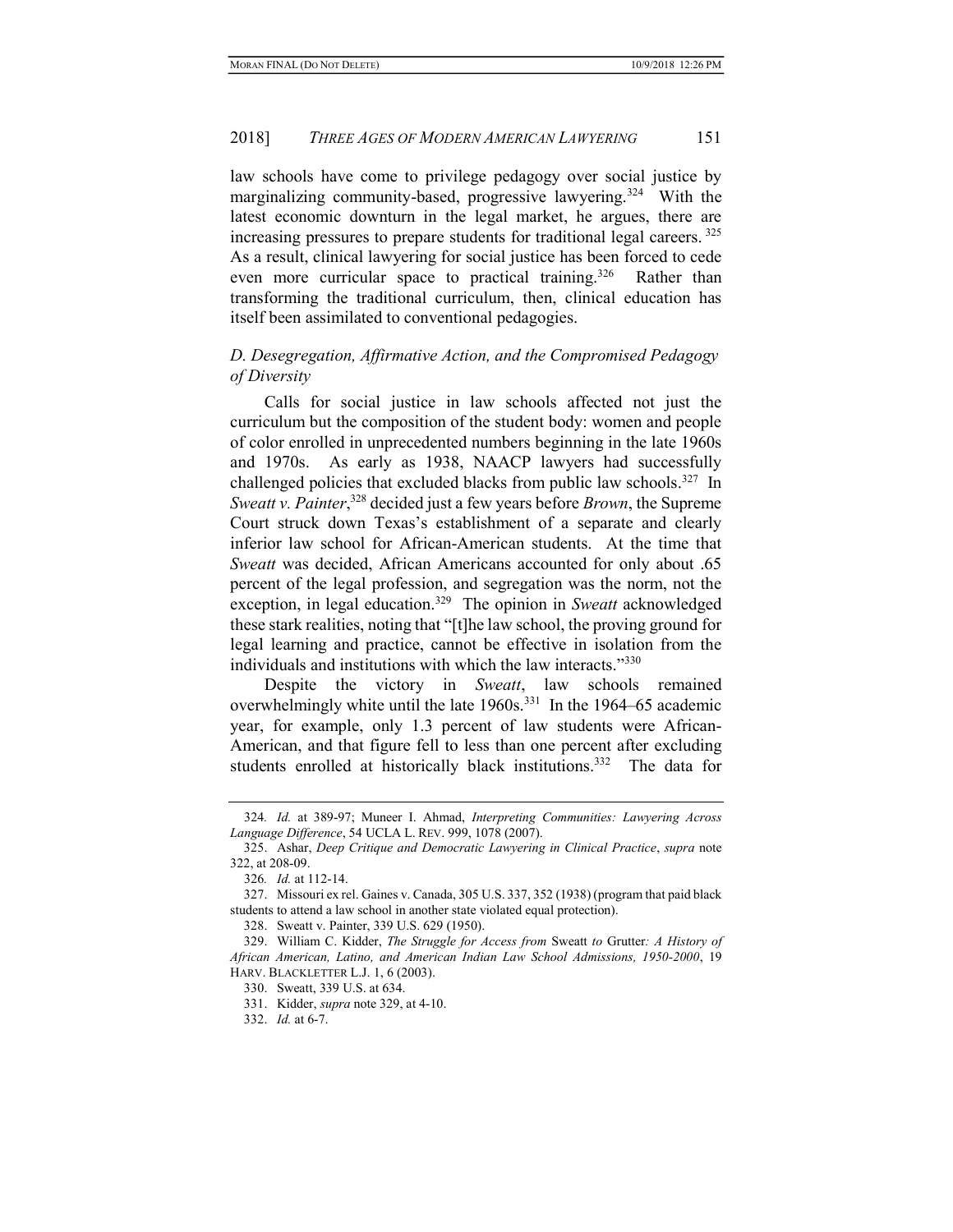Latinos is sketchier; however, research suggests that by 1969, fewer than .006 percent of all law students were part of an "amorphous category entitled Spanish American, which includes all Spanish surnames and Spanish speaking groups."<sup>333</sup> The statistics on Native Americans are similarly scant, but in 1968, there were no more than twenty-five Native American attorneys in the United States.<sup>334</sup> In part, this slow progress reflected a philosophy of gradualism in implementing desegregation. In 1955, for example, the AALS rejected the Committee on Racial Discrimination's recommendation that law schools refrain from discriminating against black applicants or lose their membership.<sup>335</sup> AALS leaders concluded that "any coercive measures would delay further racial integration in the schools by aggravating present resentment and resistance" and therefore "[t]he wisest course . . . is for the Association to continue to serve in the role of mediator  $\dots$ ."<sup>336</sup>

The rise of cause lawyering made plain the gap between the identities of lawyers and members of the communities that they served. When the War on Poverty was launched, the scarcity of lawyers of color was so acute that officials at OEO's legal services program worried about "funding a nearly all-white program."<sup>337</sup> To address that concern, OEO lawyers helped to launch the Council on Legal Educational Opportunity (CLEO), an initiative of the ABA, the AALS, and the historically black National Bar Association. Funded by the Ford Foundation, CLEO was a pipeline program designed to help talented students of color pursue law degrees.<sup>338</sup> Affirmative action programs, created in response to riots in 1967 and 1968 that followed the assassination of civil rights leader Dr. Martin Luther King, Jr., 339 produced substantial gains in law school enrollment for blacks, Latinos, and Native Americans, especially in the  $1970s^{340}$  During that period, women also entered law schools in unparalleled numbers, despite some initial resistance.<sup>341</sup> In 1965, female students made up four percent of

 <sup>333.</sup> Cruz Reynoso et al., La Raza, the Law, and the Law Schools, 2 U. TOL. L. REV. 809, 839 (1970).

 <sup>334.</sup> Kidder, supra note 329, at 8.

<sup>335.</sup> Maurice T. Van Hecke, Racial Desegregation in the Law Schools, 9 J. LEGAL EDUC. 283, 283 (1956).

<sup>336</sup>. Id. at 288.

<sup>337.</sup> JOHNSON, *supra* note 110, at 188.

<sup>338</sup>. Id. at 188-92.

 <sup>339.</sup> Kidder, supra note 329, at 12.

<sup>340</sup>. Id. at 13. For a thorough description of changes in diversity at one American law school during this period, see MIGUEL ESPINOZA, THE INTEGRATION OF THE UCLA SCHOOL OF LAW, 1966-1978: ARCHITECTS OF AFFIRMATIVE ACTION (2018).

 <sup>341.</sup> Kidder, supra note 329, at 15-17. Some law schools had quotas for female students, and women were not admitted to all accredited law schools until 1972. Deborah L. Rhode,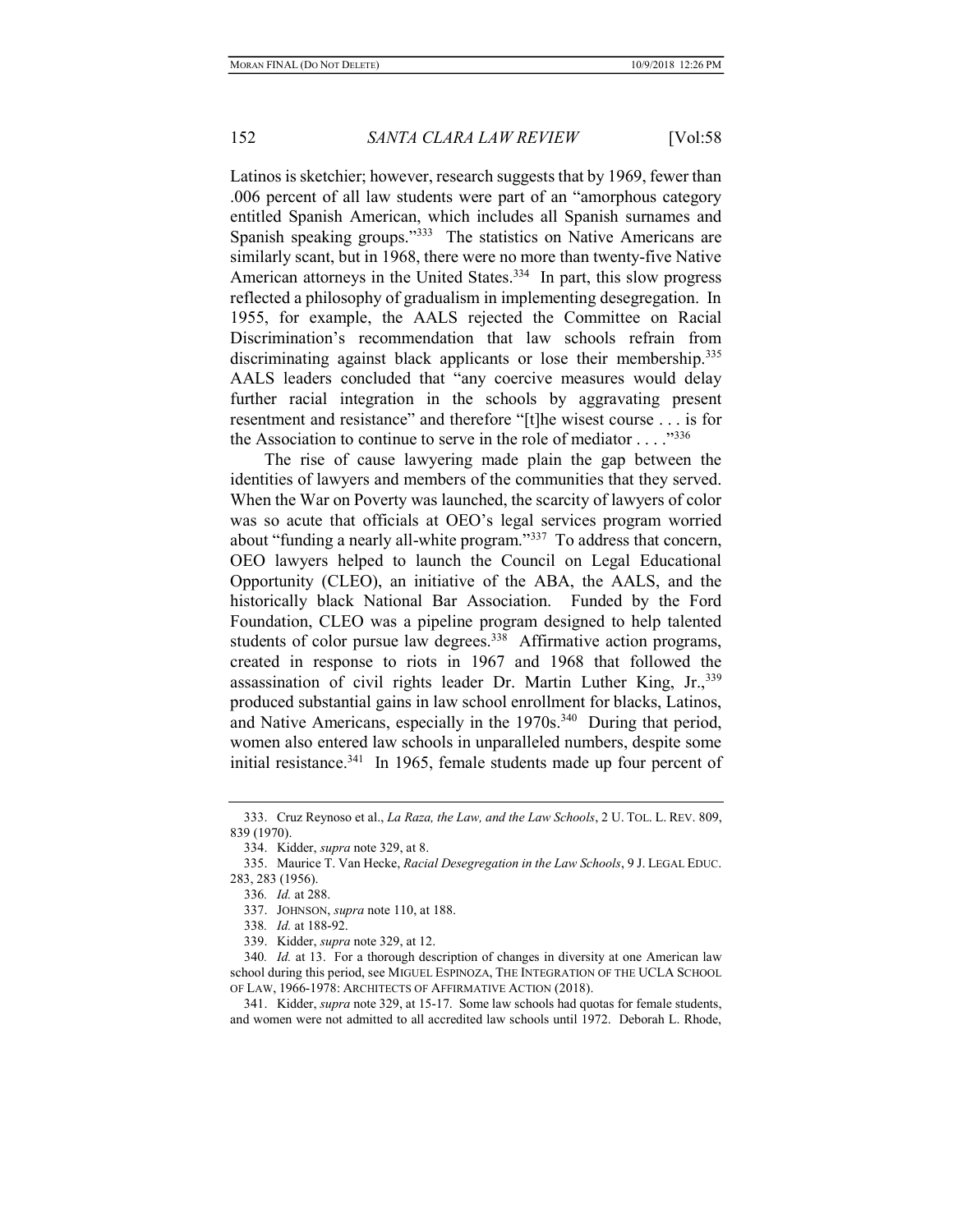enrollments, but by 1980, they accounted for thirty-six percent of all law students.<sup>342</sup>

With this remarkable demographic shift, some legal educators anticipated that diversity itself would transform classroom dynamics so that questions of inequality and inclusion could come to the fore. That notion had figured in Sweatt's assertion that law schools were less effective when isolated from the communities they serve. A similar philosophy influenced the United States Supreme Court's endorsement of affirmative action programs in 1978 in Bakke v. Regents of the University of California.<sup>343</sup> There, Justice Lewis Powell emphasized that student body diversity was critical to promote "the robust exchange of ideas."<sup>344</sup> In 2003, the United States Supreme Court reaffirmed this view in *Grutter v. Bollinger*,<sup>345</sup> when it upheld the consideration of race and ethnicity in admissions at the University of Michigan Law School. The Court saw elite law schools as pathways to influence that must be open to people from all walks of life. A diverse student body would enrich the intellectual environment by better preparing all students to serve clients, understand the profession's public-regarding obligations, and assume leadership roles in a multicultural society.<sup>346</sup> In 2016, in Fisher v. Texas, the justices again embraced a pedagogy of diversity as a justification for affirmative action.<sup>347</sup>

Despite the Court's pronouncements, survey research and anecdotal evidence suggest that members of underrepresented racial and ethnic groups often are marginalized in classes that elevate technical doctrine over values rooted in personal experience. As legal scholar Elizabeth Mertz found in her study of first-year Contracts classes, the case method's dominance has led to a "constant filtering of conflict stories through the lens of legal-textual authority" and has taught students to acquiesce in the ways that legal discourse "operate[s] to reinforce social

Perspectives on Professional Women, 40 STAN. L. REV. 1163, 1173-74 (1988). Acceptance of women could be grudging. When Harvard admitted its first women law students in 1950, Dean Erwin Griswold reportedly greeted the incoming class by saying "Enjoy your stay at Harvard Law School, and as for the women in the class, personally, I didn't favor your admission, but since you are here, welcome." John Anderson, Admission Denied, AM. LAW, Mar. 1999, at 118, 119.

 <sup>342.</sup> OFFICIAL GUIDE TO ABA-APPROVED LAW SCHOOLS, ABA AND LAW SCHOOL ADMISSION COUNCIL 808 (Wendy Margolis et al. eds. 2001). By 2000, women had achieved parity in law school enrollments. Id.

 <sup>343.</sup> Regents of University of California v. Bakke, 438 U.S. 265 (1978) (Powell, J., majority).

<sup>344</sup>. Id. at 312 (citing Keyishian v. Board of Regents, 385 U.S. 589, 603 (1967)).

 <sup>345.</sup> Grutter v. Bollinger, 539 U.S. 306 (2003).

<sup>346</sup>. Id. at 328-33.

 <sup>347.</sup> Fisher v. Texas, 133 S.Ct. 2411, 2417-18 (2013) (Fisher I); Fisher v. Texas, 136 S.Ct. 2198, 2210-11 (2016) (Fisher II).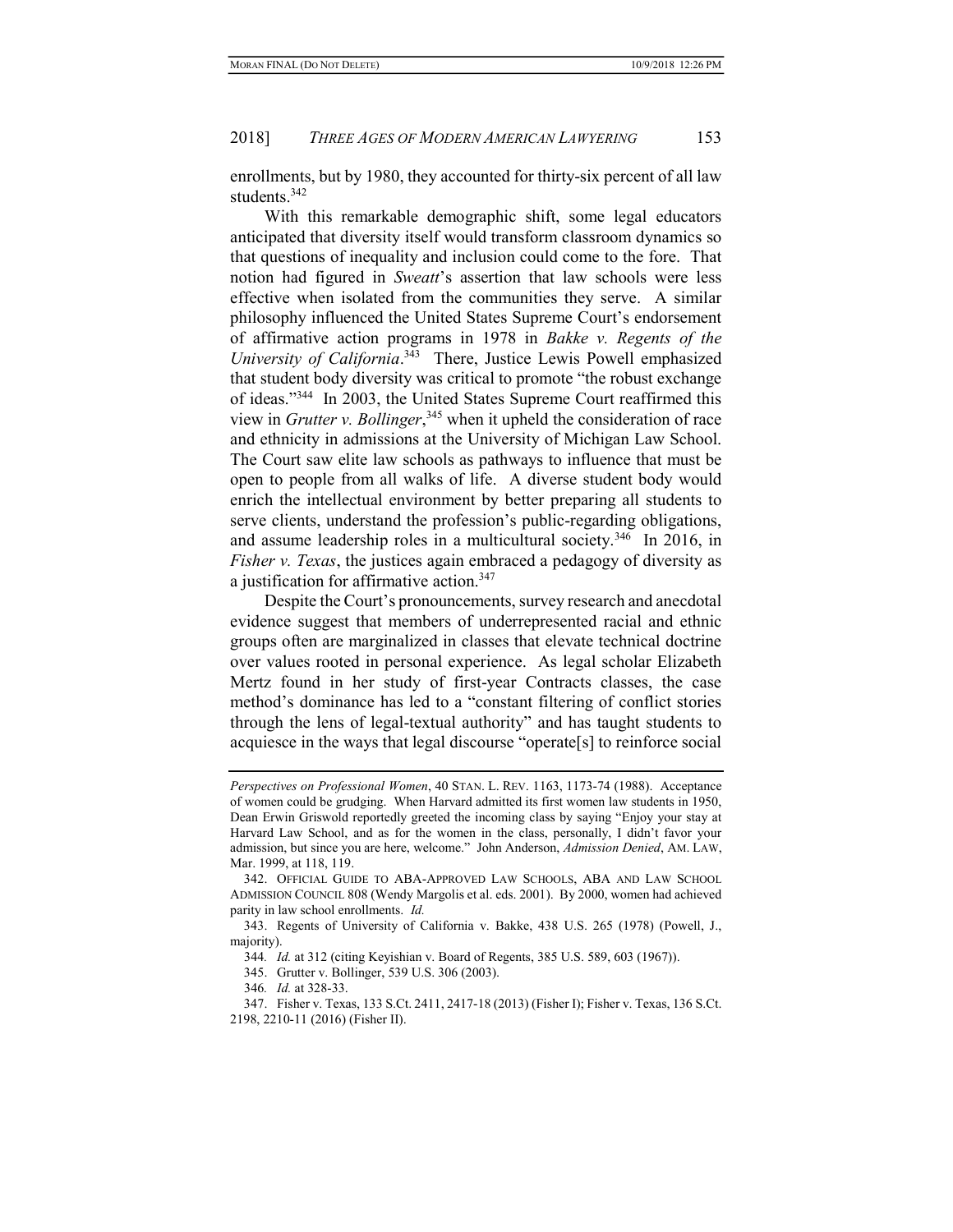inequality, while essentially hiding its own tracks."<sup>348</sup> Even today, the Langdellian method socializes law students to treat as unnameable or at least irrelevant the very differences that diversity is designed to illuminate.

Women and people of color often feel alienated by the law school curriculum, as demonstrated by consistent findings that they are less likely to speak in class than their white male peers. $349$  Researchers attribute these differences not only to traditional teaching methods in the first-year curriculum but also a significant lack of diversity on law school faculties and in the student body.<sup>350</sup> Typically, only a handful of upperdivision electives concentrate on the unique experiences of women and people of color, while the rest of the curriculum remains largely free of discussions of race and gender.<sup>351</sup> Despite these shortcomings, law students overwhelmingly endorse the value of diversity in legal education. In a study done at Harvard and Michigan shortly before the Grutter decision, education scholars Gary Orfield and Dean Whitla reported that approximately eighty percent of surveyed law students supported strengthening or maintaining admissions policies to promote inclusion of underrepresented minorities.<sup>352</sup> Students reported that contact with people of different races and ethnicities enhanced their ability to work in interracial settings, improved the educational experience, and prompted them to rethink their values and perspectives on issues like civil rights and criminal justice.<sup>353</sup>

<sup>348.</sup> MERTZ, supra note 78, at 94, 98 (2007); see also ROBERT GRANFIELD, MAKING ELITE LAWYERS 52-65 (1992) (students shift from idealism to cynicism because of the firstyear curriculum's gamesmanship).

<sup>349.</sup> See, e.g., Nancy E. Dowd, Kenneth B. Nunn, & Jane E. Pendergast, Diversity Matters: Race, Gender, and Ethnicity in Legal Education, 15 U. Fla. J. L. & Pub. Pol'y 11, 22, 23, 26, 34 (2003); LANI GUINIER, ET AL., BECOMING GENTLEMEN 43 (1997); Suzanne Homer & Lois Schwartz, Admitted but Not Accepted: Outsiders Take an Inside Look at Law School, 5 BERKELEY WOMEN'S L.J. 1, 28-29 (1990); Catherine Weiss & Louise Melling, The Legal Education of Twenty Women, 40 STAN. L. REV. 1299, 1335 (1988). But cf. Gender, Legal Education, and the Legal Profession: An Empirical Study of Stanford Law Students and Graduates, 40 STAN. L. REV. 1209, 1242-43 (1988) (women participated less in class than men, but this pattern did not affect their satisfaction with or performance in law school). See generally Elizabeth Mertz et al., What Difference Does Difference Make? The Challenge for Legal Education, 48 J. LEGAL EDUC. 1, 16-32 (1998) (reviewing studies on race and gender in the classroom).

<sup>350</sup>. See, e.g., GUINIER ET AL., supra note 349, at 48, 49-51, 53-54, 58-62; Dowd, Nunn, and Pendergast, supra note 349, at 30-33, 36-39; Mertz et al., supra note 349, at 3-4; Homer & Schwartz, supra note 349, at 37-38, 45.

<sup>351.</sup> Faisal Bhabha, Toward a Pedagogy of Diversity in Legal Education, 52 OSGOODE HALL L. J. 59, 86-90 (2014).

 <sup>352.</sup> Gary Orfield and Dean Whitla, Diversity and Legal Education: Student Experiences in Leading Law Schools, in DIVERSITY CHALLENGED 147 (G. Orfield ed. 2001).

<sup>353</sup>. Id. at 155-67.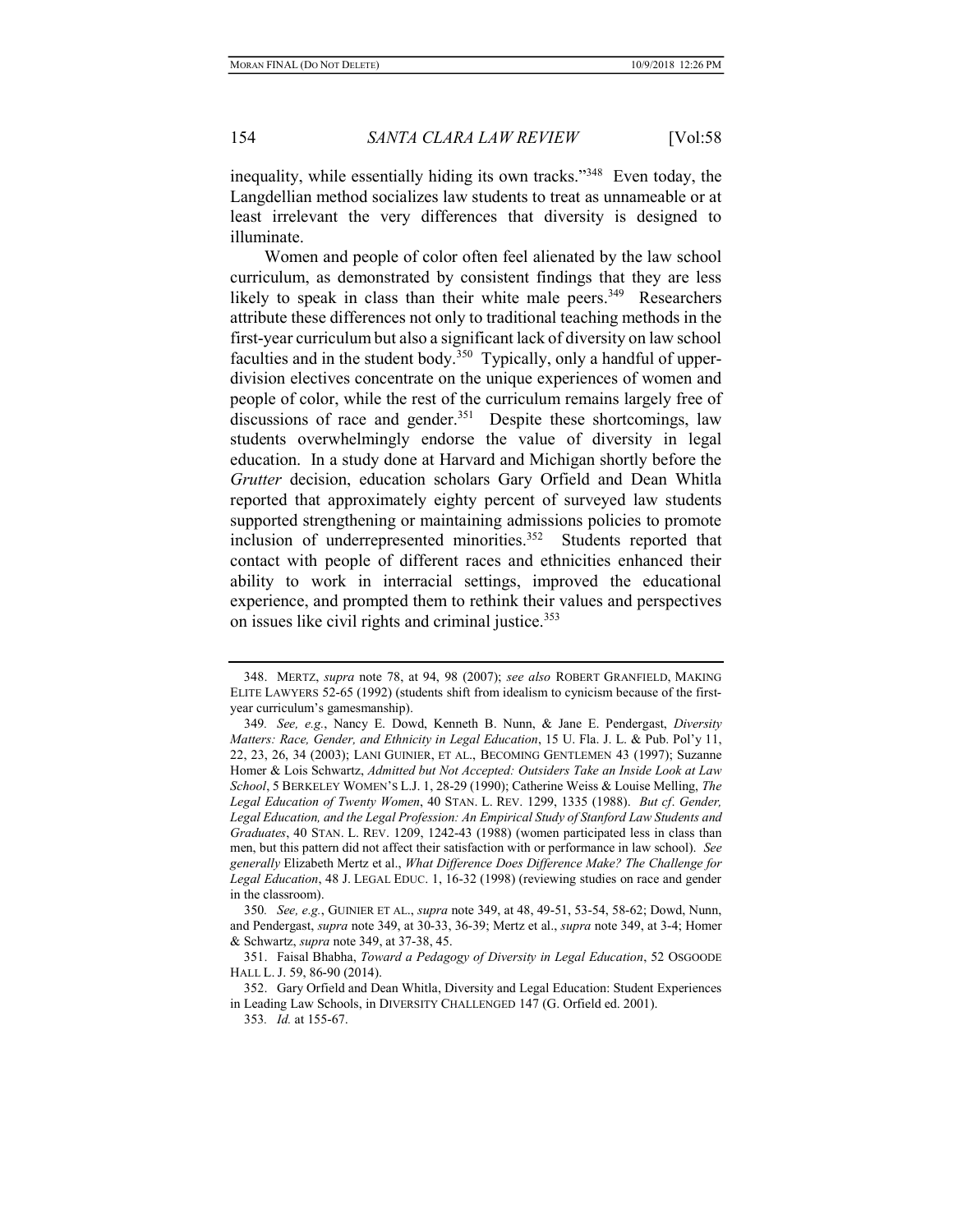The third age of modern American lawyering once again failed to grapple with the implications for social trusteeship of a major innovation in practice, cause lawyering. The bar wanted to preserve a unified image, but this time, the threat came from newly prominent black lawyers who had once been barred from joining the ABA. Their segregated status was undeniable proof of the profession's stratification, and this reality was harder to deflect through largely rhetorical commitments to social trusteeship. Initially, the NAACP's law-centric credo offered at least some common ground—all could agree that technical mastery was essential to consummate lawyering. Yet, even this shared understanding rooted in expert professionalism was destabilized by activists who insisted on political mobilization as a vital tool for reform. To restore some tenuous sense of professional solidarity, the bar turned to legal aid services and demanded that attorneys representing the poor enjoy the same autonomy as those serving paying clients. This move helped to legitimate a conventional model of legal service delivery, even as federal officials stripped legal aid attorneys of their most compelling techniques for effecting social change. The emphasis was on deploying expertise to serve client interests, while obligations to serve the greater good remained peripheral and ill-defined.

Conventional notions of mastery and expertise also worked to temper the impact of cause lawyering on American law schools. Clinical education was adapted to provide practical skills training, rather than to promote a social justice mission. Similarly, diversity became a means to prepare students to represent clients and deal with colleagues in a multicultural society, not an opportunity to reassess the social and ethical obligations of a changed profession. In short, expert professionalism continued to anchor the bar's unified identity and to tether the evolution of social trustee professionalism. These repeated failures to elaborate the public-regarding aspects of law set the stage for the current crisis in the legal profession and legal education, one marked by fears of destructive market forces and declining aspirational ideals.

## IV. THE CURRENT CRISIS: ARE WE ENTERING THE FOURTH AGE OF MODERN AMERICAN LAWYERING?

As the social activism of the 1960s and 1970s receded and anxieties about commercialism grew, an elegiacal literature on the decline of law as a public-regarding profession—always with at least some hope of redemption—began to appear. In his 1993 book The Lost Lawyer, former Yale Law School dean Anthony T. Kronman described a crisis of morale due to "the demise of an older set of values that until quite recently played a vital role in defining the aspirations of American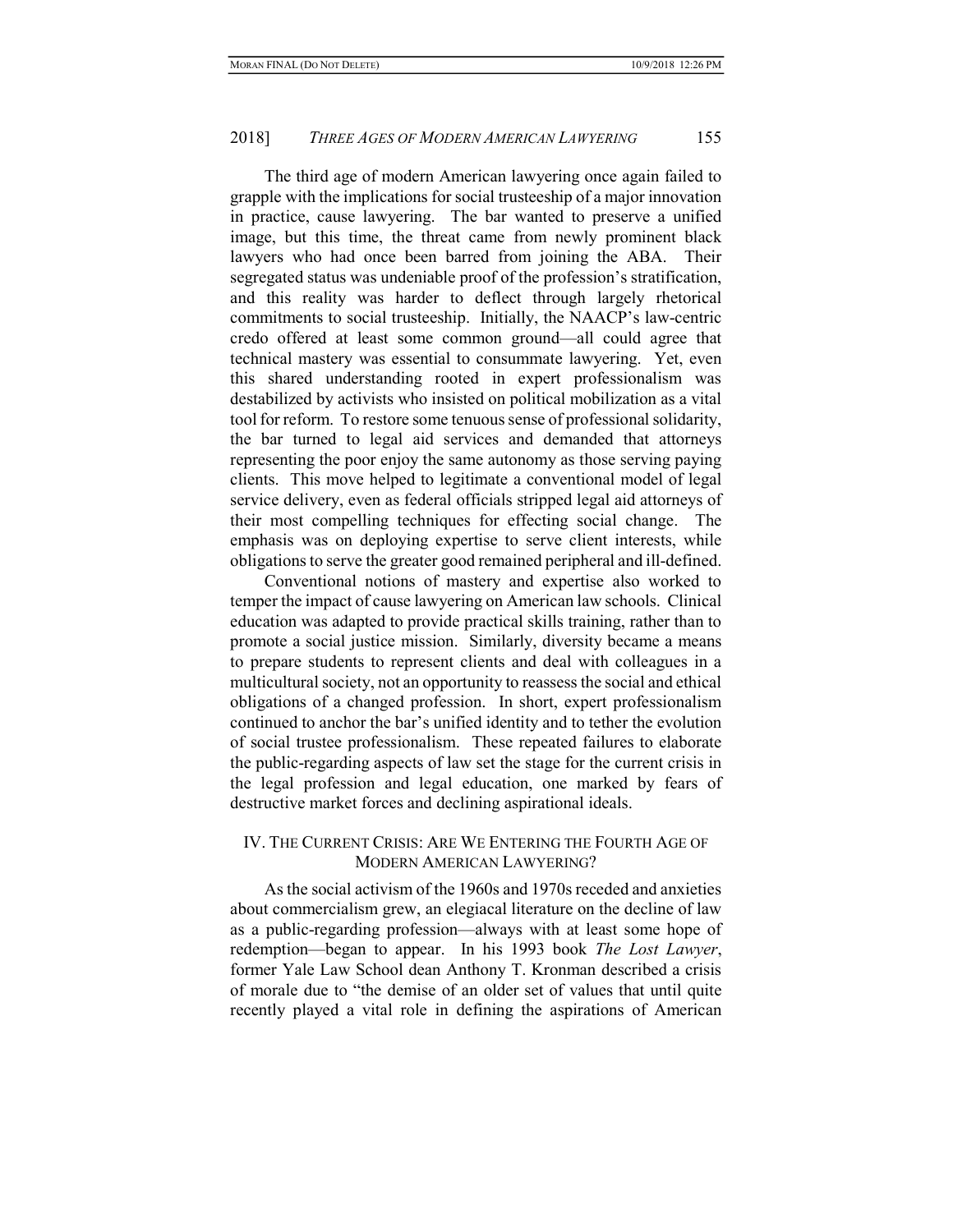lawyers. At the very center of these values was the belief that the outstanding lawyer—the one who serves as a model for the rest—is not simply an accomplished technician but a person of prudence or practical wisdom as well."<sup>354</sup> In a similar vein, Robert MacCrate, a New York law firm partner and a strong proponent of skills training, decried pressures to commercialize practice, wondering whether "there is a place for a profession of law in what has been called, since the 1980s, the 'legal services industry.'"<sup>355</sup> Both Kronman and MacCrate concluded that economic restructuring, particularly in large law firms, had made it harder for attorneys to live up to aspirations of service.<sup>356</sup> Each believed that legal education could play a pivotal role in restoring norms of social trustee professionalism.<sup>357</sup> Even so, Kronman struck a deeply pessimistic note, concluding that "the likelihood that the profession as a whole will awaken to the emptiness of its condition and there will be a great resurgence of support, at an institutional level, for the vanishing ideal of the lawyer-statesman seems . . . quite low."<sup>358</sup>

## A. A Profession Under Stress and the Prospect of a Fourth Age of Modern American Lawyering

The contemporary crisis confronting the legal profession and legal education seems to confirm this gloomy assessment. When the American Lawyer began to track "profits per partner" in large firms in 1985, it reinforced perceptions of corporate attorneys as locked in a ruthless race for revenue.<sup>359</sup> The large firm mantra that "law is a business" has intensified as powerful corporate clients demand costcutting measures and take legal work in-house to save money.<sup>360</sup> In this highly competitive environment, there are concerns that large law firms

 <sup>354.</sup> ANTHONY T. KRONMAN, THE LOST LAWYER 2 (1993). The invocation of "an older set of values" could be nostalgic. Worries about lost virtue and commercialized law practice have plagued large law firms since their inception. See Marc Galanter & Thomas Palay, The Many Futures of the Big Law Firm, 45 S.C. L. REV. 905, 908 (1994).

 <sup>355.</sup> Robert MacCrate, Yesterday, Today and Tomorrow: Building the Continuum of Legal Education and Professional Development, 10 CLIN. L. REV. 805, 812 (2004).

<sup>356</sup>. Id. at 813-14; KRONMAN, supra note 354, at 273-307.

 <sup>357.</sup> See MacCrate, supra note 355, at 812-15, 821-24; KRONMAN, supra note 354, at 269-70.

 <sup>358.</sup> KRONMAN, supra note 354, at 380.

<sup>359</sup>. See BARTON, supra note 29, at 62-63, 70-71; MILTON REGAN & LISA ROHRER, LAW SCHOOL ADMISSION COUNCIL, A FRAGILE BALANCE: BUSINESS, PROFESSION, AND CULTURE IN THE LARGE LAW FIRM 14-17 (Oct. 2015); Dan Lear, "I Hate to Break it to You Lawyers, But Law Is a Business," 5(3) GP SOLO EREPORT (Oct. 2015), http://www.americanbar.org/publications/gpsolo\_ereport/2015/lawyers\_law\_is \_business.html.

 <sup>360.</sup> BARTON, supra note 29, at 71-72.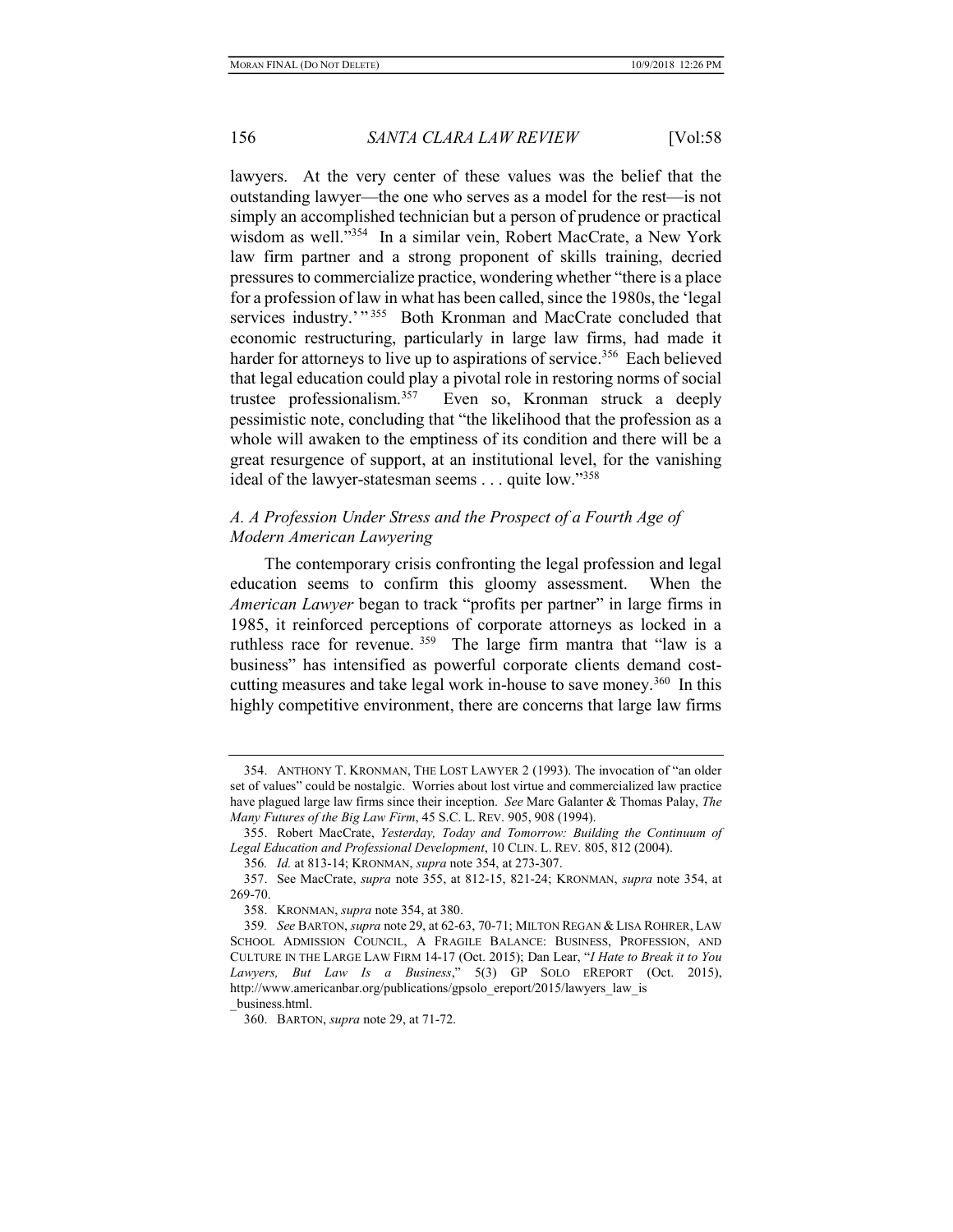will shirk their social obligations, including pro bono work.<sup>361</sup> Meanwhile, faced with narrowing profit margins, solo and small-firm practitioners also find it increasingly difficult to provide service to the needy.<sup>362</sup> Even public interest attorneys, confronted with funding cuts and constraints on their discretion, have sometimes come to view publicregarding obligations as inhering not in their work but in their selfsacrificing personal characters.<sup>363</sup>

As a result of these market changes, the organized bar has been grappling with intensifying stratification and fragmentation among practicing lawyers. Between 1967 and 2010, the earnings gap between a law partner and a solo practitioner nearly tripled, according to Internal Revenue Service data on lawyer earnings.<sup>364</sup> As large firm partners reaped unprecedented financial rewards, attorneys in public interest often earned incomes akin to those of social workers.<sup>365</sup> Stratification led to fragmentation: lawyers in corporate firms rarely interacted with attorneys in other sectors of practice. Instead, BigLaw attorneys mainly dealt with business clients and other corporate lawyers from around the world.<sup>366</sup> Although the organized bar remains committed to a unified image of the profession, fragmentation has affected practitioners' willingness to commit time and energy to any professional

<sup>361</sup>. See DEBORAH L. RHODE, THE TROUBLE WITH LAWYERS 54 (2015) (describing buyout option for pro bono service); Douglas Thomson, Negotiating Cause Lawyering Potential in the Early Years of Corporate Practice, in THE WORLDS THAT CAUSE LAWYERS MAKE, 274, 293-97 (Austin Sarat & Stuart A. Scheingold eds. 2005) (law firms constrain pro bono practice and use it to reap benefits in training, reputation, and visibility).

<sup>362</sup>. See BARTON, supra note 29, at 102, 121-29; Heinz, Nelson, and Laumann, supra note 43, at 339-42.

<sup>363</sup>. See Lynn C. Jones, Exploring the Sources of Cause and Career Correspondence Among Cause Lawyers, in THE WORLDS THAT CAUSE LAWYERS MAKE 203, 219-20, 223-24 (Austin Sarat & Stuart A. Scheingold eds., 2005) (describing tensions between professional identity and activist identity for cause lawyers).

 <sup>364.</sup> BARTON, supra note 29, at 47.

<sup>365</sup>. See, e.g., Richard L. Abel, Choosing, Nurturing, Training, and Placing Public Interest Law Students, 70 FORDHAM L. REV. 1563, 1568 (2002); Ann Southworth, Our Fragmented Profession, 30 GEO. J. LEGAL ETHICS 431, 433-34 (2017); Jennifer Smith, Lawyer Salary Update: Class Warfare Edition, WALL ST. J., Oct. 18, 2012; Huge Gap Remains Between Public Interest and Law Firm Attorney Salaries, NALP Reports, NAT. JURIST, Sept. 15, 2010; Philip G. Schrag, Georgetown Univ. Law Ctr., Inaugural Lecture of the Delaney Family Professorship: Why Would Anyone Want to Be a Public Interest Lawyer? (Sept. 23, 2009), at 2.

<sup>366</sup>. See BARTON, supra note 29, at 173-76.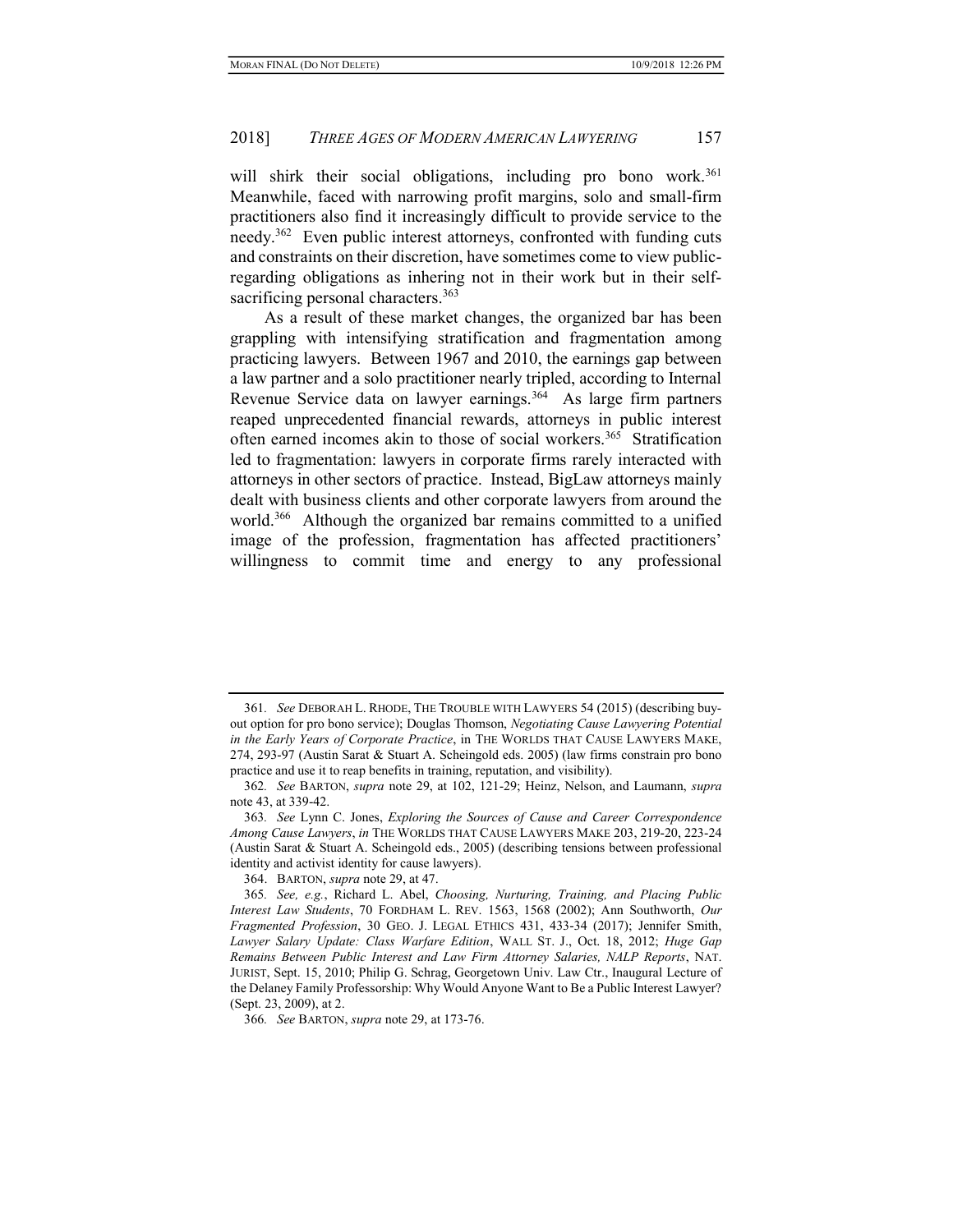organization.<sup>367</sup> ABA membership has steadily declined,  $368$  and niche bar associations now cater to the interests of particular constituencies.<sup>369</sup> Cause lawyers often see the National Lawyers Guild as more relevant to their professional lives,  $370$  and government lawyers have created their own organizations.<sup>371</sup> With growing diversity, identity-based bar associations have proliferated as well.<sup>372</sup> As a result, any unified notion of professional identity is under considerable strain.<sup>373</sup>

369. See, e.g., STEPHEN DANIELS AND JOANNA MARTIN, TORT REFORM, PLAINTIFFS' LAWYERS, AND ACCESS TO JUSTICE 72, 87-95 (2015) (need for and formation of special organizations to serve plaintiffs' attorneys in Texas).

370. Scheingold, The Struggle to Politicize Legal Practice, supra note 367, at 139-41.

<sup>367</sup>. See Stuart Scheingold, The Struggle to Politicize Legal Practice: A Case Study of Left-Activist Lawyering in Seattle, in CAUSE LAWYERING 139-40 (Austin Sarat & Stuart Scheingold eds., 1998) [hereinafter Scheingold, The Struggle to Politicize Legal Practice] (time constraints prevent lawyers in public interest and public service from participating in professional organizations); Leigh McMullan Abramson, Making One of the Most Brutal Jobs a Little Less Brutal, THE ATLANTIC, Sept. 10, 2015 (heavy workloads in large firms mean a lack of time for other activities).

 <sup>368.</sup> Southworth, supra note 365, at 436 (only twenty-seven percent of lawyers currently are members of the ABA). Low membership in the ABA is not a new issue. When the organization was formed, it was designed to serve elite attorneys, and only about eighteen percent of all lawyers had joined by 1930. Theodore J. Schneyer, The Incoherence of the Unified Bar Concept: Generalizing from the Wisconsin Case, 1983 AM. B. FOUND. RES. J. 1, 8. Today, however, membership shortfalls threaten the ABA's bottom line. The Treasurer's Report for the fiscal year ending August 31, 2015 found decreases in membership dues that were not offset by efforts to expand revenue from other sources. ABA Treasurer's Report, A.B.A. J. 21 (May 2016).

<sup>371</sup>. See, e.g., National District Attorneys Association, www.ndaajustice.org; National Association for Public Defense, www.publicdefenders.us; National Legal Aid & Defender Association, www.nlada.org.

<sup>372</sup>. See, e.g., National Bar Association, https://www.nationalbar.org; Hispanic National Bar Association, hnba.com; National Asian Pacific American Bar Association, www.napaba.org; National Association of Women Lawyers, www.nawl.org; see generally Scheingold & Bloom, *supra* note 273, at 242 (growing fragmentation of progressive lawyers due to the rise of bar associations focused on women and minorities). Sociologist Steven Brint has argued that the values that professionals express have grown less cohesive with increased demographic diversity and the proliferation of public and non-profit as well as forprofit practice settings. BRINT, supra note 10, at 95-103.

 <sup>373.</sup> There have been challenges to the very concept of a unified bar with mandatory membership for all lawyers practicing in a state. See Dan Kittay, Unified Bar Update: Recent Challenges, Including 'Teeth Whitening' and Legal Zoom Cases, 39 BAR LEADER (July/Aug. 2015), https://www.americanbar.org/groups/bar\_services/publications/bar\_leader/2014- 15/july-august/unified-bar-update-recent-challenges-including-teeth-whitening-legalzoomcases.html. As the concept of a unified bar has come under attack, a 2015 United States Supreme Court decision prompted new concerns by holding that a state dental board's efforts to exclude non-dentists from the market for teeth whitening constituted an unreasonable restraint of trade. North Carolina State Bd. of Dental Examiners v. Fed. Trade Comm'n, 135 S. Ct. 1101 (2015). Shortly thereafter, LegalZoom filed suit in North Carolina to establish that the state bar could not prohibit it from offering prepaid legal services plans. Complaint for Damages and Injunctive Relief at 3-7, LegalZoom.com, Inc. v. North Carolina State Bar, No. 1:15-CV-439 (D.N.C. June 3, 2015).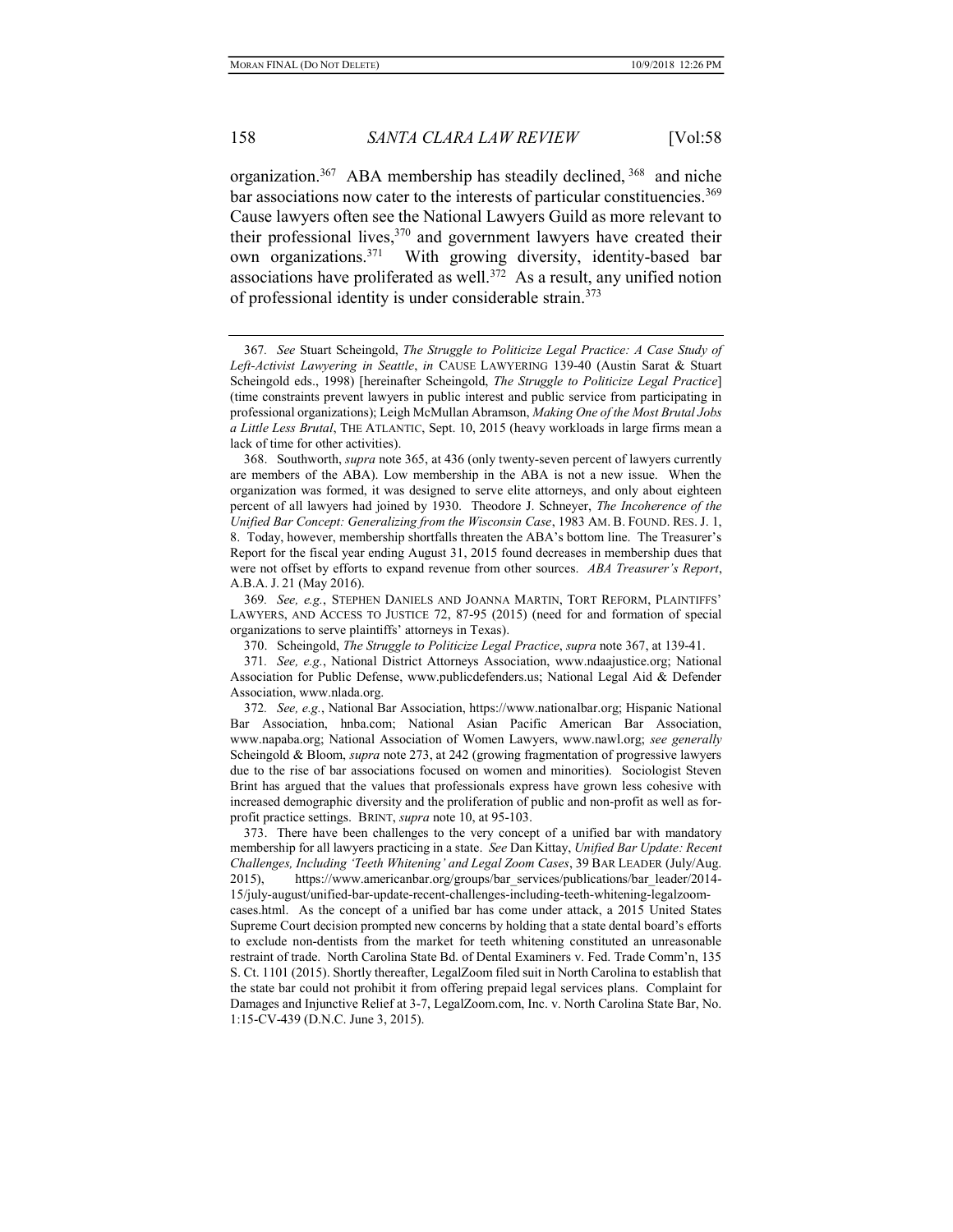Moreover, new ways of dispersing knowledge have left attorneys vulnerable to the perils of commoditization. Lay people today can locate legal information, including cases, statutes, regulations, and legal forms, that once might have seemed beyond their reach.<sup>374</sup> Growing dispersion of knowledge has led to increased interest in licensing non-lawyers and relying on software algorithms to perform routine legal tasks.<sup>375</sup> As these technologies become more sophisticated, legal disputes increasingly can be resolved in virtual settings that displace the traditional forums that lawyers once monopolized.<sup>376</sup> Dramatically expanded access to information and the rise of non-lawyer lawyering make claims of professionalism based on exclusive access to expertise increasingly difficult to sustain.<sup>377</sup>

Forces of stratification and fragmentation also are at work in legal education. Emphasizing the commodification of expertise, scholars today debate whether a law degree is a good investment based on present costs and projected lifetime earnings.<sup>378</sup> With the focus on a degree's financial yield, students have come to conclude that getting a lucrative law firm job is the sine qua non of legal education. Those at top schools reap the rewards of BigLaw, while others struggle to pay off their debts.<sup>379</sup> In this "winner takes all" environment, there is little, if any, room for students to contemplate public-regarding obligations.<sup>380</sup> Much as in law practice, dedication to the greater good is treated not as a

 376. SUSSKIND, TOMORROW'S LAWYERS, supra note 374, at 99-102; SUSSKIND, THE END OF LAWYERS?, supra note 374, at 17-24.

<sup>374.</sup> BARTON, supra note 29, at 88-97; RICHARD SUSSKIND, TOMORROW'S LAWYERS 43-44 (2013); RICHARD SUSSKIND, THE END OF LAWYERS?, 121-30 (2010).

 <sup>375.</sup> BARTON, supra note 29, at 235; SUSSKIND, TOMORROW'S LAWYERS, supra note 374, at 49; Leslie C. Levin, The Monopoly Myth and Other Tales About the Superiority of Lawyers, 82 FORDHAM L. REV. 2611, 2630-33 (2014). So far, efforts to regulate these practices based on restrictions on the unauthorized practice of law have met with limited success. Deborah L. Rhode, White Paper: What We Know and Need to Know About the Delivery of Legal Services by Nonlawyers, 67 S.C. L. REV. 429, 435-36 (2016) (describing setbacks for bar association challenges at the state and federal level).

<sup>377.</sup> See Ellen M. Harshman et al., *Professional Ethics in a Virtual World: The Impact of* the Internet on Traditional Notions of Professionalism, 58 J.BUS. ETHICS 227, 229-32 (2005).

<sup>378</sup>. See, e.g., Michael J. Simkovic & Frank McIntyre, The Economic Value of a Law Degree, 43 J. LEG. STUD. 249, 259, 272-76, 280, 284-85 (2014); Steven Davidoff Solomon, Debating Yet Again, the Worth of Law School, N.Y. TIMES (July 18, 2013, 11:44 AM), https://dealbook.nytimes.com/2013/07/18/debating-yet-again-the-worth-of-law-school/.

 <sup>379.</sup> TAMANAHA, supra note 29, at 140-43.

 <sup>380.</sup> Garth, supra note 29, at 529-30. Recent empirical evidence suggests that legal education promotes a shift from intrinsic motivation to extrinsic rewards, contributing to heightened levels of dissatisfaction in both law school and law practice. Lawrence S. Krieger & Kennon M. Sheldon, What Makes Lawyers Happy?: A Data-Driven Prescription to Redefine Professional Success, 83 GEO. WASH. L. REV. 554, 566-69, 623-25 (2015).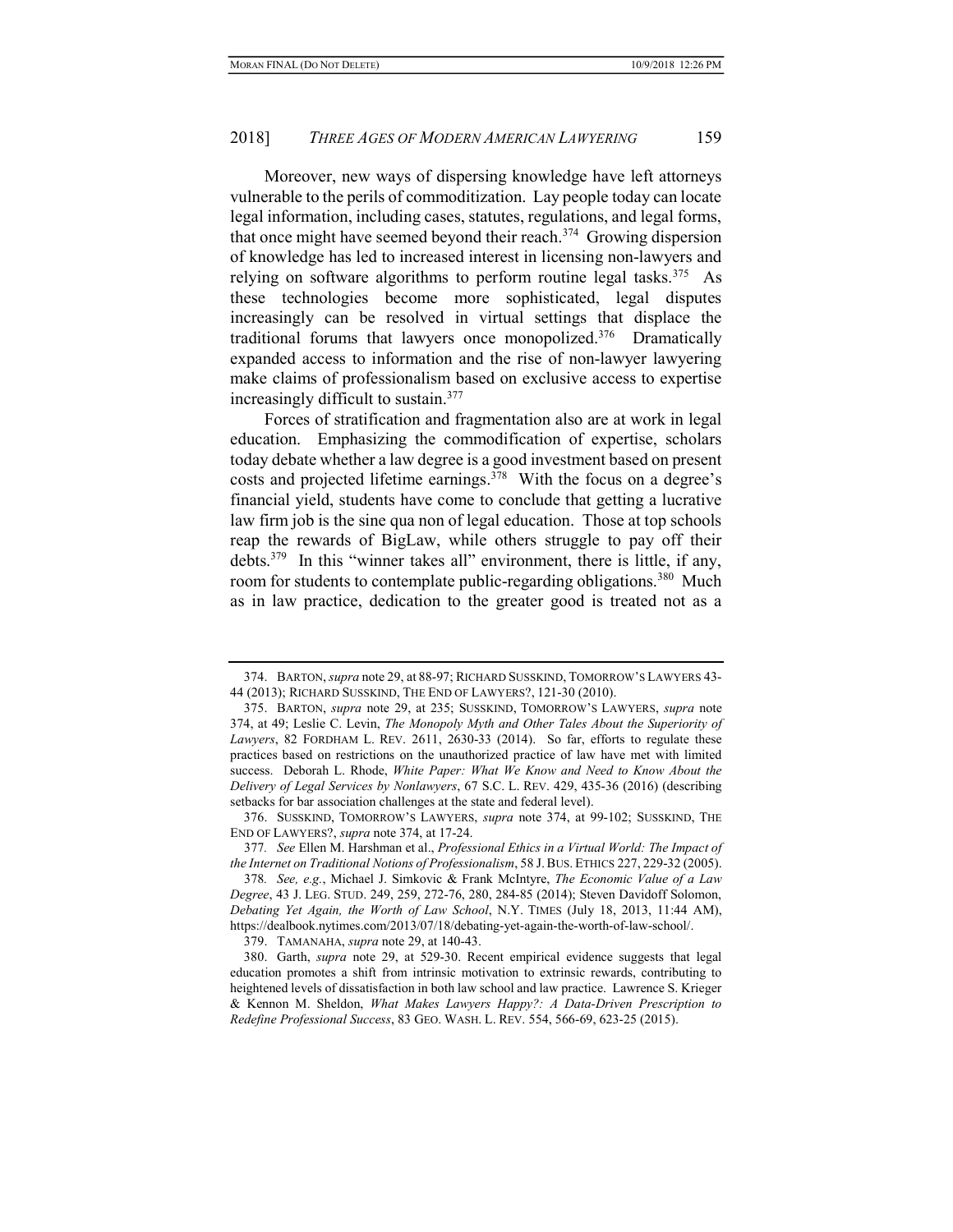professional duty but as a personal preference, which students must selffinance by acquiring large amounts of student debt.<sup>381</sup>

The profound question facing today's lawyers and legal educators is whether these patterns of intensifying fragmentation and stratification within the profession will augur a fourth age of modern American lawyering. If so, this age will stand in marked contrast to its predecessors. The three prior ages of American lawyering were marked by relentless growth as new forms of practice emerged in response to dynamic social conditions. Today, however, the focus is on how law practice will shrink and who will be left behind.<sup>382</sup> In earlier ages, attorneys themselves were the primary drivers of innovations in corporate, government, and cause lawyering, but today, many of the pressures for change come from without. Lawyers no longer seem to be fully in control of their destinies as technology companies offer services that threaten private practice and politicians push for deregulation that limits the need for government practice.<sup>383</sup> Now, when firms like Dentons, DLA Piper, and Latham and Watkins invest in an artificial intelligence platform to bring down legal costs, it is not clear whether this is a reactive or proactive move.<sup>384</sup> These firms may be mobilizing because they fear that others are already developing similar technologies or they could be seeking to chart their own futures. Or, it could be a little of both.

- 382. BARTON, supra note 29, at 51-54.
- 383. Id. at 85-86, 120.

<sup>381</sup>. See Erica Field, Educational Debt Burden and Career Choice: Evidence from a Financial Aid Experiment at NYU Law School 2-3, 5, 7-9, 15-17 (Dec. 2007), https://scholar.harvard.edu/files/field/files/field\_nyu\_13108-1.pdf?m=1360040259

<sup>(</sup>describing different levels of commitment to public interest careers between students who received fee waivers and students who received equivalent loan forgiveness). Though loan forgiveness programs mitigate the financial burden, graduates run the risk that terms will be modified or plans eliminated before they can take advantage of them. Public Service Loan Forgiveness: Questions and Answers for Federal Student Loan Borrowers, FED. STUDENT AID, https://studentaid.ed.gov/sa/sites/default/files/public-service-loan-forgiveness-

common-questions.pdf; Shannon Najmabadi, A Year Before Public-Service Loan Forgiveness Kicks In, Uncertainty Looms, CHRON. HIGHER EDUC., Nov. 18, 2016.

 <sup>384.</sup> Debra Cassens Weiss, DLA Piper to Use Artificial Intelligence for M & A Document Review, ABA J., June 15, 2016,

http://www.abajournal.com/news/article/dla\_piper\_to\_use\_artificial\_intelligence\_technolog y for ma document review; Debra Cassens Weiss, Will Newbie Associates Be Replaced by Watson? 355 of Law Firm Leaders Can Envision It, ABA J. (Oct. 26, 2015), http://www.abajournal.com/news/article/will\_associates\_be\_replaced\_by\_watson\_computin g\_35\_percent\_of\_law\_firm\_lead/.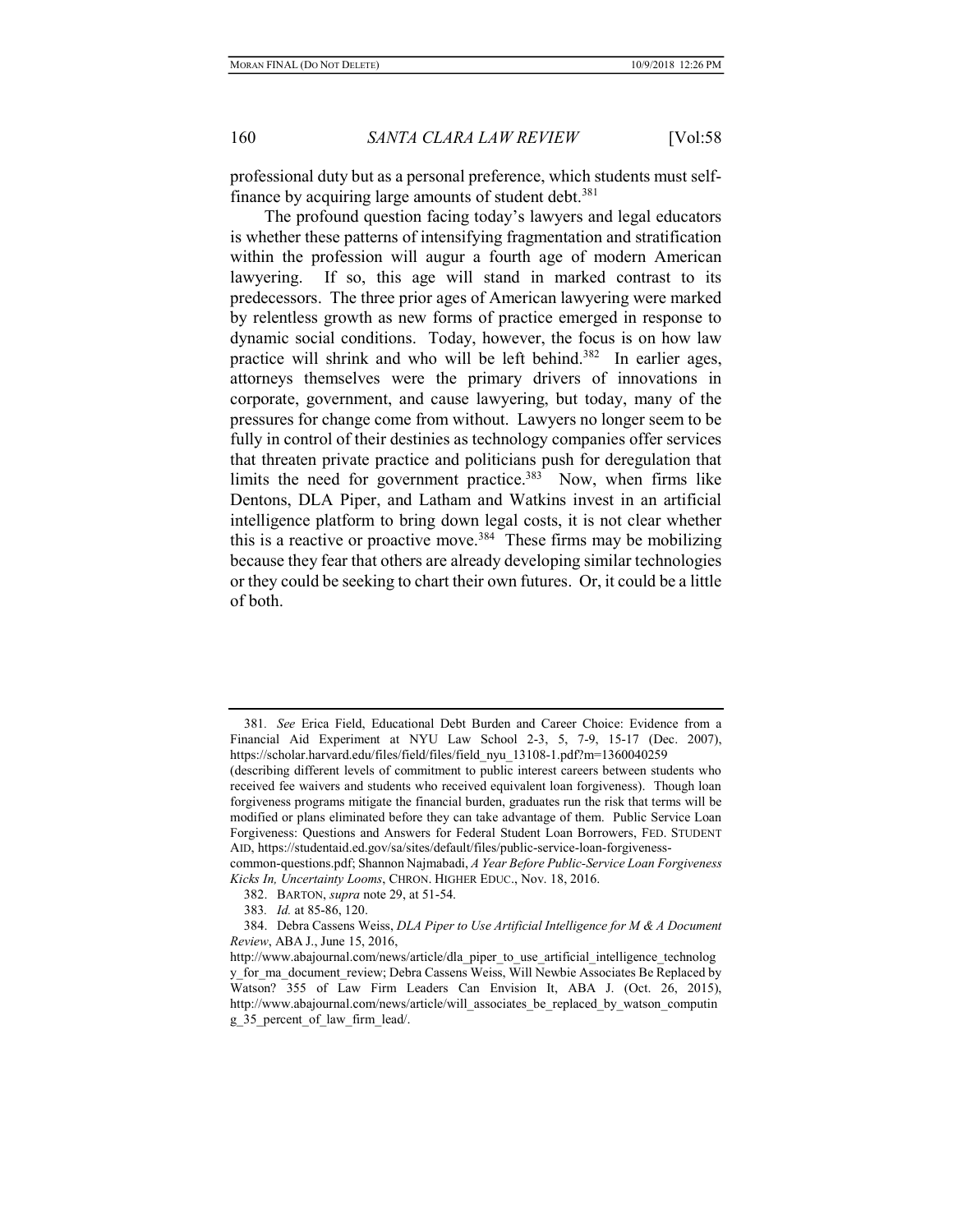#### B. The Future of Professionalism in an Uncertain World

With all of these strains on the legal profession, the rhetoric of crisis has become commonplace, though as some have noted, the term "crisis" has been overused in discussing the future of law and lawyers.<sup>385</sup> Even so, two major challenges to traditional notions of professionalism have been born of this sense of crisis. One is a call to ballast professionalism altogether. Law professor Thomas D. Morgan has concluded that the "use of the idea of a 'profession' to understand the world of lawyers obstructs clear thinking about what lawyers actually do and how they are likely to have to respond to the world they face."<sup>386</sup> In his view, social trusteeship is irrelevant because praiseworthy moral conduct should be attributed not to professional identity but to personal character.<sup>387</sup> As for expert professionalism, Morgan acknowledges that lawyers possess valuable knowledge and skills, but he concludes that this merely makes them "economic actors, specially trained, but driven by all of the vices and virtues—of a capitalist economic system."<sup>388</sup> As a result, he finds that neither public obligation nor technical expertise justifies professional status.

Legal scholar Russell Pearce reaches conclusions similar to Morgan's. Because traditional concepts of professionalism cannot be reconciled with the idea that law is a business, Pearce searches for a Middle Range approach that "would permit the community of legal service providers to develop a moral aspiration for their work consistent with the commercial context of law practice and free of the perceived hypocrisy of the Professionalism Paradigm."<sup>389</sup> Under his approach, the organized bar would continue to certify lawyers' credentials, but this would not lead to an exclusive license to provide legal services.<sup>390</sup> With both lawyers and non-lawyers permitted to deliver legal advice, Pearce believes that there would be more vigorous efforts to protect consumers than is currently the case.<sup>391</sup> In addition, competition from non-lawyers could enhance the quality of legal services for low- and middle-income

 <sup>385.</sup> Abel, You Never Want a Serious Crisis to Go to Waste, supra note 29, at 3-4, 5, 16; Garth, supra note 29, at 504-09.

 <sup>386.</sup> MORGAN, supra note 30, at 20 (footnote omitted). See also Russell G. Pearce, Professional Paradigm Shift: Why Discarding Professional Ideology Will Improve the Conduct and Reputation of the Bar, 70 NYU L. REV. 1229, 1269-76 (1995) (a "Middle Range approach" that combines an acknowledgment of the market-based nature of law practice with an aspirational, communitarian vision would be superior to the current "Professionalism Paradigm").

 <sup>387.</sup> MORGAN, supra note 30, at 22, 69.

<sup>388</sup>. Id. at 25.

 <sup>389.</sup> Pearce, supra note 30, at 1270.

<sup>390</sup>. Id. at 1269.

<sup>391</sup>. Id. at 1270.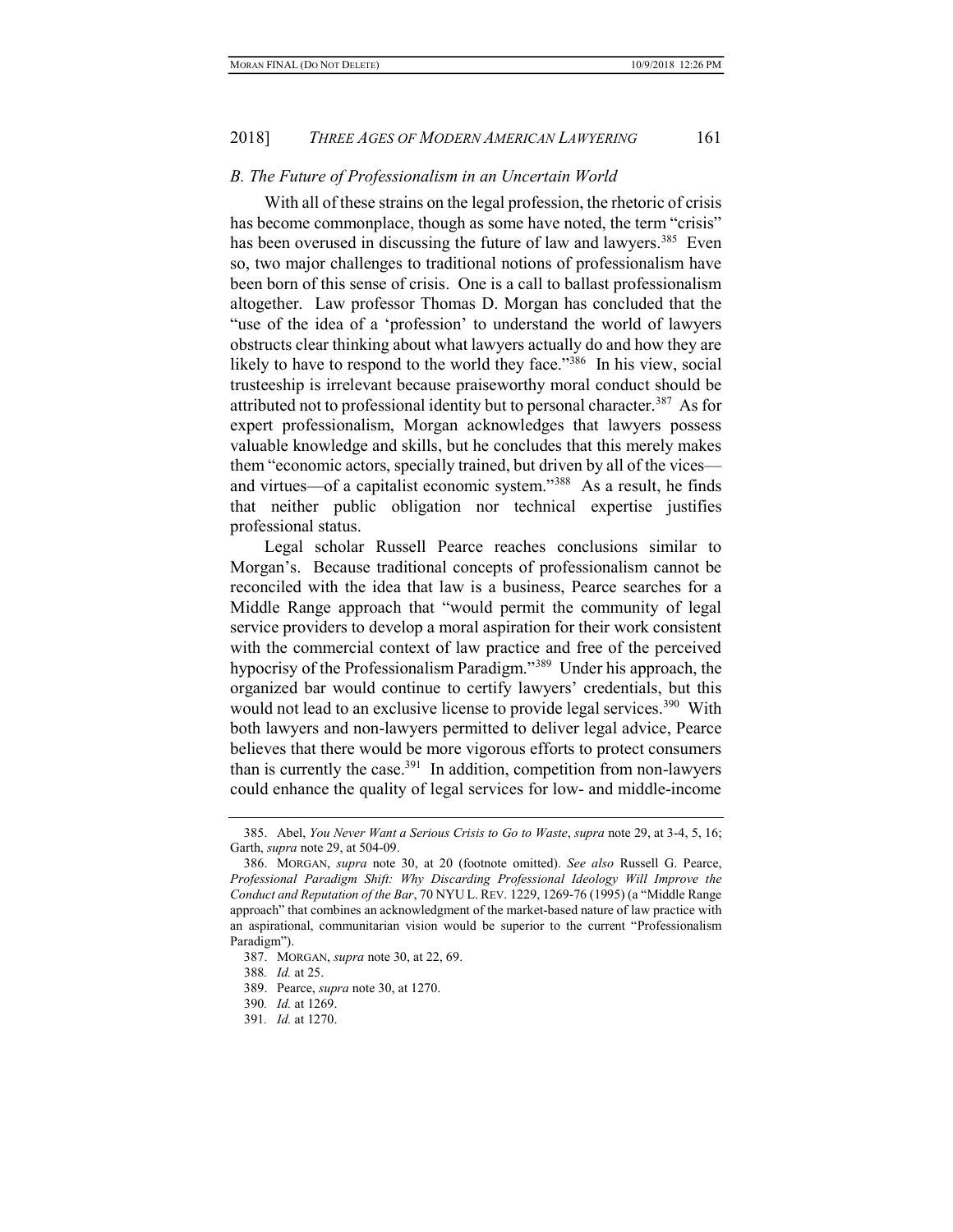persons.<sup>392</sup> Finally, by overcoming the cynicism generated by contradictory notions of professionalism, Pearce contends that legal service providers would be free to have a meaningful dialogue about developing a community ethic of service.<sup>393</sup> Like Morgan, Pearce hopes that upending archaic conventions will "provide[] the legal community with the opportunity to turn from lamenting the decline of professionalism to the more important work of improving the delivery of legal services and promoting justice."<sup>394</sup>

Still other scholars call for the legal profession to dispense with its unified image and openly recognize its deeply divided nature. These proposals are not of a piece, and their differences reveal the fault lines of professionalism in intriguing ways. One type of proposal emphasizes the distinction between expert professionalism and social trustee professionalism and proposes an amicable divorce. After questioning the bar's commitment to "a single profession of law,"<sup>395</sup> legal scholar Gillian K. Hadfield explicitly rejects the idea that all attorneys should be dedicated to protecting and upholding the foundations of American democracy.<sup>396</sup> In her view, the legal system serves two very different functions: the safeguarding of political and democratic institutions on the one hand and the promotion of efficient market transactions on the other.<sup>397</sup> These functions should be disaggregated so that differentiated legal professions can evolve.<sup>398</sup> In particular, she argues that the publicregarding aspects of law unduly interfere with efficient operation of the private market.<sup>399</sup> Hadfield proposes that "[t]he financial interests of lawyers should be reined in where access to legal services is necessary to protect democratic interests rooted in our normative goals of equality, dignity, fairness, and individual wellbeing. . . ."<sup>400</sup> However, "where the interests at stake are the profit-making endeavors of entities, our primary concern in the design of regulation should be the efficiency of legal

<sup>392</sup>. Id. at 1272-74.

<sup>393</sup>. Id. at 1274-75.

<sup>394</sup>. Id. at 1276.

 <sup>395.</sup> Gillian K. Hadfield, Legal Barriers to Innovation: The Growing Economic Cost of Professional Control over Corporate Legal Markets, 60 STAN. L. REV. 1689, 1692 (2008). This commitment is set forth in ABA Center for Professional Responsibility, Resolution of House of Delegates Adopting Revised Recommendation 10F (2000), http://www.abanet.org/cpr/mdp/mdprecom10f.html.

 <sup>396.</sup> Hadfield, supra note 395, at 1705-06.

<sup>397</sup>. Id. at 1702.

<sup>398</sup>. Id. at 1704-05.

<sup>399</sup>. Id.

<sup>400</sup>. Id. at 1730.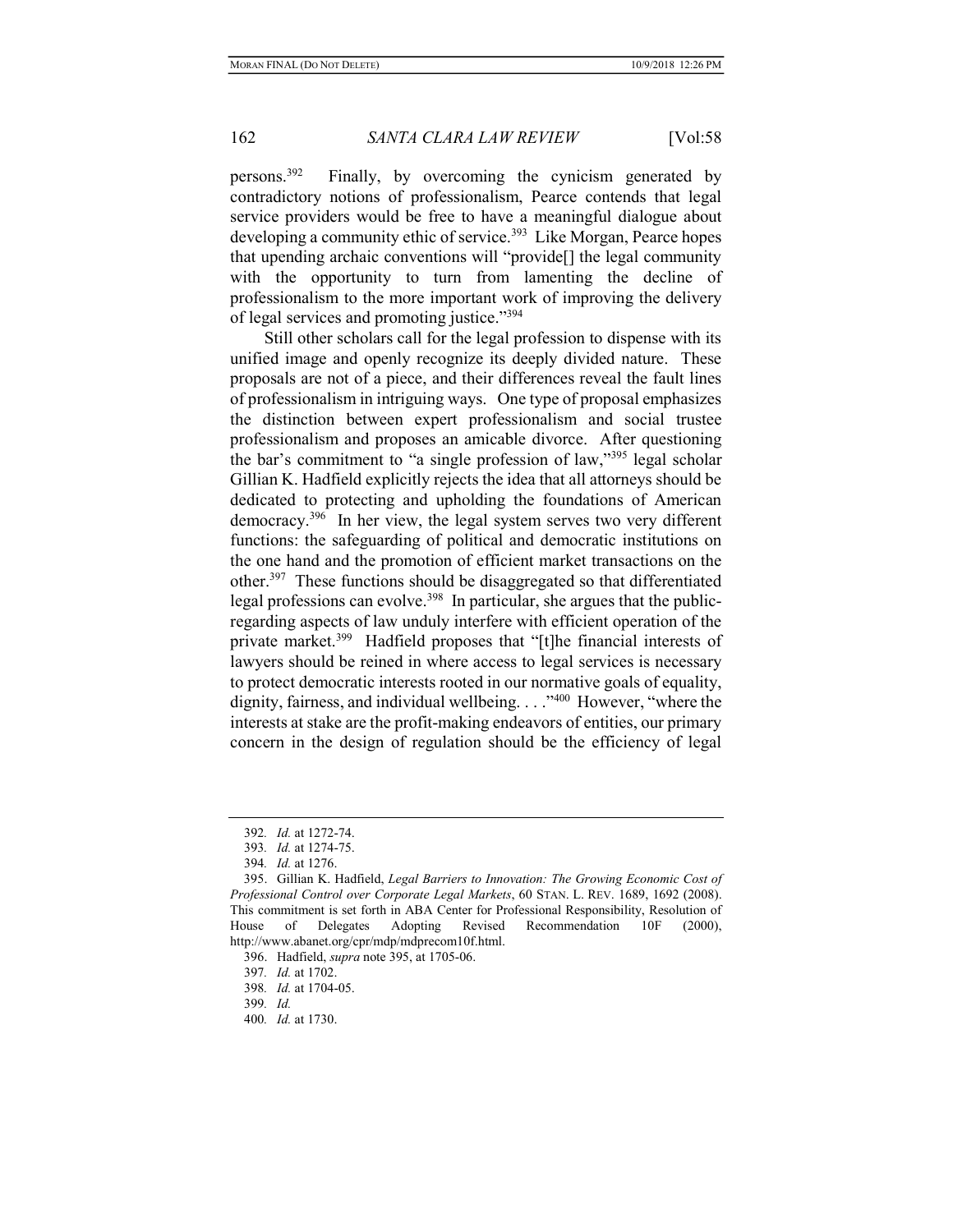markets and their capacity to promote the efficiency of other markets."<sup>401</sup> In Hadfield's bifurcated account of law practice, expert professionalism dominates the market, while public values at the heart of social trusteeship become part of an amorphous catchall of norms beyond the scope of efficient exchange.<sup>402</sup>

Hadfield's proposal speaks directly to Kronman and MacCrate's anxieties about the perils to social trusteeship that market restructuring poses, and it seems likely to bring little comfort to those who see publicregarding obligations as inhering in legal professionalism, regardless of practice sector. Her notion of bifurcation stands in marked contrast to that of law professor Brian Tamanaha. He too has questioned the unified nature of the bar, this time by assailing the homogeneity of legal education—enforced through the accreditation process and entrenched by law school rankings.<sup>403</sup> Much as Alfred Z. Reed proposed to differentiate among law schools, <sup>404</sup> Tamanaha has recommended creation of a two-track system with elite institutions offering traditional academic programs of instruction while other law schools provide affordable, practice-oriented training.<sup>405</sup> He argues that "[t]he legal profession has never been unitary in the nature of the work done by lawyers or in their compensation."<sup>406</sup> So, "[a] law graduate who wishes to engage in a local practice need not acquire, or pay for, the same education as a graduate aiming for corporate legal practice."<sup>407</sup> Tamanaha believes that lower-cost degrees could promote access to the profession among the middle class and poor, and restructuring legal education could enhance opportunities to serve clients who currently lack access to legal services.<sup>408</sup>

In a 2014 report, the ABA Task Force on the Future of Legal Education recognizes the same divide as Tamanaha does. The Task Force acknowledges that "[i]t matters greatly whether . . . one takes a view of lawyers as primarily deliverers of technical services requiring a certain skill or expertise, or as persons who are broad-based problem

<sup>401</sup>. Id. Elsewhere, Hadfield describes how we should facilitate efficient legal markets through various forms of competition. See GILLIAN K. HADFIELD, RULES FOR A FLAT WORLD 219-45 (2017).

 <sup>402.</sup> Hadfield, supra note 395, at 1730.

<sup>403.</sup> TAMANAHA, *supra* note 29, at 174.

 <sup>404.</sup> See supra notes 99-105 and accompanying text.

<sup>405</sup>. See TAMANAHA, supra note 29, at 174.

<sup>406</sup>. Id. at 27.

<sup>407.</sup> Id. at 174. Like Reed, Tamanaha acknowledges that different programs of instruction are likely to track class privilege, but he believes that elite law schools already attract a disproportionately wealthy student body. Id. at 102.

<sup>408</sup>. Id. at 27, 175.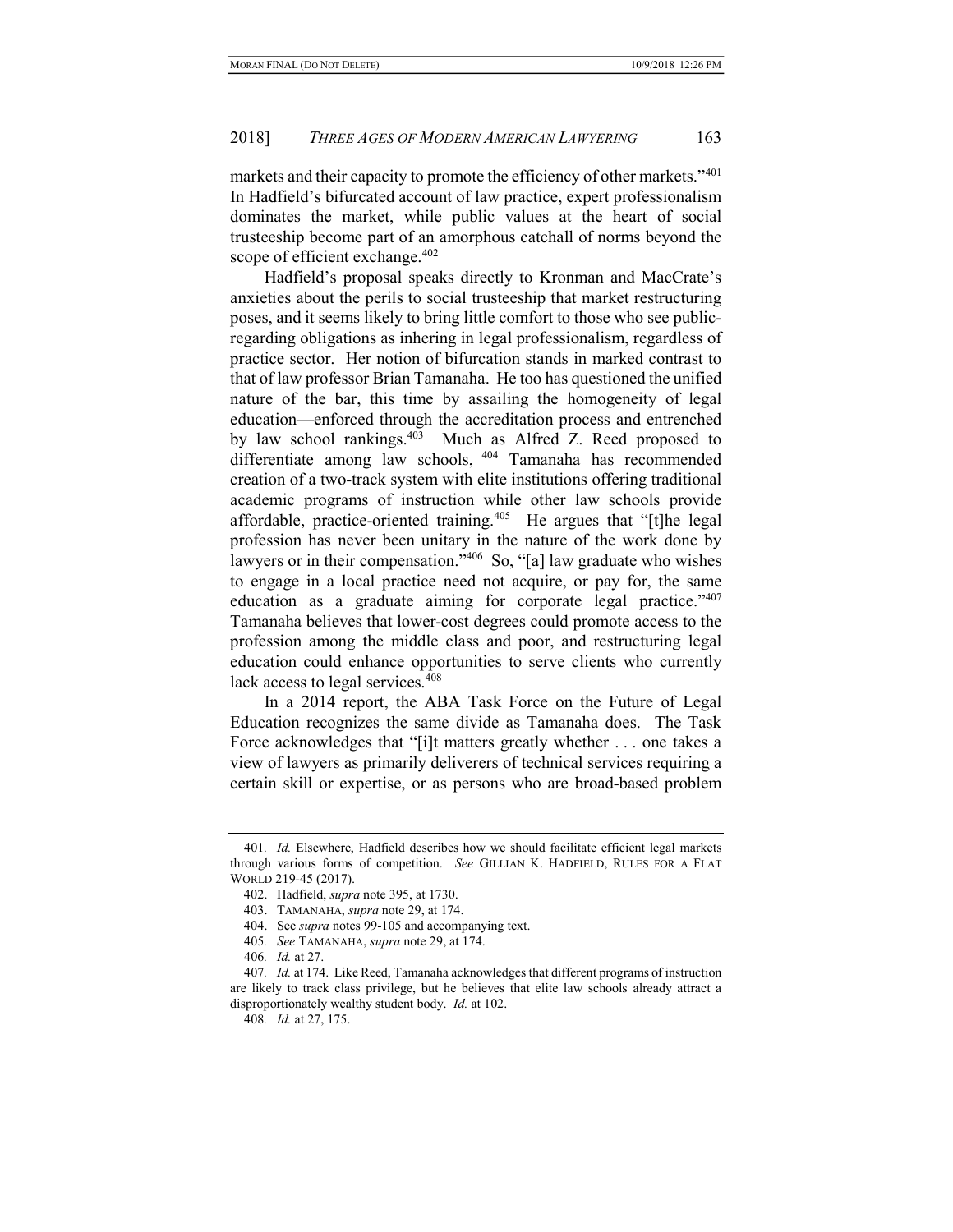solvers and societal leaders."<sup>409</sup> The Task Force equates "[t]he traditional emphasis on legal education as delivering public value" with "a focus on quality of legal education as an overriding goal by law schools."<sup>410</sup> By contrast, "the new emphasis on consumer considerations—and more broadly on legal education as a private good—has had the opposite tendency," with a push to drive down prices.<sup>411</sup> Though purporting to strike a middle ground, the Commission emphatically concludes that "law schools are in the business of delivering legal education services."<sup>412</sup> Unsurprisingly, with this commercial orientation, the report focuses almost entirely on inculcating technical competencies in the most cost-effective way.<sup>413</sup>

A natural outgrowth of the proposal to offer two-tiered law degrees is the push to certify the legal competencies of non-lawyers.<sup>414</sup> According to a 2013 Hanover Research report, approximately twenty law schools had degrees of this kind, <sup>415</sup> and the programs now are common enough to merit a list on the ABA Section of Legal Education's website.<sup>416</sup> Some commentators have expressed doubts about the value of the credentials, which remain largely unregulated and untested commodities.<sup>417</sup> As skeptic Kyle McEntee, Executive Director of Law

413. Id. at 22-23, 25.

 <sup>409.</sup> ABA Task Force on the Future of Legal Education, Report and Recommendations 14 (Jan. 2014),

http://www.americanbar.org/content/dam/aba/administrative/professional\_responsibility/rep ort and recommendations of aba task force.authcheckdam.pdf.

<sup>410</sup>. Id. at 25.

<sup>411</sup>. Id.

<sup>412</sup>. Id. (emphasis in original).

<sup>414.</sup> ABA Task Force on the Future of Legal Education, supra note 409, at 24-25; Jennifer Smith and Ashby Jones, More Often Non-Lawyers Try a Taste of Law School, WALL ST. J., May 20, 2013; Avi Wolfman-Arent, New Paper Chase: Law School for Non-Lawyers, MARKETPLACE (Aug. 15, 2016, 3:48 PM),

http://www.marketplace.org/2016/07/15/education/law-schools-offering-programs-nonlawyers; Karen Sloan, Northwestern's New Masters Program Targets Non-Lawyers, NAT'L L.J. (Nov. 14, 2013).

 <sup>415.</sup> Hanover Research, Alternative Non-JD Programming for Law Schools 27-29 (June 2013), http://hanoverresearch.com/media/Alternative-Non-JD-Programming-for-Law-Schools1.pdf.

 <sup>416.</sup> ABA Section of Legal Education and Admissions to the Bar, Resources-Post J.D. and Non-J.D. Programs, http://www.americanbar.org/groups/legal\_education/resources/llmdegrees post j d non j d.html. There have been similar developments in other areas of professional education. See generally Susan Bedner et al., Educational Preparation of Nurse Practitioners and Physician Assistants: An Exploratory Review, 29 ADV. EMERGENCY NURSING J. 158, 165-67 (2007). Some have questioned the utility and efficiency of costly licensing requirements for non-physician clinicians. Shirley Svorney, Medical Licensing: An Obstacle to Affordable, Quality Care, MED. BENEFITS, Sept. 17, 2008, at 6-7.

<sup>417.</sup> Wolfman-Arent, *supra* note 414; Smith and Jones, *supra* note 414; Sloan, *supra* note 414; Eli Mystal, Law Schools Target New Students to Fleece, Above the Law (May 20, 2013, 2:27 PM), http://abovethelaw.com/2013/05/law-schools-target-new-students-to-fleece/.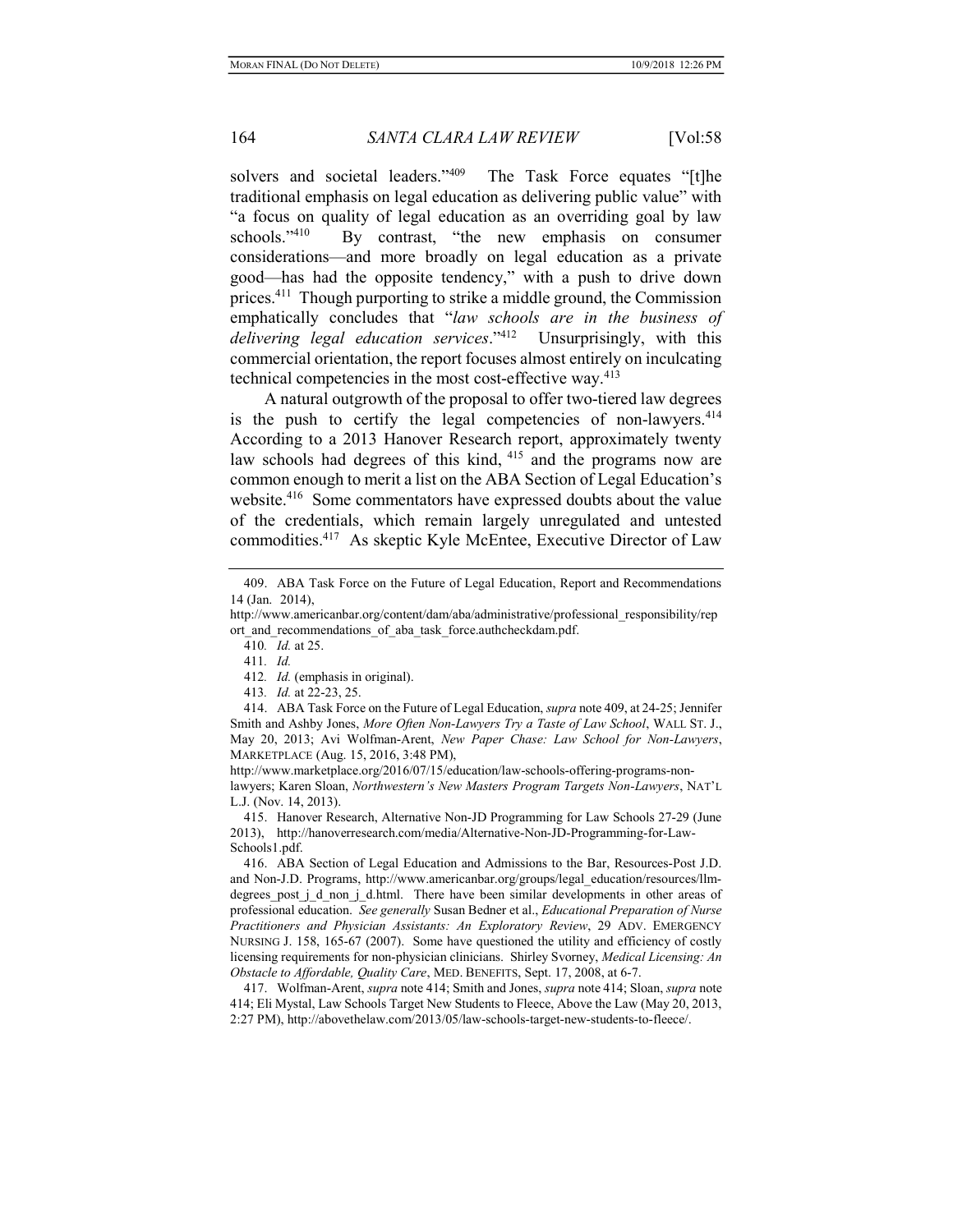School Transparency, observes, non-J.D. programs may simply be offered "as a cash grab—not because people actually need them."<sup>418</sup> Whatever the actual value, these degrees are a concession to the declining professional monopoly on legal expertise.

The notion of bifurcation in the legal academy is strikingly different from Hadfield's account of the split in the legal profession. Creating two tracks of law schools reconstructs expert professionalism by establishing tiers of mastery that have little or nothing to do with social trusteeship. In the three prior ages of modern American lawyering, the most intense contests focused on the scope of lawyers' public obligations—whether to protect the integrity of the legal process, to serve the public in government positions, or to challenge societal injustice through litigation and other forms of advocacy. Each innovation in lawyering expanded the landscape of practice, creating new ways for lawyers to apply their expertise but also new ways to serve the public at large. In an era of contraction, Tamanaha's proposal alerts us that a fourth age of modern American lawyering may openly contest the previously uncontroversial notion of expert professionalism as a unifying feature of lawyers' identity. No longer will it be possible to assume that a shared level of expertise is a sine qua non for the delivery of legal services. As a result, expert professionalism itself will be destabilized, further complicating debates about how public-regarding obligations grow out of the privileges that come with the technical mastery of law.

## C. The Way Forward: Deepening Our Understanding of the Symbiotic Relationship Between Social Trustee and Expert Professionalism

To address claims that the current crisis will undo conventional notions of professionalism, lawyers and legal educators must remember to look not only at Kronman's and MacCrate's concerns that social trusteeship will be displaced by market forces but also the real possibility that expertise will be unbundled in ways that are themselves deprofessionalizing. In considering whether these dangers are imminent, the practicing bar and legal educators should work together to identify the changing parameters of expert professionalism as well as the pressures on social trustee professionalism. A more nuanced understanding of lawyers' everyday lives can illuminate the complex and symbiotic ways in which social trustee and expert professionalism contribute to workplace identities. That deepened appreciation in turn

 <sup>418.</sup> Wolfman-Arent, supra note 414.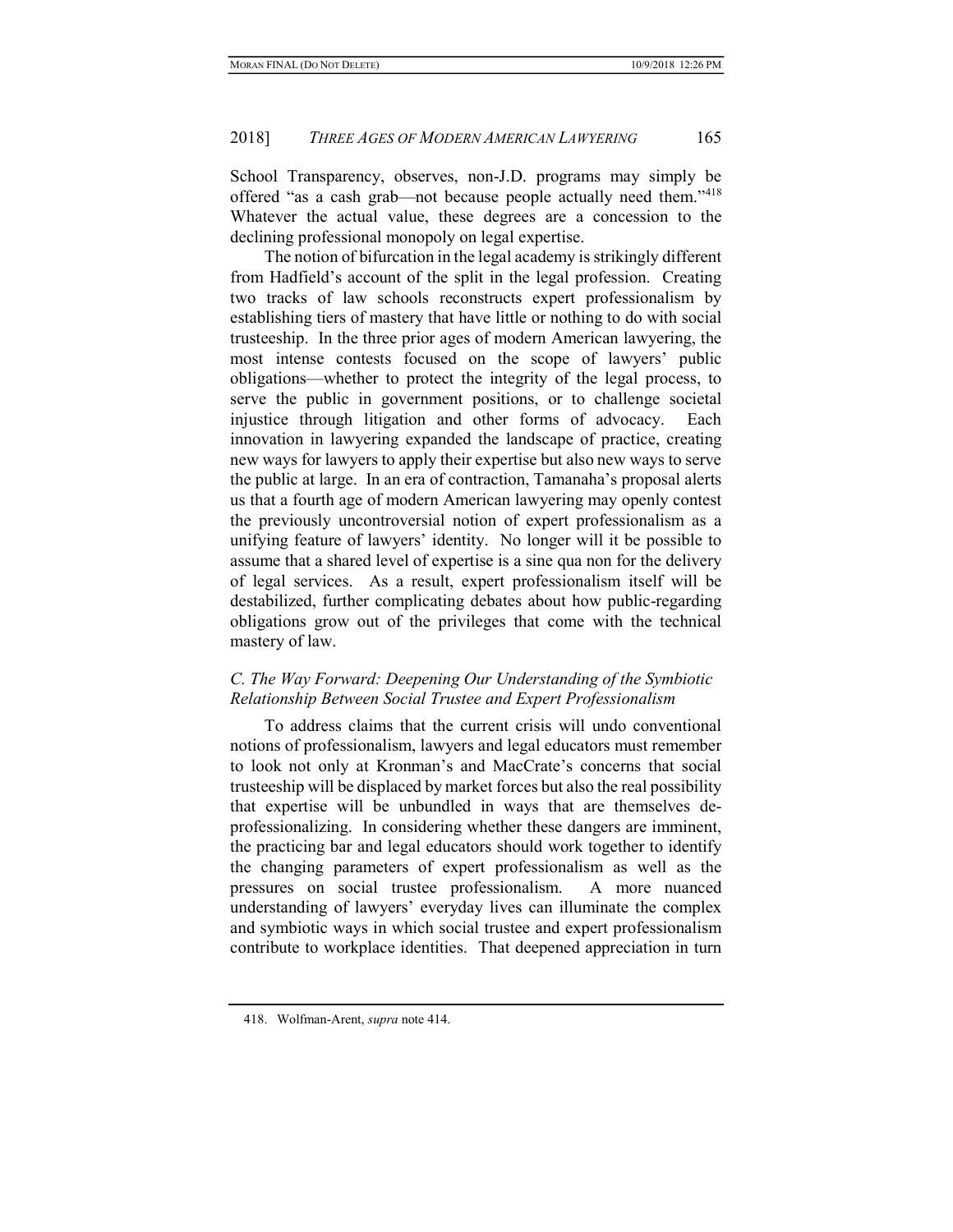can offer insights into the resiliency of professionalism as practice environments are transformed.

With respect to expert professionalism, the organized bar should partner with law professors and empirical scholars to evaluate which skills have been critical to lawyers' success, which new skills may be emerging that affect success, and which skills are most likely to be commoditized and hence become less relevant to success. Professors Marjorie M. Shultz and Sheldon Zedeck have done important work that bears on these questions.<sup>419</sup> Their research draws on interviews with alumni of Berkeley Law School, clients, faculty, students, and judges as well as focus groups and an online survey of alumni to assess factors important to lawyer effectiveness.<sup>420</sup> Interestingly, Shultz and Zedeck have identified a number of relevant factors that are independent of conventional measures of cognitive ability, such as grade point averages and Law School Admission Test (LSAT) scores.<sup>421</sup> These factors relate to personality traits like optimism, ambition, and stress management, interpersonal sensitivity, and the capacity for situated judgment.<sup>422</sup> According to Shultz and Zedeck, these non-cognitive factors often prove to be more highly correlated with lawyer performance than academic measures.<sup>423</sup> A later study by Educating Tomorrow's Lawyers has confirmed these findings.<sup>424</sup> Drawing on a nation-wide survey of over 24,000 attorneys who work in a wide range of settings, Alli Gerkman and Logan Cornett report that along with intellectual aptitude and legal skills, young lawyers must display emotional intelligence, an ability to communicate effectively, as well as character traits that demonstrate honesty, integrity, and reliability.<sup>425</sup> Gerkman and Cornett conclude that:

<sup>419.</sup> Marjorie M. Shultz and Sheldon Zedeck, Predicting Lawyer Effectiveness: Broadening the Basis for Law School Admission Decisions, 36 LAW & SOC. INQUIRY 620 (2011).

<sup>420</sup>. Id. at 629-31.

<sup>421</sup>. Id. at 643-47.

<sup>422</sup>. Id. at 643-47.

<sup>423</sup>. Id. at 654. Based on interviews and surveys of associates at large law firms, Lori Berman, Heather Bock, and Juliet Aiken also found that non-cognitive factors played an important role in their sense of flourishing and their success in making partner. LORI BERMAN, HEATHER BOCK, & JULIET AIKEN, ACCELERATING LAWYER SUCCESS 98-99 (2016); see also Lori Berman & Heather Bock, Developing Attorneys for the Future: What Can We Learn from the Fast Trackers?, 52 SANTA CLARA L. REV. 875, 895-96 (2012).

<sup>424.</sup> Alli Gerkman & Logan Cornett, Foundations for Practice: The Whole Lawyer and the Character Quotient (July 2016).

<sup>425</sup>. Id. at 5, 8, 9, 15 (July 2016). A National Conference of Bar Examiners survey of lawyers in practice for three years also found that many of these same abilities were important. Susan Case, Summary of the National Council of Bar Examiners Job Survey Results 3 (Jan. 2013). A study of Minnesota law firm attorneys found the same thing. Neil W. Hamilton,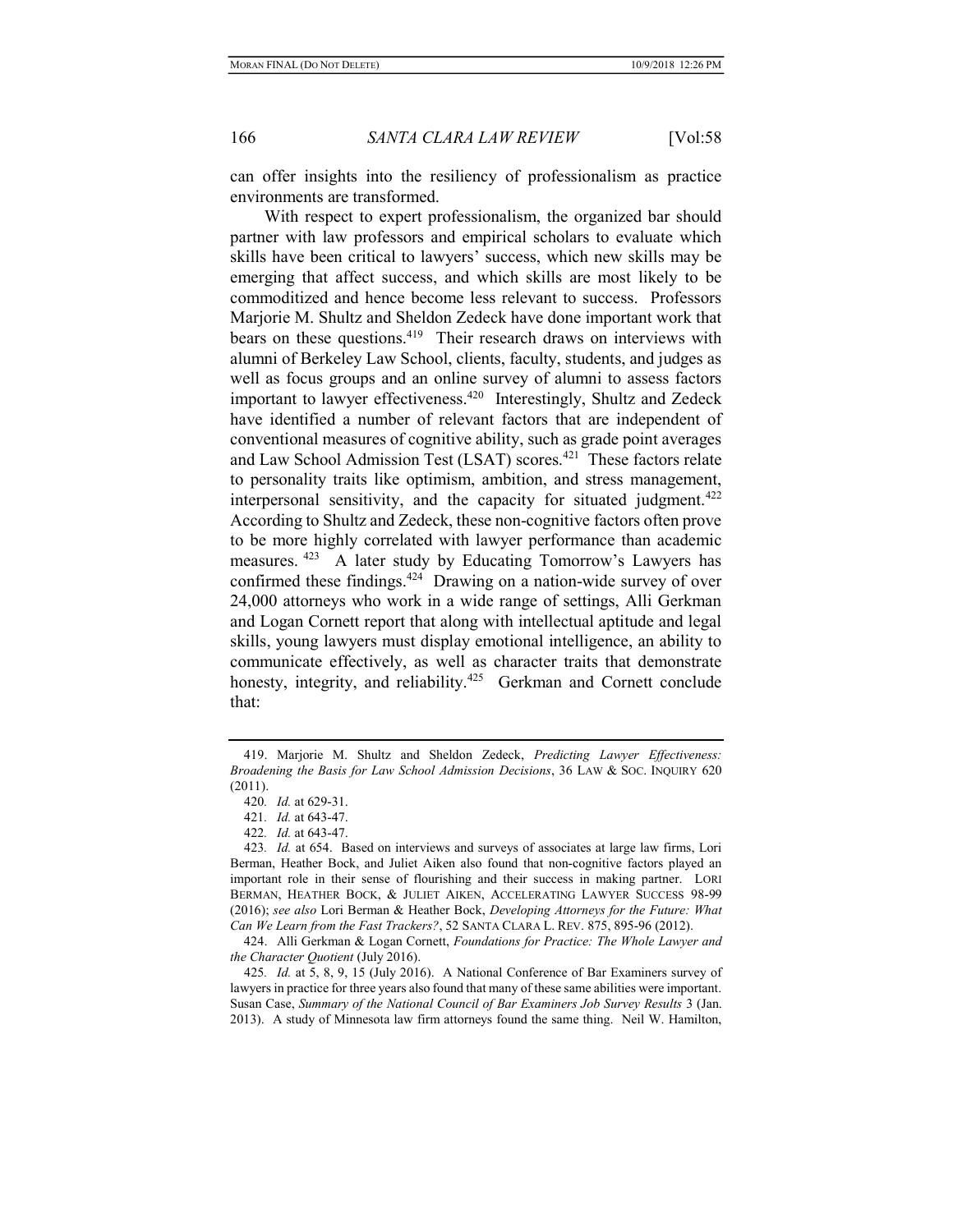Intelligence, on its own, is not enough. Technical legal skills are not enough. [Attorneys] require a broader set of characteristics (or, the character quotient), professional competencies, and legal skills that, when taken together, produce a whole lawyer. When we value any one foundation, like intelligence, and when we value any one group of foundations, like legal skills, we shortchange not only the potential of that lawyer—we also shortchange the clients who rely on them. $426$ 

According to this research, accounts of expert professionalism that focus narrowly on substantive knowledge and technical skills significantly understate the complexity of what it takes to be an effective lawyer.<sup>427</sup> Non-cognitive factors enable lawyers to better assess the contexts in which legal problems arise and to make superior situated judgments for their clients. These abilities transcend any particular transaction. For example, the capacity to cultivate relationships with colleagues and clients along with the ability to develop strategic plans for large-scale undertakings can be critical to preserving a law firm's health. Partners can recognize and reward these talents, for example, by using firm citizenship as well as origination of new business and number of billable hours to set compensation.<sup>428</sup>

As for emerging skills that are increasingly relevant to success, some preliminary research bears on this question. In a study of large law firm partners done after the 2008 recession, researchers Milton Regan and Lisa Rohrer found that entrepreneurial skills have grown in significance in determining partner compensation, mobility, and job security.<sup>429</sup> As one partner explains, "You need to be a good technical lawyer, but that is sort of table stakes not to get fired."<sup>430</sup> With respect to bringing in new clients, lawyers must be able to make themselves known through networking, make successful pitches for business, and maintain relationships.<sup>431</sup> But just as importantly, for the majority of attorneys who cannot expect to be rainmakers, there is a need for internal marketing to ensure that other partners refer matters to them.<sup>432</sup> As one lawyer explained, this means "getting to know partners, trying to get

Law Firm Competency Models and Student Professional Success: Building on a Foundation of Professional Formation/Professionalism, 11 U. ST. THOMAS L.J. 6, 15-18 (2013).

 <sup>426.</sup> Gerkman & Cornett, supra note 424, at 38.

<sup>427</sup>. Id. at 3; Shultz & Zedeck, supra note 419, at 654.

<sup>428.</sup> REGAN & ROHRER, *supra* note 359, at 47.

<sup>429</sup>. See id.

<sup>430</sup>. Id. at 29.

<sup>431</sup>. Id. at 31.

<sup>432</sup>. Id.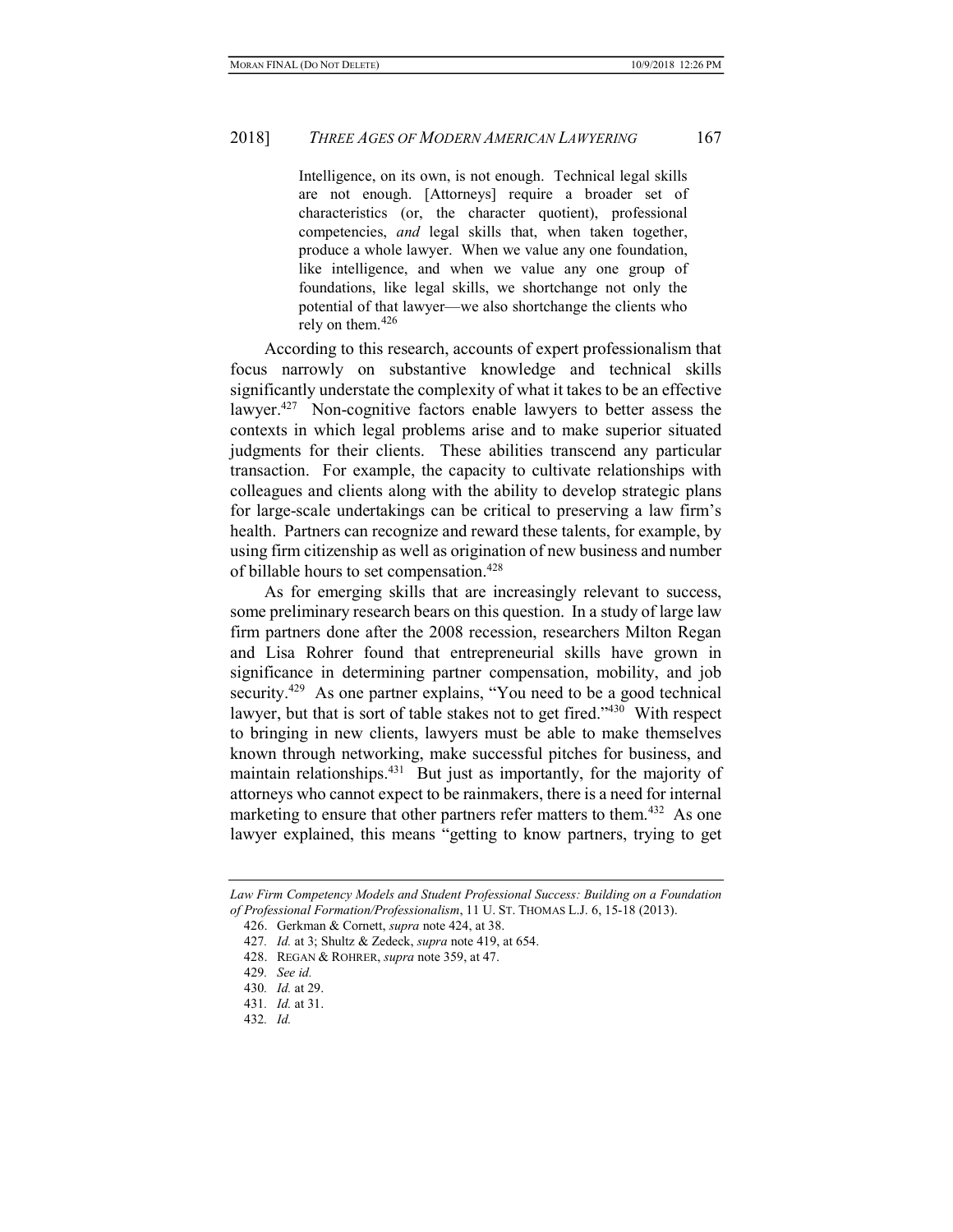opportunities to work with them, and getting your name around to partners in other offices."<sup>433</sup> Even if self-promotion has always figured in growing a law practice, the economic downturn in 2008 intensified these pressures, leading one partner to muse that:

> What I didn't realize was how much of a business the practice of law is. I spend a very significant part of my time just managing the practice and managing my relationship with the law firm and managing my relationship with my clients. And I spend a very significant portion of my time worrying about business development . . . . I am my own sales force. I am my own marketing force. I also have to service all my clients at the same time and I am effectively my own billing department . . . . So you find yourself a small business within a law firm, and I had no idea that I would be running, literally running, a small business in a law firm.  $434$

What the Regan and Rohrer study suggests, then, is that the rigors of the market are forcing attorneys to hone their entrepreneurial skills, but these capacities supplement rather than supplant the traditional ones that have made for a successful lawyer.

As for which skills are apt to be more or less durable in the face of commoditization, Richard Susskind's work offers some guideposts.<sup>435</sup> He describes how bespoke work that is "traditional, hand-crafted, oneto-one consultative professional service, highly tailored for the specific needs of particular clients" becomes commoditized.<sup>436</sup> When legal tasks are done on a recurring basis, bespoke work grows increasingly standardized. This routinization takes place, even if the service is still "delivered in a highly personalized manner, with regular, direct contact between the lawyer and the client."<sup>437</sup> Once standardization occurs, the legal service can be systematized through automation; initially, these technologies will be for internal use only.<sup>438</sup> Later, this internal system is made directly accessible to clients through packaging of the legal services, thus permitting non-lawyers to learn about pressing legal concerns.<sup>439</sup> The final stage in this evolutionary process occurs with commoditization, when packages of legal services are "very readily

<sup>433</sup>. Id. at 33.

<sup>434</sup>. Id. at 35-36.

<sup>435.</sup> SUSSKIND, THE END OF LAWYERS, *supra* note 374.

<sup>436</sup>. Id. at 29.

<sup>437</sup>. Id. at 30.

<sup>438</sup>. Id.

<sup>439</sup>. Id. at 31.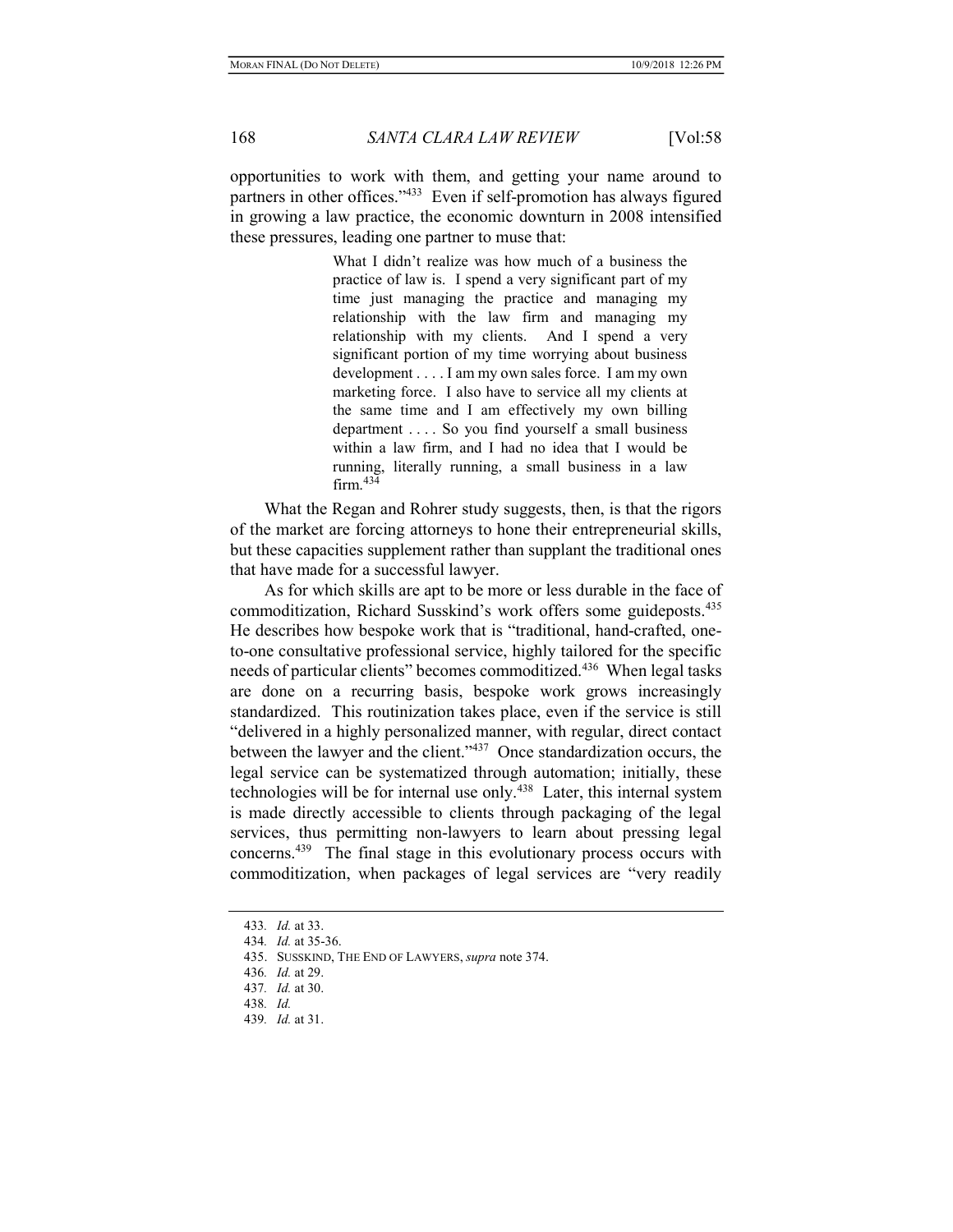available in the market, often from a variety of sources, and certainly at highly competitive prices."<sup>440</sup>

As Susskind notes, lawyers fear that legal practice will be less prestigious and less remunerative if "high quality service, charged at a reasonable price and subject to regular update and maintenance, can be delivered in standardized, systematized, and packaged form."<sup>441</sup> These anxieties clearly figure in concerns that there is a crisis in the legal profession and legal education. Yet, examples of commoditization mainly focus on how certain fields of knowledge cease to be novel and become mundane. There is no discussion of practice conditions that generate innovation and replenish the realm of bespoke practice even as commoditization is occurring in other areas. For example, innovation may turn on collaboration that enables lawyers to think outside the box about their practices. While the process of nurturing creativity undoubtedly implicates cognitive capacities, it also may depend on noncognitive talents that enhance collegial exchange and deepen client relationships. Skills related to communication and facilitation can enable lawyers to appreciate how practice contexts are changing and to convene the teams that will address those changes effectively. Then, entrepreneurial abilities can help to alert clients to the next big thing in bespoke practice. This broader understanding of professional expertise affords some comfort in the face of commoditization. By moving beyond a focus on technical knowledge, lawyers can consider how to develop practices that identify and capitalize on emerging opportunities as the market for legal services shifts.

Similar efforts are needed to address fears that intensifying pressures to focus on the bottom line will eclipse social trusteeship. Most of these concerns relate to the profit motive crowding out a sense of public obligation at large law firms.<sup>442</sup> Returning to the Regan and Rohrer study, their interviews reveal that partners at major firms are struggling to reconcile market forces with professional values.<sup>443</sup> Law firm culture—especially as expressed through the compensation process—expresses these dual commitments. While some firms may have an "eat what you kill" model that treats law like a business, most firms encourage a more balanced approach by recognizing contributions to the wellbeing of the firm as well to the good of society. For example,

<sup>440</sup>. Id.

<sup>441.</sup> SUSSKIND, THE END OF LAWYERS, *supra* note 374, at 32.

<sup>442.</sup> See, e.g., Marc Galanter and William Henderson, The Elastic Tournament: A Second Transformation of the Big Law Firm, 60 STAN. L. REV. 1867, 1906-07 (2008).

<sup>443.</sup> REGAN & ROHRER, *supra* note 359, at 91. Deborah Rhode's work reveals similar concerns among young lawyers who enter law practice. RHODE, supra note 361, at 55.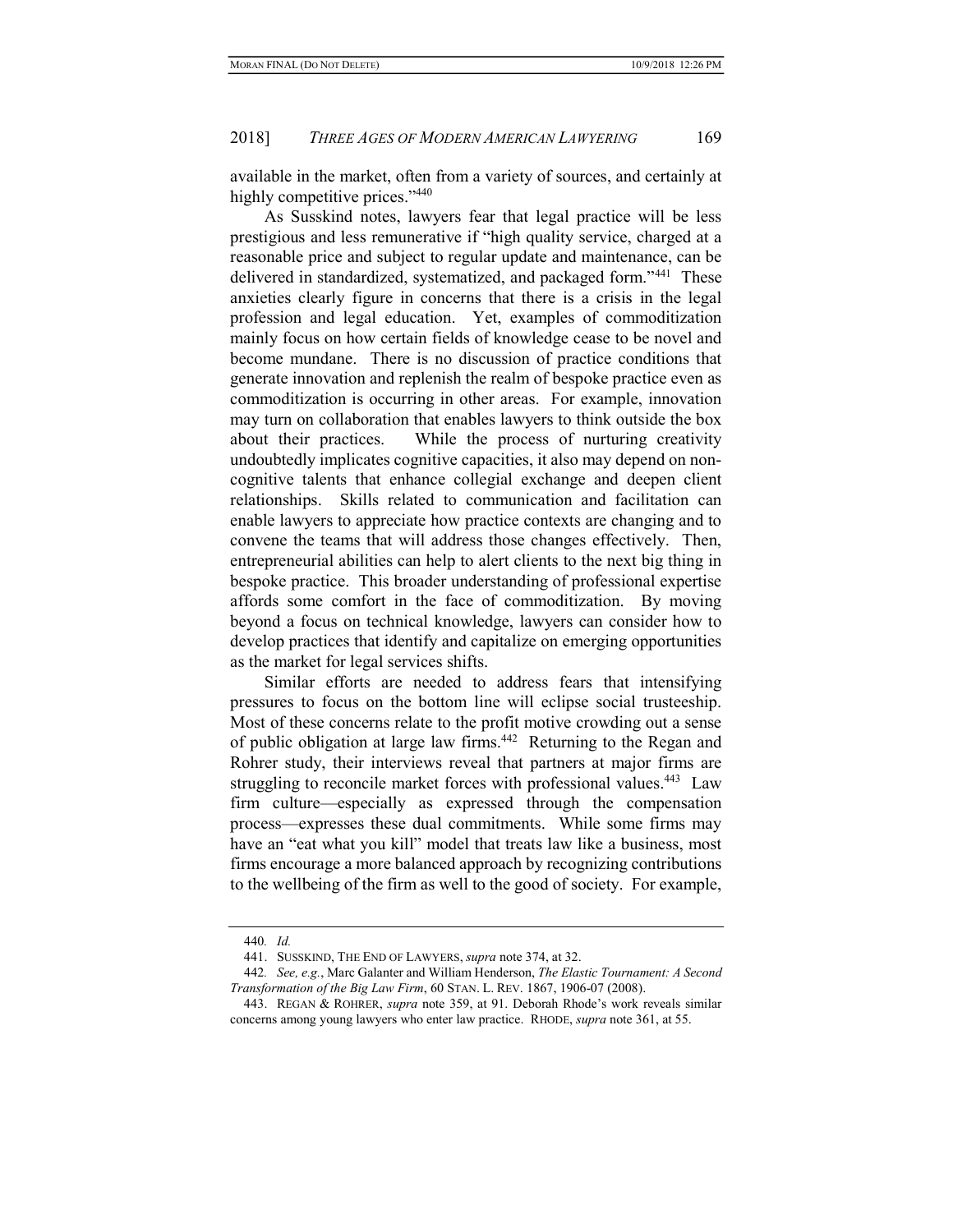compensation committees recognize cooperative behavior as a way to signal that collegiality is a core value at the firm.<sup>444</sup> In addition, committees count pro bono work as a contribution to the firm's collective commitments.<sup>445</sup> Through these compensation decisions, firms acknowledge that "many lawyers value the opportunity to be of service to clients, to work in a collegial atmosphere, to do high-quality work, to participate in work that is intrinsically meaningful, and to be of some service to society."<sup>446</sup> As Regan and Rohrer conclude, "[n]ot all firms will necessarily attempt to give meaningful weight to professional values. Furthermore, even those that do will not necessarily succeed in striking a credible balance. Our research suggests, however, that it matters to many partners that their firms make the effort to do so."447

Regan and Rohrer's study suggests that partners are not yet ready to ballast professionalism and enter a fourth age of modern American lawyering. But to fully answer questions about the future of the legal profession and legal education, additional work is needed. A high proportion of the research done so far has focused on the large law firm. Although major firms are important opinion leaders in the profession, it is critical to consider the portfolio of skills that make for effective lawyers in other practice settings, including solo and small law firms, inhouse counsel departments, government agencies, and public interest organizations. Without a broader inquiry, lawyers and legal educators can only speculate about how notions of expert professionalism are changing outside the corporate law firm.

For similar reasons, there should be additional study of how lawyers in government and public interest define social trusteeship. As law professor Ann Southworth has noted, "[w]orkplaces and practice specialties play an important role in 'lawyer socialization' and the 'dayto-day interpretation of professional standards.'"<sup>448</sup> Moreover, the professional ideals generated in different practice settings vary based on "lawyers' economic, power, and status goals."<sup>449</sup> An unduly narrow focus on large law firms or an unduly broad emphasis on the profession as a whole can obscure the "ethical pluralism" that informs the meaning of social trusteeship in a range of practice environments.<sup>450</sup> An acknowledgment of these diverse commitments could reveal the limits

<sup>444.</sup> REGAN & ROHRER, *supra* note 359, at 38-43.

<sup>445</sup>. Id. at 47.

<sup>446</sup>. Id. at 60.

<sup>447</sup>. Id. at 91.

 <sup>448.</sup> Southworth, supra note 365, at 439.

<sup>449</sup>. Id. at 441.

<sup>450.</sup> See id. at 441-42 (describing the phenomenon of ethical pluralism).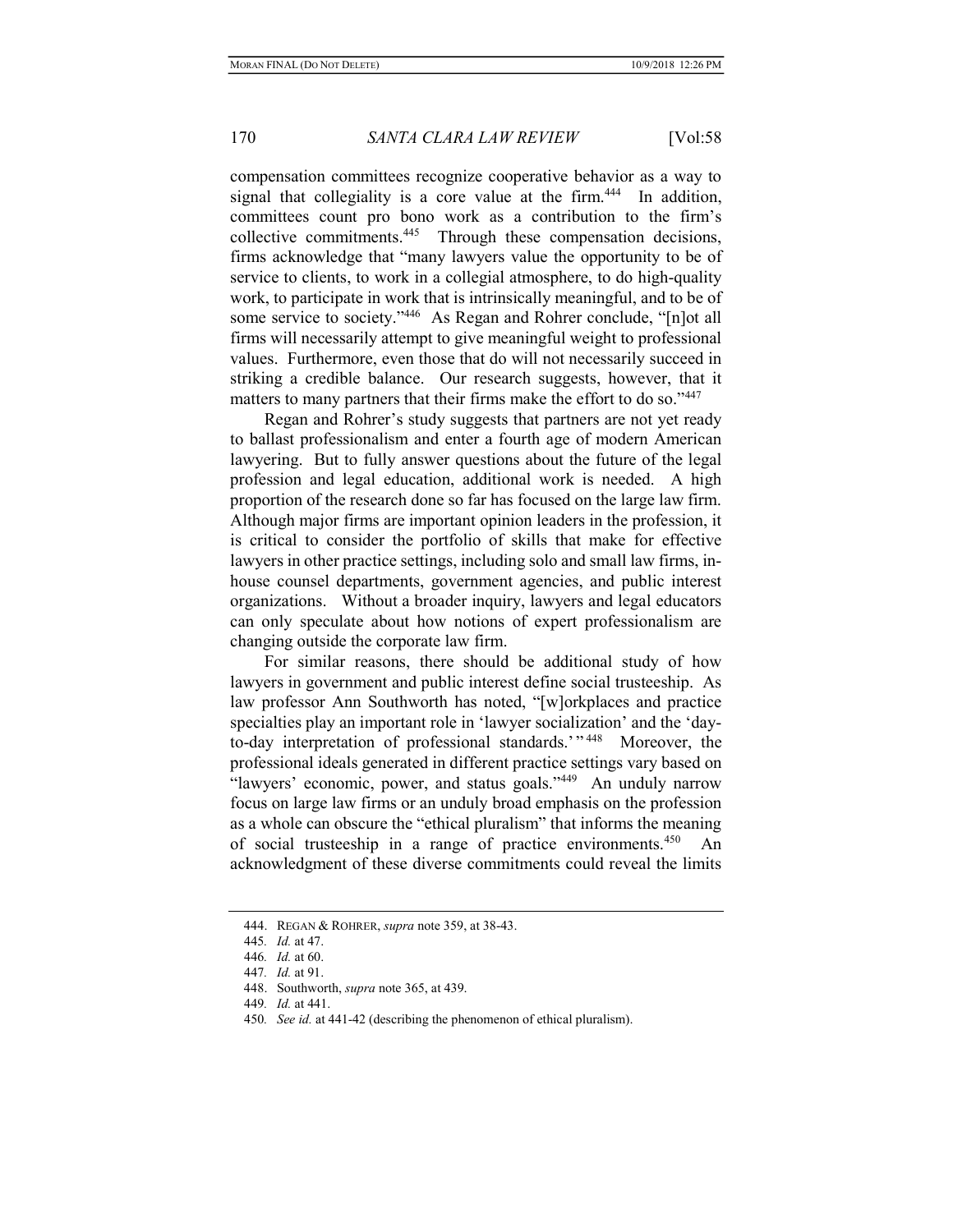of a polarized, binary rhetoric that pits market forces against public obligation. In fact, one source of social trusteeship's ongoing influence may be its capacity for adaptation to new practice settings. As the field of law changes, trusteeship can evolve to take account of new ways to serve the greater good while accommodating the unique features of distinct sectors of the profession. In a field traditionally united by common technical competencies, expertise serves as an important source of shared professional identity. Yet, the capacity for differentiation in a range of practice environments may be a critical source of resilience and relevancy for social trusteeship.

To undertake inquiries like these, it will be important for leaders in the bar and legal education to join forces. In this spirit, Ben W. Heineman, Jr., William F. Lee, and David B. Wilkins have made the case for elite law schools, large law firms, and in-house counsel at major corporations to work cooperatively in thinking about lawyers' professional identity.<sup>451</sup> Although most people identify lawyers as technical experts, Heineman, Lee, and Wilkins contend that attorneys also have to be wise counselors who consider not only what the law is but what it might become.<sup>452</sup> These counselors should evaluate both the course of action that is legally permitted and the one that is right in light of a particular client's goals. To serve as a wise counselor, lawyers must have the capacity for situated judgment, the ability to facilitate exchange among multiple stakeholders, and the skill to seek out and listen to nonlawyers with unique insights into a client's aims and culture.<sup>453</sup> In addition, many lawyers will assume positions of leadership, and in these roles, they also will need to be able to make decisions, manage organizations and situations, and hew to ethical precepts.<sup>454</sup>

Although Heineman, Lee, and Wilkins emphasize elite sectors of practice, all law schools can partner with attorneys in different practice sectors to consider the skills needed for successful law practice. By undertaking such efforts, legal educators will be heeding the call of the Carnegie report on "Educating Lawyers," which urged law schools to address three apprenticeships: the first emphasizing legal analysis or thinking like a lawyer; the second addressing the practical skills of lawyering; and the third dealing with the role of the lawyer in the larger

<sup>451.</sup> Ben W. Heineman, Jr., William F. Lee, & David B. Wilkins, Lawyers as Professionals and as Citizens: Key Roles and Responsibilities in the 21<sup>st</sup> Century, HARVARD L. SCH. CENTER ON THE LEGAL PROFESSION 1 (2014).

<sup>452</sup>. See id.

<sup>453</sup>. Id. at 9-10.

<sup>454</sup>. Id. at 10-11.